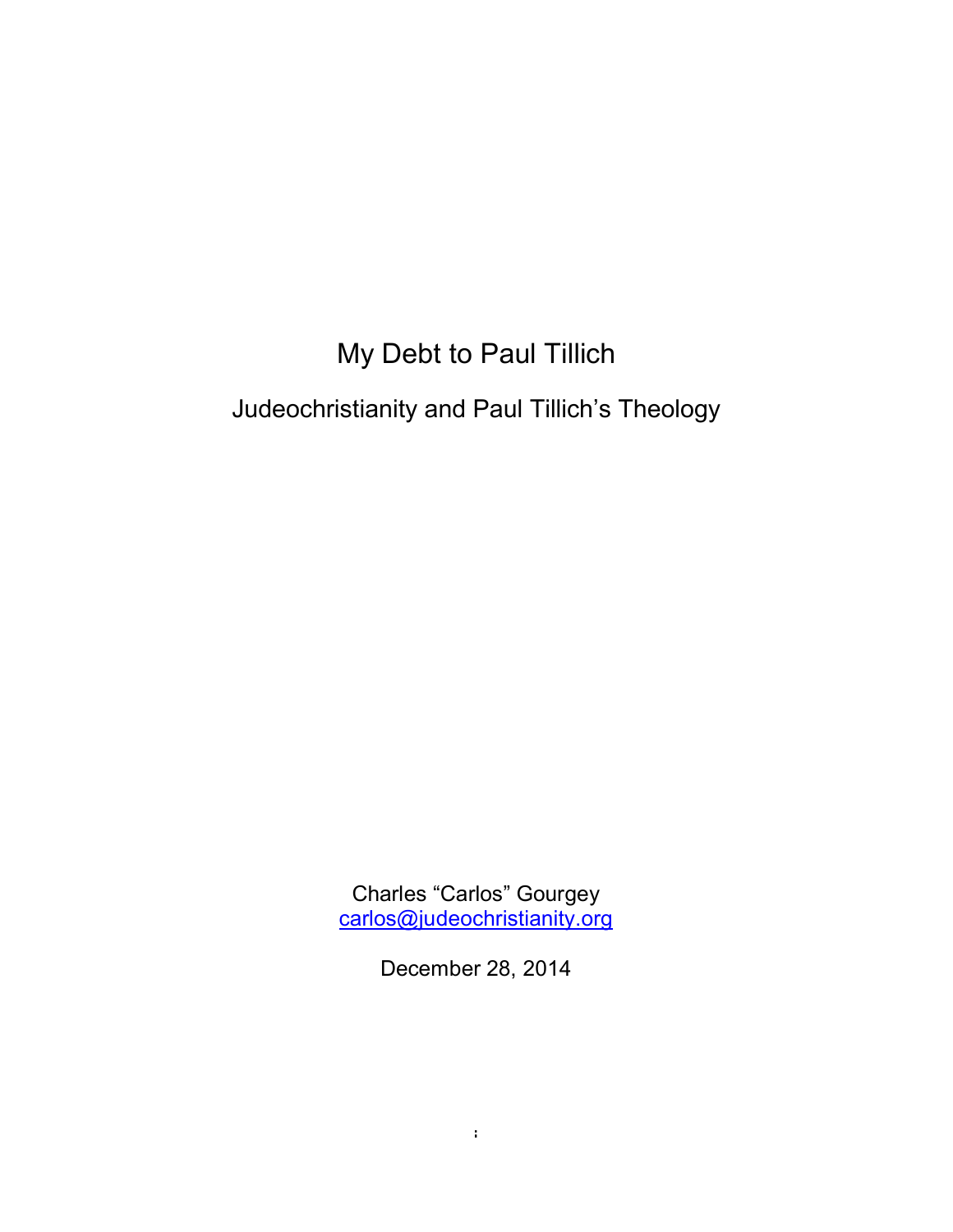# Contents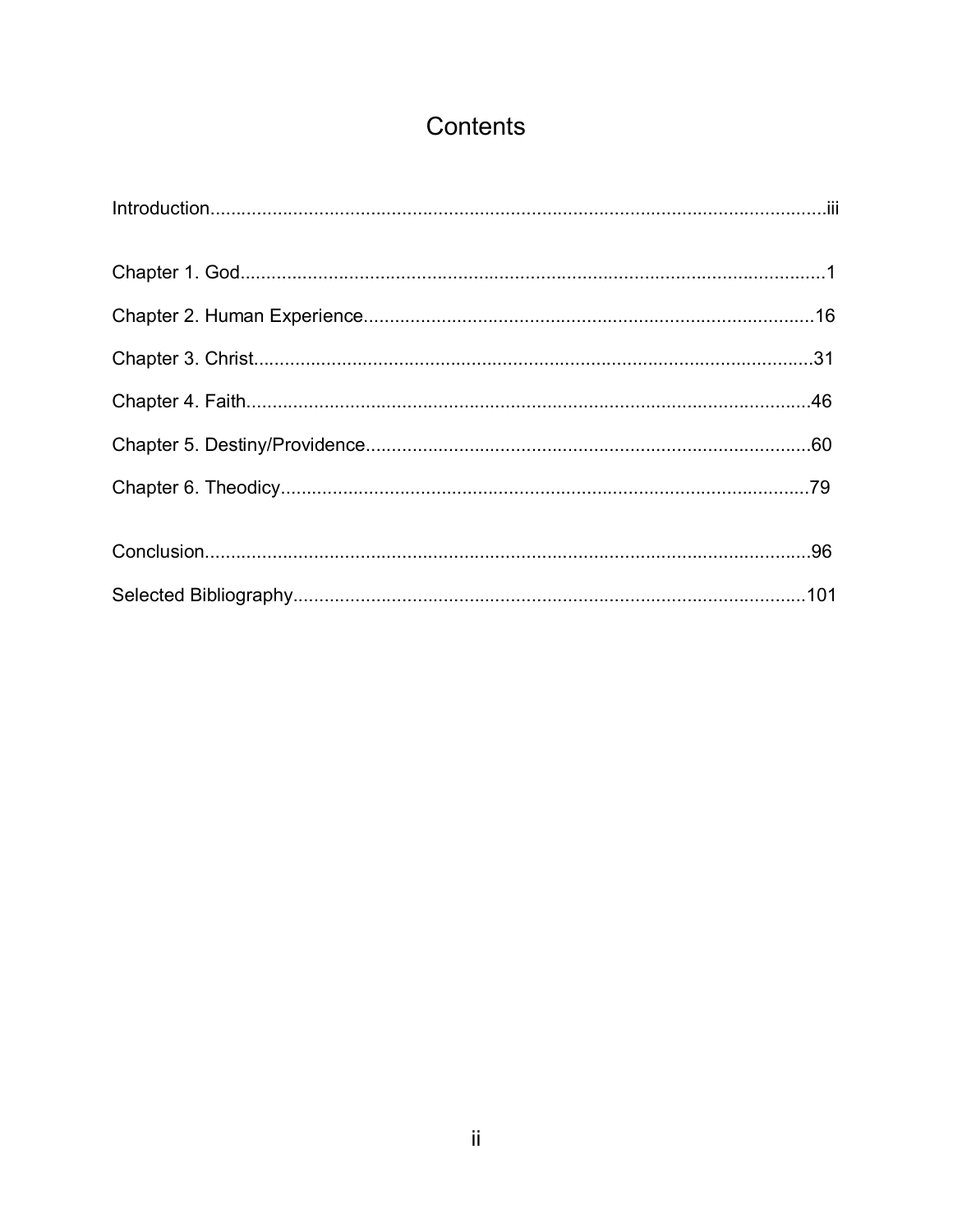## My Debt to Paul Tillich

## Judeochristianity and Paul Tillich's Theology

#### **Introduction**

The 1964 New York World's Fair gave me my first experience with Christianity. I was just a child then. I remember walking into a pavilion with a name having something to do with Missions to the Jews. Being Jewish, I wanted to know what that was all about.

Against the wall was a rack containing various tracts. I picked up one entitled "Do Christians Believe in Three Gods?" It seemed at first to be an explanation of the Christian doctrine of the Trinity. But before long it launched into an attack on Jews, about how we are stubborn and faithless, how we accuse Christians of idolatry when it is we Jews who don't know God and will pay the price of an eternity in hell. I was shocked. I picked up some other tracts; they all had the same message. What was this doing in a gala event devoted to world peace?

It was a while before I again attempted to grapple with Christianity. I decided to read the New Testament. I found the Gospel of John, and in its pages I read about the Jews this and the Jews that, the Jews whose father is the devil, the Jews responsible for killing Christ and for every evil thing. That did it for me. I became ardently anti-Christianity, and just tried to forget about it for a while.

But things changed. A friend of mine whom I greatly respected showed me another side of Christianity. She introduced me to the writings of Paul Tillich. She told me about *The Courage to Be,* how in that book Tillich continues talking to God even

iii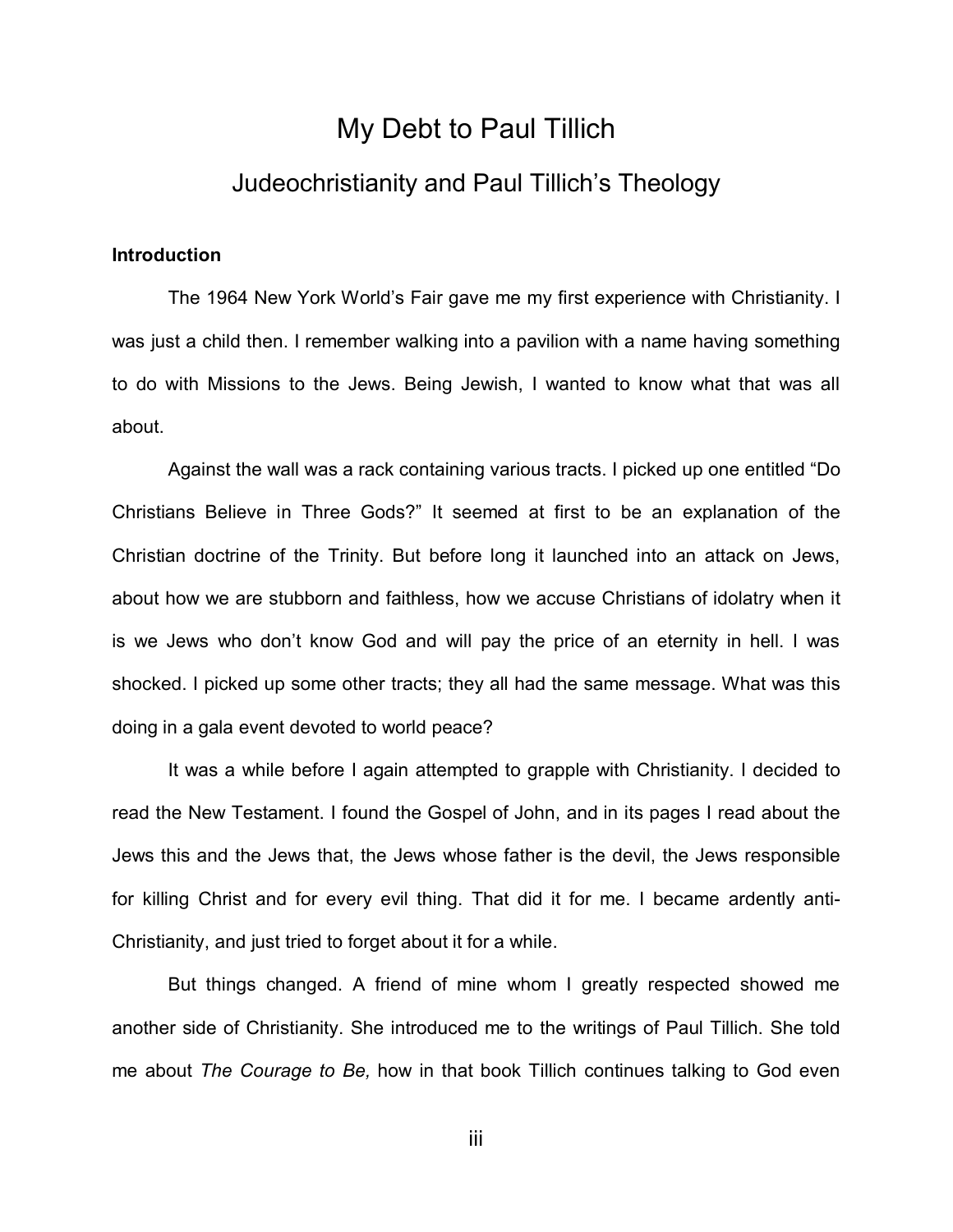after the God he thought he knew disappears. That got my attention. She warned me the book would be rough going, and indeed it was, but I worked my way through it. I was very much impressed by Tillich's discovery of meaning in the depth of meaninglessness.

After that I read the three collections of Tillich's sermons, *The Shaking of the Foundations, The New Being,* and *The Eternal Now*. What I loved about those books was the clear impression that even if Tillich did not have all the answers, he never failed to ask the right questions. There was something disarmingly honest about that. I would often find questions forming in my mind as I read those sermons, then experience shocked surprise as Tillich addressed those very same questions in his next sentence. He seemed to know just what I was thinking. I was especially inspired to find someone who could face life's most tragic experiences without flinching, and still end up with faith.

For the first time, as I viewed Christianity through Tillich's eyes, it began to make sense to me. If Christianity helped Tillich face life with such deep courage and faith, then maybe it was worth exploring. So I tried again. I attended services at the Riverside Church, where the hymns resounding through that rich, deep organ so overwhelmed me that I felt transported into eternity itself. I am indebted to then Senior Minister Ernest Campbell for guiding me to sources that helped me understand the New Testament and especially the significance of Paul.

Thus began an exploration that has lasted to this day. I became very interested in the meaning of faith and how faith helps us face life's tragedies. This interest found expression in real experience as I began working as Music Therapist at Cabrini Hospice, a job I held until the administration in Albany forced our hospital to close. At

iv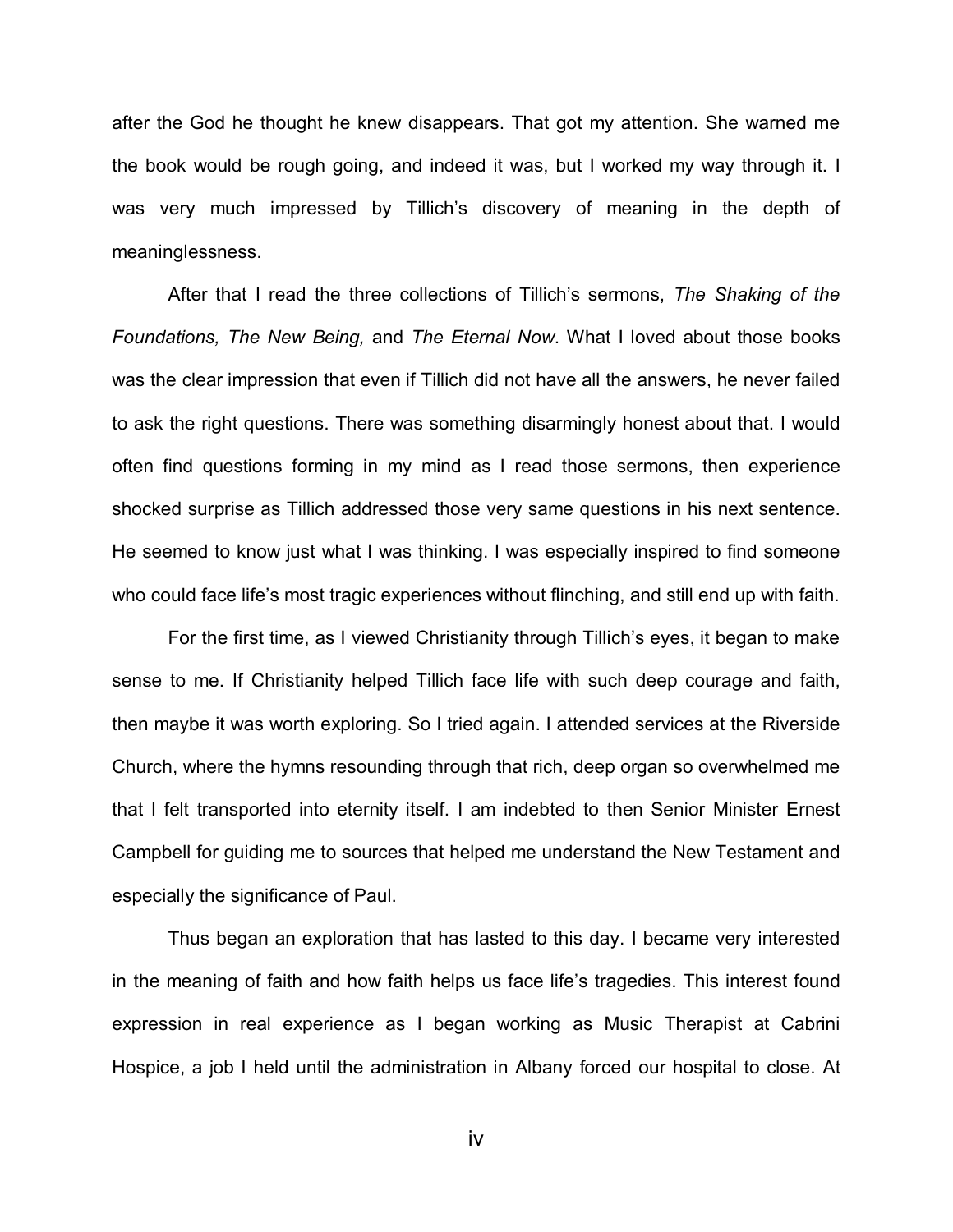the hospice I found so many people whose faith enabled them to face extreme pain and even death with serenity that I became determined to understand what this faith is and how it can help others.

And so faith became the driving idea behind my own theology. I have found ideas from both Judaism and Christianity helpful in articulating this faith. In fact, I believe that an interesting perspective on faith emerges when one views Jewish and Christian tradition not opposed but in continuity with each other. The result is a faith that transcends both Judaism and Christianity, is truly universal, and bridges rather than reinforces separations between people of different religious backgrounds or of no religious background at all. And so I have called this approach to faith "Judeochristianity."

The practical application of this theology (including many stories from hospice) is set forth in my book *Judeochristianity: [T](#page-4-0)he Meaning and Discovery of Faith*.<sup>1</sup> The basic theological ideas are summarized in my article "The Real Presence of God: The Basic Theology of Judeochristianity."<sup>2</sup> [H](#page-4-1)aving come this far in my theological exploration, I can say that there would not have been a Judeochristianity without Paul Tillich, and so I acknowledge my debt to him. At the same time, while there are many points of convergence between our two approaches, there are also significant differences. Tillich is a systematic theologian; I am not. By training I am a music therapist (and presently a New York State certified long-term care ombudsman), not a professional theologian, so cannot hope to approach the breadth and depth of Tillich's scholarship. Tillich is also a

 $\overline{a}$ 

<span id="page-4-0"></span><sup>&</sup>lt;sup>1</sup> Charles Gourgey, Judeochristianity: The Meaning and Discovery of Faith (Cleveland, Tennessee: Parson's Porch Books, 2011).

<span id="page-4-1"></span><sup>&</sup>lt;sup>2</sup> Charles Gourgey, "The Real Presence of God: The Basic Theology of Judeochristianity," last modified September 2011, http://www.judeochristianity.org/gods\_presence.htm.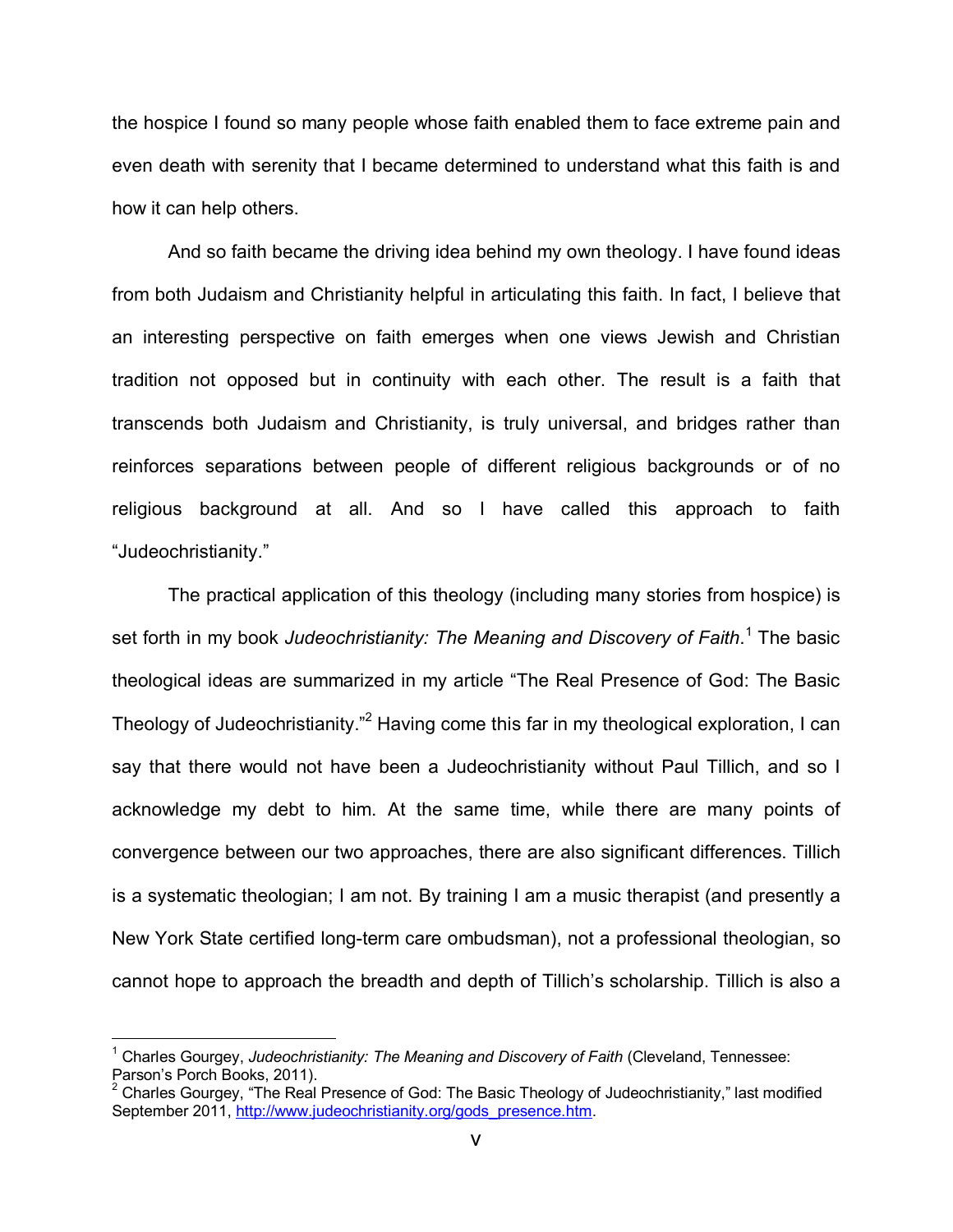Christian theologian; I am not. $3$  [W](#page-5-0)hile Tillich approaches a Christian audience with a "Christian message," my own approach might appeal most to progressive Christians but is intended for a universal audience. I am not interested in doctrinal views of Christ; in fact, I believe that most Christologies have only served to obscure Jesus's basic teaching that we selflessly love one another, instead diverting attention to personal salvation (soteriology) and arcane doctrinal disputes. Nor am I interested in presenting Jesus Christ as a "final revelation," as Tillich does. I do believe that Jesus represents the continuation and culmination of Hebrew prophecy (I allude to this in *Judeochristianity),* and that by drawing Hebrew prophecy to its inevitable conclusion he gave us the blueprint for the salvation of the world, thus entitling him to the designation "Messiah." As for the criticism that as purported Messiah Jesus failed to transform the world, my response is that he gave us all we need to know to do it ourselves, and that no one else will do it for us.

I believe that a mentor's greatest fulfillment comes when students progress beyond imitation and find their own voice. And so my tribute to Tillich will consist both of ideas I have borrowed from him and points where I differ from him. It will also serve as a concise introduction to his theology as well as to my own. In my humble estimation Paul Tillich is the greatest Christian theologian who ever lived, and deserves far more regard than he has received even from his fellow Christians. At the same time, I find gaps in his theology that need to be filled. The adventure continues.

 $\overline{a}$ 

<span id="page-5-0"></span><sup>&</sup>lt;sup>3</sup> Since formally accepting the Christian faith on April 10, 2016 I would now consider myself a "Jewish Christian Theologian."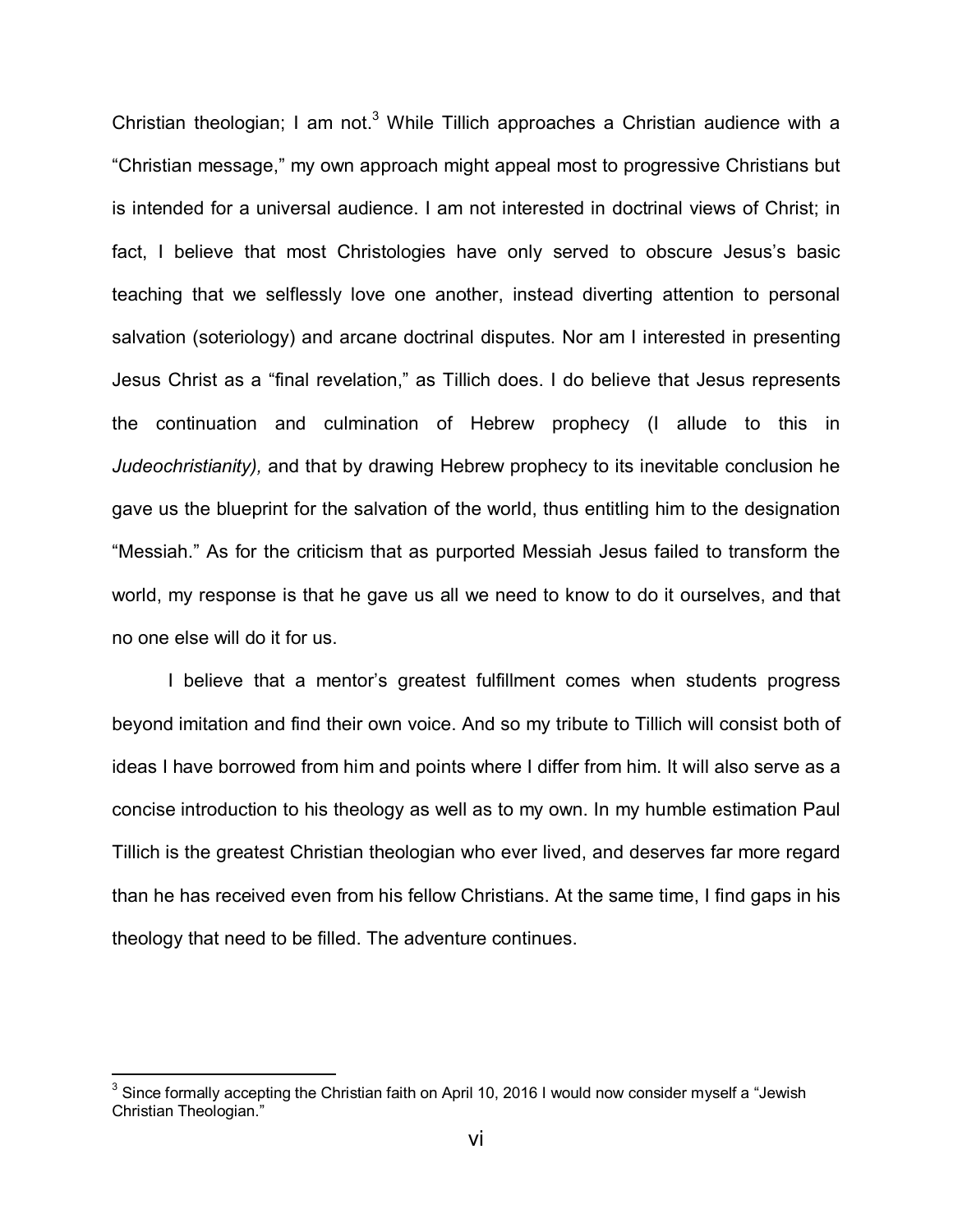Chapter 1

## **God**

### **Tillich**

Tillich describes God in two basic ways:<sup>[4](#page-6-0)</sup>

1. God is the object of our *ultimate concern.*

2. God is *being-itself.*

Both of these require explanation.

Tillich seems to speak of God as the object of ultimate concern in both a relative

and absolute sense. In the relative sense a person's "God" is whatever that person is

concerned about ultimately:

God is the answer to the question implied in man's finitude; he is the name for that which concerns man ultimately. This does not mean that first there is a being called God and then the demand that man should be ultimately concerned about him. It means that whatever concerns a man ultimately becomes god for him and, conversely, it means that a man can be concerned ultimately only about that which is god for him. $5$ 

Anything can be the object of one's ultimate concern, if one is passionately and

wholeheartedly committed to it above everything else. It might be God, it might be one's country, it might be one's job, or it might be one's cat. The object of one's ultimate concern need not coincide with what is truly ultimate. In that case, Tillich calls it a *preliminary* concern raised to ultimacy. Another name for that is *idolatry:* "Idolatry is the elevation of a preliminary concern to ultimacy."<sup>6</sup>

<span id="page-6-0"></span> $\overline{1}$ 4 William L. Rowe, "The Meaning of 'God' in Tillich's Theology," *The Journal of Religion* 42, no. 4 (October 1962): 274. 5 Paul Tillich, *Systematic Theology: Volume One* (Chicago: University of Chicago Press, 1951), 211.

<span id="page-6-1"></span>

 $<sup>6</sup>$  Ibid., 13.</sup>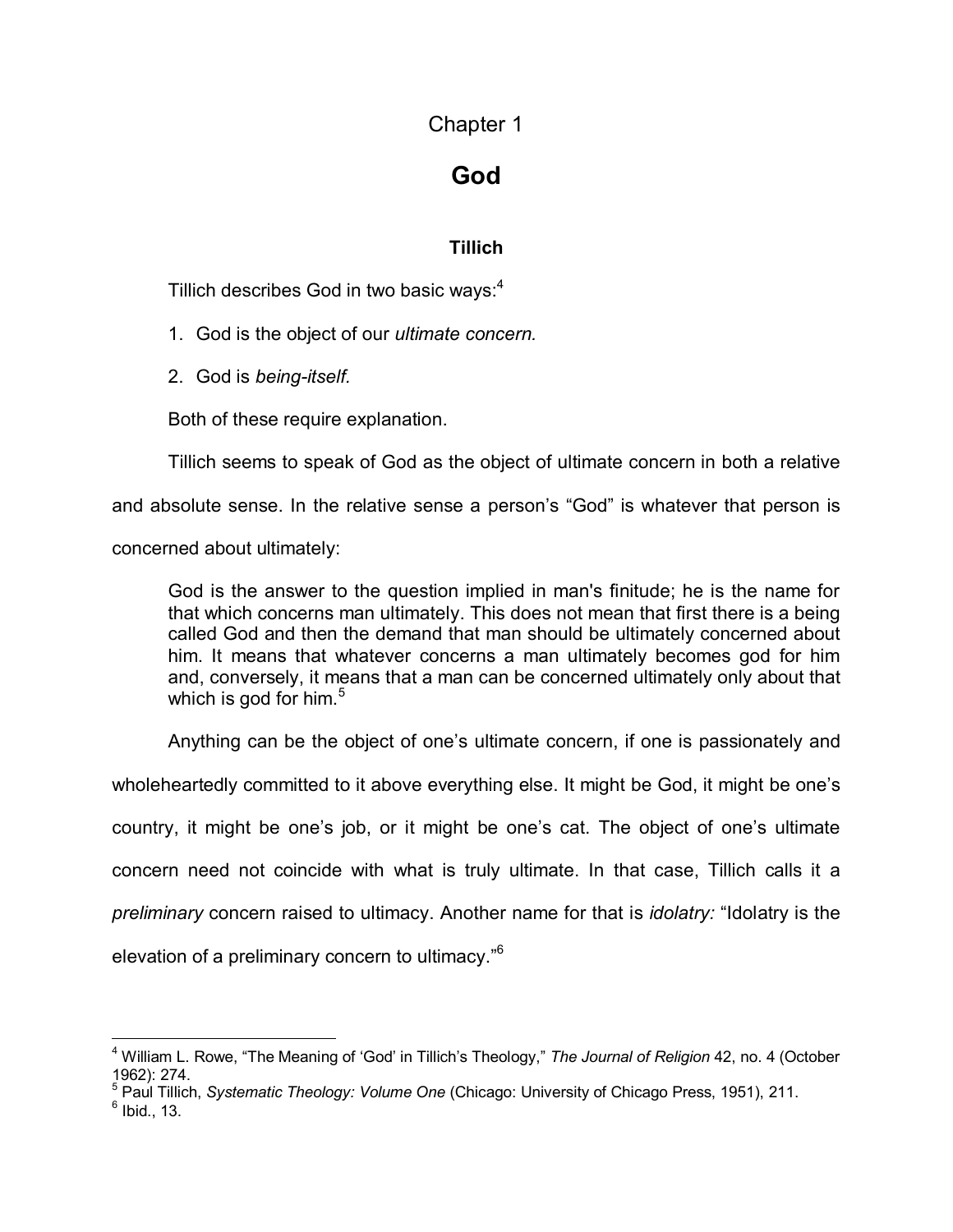In the absolute sense, an ultimate concern can only apply to what is truly

ultimate:

That which concerns us ultimately must belong to reality as a whole; it must belong to being. Otherwise we could not encounter it, and it could not concern us. Of course, it cannot be one being among others; then it would not concern us infinitely. It must be the ground of our being, that which determines our being or not-being, the ultimate and unconditional power of being. $<sup>7</sup>$  $<sup>7</sup>$  $<sup>7</sup>$ </sup>

It remains to explain exactly what Tillich means by "ultimate concern." His

definition is biblical:

We have used the term "ultimate concern" without explanation. Ultimate concern is the abstract translation of the great commandment: "The Lord, our God, the Lord is one; and you shall love the Lord your God with all your heart, and with all your soul and with all your mind, and with all your strength." The religious concern is ultimate; it excludes all other concerns from ultimate significance; it makes them preliminary.<sup>[8](#page-7-1)</sup>

Ultimate concern is no mere intellectual assent but a committed, passionate act

of the centered self.

But what does it mean to be ultimately concerned about "being-itself"? What is

"being-itself"?

This question has been a real conundrum with Tillich, as well as the subject of

much speculation and puzzlement. We should of course begin with Tillich's own words:

The being of God is being-itself. The being of God cannot be understood as a being alongside others or above others. If God is *a* being, he is subject to the categories of finitude, especially to space and substance. Even if he is called the "highest being" in the sense of the "most perfect" and the "most powerful" being, thissituation is not changed. $9$ 

Immediately we begin with the pivotal idea that God is not a personal being, in

sharp contrast to the way most traditional forms of theism view God. Because of this

 $\overline{a}$ 

<span id="page-7-0"></span><sup>7</sup> Tillich, *Systematic Theology: Volume One,* 21.

<span id="page-7-1"></span><sup>8</sup> Ibid.*,*11-12.

<span id="page-7-2"></span> $^9$  Ibid., 235.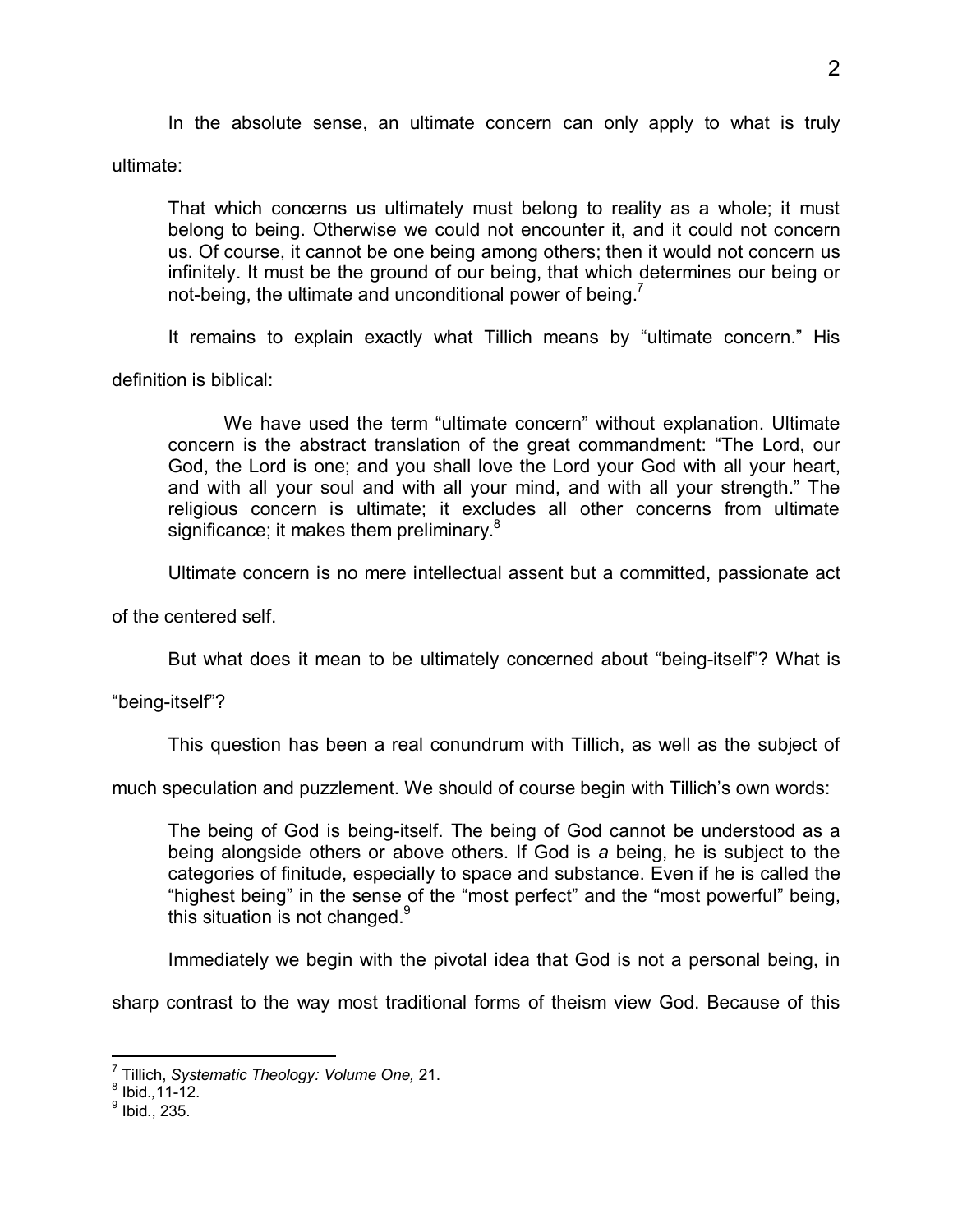some have wrongly accused Tillich of being an atheist. Indeed, Tillich almost seems to invite such comparisons: "God does not exist. He is being-itself beyond essence and existence. Therefore, to argue that God exists is to deny him."<sup>[10](#page-8-0)</sup>

Here Tillich is perhaps being intentionally provocative, to shake his readers out of their comfortable preconceived notions of God. But Tillich is no atheist unless the only conceivable notion of God is anthropomorphic. Tillich points out that to exist is necessarily to be limited, to be one being alongside all the other beings that exist, with the defining and separating boundaries common to all beings. Therefore to exist is to be finite. God, not being subject to creaturely limitation, cannot "exist" in this sense. God must be beyond mere existence; therefore, God can only be "being-itself."

Apparently realizing that the designation "being-itself" requires some explanation,

Tillich suggests two other terms for God: *ground of being* and *power of being.*

Many confusions in the doctrine of God and many apologetic weaknesses could be avoided if God were understood first of all as being-itself or as the ground of being. The power of being is another way of expressing the same thing in a circumscribing phrase. Ever since the time of Plato it has been known—although it often has been disregarded, especially by the nominalists and their modern followers—that the concept of being as being, or being-itself, points to the power inherent in everything, the power of resisting nonbeing. Therefore, instead of saying that God is first of all being-itself, it is possible to say that he is the power of being in everything and above everything, the infinite power of being.<sup>[11](#page-8-1)</sup>

"Ground" and "power" are symbols. The first points toward the foundation, the

rational structure of being-itself; the second points toward its dynamism and creativity.

Tillich explicitly states that such terms are symbols:

God is the basic symbol of faith, but not the only one. All the qualities we attribute to him, power, love, justice, are taken from finite experiences and applied symbolically to that which is beyond finitude and infinity. If faith calls God

 $\overline{a}$ <sup>10</sup> Tillich, *Systematic Theology: Volume One,* 205.

<span id="page-8-1"></span><span id="page-8-0"></span> $11$  Ibid., 235-36.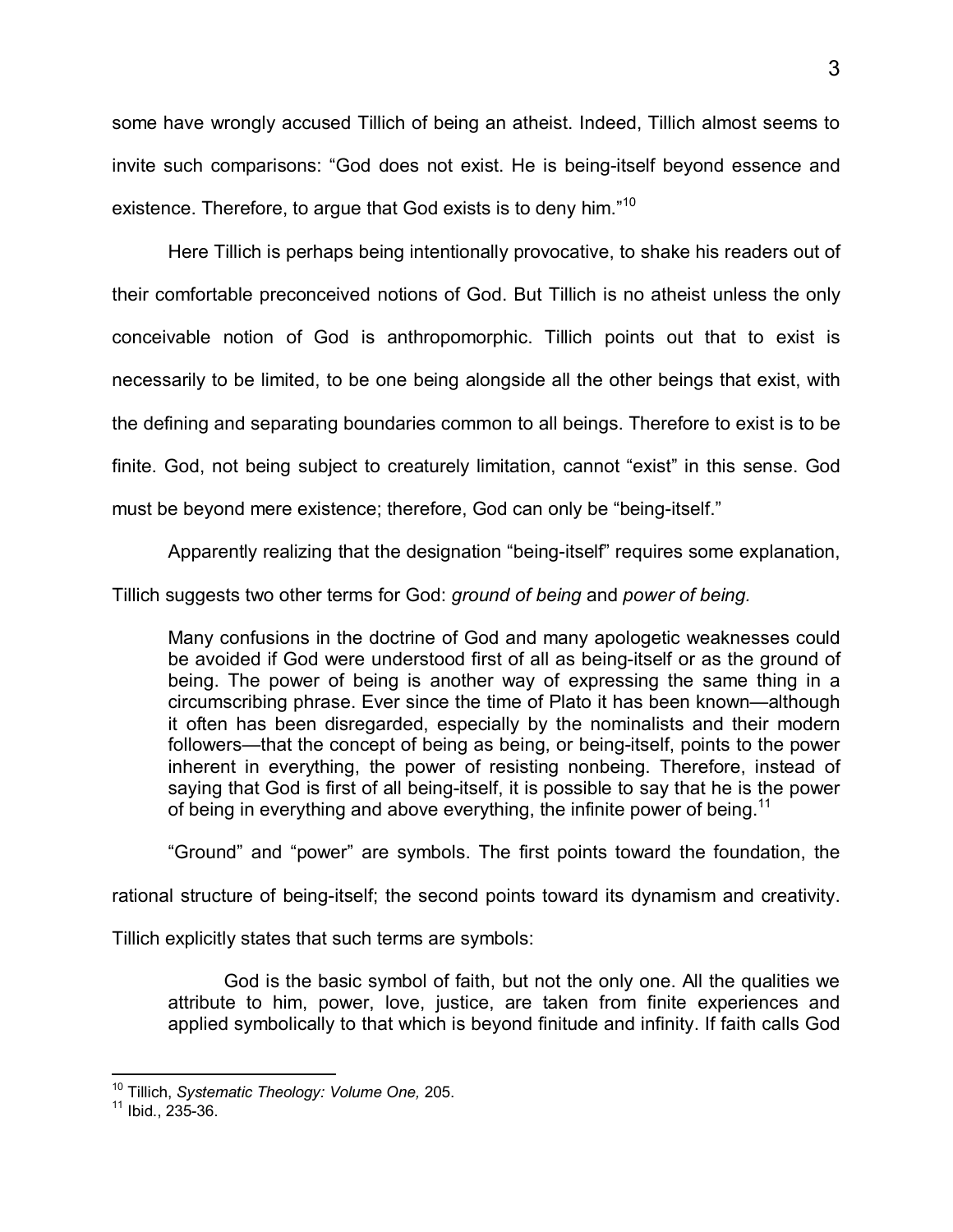"almighty," it uses the human experience of power in order to symbolize the content of its infinite concern.<sup>[12](#page-9-0)</sup>

I agree that "ground" and "power" of being are symbolic notions, in so far as they use elements of being (power, cause) in order to circumscribe being-itself.<sup>[13](#page-9-1)</sup>

Because the concept of symbol is so important in Tillich's theology it is worth

spending a moment to consider its meaning. A symbol, says Justo González, is

something that stands for or represents something else, bringing it to mind. Strictly speaking, all words are symbols, for a sound or a set of characters bring the signified to mind. However, some prefer to limit the use of the term "symbol" for a sign that is so imbued with what it signifies that it actually makes the signified present. Such is the case of a national flag or, in the case of Christianity, the cross.<sup>[14](#page-9-2)</sup>

Tillich explicitly uses the term "symbol" in the latter sense. Indicators (e.g. most

words) that do not participate in the meaning of that to which they point are not symbols

but "signs." Tillich emphasizes that without symbols we could not talk about God:

Man's ultimate concern must be expressed symbolically, because symbolic language alone is able to express the ultimate....

...The language of faith is the language of symbols. If faith were what we have shown that it is not, such an assertion could not be made. But faith, understood as the state of being ultimately concerned, has no language other than symbols.<sup>[15](#page-9-3)</sup>

There is, however, one key exception. There is one, and only one, statement we

can make about God that is literal and not symbolic:

The statement that God is being-itself is a nonsymbolic statement. It does not point beyond itself. It means what it says directly and properly; if we speak of the actuality of God, we first assert that he is not God if he is not being-itself. Other assertions about God can be made theologically only on this basis. Of course, religious assertions do not require such a foundation for what they say about God; the foundation is implicit in every religious thought concerning God.

l

<span id="page-9-0"></span><sup>12</sup> Paul Tillich, *Dynamics of Faith* (New York: Harper & Row, 1957), 47.

<span id="page-9-1"></span><sup>&</sup>lt;sup>13</sup> Paul Tillich, "Reply to Interpretation and Criticism," in Charles William Kegley and Robert Walter Bretall, eds., *Theology of Paul Tillich* (New York: Macmillan, 1959), 335.

<span id="page-9-2"></span><sup>14</sup> Justo L. González, Essential Theological Terms (Louisville: Westminster John Knox Press, 2005), 167- 168.

<span id="page-9-3"></span><sup>15</sup> Tillich, *Dynamics of Faith,* 41,45.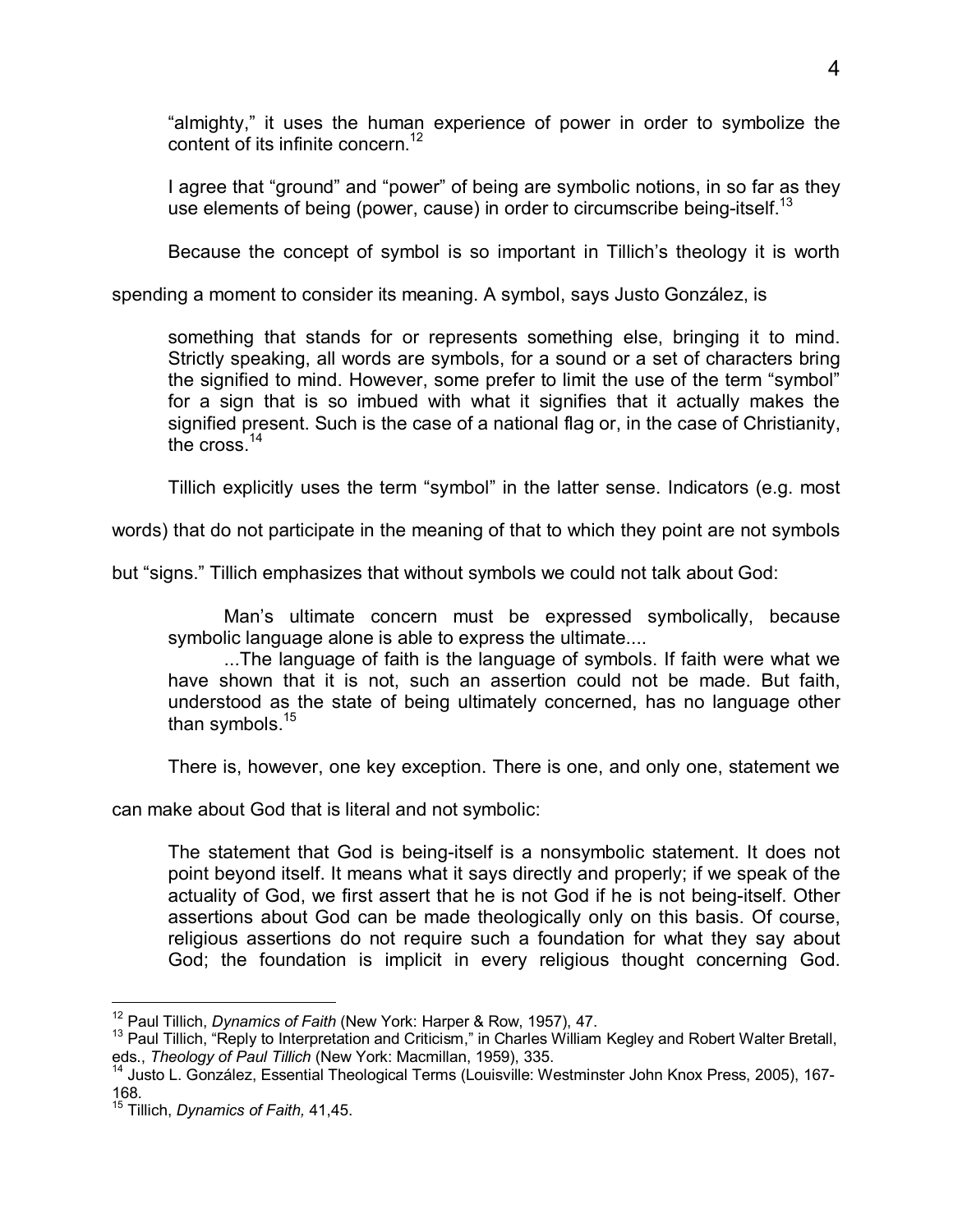theologians must make explicit what is implicit in religious thought and expression; and, in order to do this, they must begin with the most abstract and completely unsymbolic statement which is possible, namely, that God is beingitself or the absolute.

However, after this has been said, nothing else can be said about God as God which is not symbolic.<sup>[16](#page-10-0)</sup>

Tillich even goes as far as to offer being-itself as a *definition* of God:

When a doctrine of God is initiated by defining God as being-itself, the philosophical concept of being is introduced into systematic theology. This was so in the earliest period of Christian theology and has been so in the whole history of Christian thought. It appears in the present system in three places: in the doctrine of God, where God is called being as being or the ground and the power of being; in the doctrine of man, where the distinction is carried through between man's essential and his existential being; and, finally, in the doctrine of the Christ, where he is called the manifestation of the New Being, the actualization of which is the work of the divine Spirit.<sup>[17](#page-10-1)</sup>

This definition has been criticized from many angles, and Tillich responds to

some of those criticisms at the beginning of the second volume of his *Systematic Theology.* One important issue for Tillich is to rescue his definition of God from remote

andinaccessible abstraction. He makes reference to another work $^{18}$  in which he talks

about the "God above God," the God that remains when faith in the traditional God of

theism has completely dissolved. While not a personal being, this God, the real God for

whom the God of theism is actually a symbol, commands our complete devotion: "The

source of this affirmation of meaning within meaninglessness, of certitude within doubt,

is not the God of traditional theism but the 'God above God,' the power of being, which

works through those who have no name for it, not even the name God."<sup>[19](#page-10-3)</sup>

The *power* of being is a symbol meant to point to the fact that "being-itself" is not just a static quality, not merely the fact that things exist. The *power* of being includes

 $\overline{1}$ <sup>16</sup> Tillich, *Systematic Theology: Volume One,* 238-39.

<span id="page-10-1"></span><span id="page-10-0"></span><sup>17</sup> Paul Tillich, *Systematic Theology: Volume Two* (Chicago: University of Chicago Press, 1957), 10.

<span id="page-10-2"></span><sup>18</sup> Paul Tillich, *The Courage to Be* (New Haven: Yale University Press, 1952), 186.

<span id="page-10-3"></span><sup>19</sup> Tillich, *Systematic Theology: Volume Two,* 12.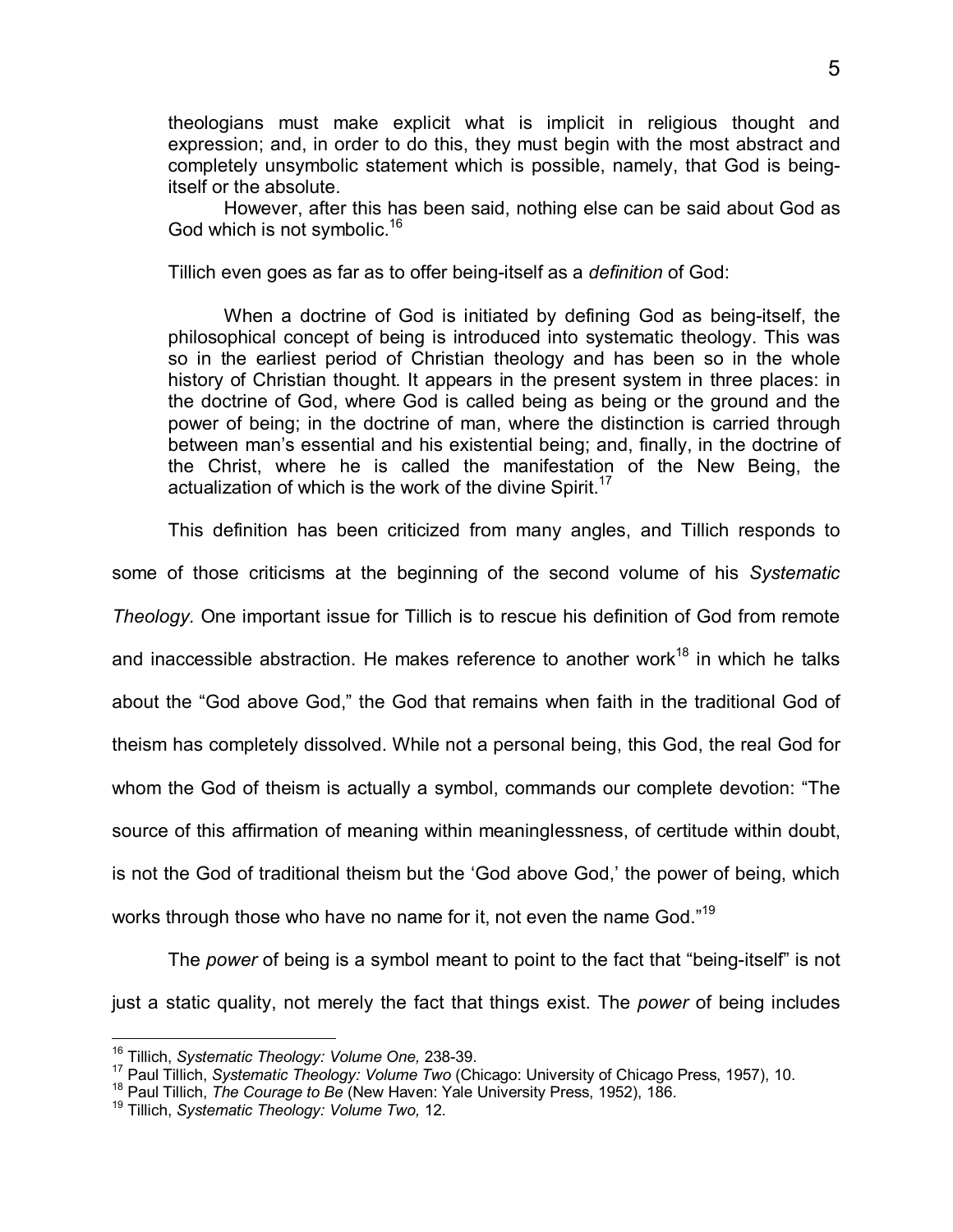God's creative power, of which we will say more. Other symbols clarifying God's nature are *ground,* which we have mentioned, and *abyss.* "Abyss" refers to "the depth of the divine life. $n^{20}$  its infinite, inexhaustible power. In other contexts it refers to something moreterrifying, "the abyss of possible nonbeing"<sup>21</sup> or "the abyss of meaninglessness."<sup>[22](#page-11-2)</sup> This too is part of the divine life: "God is infinite because he has the finite (and with it that element of nonbeing which belongs to finitude) within himself united with his infinity. One of the functions of the symbol 'divine life' is to point to this situation."<sup>[23](#page-11-3)</sup>

These two senses of "abyss" come together when we understand how theology can respond to the human existential predicament. If we like, we can spend our lives skating over the surface of existence (hoping the ice doesn't crack beneath our feet), never confronting at all the dimension of depth. But once we start asking ourselves questions, looking for values and meanings, taking nothing for granted, we are journeying towards depth.

Today a new form of this method has become famous, the so-called "psychology of depth." It leads us from the surface of our self-knowledge into levels where things are recorded which we knew nothing about on the surface of our consciousness. It shows us traits of character which contradict everything that we believed we knew about ourselves. It can help us to find the way into our depth, although it cannot help us in an ultimate way, because it cannot guide us to the deepest ground of our being and of all being, the depth of life itself.

The name of this infinite and inexhaustible depth and ground of all being is God. That depth is what the word God means. And if that word has not much meaning for you, translate it, and speak of the depths of your life, of the source of your being, of your ultimate concern, of what you take seriously without any reservation. Perhaps, in order to do so, you must forget everything traditional that you have learned about God, perhaps even that word itself. For if you know that God means depth, you know much about Him. You cannot then call yourself an atheist or unbeliever. For you cannot think or say: Life has no depth! Life itself is shallow. Being itself is surface only. If you could say this in complete

 $\overline{a}$ <sup>20</sup> Tillich, *Systematic Theology: Volume One,* 156.

<span id="page-11-1"></span><span id="page-11-0"></span> $21$  Ibid., 164.

<span id="page-11-2"></span><sup>22</sup> Tillich, *Courage to Be,* 177.

<span id="page-11-3"></span><sup>23</sup> Tillich, *Systematic Theology: Volume One,* 252.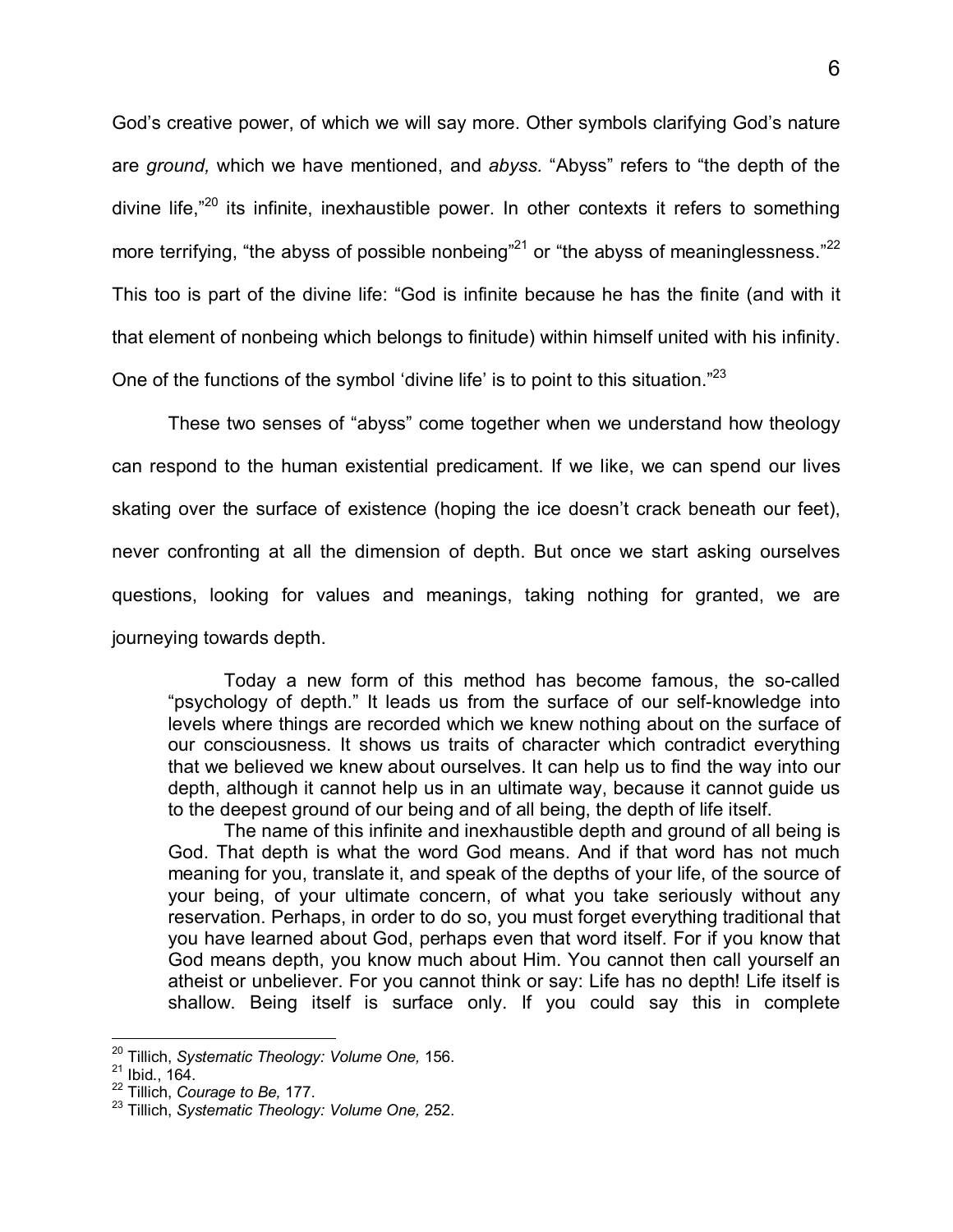seriousness, you would be an atheist; but otherwise you are not. He who knows about depth knows about God.<sup>[24](#page-12-0)</sup>

Joy (true joy rather than mirth) leads us to depth. Searching for value leads us to depth. Asking for meaning leads us to depth. And suffering, the ubiquitous threat of nonbeing, leads us to depth. All of this is part of being-itself; it is participation in the

divine life.

And ironically, it is the abyss of the threat of nonbeing, which always pushes us off the comfortable surface, that makes possible any approach to divine truth:

And no hope shall make us ashamed, if we do not find it on the surface where fools cultivate vain expectations, but rather if we find it in the depth where those with trembling and contrite hearts receive the strength of a hope which is truth.

These last words shall lead us to the other meaning that the words "deep" and "depth" have in both secular and religious language: *The depth of suffering which is the door, the only door, to the depth of truth.* That fact is obvious. It is comfortable to live on the surface so long as it remains unshaken. It is painful to break away from it and to descend into an unknown ground. The tremendous amount of resistance against that act in every human being and the many pretexts invented to avoid the road into the depth are natural. The pain of looking into one's own depth is too intense for most people. They would rather return to the shaken and devastated surface of their former lives and thoughts. $25$ 

God is therefore active as both "ground" and "abyss," forcing us out of our

comfortable places to confront the meaning of our existence. What else can we say

about God that may coincide with more traditional notions?

Tillich speaks of God as both *living* and *creating.* As a living God, God is not a static identity, or being simply for the sake of being. God is "the eternal process in which separation is posited and is overcome by reunion. In this sense, God lives.<sup>"[26](#page-12-2)</sup> The structure of being involves a process, specifically of separation and return. Nonbeing is an integral part of this process and gives movement to the divine life. For Tillich there

 $\overline{a}$ <sup>24</sup> Paul Tillich, *The Shaking of the Foundations* (New York: Charles Scribner's Sons, 1948), 56-57.

<span id="page-12-1"></span><span id="page-12-0"></span><sup>25</sup> Ibid.*,* 59 (emphasis added).

<span id="page-12-2"></span><sup>26</sup> Tillich, *Systematic Theology: Volume One,* 242.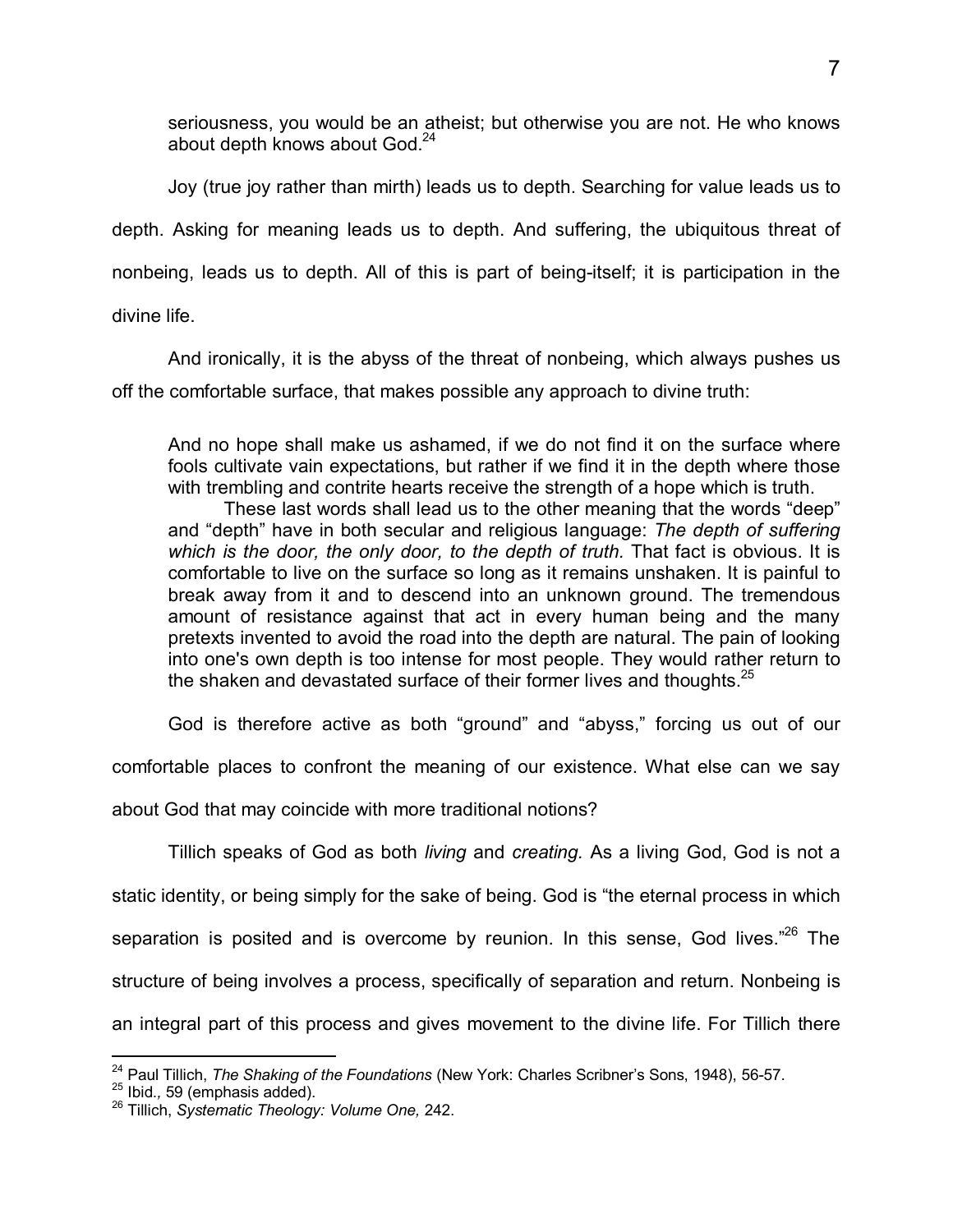are two ways to think about nonbeing: *ouk on* is simply "nothingness" with no relation to being, while *me on* includes all the ways nonbeing specifically threatens being. It is this threat, its realization, and its ultimate conquest, that supply movement within the process of the divine life. All of this, separation and return, becoming and rest, are included in being-itself. God is not subject to this process; it is not God who evolves and becomes, but all of this happens as part of the structure of being.

God is living, and is also *creating.* The two imply each other. By its very nature the divine life is always creating, and the essence of every creature is a fruit of the divine creativity. Being-itself is never static and it is not neutral. In fact, it is essentially good.

But God is love. And, since God is being-itself, one must say that being-itself is love. This, however, is understandable only because the actuality of being is life. The process of the divine life has the character of love. $27$ 

How do we get from "being-Itself" to "being-itself is love"? It is through the

process of separation and reunion that is the nature of the divine life:

This longing for reunion is an element in every love, and its realization, however fragmentary, is experienced as bliss.

If we say that God *is* love, we apply the experience of separation and reunion to the divine life. As in the case of life and spirit, one speaks symbolically of God as love. He *is* love; this means that the divine life has the character of love but beyond the distinction between potentiality and actuality.<sup>[28](#page-13-1)</sup>

And next comes a very key statement: "God works toward the fulfillment of every

creature and toward the bringing-together into the unity of his life all who are separated

and disrupted."<sup>29</sup> God works to create unity in place of separation, to find those who are

 $\overline{a}$ <sup>27</sup> Tillich, *Systematic Theology: Volume One,* 279.

<span id="page-13-1"></span><span id="page-13-0"></span><sup>28</sup> Ibid.*,* 280.

<sup>29</sup> Ibid.*,* 281.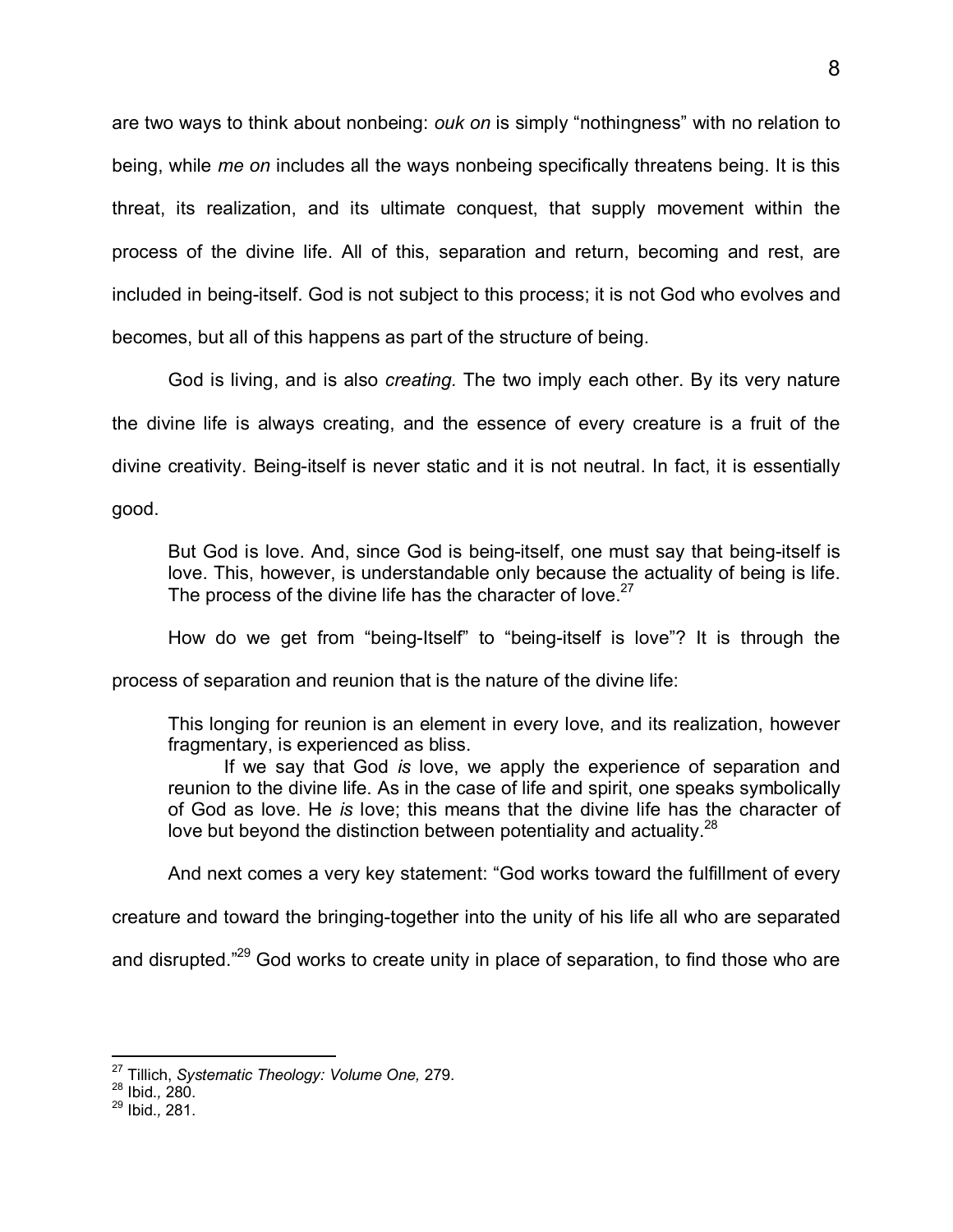lost, and to heal those who are wounded. Being-itself therefore implies goodness. The nature of the divine life is love.<sup>[30](#page-14-0)</sup>

These considerations of God's nature justify symbols like "Lord" and "Father" in describing God. "'Lord' is first of all a symbol for the unapproachable majesty of God.... 'Father' is a symbol for God as the creative ground of being, of man's being.... a symbol for God in so far as he preserves man by his sustaining creativity and drives him to his fulfillment by his directing creativity."<sup>[31](#page-14-1)</sup>

Thus Tillich begins from a seemingly odd place, a philosophical notion of God as "being-itself," but ends with a more familiar picture of a God of goodness and power, with traditional language still in use but symbolically and not literally.

 $\overline{a}$ 

<span id="page-14-0"></span><sup>30</sup> Tillich, *Systematic Theology: Volume One,* 283.

<span id="page-14-1"></span> $31$  Ibid., 287.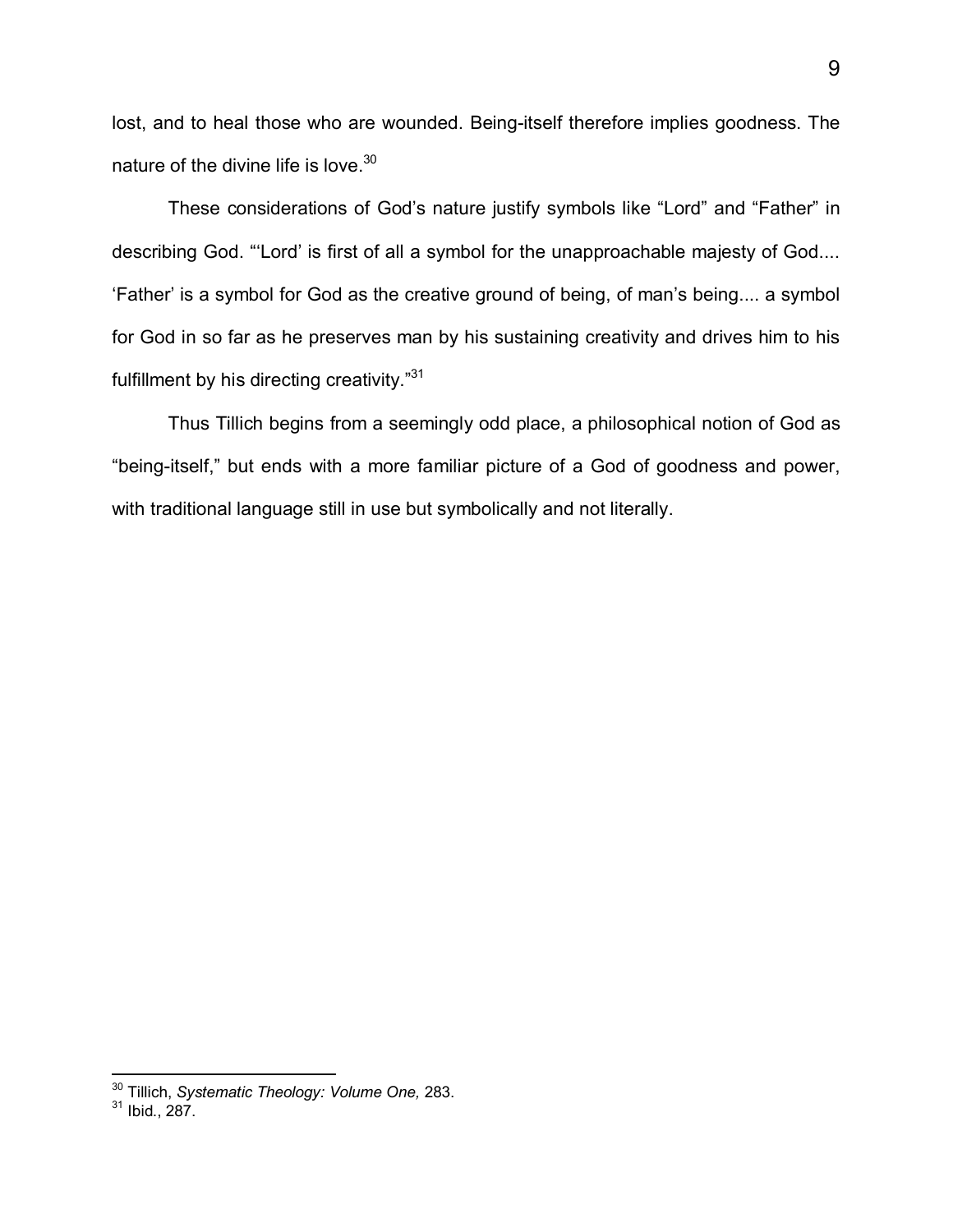#### **Judeochristianity**

Tillich has made an important contribution in moving beyond the surface meanings of the words scripture uses to describe God and presenting the God of the Bible in nonpersonal terms. To see God as a being among other beings, even a supreme being, is to limit God and thus make God finite. And indeed, a God that is literally "personal" comes with many limitations. For one thing, it makes the problem of theodicy unsolvable and perhaps even unintelligible (we will treat the problem of theodicy more fully in the final chapter). There is no way to rationalize how a personal being who is responsible for the world in the shape it's in and who has the power to change it can be deemed worthy of worship. This becomes especially problematic when we consider most forms of petitionary prayer, which encourage the feeling that this God will help us and give us what we need only if we say the right words to "him" in just the right way. Refusing to worship such a being could in fact be considered a moral act. For these reasons religious people should not dismiss atheism easily, because very often the denial of God is motivated by a heartfelt moral protest, in fact a deeper love than many religious people display.

However, once we establish that God is not *a* being but is "being-itself," we run into a problem. The term "being-itself" is incoherent. Tillich wants to get from "beingitself" to those qualities of goodness we normally associate with God. But he cannot do so without making an unsubstantiated jump. "Since God is being-itself, one must say that being-itself is love." Why? There is just as much in being (or perhaps more accurately, nonbeing) that would seem to testify against God's essence being love.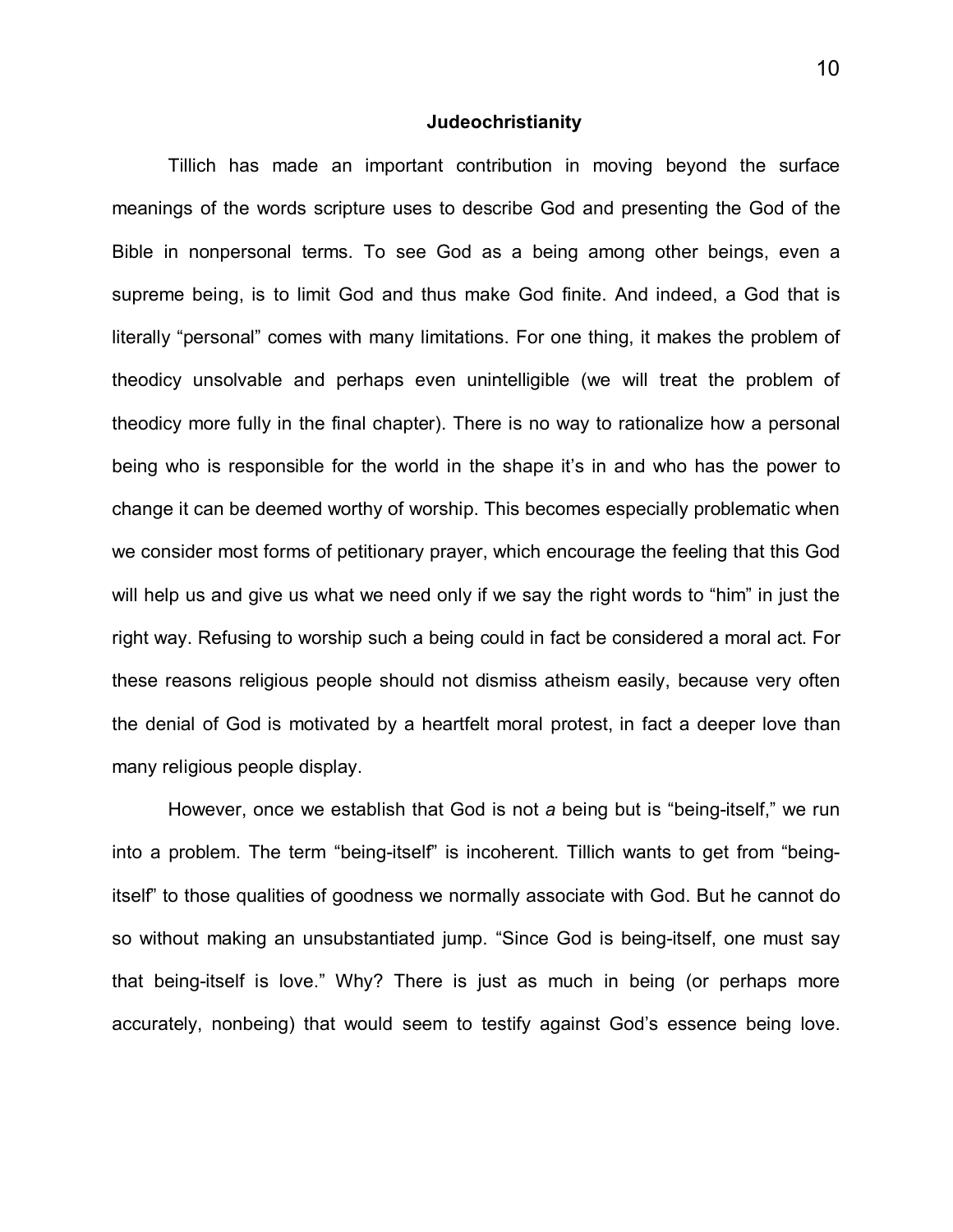Earthquakes or hurricanes or genocidal wars<sup>[32](#page-16-0)</sup> may represent nonbeing, but they are also things that exist. They are part of being and so being-itself encompasses them. Tillich's justification for equating being-itself with love is that "every life-process unites a trend toward separation with a trend toward reunion." $33$  But in the realm of our experience this is manifestly false. When speaking of "life-process," not every separation trends toward reconciliation or reunion. There are no grounds for asserting that being is necessarily loving. One cannot establish a connection between God as being and God as loving simply by asserting it.

A further difficulty comes from the question of whether the term "being-itself" is even intelligible. William L. Rowe calls the concept "ineffable," because "no positive, literal assertion can be made about  $\left[$ it]." $34$  This would not be so terrible if "being-itself" were a term we could easily understand, but without further elucidation the term itself is inscrutable. As Tillich states, "every assertion about being-itself is either metaphorical or symbolic."[35](#page-16-3)

Indeed, even Tillich seems to have difficulty sticking to a nonpersonal God. Tillich's constant use of masculine personal pronouns to refer to God is problematic. Even if such words are to be considered symbols when referring to God, the question remains whether the symbol is adequate or misleading. It is impossible to refer to God as "he" without thinking of God as a being. Consider this sentence: "God can appear within finitude only if the finite as such is not in conflict with him."<sup>36</sup> What does this

-

<span id="page-16-0"></span> $32$  Human beings may have free will, but the personal God chooses not to restrain that freedom to a manifestly irrational extent.

<span id="page-16-1"></span><sup>33</sup> Tillich, *Systematic Theology: Volume One,* 279.

<span id="page-16-2"></span><sup>&</sup>lt;sup>34</sup> Rowe, "Meaning of 'God' in Tillich's Theology," 275.

<span id="page-16-3"></span><sup>35</sup> Tillich, *Courage to Be,* 179.

<sup>36</sup> Tillich, *Systematic Theology: Volume One,* 254.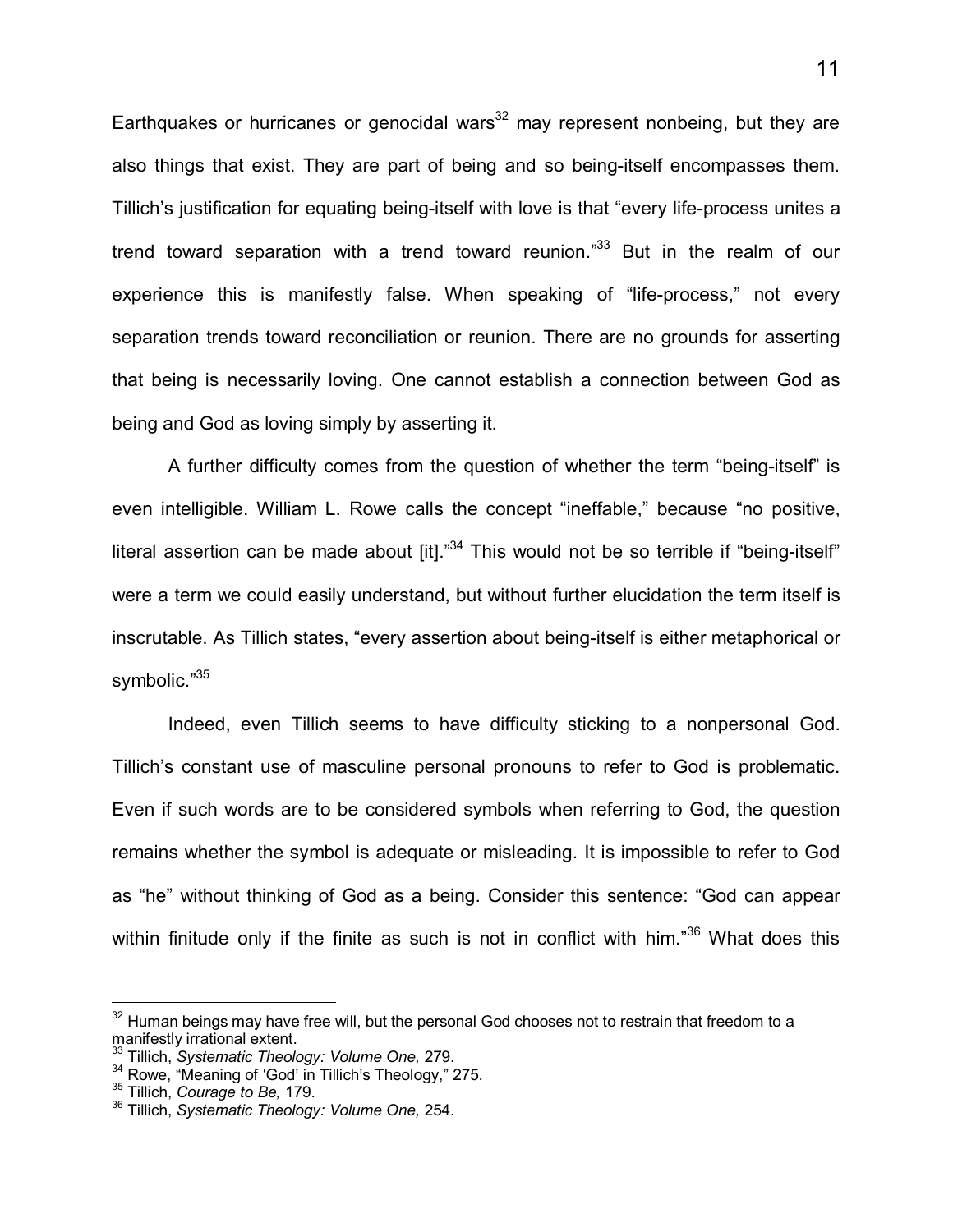mean? Why can't God appear in finitude unconditionally, if all that is finite is part of creation and hence within the structure of being? If God is "being-itself," then what could possibly exist that would be outside God or in conflict with God?

Tillich defines God in terms of being. The most frequently debated question about God is whether God exists, and modern-day theists and atheists go at each other on this topic as intensely as their predecessors ever did. But the question that most wrenches the human soul is not God's *existence* but God's *goodness.* A God who exists as an amoral force of nature or even as an apathetic or malevolent being would not satisfy the religious quest. The soul that quests for God needs to know that God is *good.* So Judeochristianity takes the opposite approach from Tillich and instead of trying to derive goodness from being, it makes goodness its starting point.

Like Tillich, Judeochristianity maintains that proofs of the existence of God are meaningless. Judeochristianity goes further by holding that God cannot even be defined:

The existence of God is not a proposition that can be proven true or false. In fact, God cannot even be defined, but only approached through faith. God is too great for anyone to say exactly what God is. But we can consider descriptions of God that aid our understanding. We cannot capture the whole of God in words, but the right description can help us approach spiritual reality. $37$ 

So how can we best describe God? The Psalms have an interesting suggestion: "O taste and see that the Lord is good" (Psalm 34:8). Whatever God is, the only kind of God that makes sense to a religious seeker is a God who is good. So why not go all the way and locate God in goodness itself? That is what Judeochristianity proposes. We begin with the fact that we actually possess a sense of goodness, of which things are

<span id="page-17-0"></span><sup>-</sup><sup>37</sup> Gourgey, *Judeochristianity,* 6.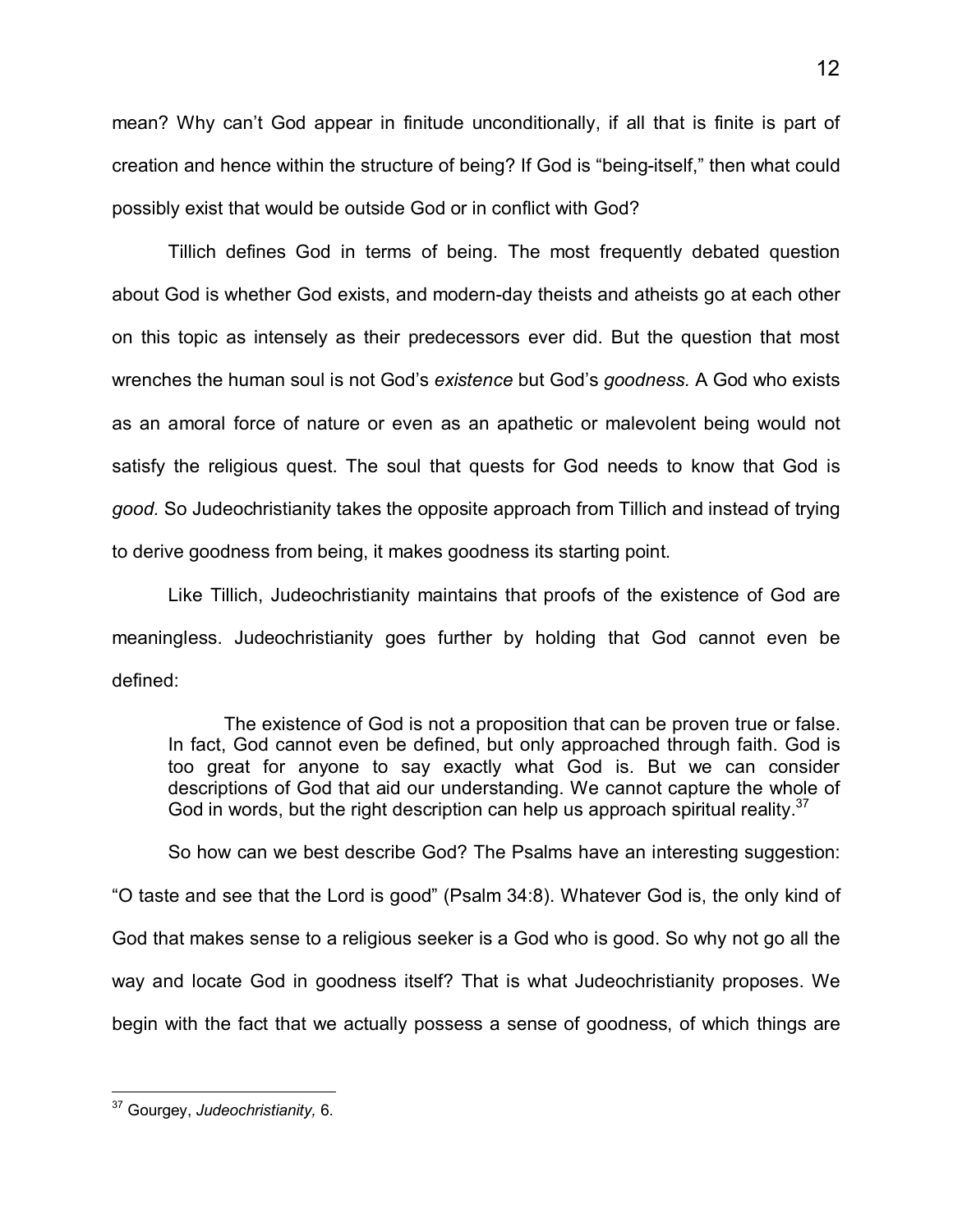good and which are not. This is an intimation of something eternal, a clue to a reality greater than ourselves.

This finite sense of goodness has been implanted in us by something beyond ourselves and greater than ourselves. We cannot totally encompass what this is, but our sense of goodness is witness to its existence. Whatever it is, we can call it God. We cannot define God or capture God's essence completely in words, images, or ideas. But we can offer a description of God that may provide a hint of understanding. And since, as we have seen, goodness is good even prior to what God wills, perhaps goodness itself is where we should be looking for God. And so we can refer to God as Absolute Goodness.<sup>[38](#page-18-0)</sup>

"Absolute Goodness," like "being-itself," is not a personal being, but unlike "being-itself" it does not require lengthy elucidation to understand. God is the pure goodness from which our finite sense of goodness is derived. Our human sense of goodness is flawed and incomplete. It may not always be clear what is good in a given situation. Sometimes different goods conflict and the choice of the greater good is not always clear. These are all signs of our finitude. Yet underneath it all we do possess an appreciation of the quality of goodness, which carries with it an awareness that our existence is not arbitrary, that some things are intrinsically good, and that this quality comes from something beyond ourselves and the empirical world.

Making goodness the principal symbol of God, and relying upon our own sense of goodness, are not without problems. On the human plane, goodness almost always comes with some ambiguity. What has good effects for some may have bad effects for others. Even "unconditional love" is not an absolute good, since treating both victim and perpetrator with equally loving actions may only result in more victims. (This is just one problem that results from traditional but self-contradictory notions of "forgiveness.")<sup>39</sup>

 $\overline{a}$ 

<span id="page-18-0"></span><sup>38</sup> Gourgey, *Judeochristianity,* 9-10.

<sup>39</sup> See Charles Gourgey, "The Mystery of Forgiveness*,*" last modified April 2009, http://www.judeochristianity.org/gods\_presence.htm.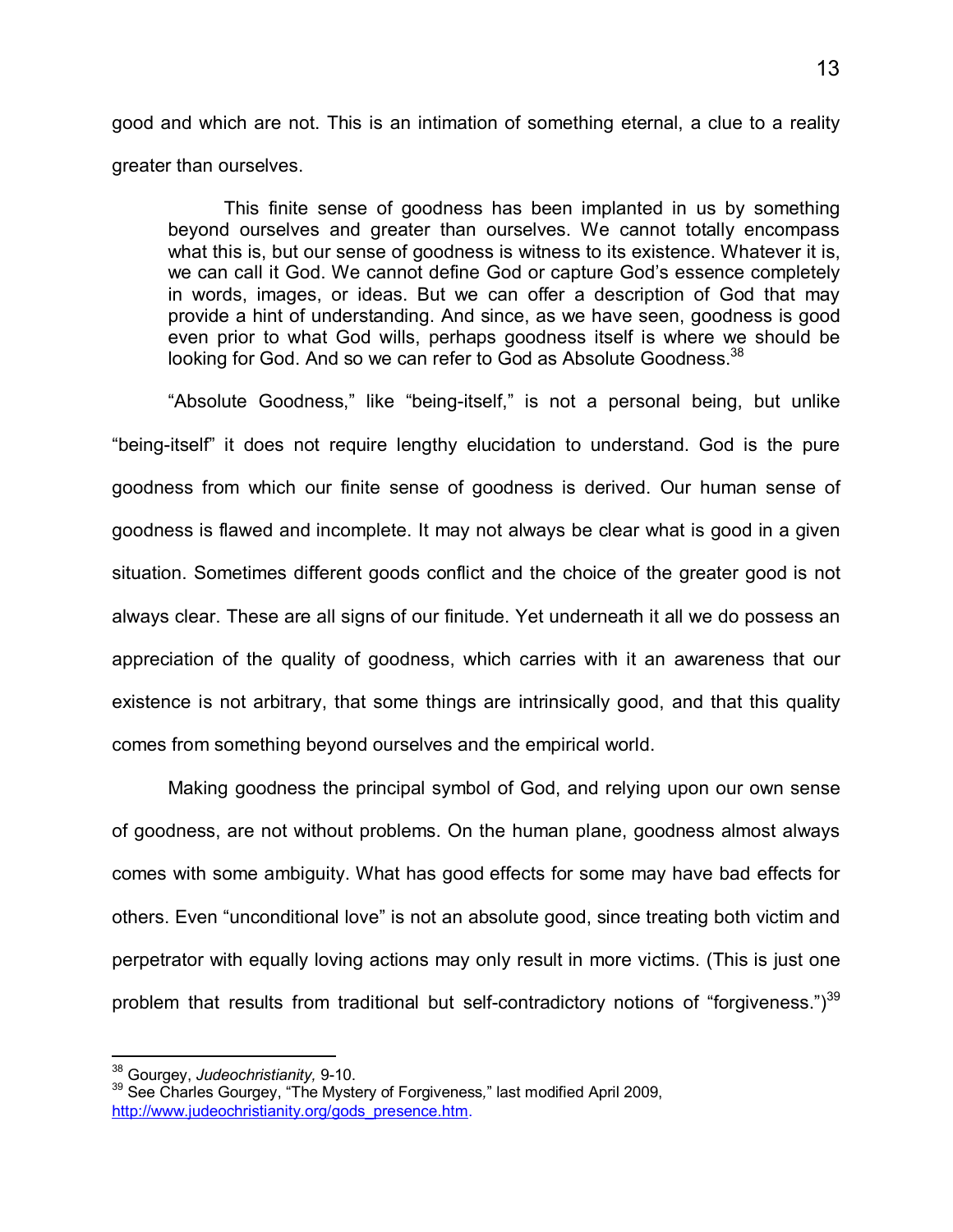There is, however, one good that stands above all others and that is unconditional even on our human level:

There is but one Absolute Good and that is God, and is beyond human understanding. We don't have the wisdom to make judgments of goodness with absolute certainty. Our sense of goodness is fallible and tinged with ambiguity. But there is one good accessible to human beings, which appears free of any conditions. It is not unconditional love but *non-self-interested love*. [40](#page-19-0)

"Non-self-interested love" is related to the form of love known as *agape* but has a more specific focus. Judeochristianity defines non-self-interested love as *the awareness of the individuality of others,* and this is the central idea throughout the book *Judeochristianity.* The idea behind it is that when we become truly aware of the individuality of the other—the person's God-given uniqueness in all its specific qualities, which lies beyond our prejudices or what good or bad that person might do for us—then loving attitudes become possible and even natural.

 In this sense non-self-interested love is the human equivalent of the love that characterizes God's nature. Since it is the greatest good that we can know, it must tell us something about Absolute Goodness, even though we cannot truly capture the latter conceptually or emotionally. When we realize non-self-interested love we participate in God's nature, and we feel God's presence as a response. Thus even though God is not a personal being, we can say that God knows us, answers us, and dwells with us. Tillich too speaks of "spiritual presence," but that seems rather remote from "being-itself." Judeochristianity maintains that any non-self-interested love actualized within us reflects God's nature, that symbolically God "recognizes" God's own nature working actively in us, and must therefore respond to it. We sense that response in the fulfillment of this

<span id="page-19-0"></span><sup>-</sup><sup>40</sup> Gourgey, *Judeochristianity,* 325.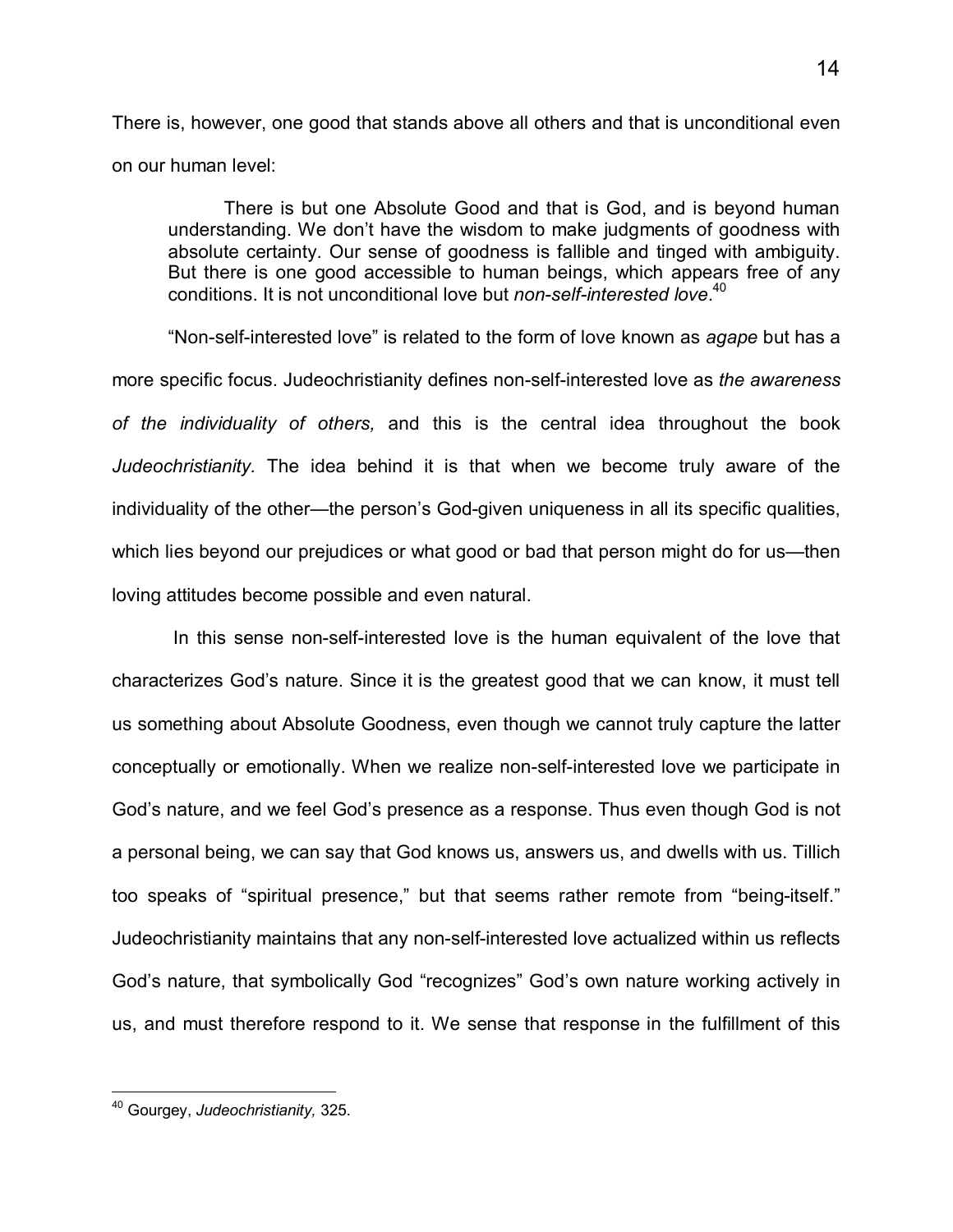love and in the course that our lives take. We can actually come to a sense of direction in our lives originating in a higher and benevolent power.

All this is an occasion for gratitude. Therefore it makes sense to praise God, to give God thanks, for the goodness in creation that comes to us as a gift, to the extent that we commit ourselves to non-self-interested love. "Give thanks to the Lord, for goodness is" (Psalm 118:1).<sup>[41](#page-20-0)</sup> It is difficult to understand how or why one ought to thank or praise "being-itself."

Of course the question remains: God may be good, but is God in any sense omnipotent? How do we know that goodness prevails? In responding to this question Paul Tillich and Judeochristianity may have more in common.

l

<span id="page-20-0"></span><sup>&</sup>lt;sup>41</sup> My translation, supported by the original Hebrew.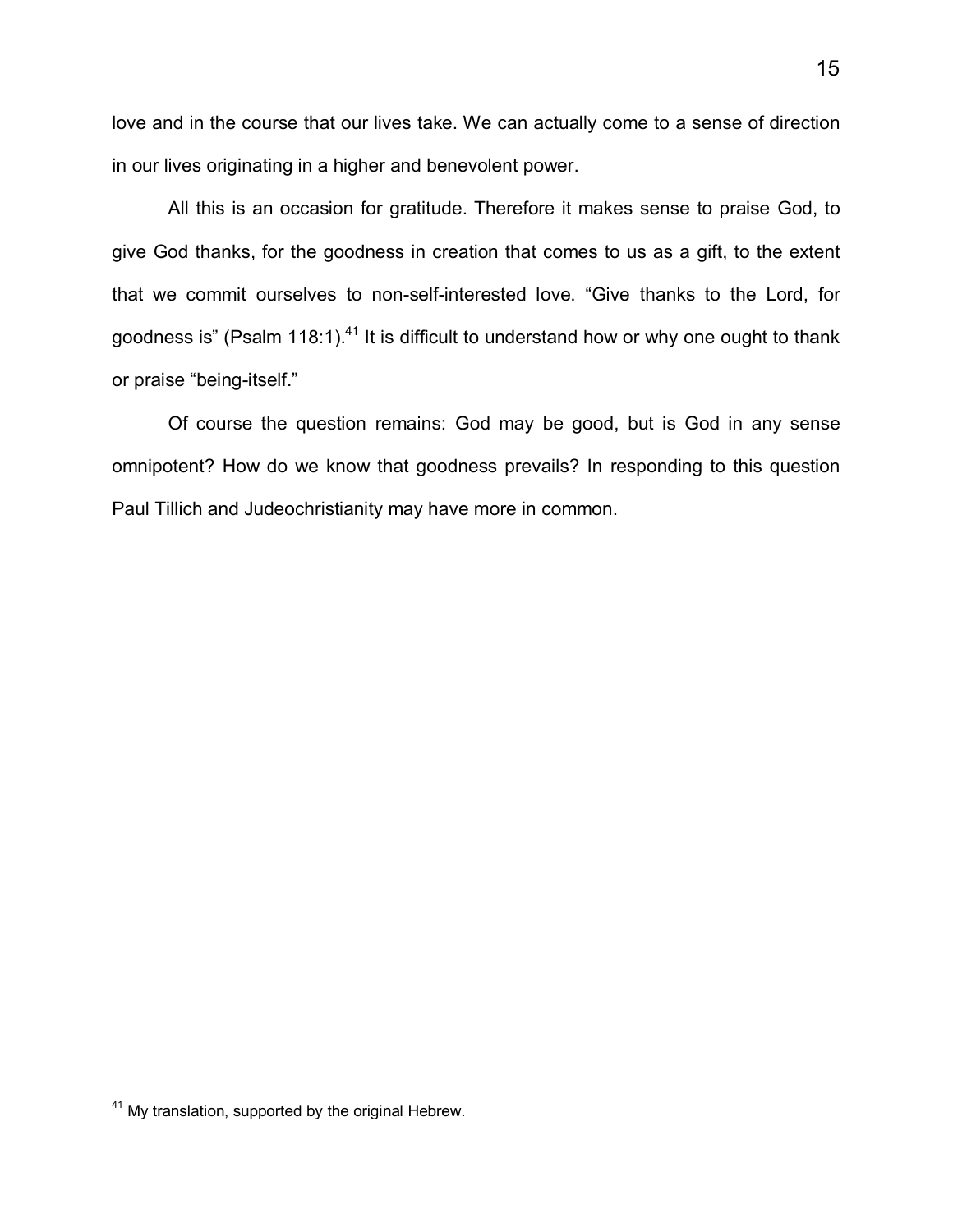### Chapter 2

## **Human Experience**

### **Tillich**

I think what struck me most about Tillich upon first acquaintance was his complete respect for the depth and tragedy of human experience. Tillich was profoundly changed by his own experience during World War I as a chaplain and gravedigger. No simple answers to life's problems could ever satisfy him after that.

"Hell rages around us. It's unimaginable." Paul Tillich, 28-year-old theologian and German Army chaplain, wrote those words to his father from the trenches of World War I at the Battle of Verdun. Even amid his grim despair and breakdowns worked by "the sound of exploding shells, of weeping at open graves, of the sighs of the sick, of the moaning of the dying," Tillich remained both preacher and professor....

Tillich's writings had power because in them he risked being in touch with the unrepeatable tensions of his present. $42$ 

There is nothing facile about Tillich. He knew that our era posed serious challenges to traditional religion, so he was not ashamed, in spite of much criticism (by some as notable as Karl Barth), to propose a theology whose orientation was apologetic, recognizing these challenges and the need to answer them. Hence his famous "method of correlation," which provides theological answers to existential questions and which forms the structure of his *Systematic Theology.* The five parts of that work are entitled "Reason and Revelation," "Being and God," "Existence and the Christ," "Life and the Spirit," and "History and the Kindgom of God." In each case the existential condition is paired with its theological response. Thus in great contrast to a theologian like Karl Barth, whose starting and ending point was divine revelation, as a

 $\overline{1}$ 

<span id="page-21-0"></span><sup>42</sup> Mark Kline Taylor, ed., *Paul Tillich: Theologian of the Boundaries* (Minneapolis: Fortress Press, 1991), 11.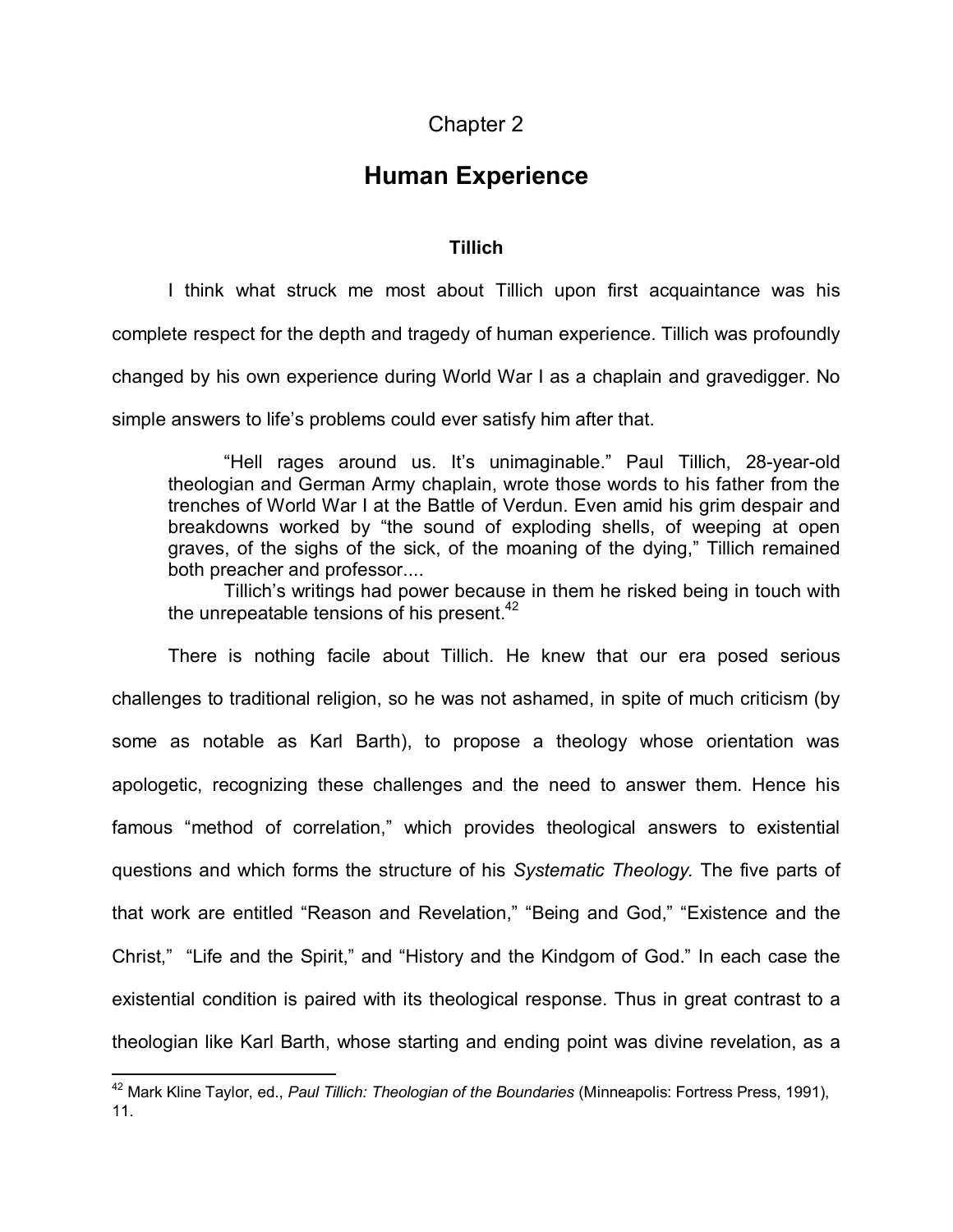true existentialist Tillich begins with human experience to find the theological response that does justice to it. The result is a theology better grounded in life as we live it, freer from circular reasoning, and better able to speak to those outside the circle of received faith.

The great question then becomes: How do we understand human experience, with all its ambiguity and tragedy, in the context of divine creation? This is the fundamental question with which any effective theology must deal. Tillich does so by situating human experience within two parallel polarities: *essence/existence* and *eternity/time.*

Essence vs. Existence. Ever since Plato these two terms have been devilishly difficult to pin down. It might be helpful to understand them in the context of our previous discussion of the divine life. For Tillich the divine life is always creating, which necessarily encompasses a process of separation and return. We can think of "essence" as the nature of the creature "before" separation. I place the word "before" within quotation marks because we are not talking about literal time, which itself is a product of creation. "Existence" is the creature's state of being within created time.

"Essence" refers to the human being as created in God's image. "Existence" refers to the experience in time and space necessary to realize what is potential in that image. We cannot literally chronicle the transition from essence to existence, but we can describe it metaphorically:

The difficulty is that the state of essential being is not an actual stage of human development which can be known directly or indirectly. The essential nature of man is present in all stages of his development, although in existential distortion. In myth and dogma man's essential nature has been projected into the past as a history before history, symbolized as a golden age or paradise. In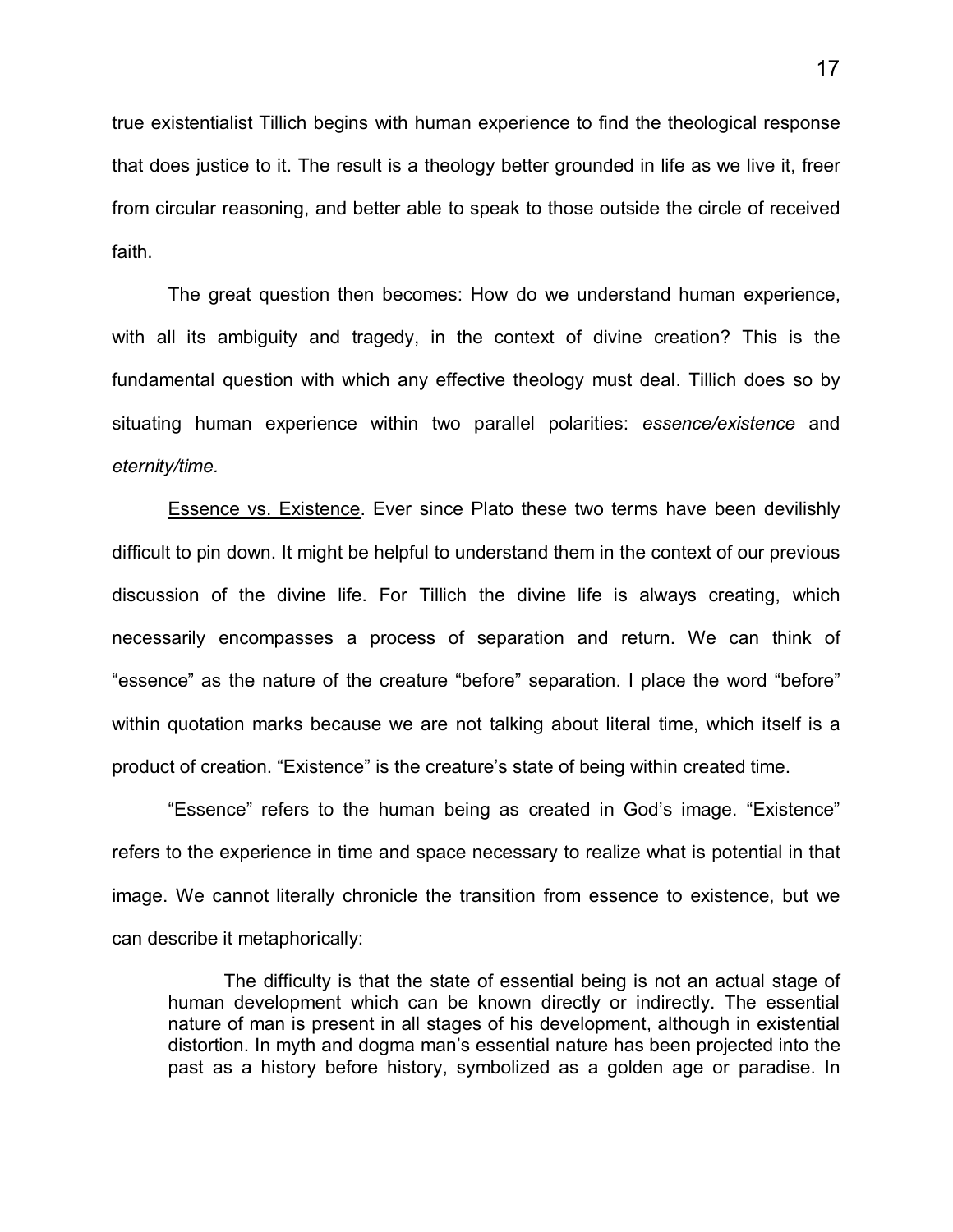psychological terms one can interpret this state as that of "dreaming innocence."[43](#page-23-0)

"Dreaming innocence" is a symbol of the original state of the human creation before the dawn of self-awareness and the exercise of freedom. The role of freedom is central. The human being could not be God's image without possessing freedom. Yet it is freedom that drives the human being from this "original" state to the ambiguities of existence. ["](#page-23-1)The state of dreaming innocence drives beyond itself."<sup>44</sup> It must, because of the quality God has given us that Tillich calls *finite freedom.*

 Finite freedom is the pivot upon which the transition from essence to existence turns. To understand this better, Tillich turns to the opening chapters of Genesis. "The story of Genesis, chapters 1-3, if taken as a myth, can guide our description of the transitionfrom essential to existential being." $45$  There is a lot packed into that one sentence. Those chapters contain the well-known "two accounts of creation." Tillich is right to put them together, instead of opposing them as conflicting works from separate authors, as many scholarly presentations do. Those two accounts of creation belong together. The first describes an essential world in which everything is "very good" (Genesis 1:31). The human being is in harmony with the animal world and there is no conflict. There is also very limited awareness. The second account describes the awakening of awareness. Man and woman violate God's first and only commandment, not to eat the fruit of the tree of knowledge of good *and evil.* This exercise of finite freedom makes them aware of themselves: "Then the eyes of both were opened, and

 $\overline{1}$ 

<span id="page-23-0"></span><sup>43</sup> Tillich, *Systematic Theology: Volume Two,* 33.

<span id="page-23-1"></span> $44$  Ibid., 34.

<span id="page-23-2"></span> $45$  Ibid., 31.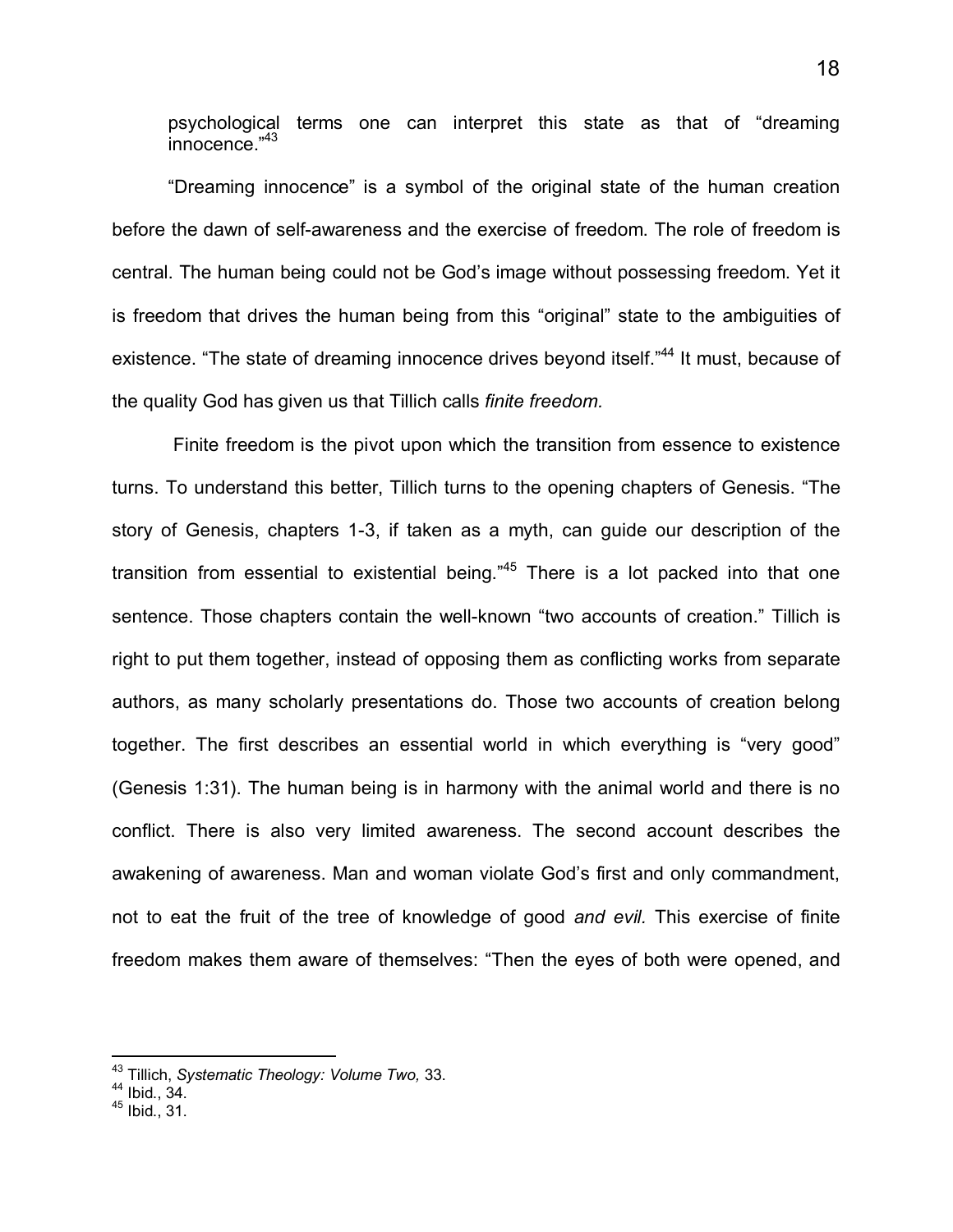they knew that they were naked" (Genesis 3:7). No longer are they aware of goodness

only, but of the possibility of evil as well. Their dreaming innocence has been shattered.

Throughout history Adam and Eve have been soundly condemned for this first act of disobedience. But given the quality of finite freedom, the act was inevitable.

The tension occurs in the moment in which finite freedom becomes conscious of itself and tends to become actual. This is what could be called the moment of aroused freedom. But in the same moment a reaction starts, coming from the essential unity of freedom and destiny. Dreaming innocence wants to preserve itself. This reaction is symbolized in the biblical story as the divine prohibition against actualizing one's potential freedom and against acquiring knowledge and power. Man is caught between the desire to actualize his freedom and the demand to preserve his dreaming innocence. In the power of his finite freedom, he decides for actualization.<sup>[46](#page-24-0)</sup>

The exercise of God-given freedom is what propels the human being from essence to existence. Paradoxically, had the human being not exercised that freedom, which scripture counts as a violation of God's will, then God's creation of the human in God's own image would have been for naught. Again, the story is not meant to be taken literally as a sequence of events in time. That is why Tillich calls it a "myth": not to trivialize it but to emphasize its power in describing something fundamental that cannot be captured literally. The dual creation myth brings us an insight into the human being's belonging to something higher and essentially good in spite of being subject to the ambiguities and tragedies of existence.

*Thus the Fall from essential being, from original creation, is inevitably part of creation itself.* The word that most aptly describes the relation of existence to essence is *estrangement,* and this idea surfaces repeatedly in Tillich's writings. Because of our

<span id="page-24-0"></span>l <sup>46</sup> Tillich, *Systematic Theology: Volume Two,* 35.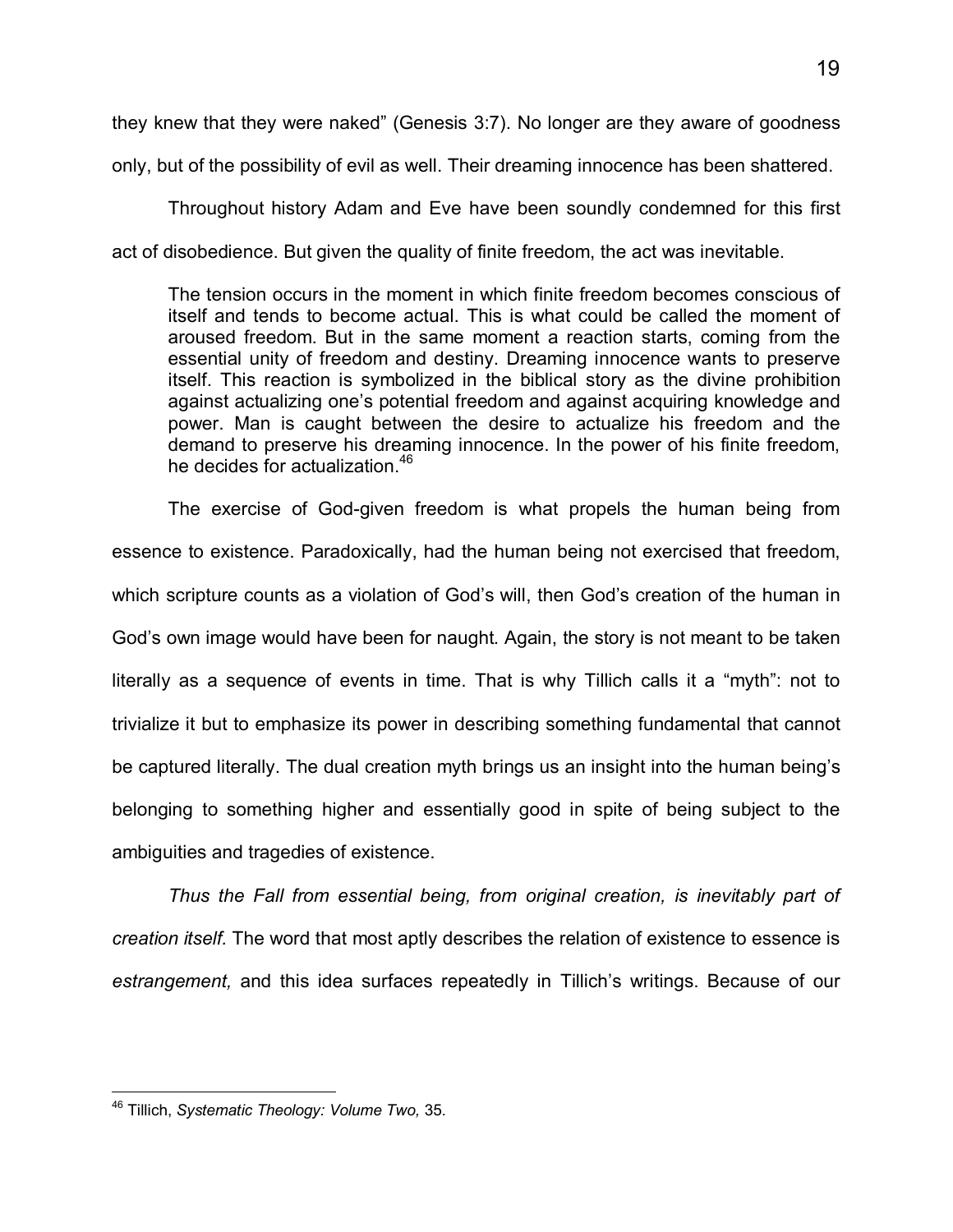freedom and the possibility of sin we are estranged from each other and estranged from

God.

The motif of the myth of the transcendent Fall is the tragic-universal character of existence. The meaning of the myth is that the very constitution of existence implies the transition from essence to existence. The individual act of existential estrangement is not the isolated act of an isolated individual; it is an act of freedom which is imbedded, nevertheless, in the universal destiny of existence. $47$ 

There can be no creation without estrangement. "The state of existence is the state of estrangement. Man is estranged from the ground of his being, from other beings,and from himself.<sup>"48</sup> And so we have the stark characterization of existence/estrangement in Genesis 3:

*Cursed is the ground because of you; in toil you shall eat of it all the days of your life; thorns and thistles it shall bring forth for you; and you shall eat the plants of the field. By the sweat of your face you shall eat bread until you return to the ground, for out of it you were taken; you are dust, and to dust you shall return.* (Genesis 3:17-19)

We have come a long way from the idyllic depiction in Genesis 1.

Eternity vs. time. This second polarity is really identical to the first, but seen from a different perspective. This perspective brings us closer to the heart of reality itself. For reality is not all we see with our eyes and hear with our ears. There is an unseen reality to which we also belong, and which is even more decisive in shaping our being.

The discussion of the meaning of eternity in the first volume of *Systematic Theology* is obscure, telling us more what eternity is not than what it is. A concept so central to Tillich's theology deserves a better and clearer statement, and Tillich indeed provides one in his sermon entitled "We Live in Two Orders."

 $\overline{1}$ <sup>47</sup> Tillich, *Systematic Theology: Volume Two,* 38.

<span id="page-25-1"></span><span id="page-25-0"></span><sup>48</sup> Ibid., 44.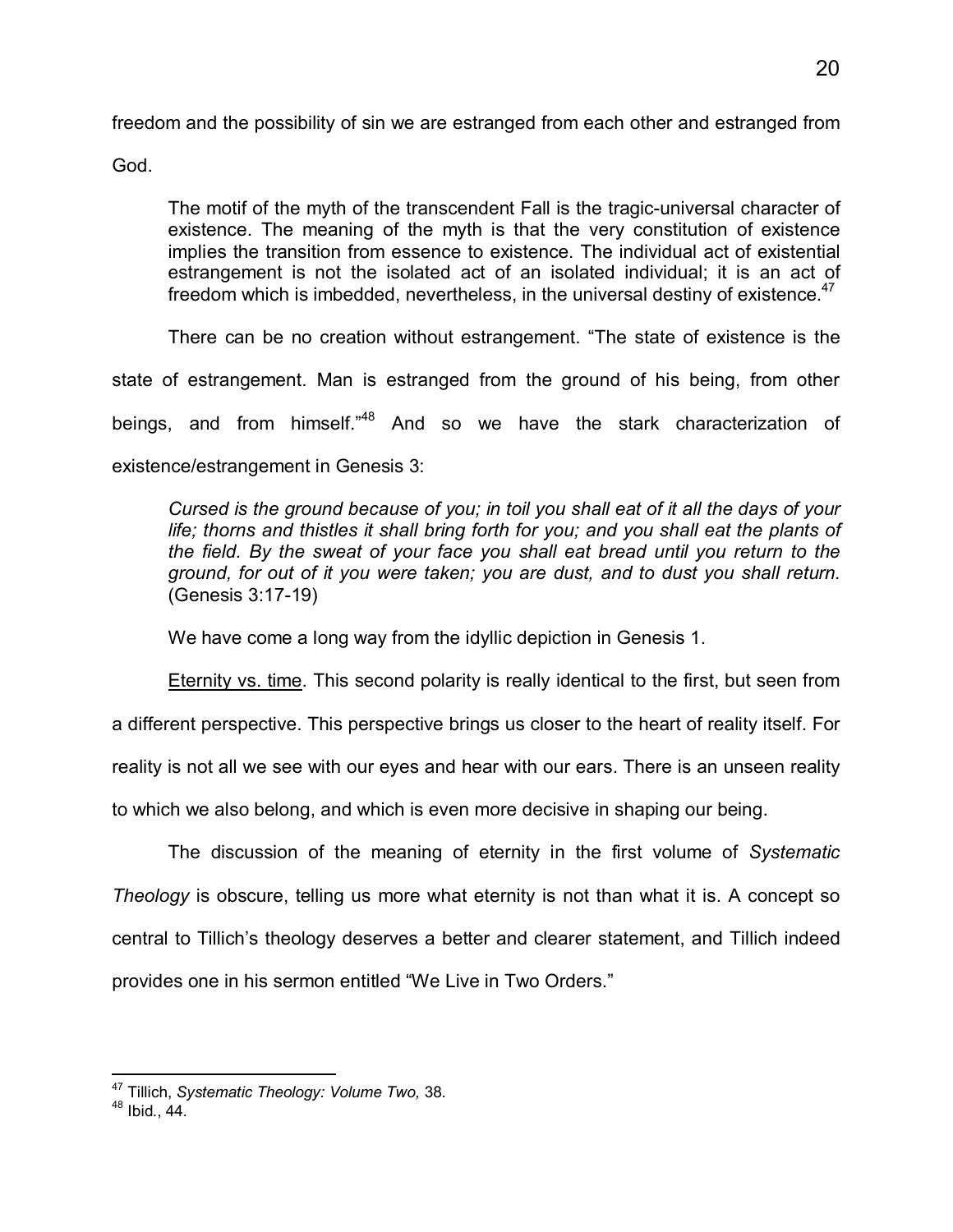In this sermon Tillich calls eternity an "order of being." We live in two orders: "The human order, the order of history, is primarily the order of growing and dying."<sup>[49](#page-26-0)</sup> The other order, the divine order, is "something infinite, in an order which is not transitory, not self-destructive, not tragic, but eternal, holy, and blessed."<sup>[50](#page-26-1)</sup> Life in a physical body within the limitations of time is not all there is. Beyond that is a created order symbolized by the first chapter of Genesis, in which estrangement is overcome and separations are reconciled. Our great source of hope is that these two orders, time and eternity, are not separate from each other. "The two orders, the historical and the eternal, although they can never become the same, are within each other. The historical order is not separated from the eternal order."<sup>[51](#page-26-2)</sup> "The eternal is not a future state of things. It is always present, not only in man (who is aware of it), but also in everything that has being within the whole of being.["](#page-26-3)<sup>52</sup> Eternity is always with us, we are always part of it, and every so often it "breaks through" our experience in time and we have an intimation of an enduring reality beyond time that offers salvation.

What is new in the prophets and in Christianity, beyond all paganism, old and new, is that the eternal order reveals itself in the historical order. The suffering servant of God and the enemies because of whom he suffers, the Man on the Cross and those who fainted under the Cross, the exiled and persecuted in all periods of history, have all transformed history. The strong in history fall; the strength of each of us is taken from us. But those who seem weak in history finally shape history, because they are bound to the eternal order. We are not a lost generation because we are a suffering, destroyed generation. Each of us belongs to the eternal order. $53$ 

In a sermon entitled "The Eternal Now" Tillich goes into greater detail. He speaks

of eternity as a dimension beyond time, which Christ represents and reveals to us.

 $\overline{a}$ <sup>49</sup> Tillich, *Shaking of the Foundations*, 18.

<span id="page-26-1"></span><span id="page-26-0"></span> $50$  Ibid., 22.

<span id="page-26-2"></span> $51$  Ibid., 23.

<span id="page-26-3"></span><sup>52</sup> Paul Tillich, *Systematic Theology: Volume Three* (Chicago: University of Chicago Press, 1963), 400.

<span id="page-26-4"></span><sup>53</sup> Tillich, *Shaking of the Foundations,* 23.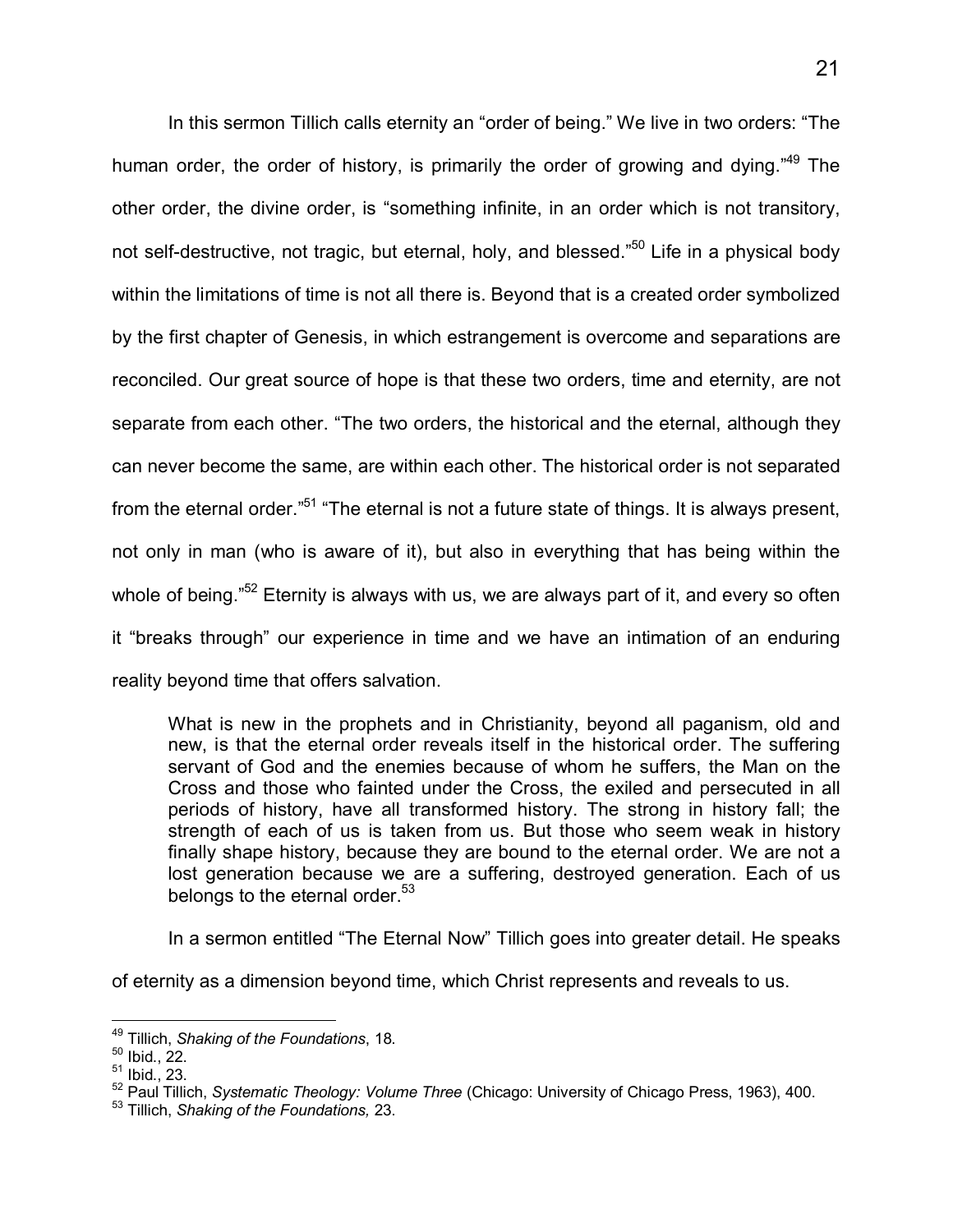We ask about life after death, yet seldom do we ask about our being before birth. But is it possible to do one without the other? The fourth gospel does not think so. When it speaks of the eternity of the Christ, it does not only point to his return to eternity, but also to his coming *from* eternity. "Truly, truly, I say to you, before Abraham was, I *am."* He comes from another dimension than that in which the past lies. Those to whom he speaks misunderstand him because they think of the historical past. They believe that he makes himself hundreds of years old and they rightly take offense at this absurdity. Yet he does not say, "I *was*" before Abraham; but he says, "I *am*" before Abraham was. He speaks of his beginning out of eternity. And this is the beginning of everything that is.<sup>[54](#page-27-0)</sup>

The existence of Christ is one way we can know about eternity, and we will look

at this more closely in the next section. Christ came to give us hope in this unseen but

omnipresent dimension of reality, which he called the "Kingdom of God" or "Kingdom of

heaven." The parables of Jesus illustrate the elusiveness of this Kingdom, to which we

are nevertheless always invited. Our experience of the Kingdom of God in this life must

necessarily be "fragmentary," a word Tillich often uses to describe our imperfect and

intermittent awareness of it.

Every moment of time reaches into the eternal. It is the eternal that stops the flux of time for us. It is the eternal "now" which provides for us a temporal "now." We live so long as "it is still today"—in the words of the letter to the Hebrews. Not everybody, and nobody all the time, is aware of this "eternal now" in the temporal "now." But sometimes it breaks powerfully into our consciousness and gives us the certainty of the eternal, of a dimension of time which cuts into time and gives us our time. $55$ 

I find this idea of eternity "breaking into" our experience at special moments very

honest and true to life. I remember having disagreements with people, some of them from Eastern traditions, who belittled this notion and maintained that it is possible to live in this blessed state (sometimes called "enlightenment") all the time, and not only in moments of grace. I believe these people are deceiving themselves, and often that was observable. We cannot possess the Kingdom of God in this life. As Tillich says, human

 $\overline{a}$ <sup>54</sup> Paul Tillich, *The Eternal Now* (New York: Charles Scribner's Sons, 1948), 126-27.

<span id="page-27-1"></span><span id="page-27-0"></span><sup>55</sup> Ibid., 131.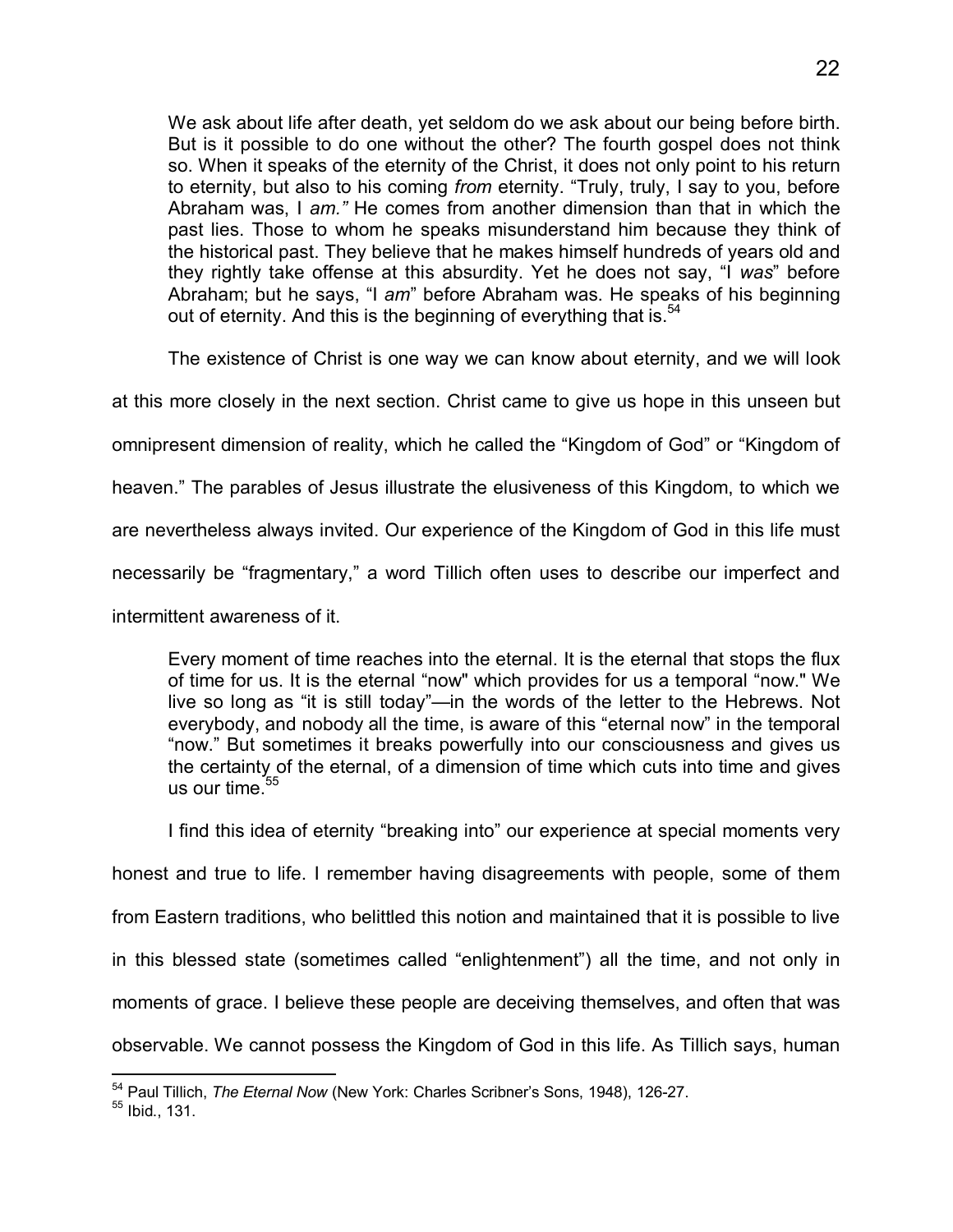knowledge of it is necessarily fragmentary. Yet it is still available to us in every present moment, giving us hope that the "ambiguities" (Tillich's term for the imperfections and sufferings) of human experience are ultimately redeemed.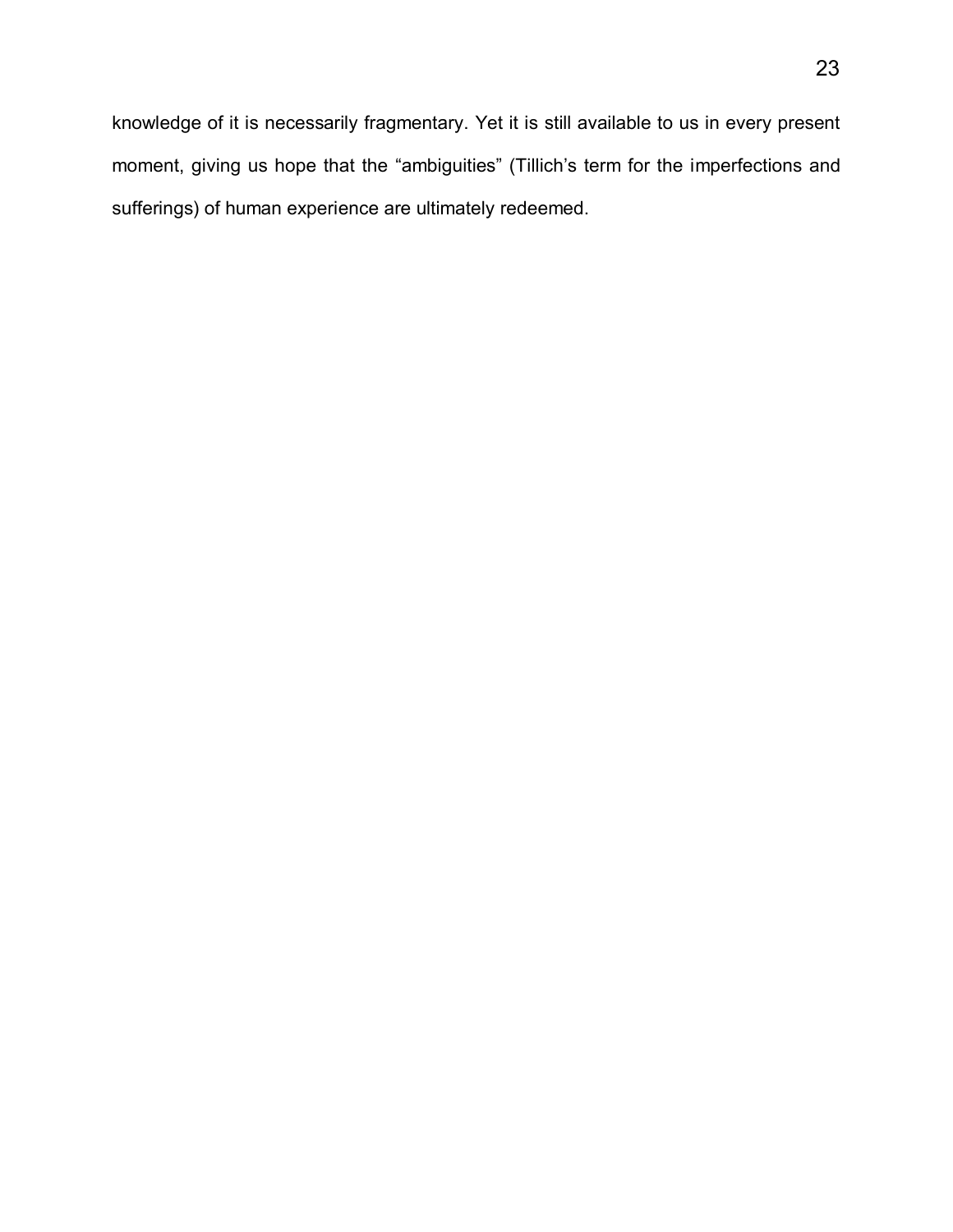#### **Judeochristianity**

Tillich's essay on the "two orders" was one of the first of his writings that I read. It made an immediate impression on me. It seemed to explain how one can have faith and doubt, confidence in God and fear of suffering at the same time. For me, Tillich's presentation of eternity was formative. He described it exactly the way I experienced it: as a transcendent reality "breaking into" the world of pain and problems with which I was mostly acquainted.

Since we live in both time and eternity, it should not surprise us that our nature reflects characteristics of each. Traditional Jewish theology recognizes two different natures within us, called *yetzer ha-tob* and *yetzer ha-ra',* which literally mean "good inclination" and "evil inclination*.*" There is no "original sin" or "total depravity"; the human being is created with a tendency towards either or both directions. Sometimes the *yetzer ha-ra'* refers to our physical or animal nature, and specifically to the sexual impulse. And in fact this inclination is not condemned but accepted as a created part of us. The rabbis of the Talmud even said that *yetzer ha-ra' tob meod,* "the 'evil' inclination is very good!" The midrash *Bereshit Rabbah* (9:7) comments on Genesis 1:31, "God saw everything that [God] had made, and indeed, it was very good":

Nahman said in R. Samuel's name: Behold, it was *very good* refers to the Good Desire *[yetzer ha-tob];* and behold, it was *very good,* to the Evil Desire *[yetzer ha-ra']*. Can then the Evil Desire be very good? That would be extraordinary! But for the Evil Desire, however, no man would build a house, take a wife and beget children.<sup>[56](#page-29-0)</sup>

-

<span id="page-29-0"></span><sup>56</sup> Freedman, H. and Maurice Simon, ed. and trans., *Midrash Rabbah* (London: Soncino Press), 68.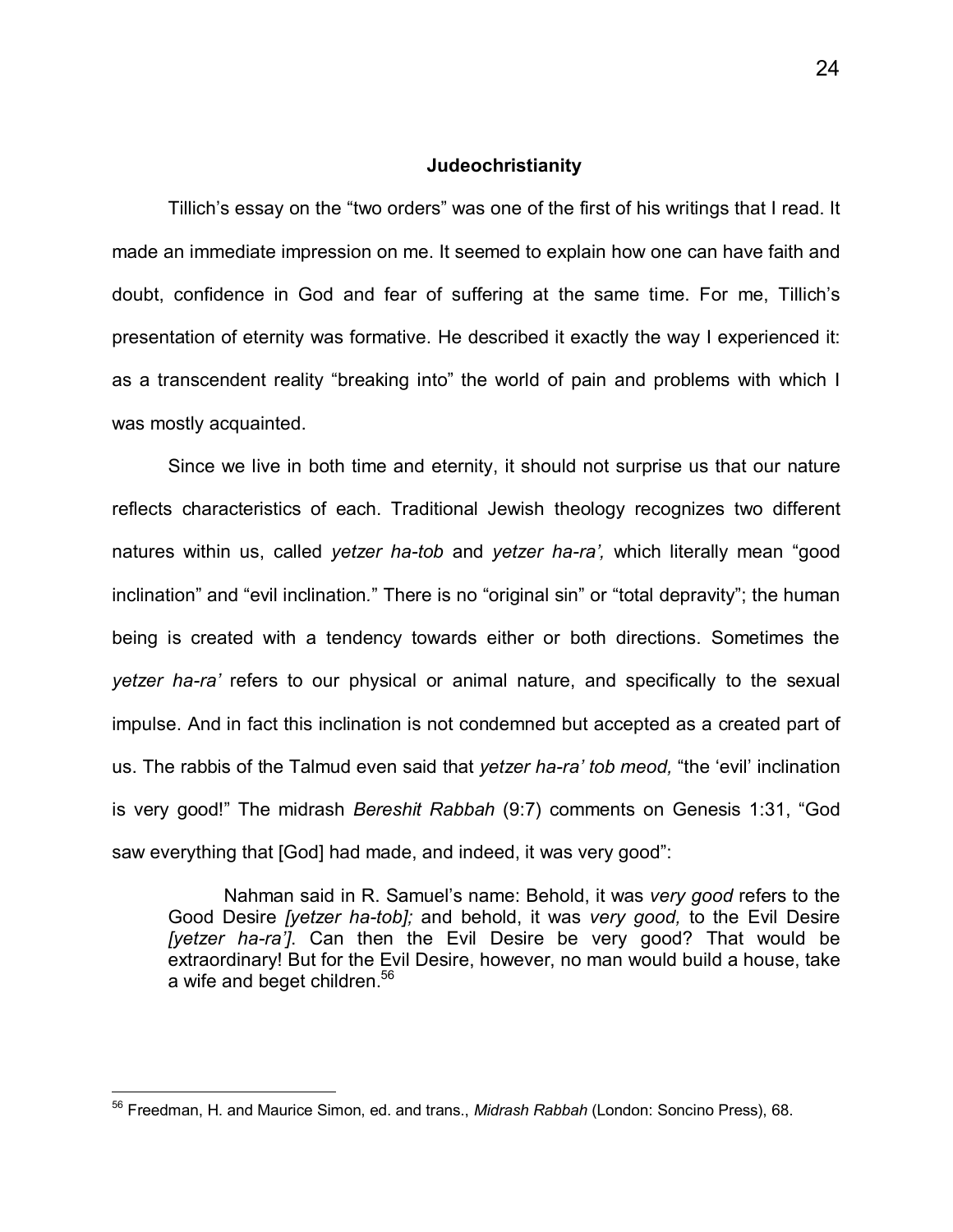Recognizing that we have two natures does not mean we must accept one and reject or try to suppress the other. It just means recognizing that our existence has both spiritual and temporal characteristics. Putting it this way sometimes leaves one open to the charge of "dualism," which has become a dirty word in philosophical circles. However, it cannot be denied that these two natures sometimes really are in conflict. Freud recognized a "herd instinct," a tendency humans have in common with the animal kingdom:

It might be said that the intense emotional ties which we observe in groups are quite sufficient to explain one of their characteristics—the lack of independence and initiative in their members, the similarity in the reactions of all of them, their reduction, so to speak, to the level of group individuals. But if we look at it as a whole, a group shows us more than this. Some of its features—the weakness of intellectual ability, the lack of emotional restraint, the incapacity for moderation and delay, the inclination to exceed every limit in the expression of emotion and to work it off completely in the form of action—these and similar features, which we find so impressively described in Le Bon, show an unmistakable picture of a regression of mental activity to an earlier stage such as we are not surprised to find among savages or children.<sup>[57](#page-30-0)</sup>

Of course group identification has its positive side, as it produces cultural diversity, but it is also the one human quality most responsible for large-scale conflict and war. This is just one of the many ambiguities of human existence. One of Jesus's core teachings, from the Sermon on the Mount to the Good Samaritan, was the need to overcome this tendency to separate ourselves into groups and cultivate instead a love without distinction.

Another good example of this ambiguity is our sexual impulse. The sexual impulse naturally tends to erase the individuality of the other. At first the body is all that it sees. How many examples can one recount of marriages founded on physical

<span id="page-30-0"></span> $\overline{a}$ <sup>57</sup> Freud, Sigmund, *Group Psychology and the Analysis of the Ego,* trans James Strachey (New York: Liveright, 1959), 62.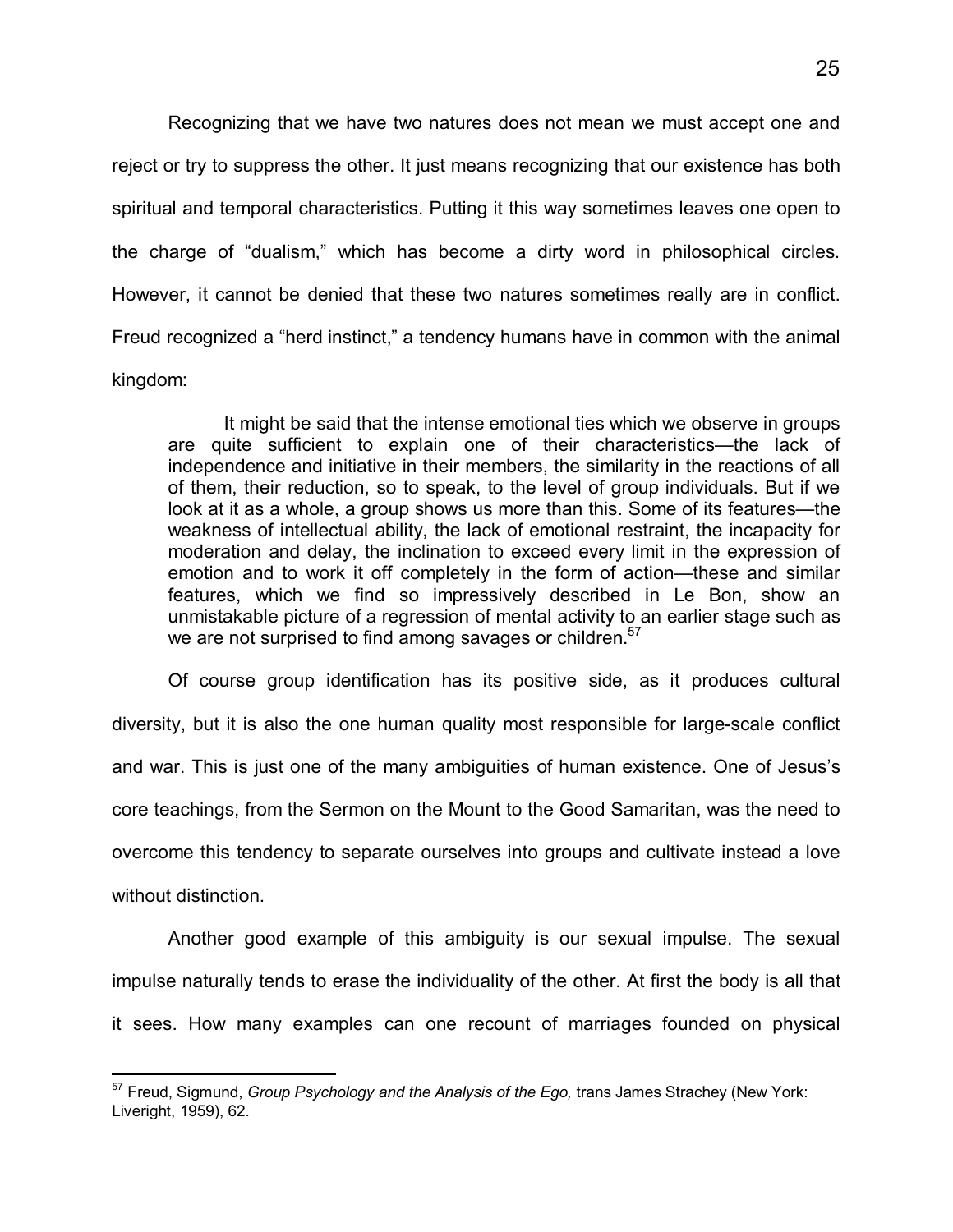attraction that end in disaster? Even worse are those times when sexual desire fuses with aggression and becomes violation. And yet sexual communion can become one of the deepest spiritual experiences we can know in this life, if it is founded on recognition of the individual. Our sexuality is a true "Jacob's ladder," with its roots in the earth yet the possibility of reaching into heaven.

It is in this context that I understand Jesus's vexing message "that everyone who looks at a woman with lust has already committed adultery with her in his heart" (Matthew 5:28). Taken literally, it would mean that almost all of us (men anyway) are going to hell. I cannot believe Jesus would have condemned us simply for the way we were created. I believe an apt paraphrase of Jesus's message would be: "Guard yourself against the natural tendency to separate a woman's spirit from her body." There are times when our two natures, the spiritual and the animal, really can be at war with each other. No one described this more powerfully than Paul in Romans 7.

Judeochristianity describes our two natures like this:

The "body," or our physical nature, is a symbol of what we might call the psychological self. This is what Paul means by "flesh": not the literal, physical body, but the human self with its desires, its appetites, and its passions. It is our human sense of identity. And it is very fragile. $56$ 

On the other hand,

Our individuality coincides with our spiritual nature. The animal nature is present as a catalyst, to help us learn, and to help us express that individuality. But the individuality itself is the soul, the spiritual nature we possess even before entering human form, and the only nature that survives into eternity.<sup>[59](#page-31-1)</sup>

 $\overline{a}$ <sup>58</sup> Gourgey, *Judeochristianity,* 26.

<span id="page-31-1"></span><span id="page-31-0"></span> $59$  Ibid.,  $34$ .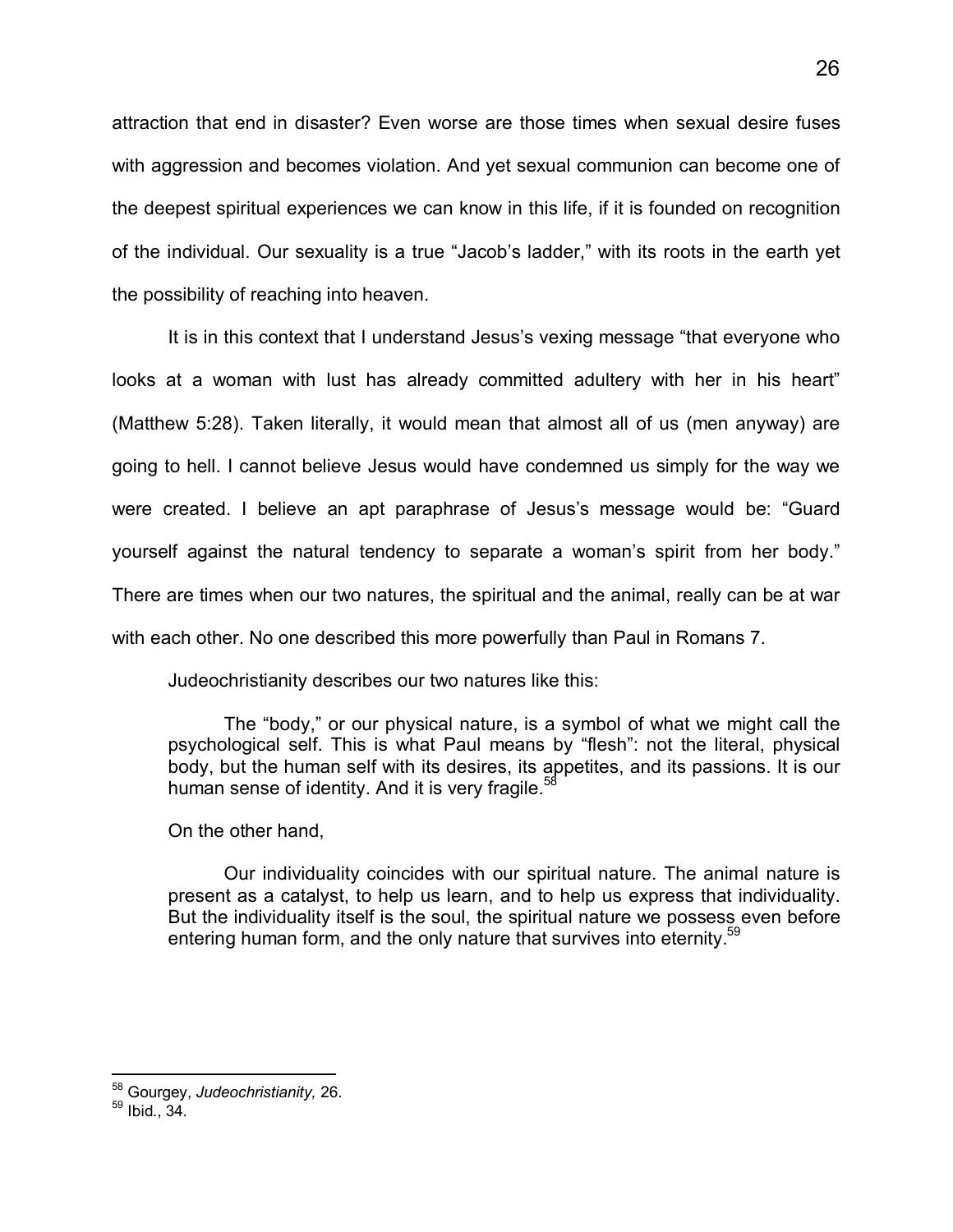Dualism is overcome when the two natures work together harmoniously, and when both are cherished. It would be a mistake to take a puritanical view that would attempt to suppress our earthly nature while we are still in fact creatures of the earth.

While we are here on earth, we are torn between these two possible directions, these two dimensions of life. Through our earthly nature we love pleasure and amusement, but through our spiritual nature we seek something more lasting. A good life on earth consists of a healthy balance of both. Indulging our earthly nature to the neglect of the spiritual leads to emptiness, chasing shadows that never end and lead nowhere. But trying to live only in our spiritual nature may tempt us to cut ourselves off from others, from the daily pleasures and annoyances of family life and other personal interaction. That too is emptiness, since in our earthly life the spiritual is fulfilled through involvement with the world. $60<sup>60</sup>$  $60<sup>60</sup>$ 

We belong to both time and eternity, and it is important not to deny either. Yet

naturalism, the belief that only physical laws of nature operate in the world, has become

the predominant philosophical attitude of our time. Naturalism, unfortunately, ignores

the fact that we have ways of knowing beyond the physical senses. Naturalism cannot

see beyond the temporal self, but spiritual vision can, and deep in our hearts we know

it.

Beyond this [temporal] self there is not nothing. There is the *individuality*, the unique essence of each one of us, which belongs to eternity, which we can perceive through spiritual sense, and whose awareness naturally stimulates the response of love.<sup>[61](#page-32-1)</sup>

At this point we arrive at a key difference between Tillich's theology and Judeochristianity. For Tillich, the fall from essence to existence rests on the human being's "finite freedom." For Judeochristianity, the key factor is *awareness.* The world was not created for the sake of freedom but for love, which is a higher value and which encompasses freedom. Freedom is properly the servant of love: "Love cannot exist

 $\overline{a}$ <sup>60</sup> Gourgey, *Judeochristianity,* 44.

<span id="page-32-1"></span><span id="page-32-0"></span><sup>61</sup> Ibid.*,* 166.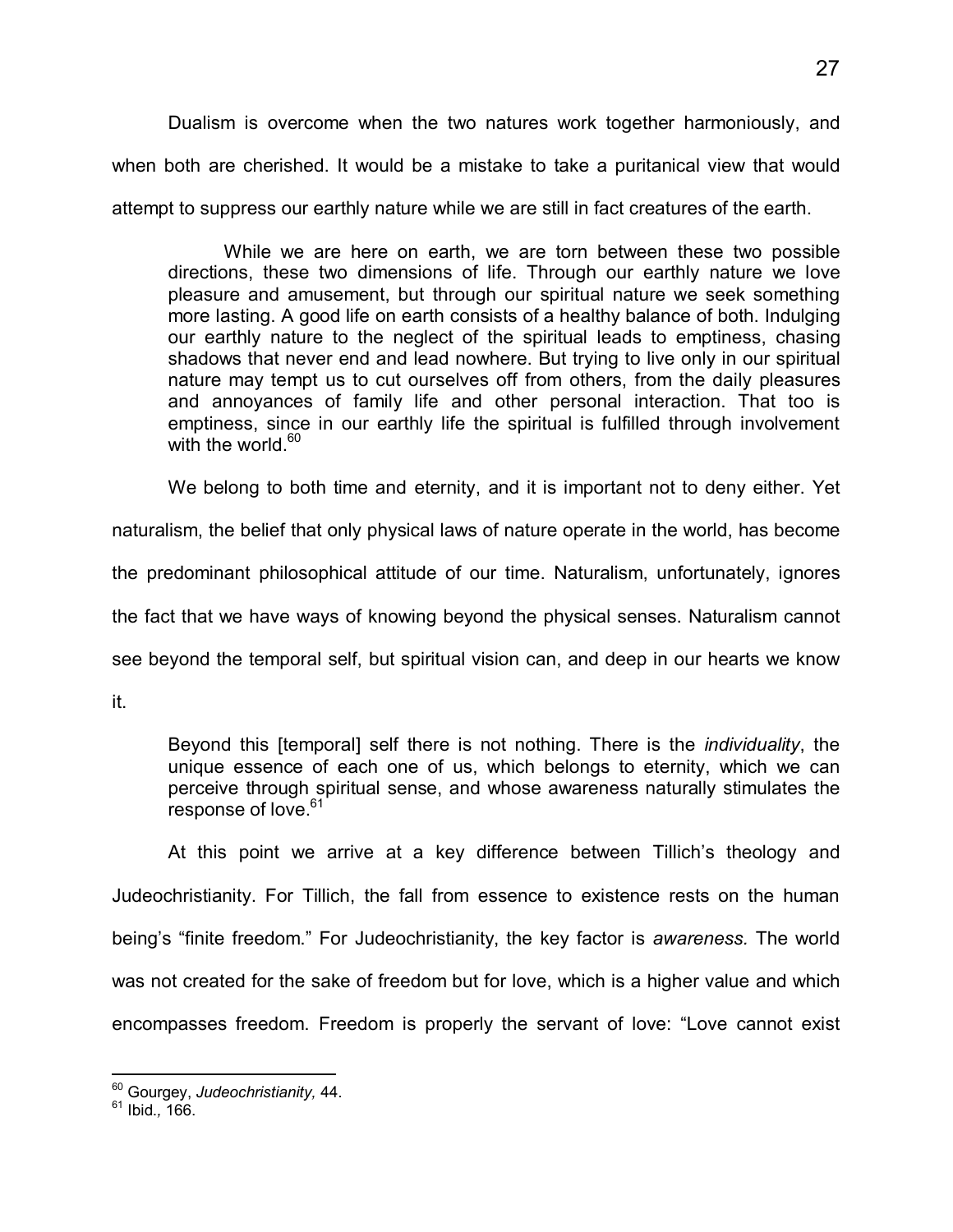without the presence of individuals who are separate and independent but capable of seeing and cherishing each other."<sup>[62](#page-33-0)</sup> And the most significant prerequisite for love is awareness—not just the awareness of the physical senses, but of our spiritual senses as well, which most importantly include our sense of goodness.

The necessity of awareness for the realization of love can explain the presence

of the temporal world, the world of human experience.

I always used to wonder, Why did God create the dinosaurs? Dinosaurs had no spiritual awareness that we know of; they neither worshiped God nor produced great art or literature. Yet God must have considered them important, because the length of time humans have existed is but a drop compared to the millions of years that dinosaurs dominated the earth. Nevertheless, we no longer hear from the dinosaurs.

Perhaps God created the dinosaurs, and all pre-human creatures, to establish that this is an animal world. This is not our home. We were temporarily transplanted here, to learn what a spiritual entity can learn only in an animal world. It is actually quite ingenious. Imagine God wondering how the greatest value of all, love, could be learned and revealed. Love means little in a world of only God and angels. Neither God nor angels need anything. They do not suffer.

So it is reported that after having created the animals God told the angels, "Let us make man in our image" (Genesis 1:26). Let us add to the animal kingdom a spiritual being, the human being, so that through this creature's struggle with this difficult animal nature love will emerge. Love can be learned only where there is need. In the physical world there is need, there is want, there is pain and suffering. Compassion is love responding to suffering; it cannot exist in a world without suffering. Suffering shakes people out of their sleeping comfort. In a world free of suffering, the awareness that is love's essence could never develop. And only in an animal world can suffering exist.<sup>[63](#page-33-1)</sup>

Genuine love is built not on want or on need but on *awareness.* As we have

previously noted, Judeochristianity defines the highest form of love, called *non-self-*

*interested love,* in terms of awareness: "Love is the awareness of the individuality of

others."[64](#page-33-2) Non-self-interested love is the core concept at the heart of Judeochristianity. It

is the highest good, and since God is Absolute Goodness, it is the value that most

 $\overline{a}$ 

<span id="page-33-0"></span><sup>62</sup> Gourgey, *Judeochristianity,* 165.

<span id="page-33-1"></span><sup>63</sup> Ibid.*,* 31-32.

<span id="page-33-2"></span> $64$  Ibid., 226.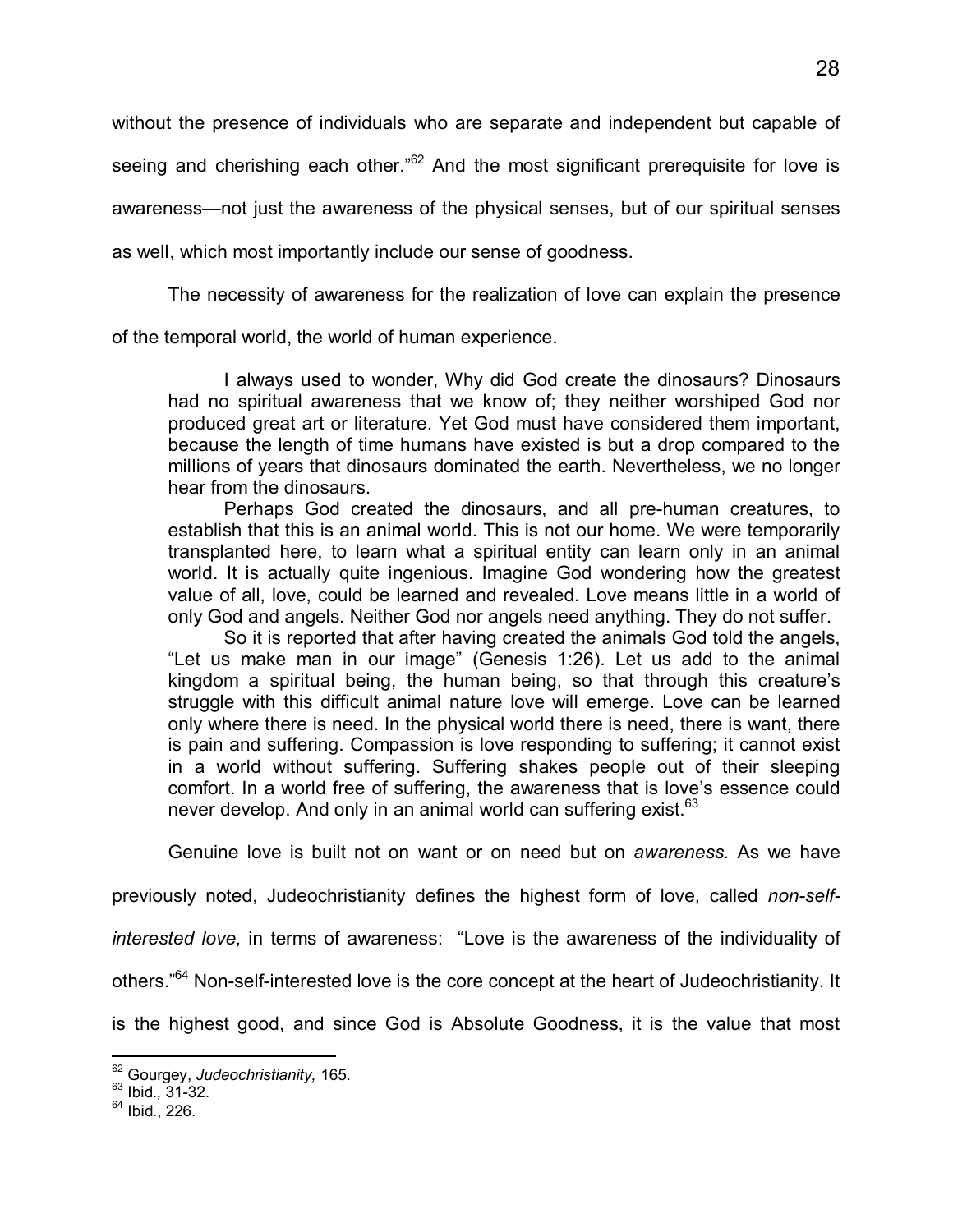reflects God's nature and reveals it to us here on earth. Judeochristianity's emphasis on the *necessity of awareness* rather than the endowment of finite freedom in the creation of the temporal world has profound implications for the question of theodicy, which we will discuss later on.

So we have established the dual nature of the human being, and the possibility of bridging our two natures through spiritual sense. We possess this dual nature because as human beings we participate in both time and eternity. The dimension of time hardly needs description. We all know it well. It is characterized by dualities (love/hate, joy/sorrow, pleasure/pain, success/failure) and by impermanence, imperfections, and suffering. Eternity is different.

The "kingdom of God" is the biblical symbol for what we have elsewhere called "eternity." It is the intangible but real dimension of existence that is the source of life's meaning. It is all that endures even after the material world has passed away. We can grasp the eternal through our sense of goodness. Acts and expressions of goodness reverberate; they move far beyond their point of origin and even signal to us a different world, where all that has true value is not lost but endures.<sup>[65](#page-34-0)</sup>

In our current state of estrangement (as Tillich would put it), the temporal world with all its ambiguities is constantly with us, while the Kingdom of God may seem elusive. Nevertheless we belong to that kingdom and have access to it through prayer. Judeochristianity understands prayer as "the endeavor to bring ourselves into the awareness of eternal life."<sup>[66](#page-34-1)</sup> Through prayer we can approach the mystery of the eternal, by bringing ourselves closer to the goodness that is God's nature.

So what we may at first experience as a division within ourselves between our animal and spiritual natures ultimately becomes a profound source of hope. Eternity is

 $\overline{a}$ 

<span id="page-34-0"></span><sup>65</sup> Gourgey, *Judeochristianity,* 107.

<span id="page-34-1"></span><sup>66</sup> Ibid., 108.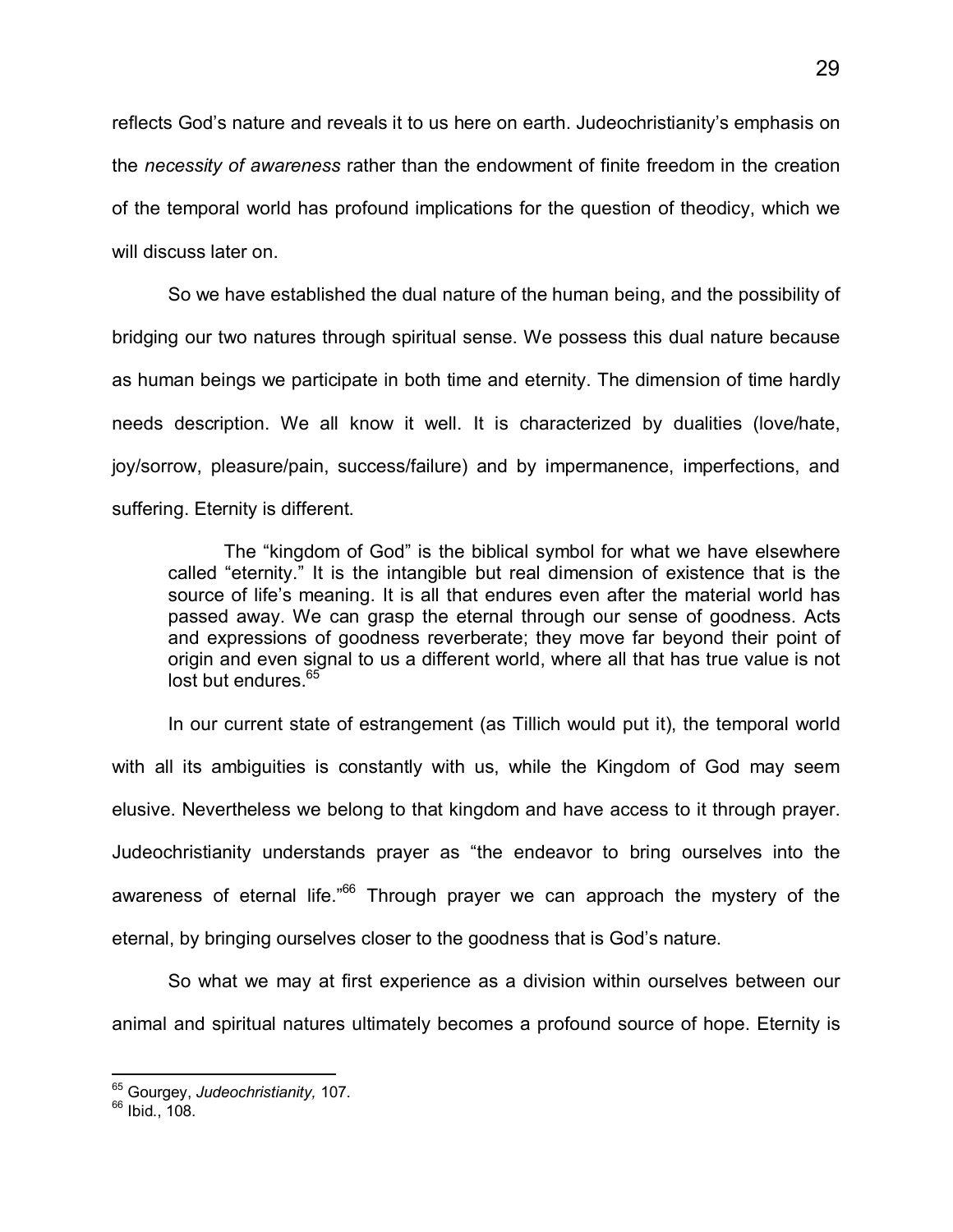always within us (Luke 17:21), waiting for our return, a refuge and guide in times of trouble and times of joy.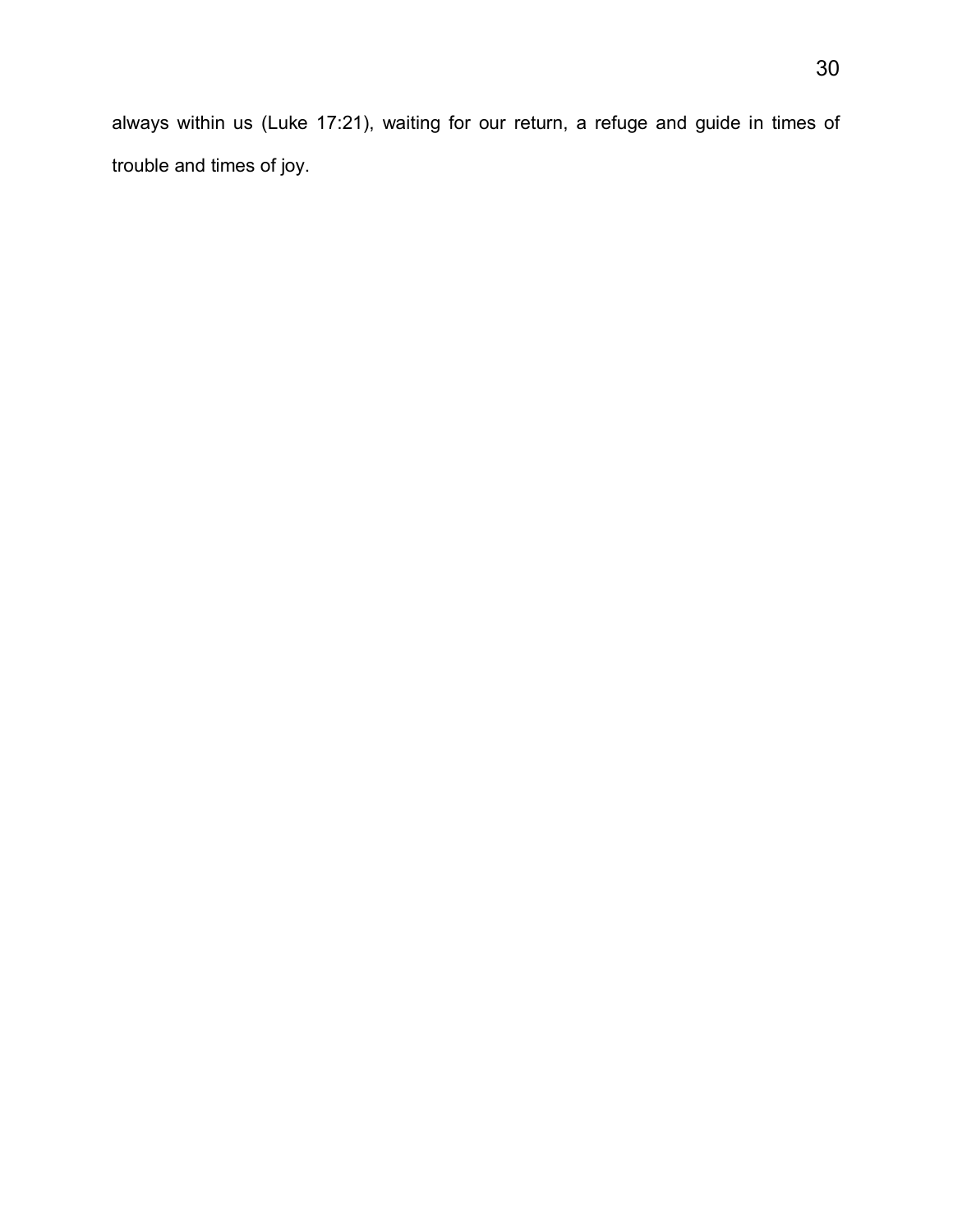## Chapter 3

# **Christ**

### **Tillich**

Much has been written about Tillich's Christology that would leave the average reader utterly confused. Yet if we understand the previously described foundation of essence/existence and eternity/time, everything falls into place and the meaning of the Christ becomes powerfully clear.

Jesus as the Christ is absolutely central to Tillich's theology. Tillich describes the Christ event with two key phrases: "final revelation" and "New Being."

The "final revelation" is the decisive central point in the history of revelation. "The final revelation divides the history of revelation into a period of preparation and a period of reception."<sup>[67](#page-36-0)</sup> In this context the word "final" does not mean "last." It is better understood as "ultimate" or "definitive." Tillich acknowledges that revelation continues in the history of the church. Nevertheless,

Christianity claims to be based on the revelation in Jesus as the Christ as the final revelation.... There can be no revelation in the history of the church whose point of reference is not Jesus as the Christ. If another point of reference is sought or accepted, the Christian church has lost its foundation. But final revelation means more than the last genuine revelation. It means the decisive, fulfilling, unsurpassable revelation, that which is the criterion of all the others. This is the Christian claim, and this is the basis of a Christian theology.<sup>[68](#page-36-1)</sup>

Two things make Jesus as the Christ the final revelation: *self-sacrifice* and *unity* 

*with God.*

The first and basic answer theology must give to the question of the finality of the revelation in Jesus as the Christ is the following: a revelation is final if it has the power

 $\overline{a}$ <sup>67</sup> Tillich, *Systematic Theology: Volume One,* 138.

<span id="page-36-1"></span><span id="page-36-0"></span><sup>68</sup> Ibid., 132-33.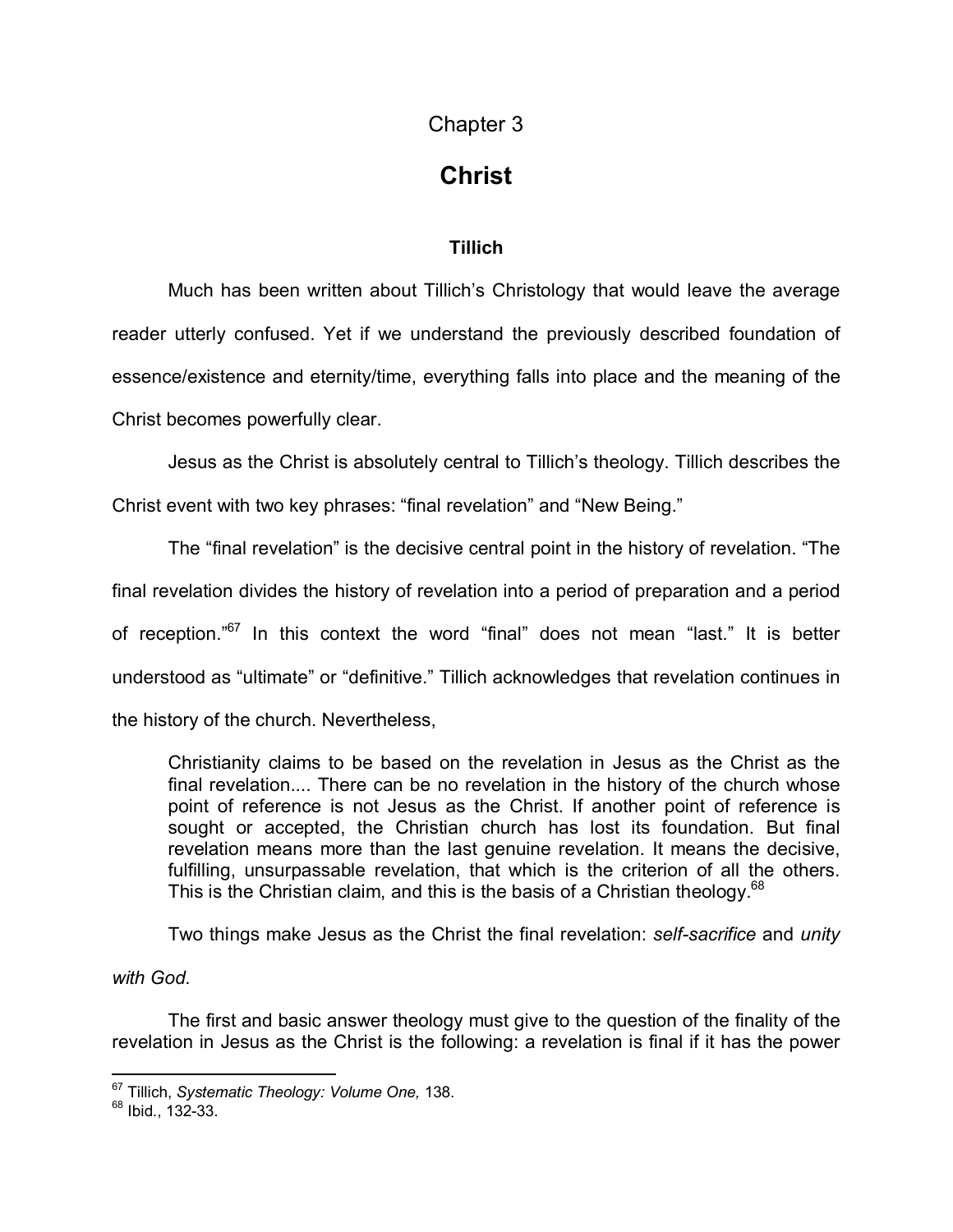of negating itself without losing itself.... He who is the bearer of the final revelation must surrender his finitude—not only his life but also his finite power and knowledge and perfection. In doing so, he affirms that he is the bearer of final revelation (the "Son of God" in classical terms). He becomes completely transparent to the mystery he reveals.<sup>[69](#page-37-0)</sup>

These themes recur frequently in Tillich's writing. The cross is a perfect symbol for Christianity because it is self-negating; it prevents the religion itself from becoming an idolatrous object and leaves room for the divine mystery. And Jesus as the Christ became the bearer of revelation because he was *transparent* to the One who sent him. Quoting John 12:44, Tillich adds emphasis to bring out its meaning: "He who believes in me does not believe in *me* but in him who sent me."<sup>70</sup>This one verse encapsulates both Jesus's self-negation and his transparency to God. Jesus declares that he, the man Jesus, is not the issue, but only God as seen through him. Jesus sacrifices what is human in him in order to point to a higher divine reality. And the ultimate sacrifice Jesus made was on the cross.

The acceptance of the cross, both during his life and at the end of it, is the decisive test of his unity with God, of his complete transparency to the ground of being.... This sacrifice is the end of all attempts to impose him, as a finite being, on other finite beings. It is the end of Jesusology. Jesus of Nazareth is the medium of the final revelation because he sacrifices himself completely to Jesus as the Christ. He not only sacrifices his life, as many martyrs and many ordinary people have done, but he also sacrifices everything in him and of him which could bring people to him as an "overwhelming personality" instead of bringing them to that in him which is greater than he and they.<sup>[71](#page-37-2)</sup>

But how can Jesus claim to be the revealer of God? Tillich's phrasing points toward an answer. Tillich does not speak of "Jesus Christ," as though "Christ" were simply a surname for "Jesus," but of "Jesus *as* the Christ." "Jesus Christ" is therefore

 $\overline{a}$ <sup>69</sup> Tillich, *Systematic Theology: Volume One,* 133.

<span id="page-37-1"></span><span id="page-37-0"></span><sup>70</sup> Paul Tillich, *The New Being* (New York: Charles Scribner's Sons, 1955), 97; cf. Tillich, *Systematic Theology: Volume One,* 136.

<span id="page-37-2"></span><sup>71</sup> Tillich, *Systematic Theology: Volume One,* 136.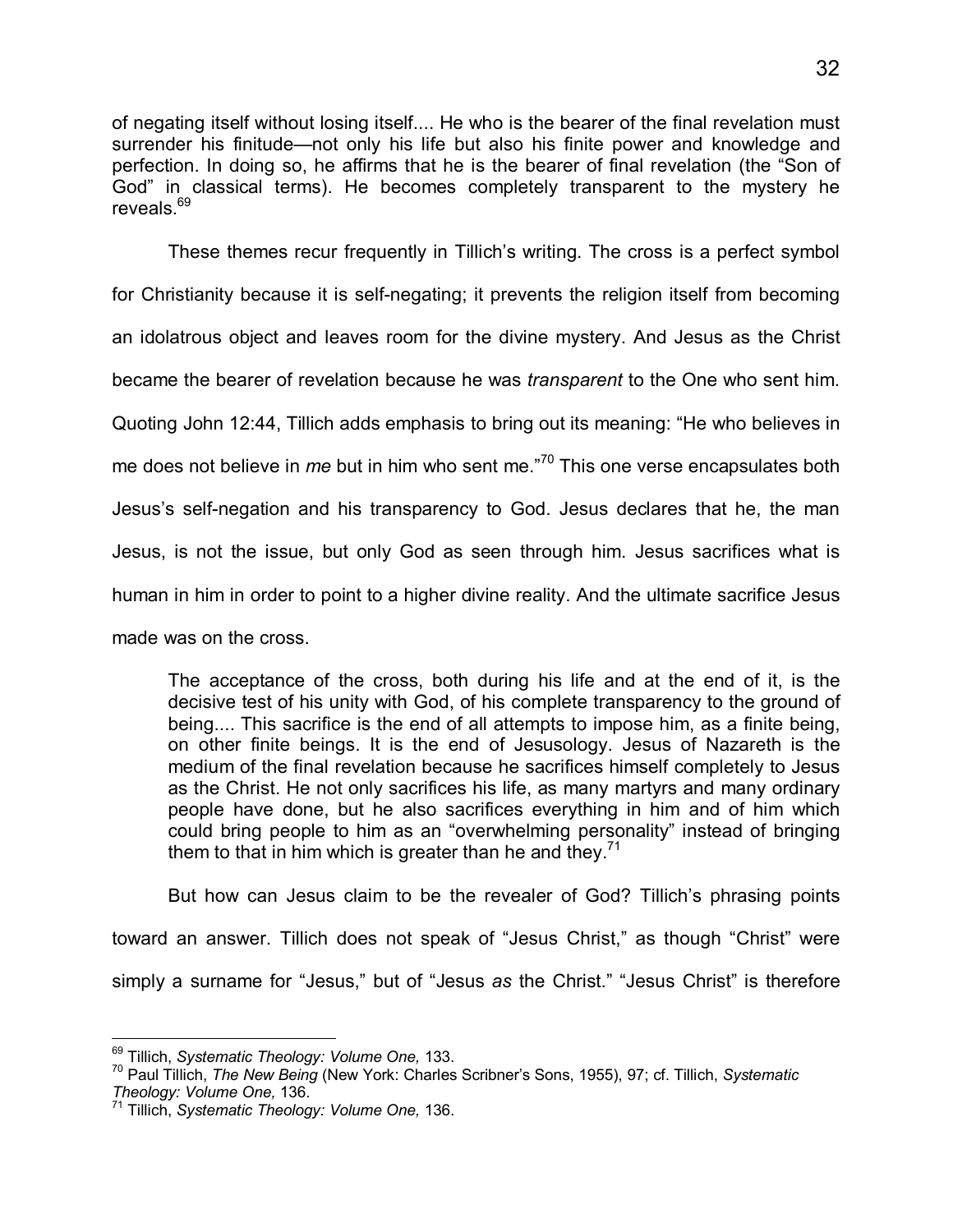not a name but a *statement.* It means that Jesus *is* in fact the Christ, that it is not Jesus

the man but Jesus *as* the Christ who possesses the power of revelation.

Clearly everything turns on the meaning of the word *Christ.* The literal meaning of

"anointed one" is well known, but Tillich takes it much farther. We are approaching the

point at which Christ the anointed one, the Messiah, becomes the bearer of the *New* 

*Being.* 

Christianity is the message of the New Creation, the New Being, the New Reality which has appeared with the appearance of Jesus who for this reason, and just for this reason, is called the Christ.<sup>[72](#page-38-0)</sup>

This is the fundamental assertion of Christianity.

Wherever the assertion of Jesus is the Christ is maintained, there is the Christian message; wherever this assertion is denied, the Christian message is not affirmed. Christianity was born, not with the birth of the man who is called "Jesus," but in the moment in which one of his followers was driven to say to him, "Thou art the Christ."<sup>[73](#page-38-1)</sup>

We now need to understand what "Christ" means for Tillich. Tillich defines the

Christ as "the manifestation of the New Being in time and space." This is not really

helpful unless we understand what Tillich means by "New Being." And here we come to

the heart of Tillich's Christology. The following passage could well be considered the

centerpiece of Tillich's entire Systematic Theology:

*New Being is essential being under the conditions of existence*, conquering the gap between essence and existence. For the same idea Paul uses the term "new creature," calling those who are "in" Christ "new creatures." "In" is the preposition of participation; he who participates in the newness of being which is in Christ has become a new creature. It is a creative act by which this happens. Inasmuch as Jesus as the Christ is a creation of the divine Spirit, according to Synoptic theology, so is he who participates in the Christ made into a new creature by the Spirit. The estrangement of his existential from his essential being is conquered in principle, i.e., in power and as a beginning. The term "New Being," as used here, points directly to the cleavage between

 $\overline{a}$ <sup>72</sup> Tillich, *New Being,* 15.

<span id="page-38-1"></span><span id="page-38-0"></span><sup>73</sup> Tillich, *Systematic Theology: Volume Two,* 97.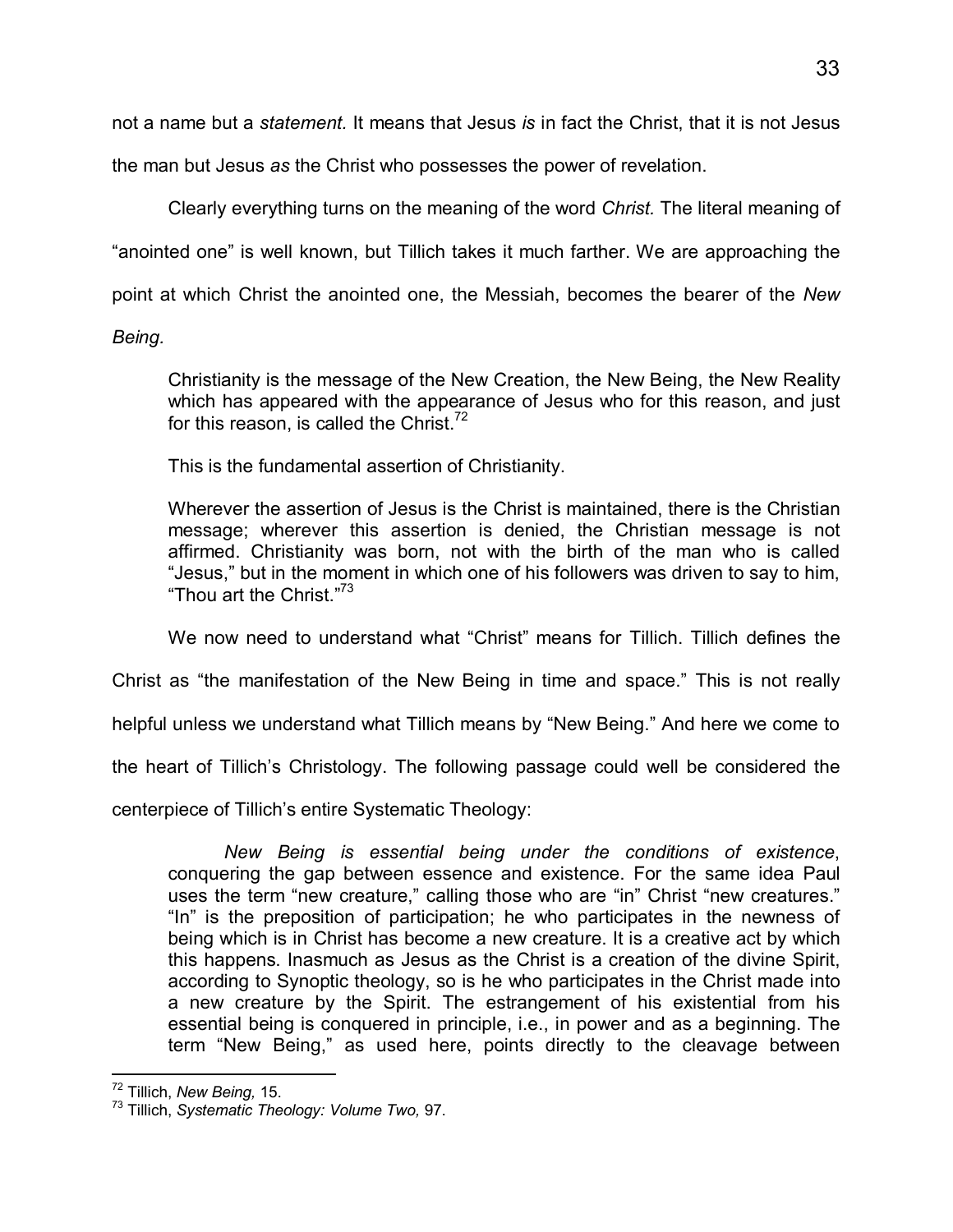essential and existential being—and is the restorative principle of the whole of this theological system. The New Being is new in so far as it is the undistorted manifestation of essential being within and under the conditions of existence.<sup>[74](#page-39-0)</sup>

We now have enough foundation to piece together the profound implications of this statement. "God made human beings straightforward, but they have devised many schemes" (Ecclesiastes 7:29)—that in a sentence is the difference between essence and existence. God created human beings pure, in God's own image, but through the exercise of finite freedom they have brought corruption and suffering on themselves. That is the "fall," and the origin of existential estrangement. But Jesus was "transparent" to God's nature—as a human being, and under the conditions of human limitation, *he revealed in his being the nature of God,* the true image of God that is obscured in the rest of us. He showed us our essential being, the purity of God's creation. And in doing so he gave us the presence of eternity in the midst of our temporal existence. And that is indeed good news, news of salvation.

It is not what Jesus did but what he was that makes him the bearer of the New Being. "It is his being that makes him the Christ because his being has the quality of the New Being beyond the split of essential and existential being.<sup>[75](#page-39-1)</sup> The New Being finds *expression* in Jesus through his words, his deeds, and his suffering. "Only by taking suffering and death upon himself could Jesus be the Christ, because only in this way could he participate completely in existence and conquer every force of estrangement whichtried to dissolve his unity with God. $176$  These things, his words and deeds, express the New Being in Jesus, but they do not make him its bearer, for then he would be just another great teacher of morals. It is in the *being* of Jesus that the New Being is

<span id="page-39-0"></span><sup>74</sup> Tillich, *Systematic Theology: Volume Two,* 118-19 (emphasis added).

<span id="page-39-1"></span><sup>75</sup> Ibid.*,* 121.

<span id="page-39-2"></span><sup>76</sup> Ibid.*,* 123.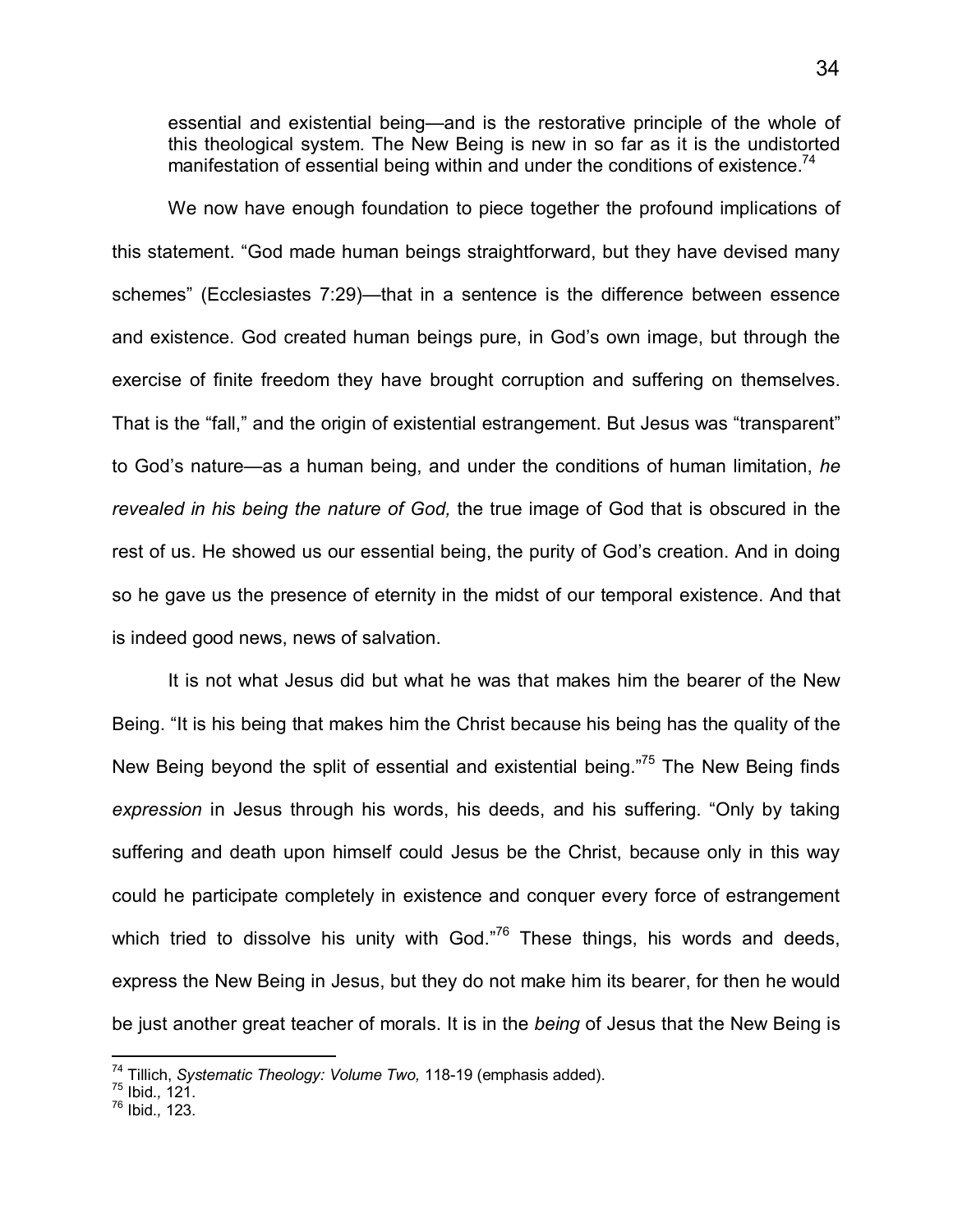revealed, with its message of hope and reconciliation. This is what it means to say that Jesus is the Christ.

Clearly Jesus was no ordinary person. But neither is what he was remote and inaccessible to us. Jesus revealed to us our own true nature and calling. "He does not represent man to God but shows what God wants man to be. He represents to those who live under the conditions of existence what man essentially is and therefore ought to be under these conditions.["](#page-40-0)<sup>77</sup>

Does Jesus's special role mean he was divine? Tillich does not address this question directly, but he does touch upon it in a discussion of the meaning of incarnation.

Who is the subject of incarnation? If the answer is "God," one often continues by saying that "God has become man" and that this is the paradox of the Christian message, but the assertion that "God has become man" is not a paradoxical but a nonsensical statement. It is a combination of words which makes sense only if it is not meant to mean what the words say. The word "God" points to ultimate reality, and even the most consistent Scotists had to admit that the only thing God cannot do is to cease to be God. But that is just what the assertion "God has become man" means.<sup>[78](#page-40-1)</sup>

God is unlimited, infinite; man is limited, finite. If God were to become man, either

God would no longer possess the characteristics of God, or the man that God became

would not be man. Nor can we speak of a divine being who becomes man, because that

would take us into polytheism. What then can incarnation possibly mean?

A modifying interpretation of the term "Incarnation" would have to follow the Johannine statement that the "Logos became flesh." "Logos" is the principle of the divine self-manifestation in God as well as in the universe, in nature as well as in history. "Flesh" does not mean a material substance but stands for historical existence. And "became" points to the paradox of God participating in that which did not receive him and in that which is estranged from him. This is not a myth of transmutation but the assertion that God is manifest in a personal life-process as

 $\overline{a}$ <sup>77</sup> Tillich, *Systematic Theology: Volume Two*, 93.

<span id="page-40-1"></span><span id="page-40-0"></span> $78$  Ibid., 94.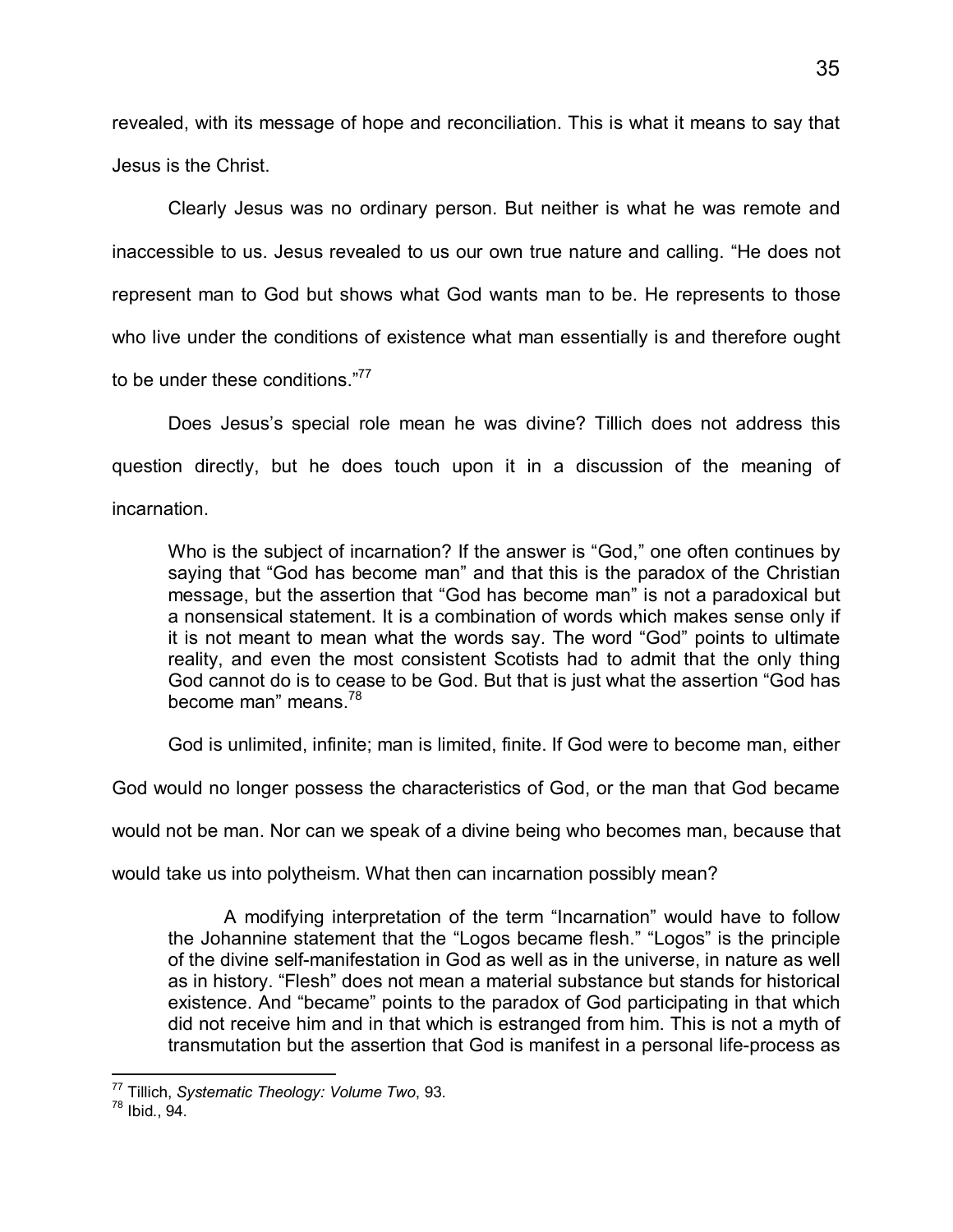a saving participant in the human predicament. If "Incarnation" is understood in this qualifying way, then the Christian paradox can be expressed by this term. But perhaps this is an unwise course, since it is practically impossible to protect the concept from superstitious connotations.<sup>[79](#page-41-0)</sup>

Tillich has said this before in different words: Jesus was "transparent" to God; God's nature shines through him. But God does not literally become him. Tillich rejects such personalistic and anthropomorphic pictures of God.

For Tillich, Christ is not God literally walking on earth, but rather the one who in his being shows us our *essence,* what we are meant to be, and by doing so gives us the presence of the *eternal,* the only thing that saves us from the tribulations of human existence. "So if anyone is in Christ, there is a new creation" (2 Corinthians 5:17). We can find our own essence by seeing it reflected in Christ and praying to be conformed to its image. That is the overcoming of our estrangement.

<span id="page-41-0"></span>-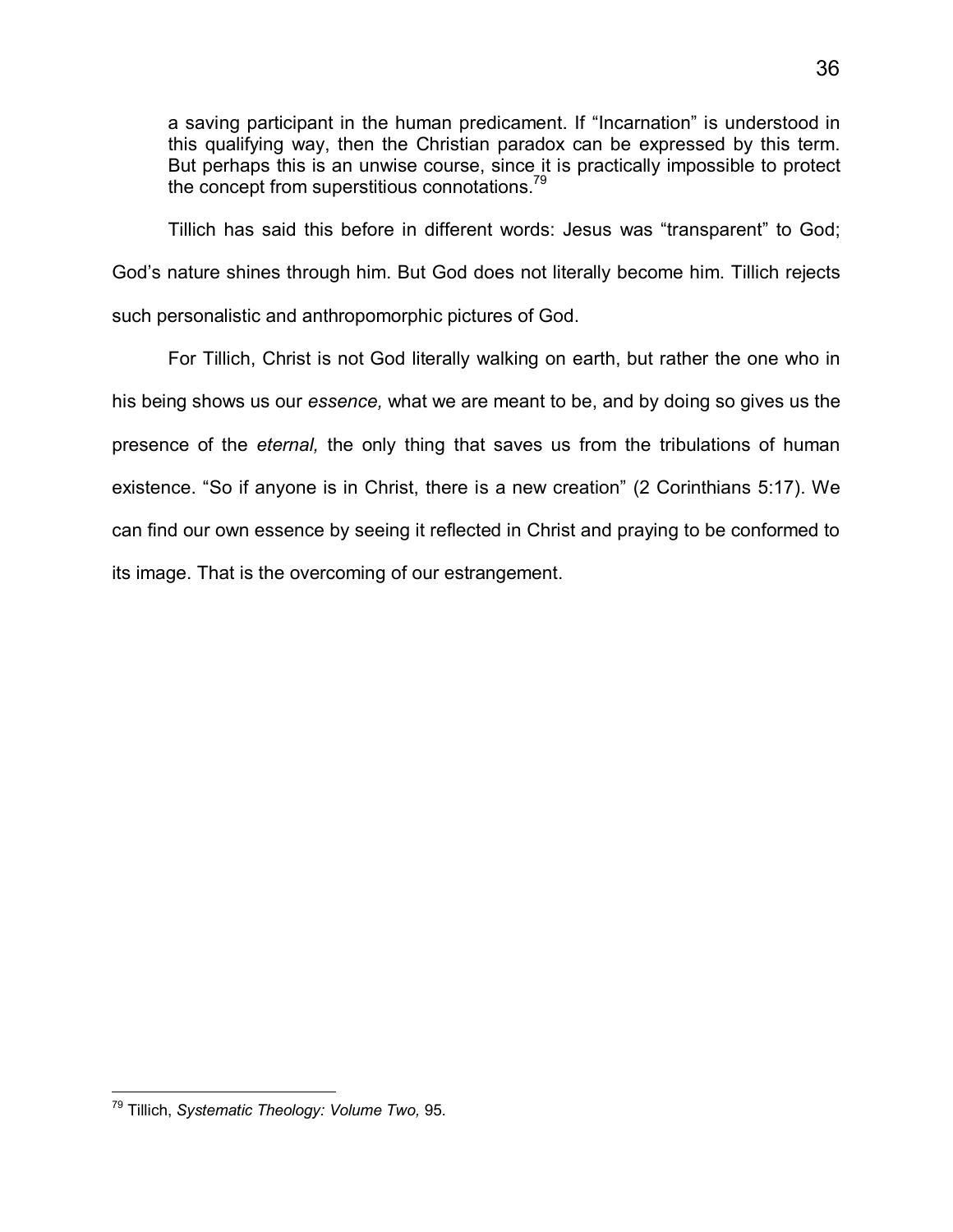#### **Judeochristianity**

Judeochristianity does not offer a formal Christology. Its intention is to make Jesus accessible to everyone, whether Christian, Jew, or nonbeliever. Over the centuries many formal Christologies amounted to not much more than speculation imposed on the biblical text, with the effect of obscuring and distracting from Jesus's message. Therefore Principle #6 of Judeochristianity states:

Judeochristianity is a way of seeing both Judaism and Christianity that emphasizes the continuity between these two traditions. It makes no commitment to either Jewish or Christian religious doctrine or practice. It does not ask people to give up their religious practice or to adopt a new one. All are invited, whether they believe Jesus to be the Son of God, the Messiah, the last of the Hebrew prophets, or are perhaps wondering just who Jesus was and what makes him important. Christians need not suspend their belief in Jesus's divinity, nor need Jews accept this belief, in order to appreciate and benefit from this approach. Judeochristianity is a unifying approach that accepts Jews, Christians, and others exactly where they are. $80^\circ$  $80^\circ$ 

As the last of the Hebrew prophets, Jesus's main function was to extend the Covenant originally promised to Jews, and to tell the world that all are included without distinction. Jesus carried forward many of the themes important to his prophetic forebears: the demand for social justice, the condemnation of religious hypocrisy, the message that God's Covenant cannot be broken and that God never leaves us. To be understood properly Jesus must be seen in this context. The result is a universalization of the Covenant, as Principle #5 states.

The New Testament represents the continuation and culmination of Hebrew prophecy. Through Jesus's life and teachings we learn that God's intimate relationship with human beings extends to every individual member of every nation on earth. It was Jesus's prophetic vocation to bring this message to

the world. The New Testament extends the Hebrew covenant to all of humanity.<sup>[81](#page-42-1)</sup>

 $\overline{a}$ <sup>80</sup> Gourgey, *Judeochristianity,* xxvi-xxvii.

<span id="page-42-1"></span><span id="page-42-0"></span><sup>81</sup> Ibid.*,* xxvi.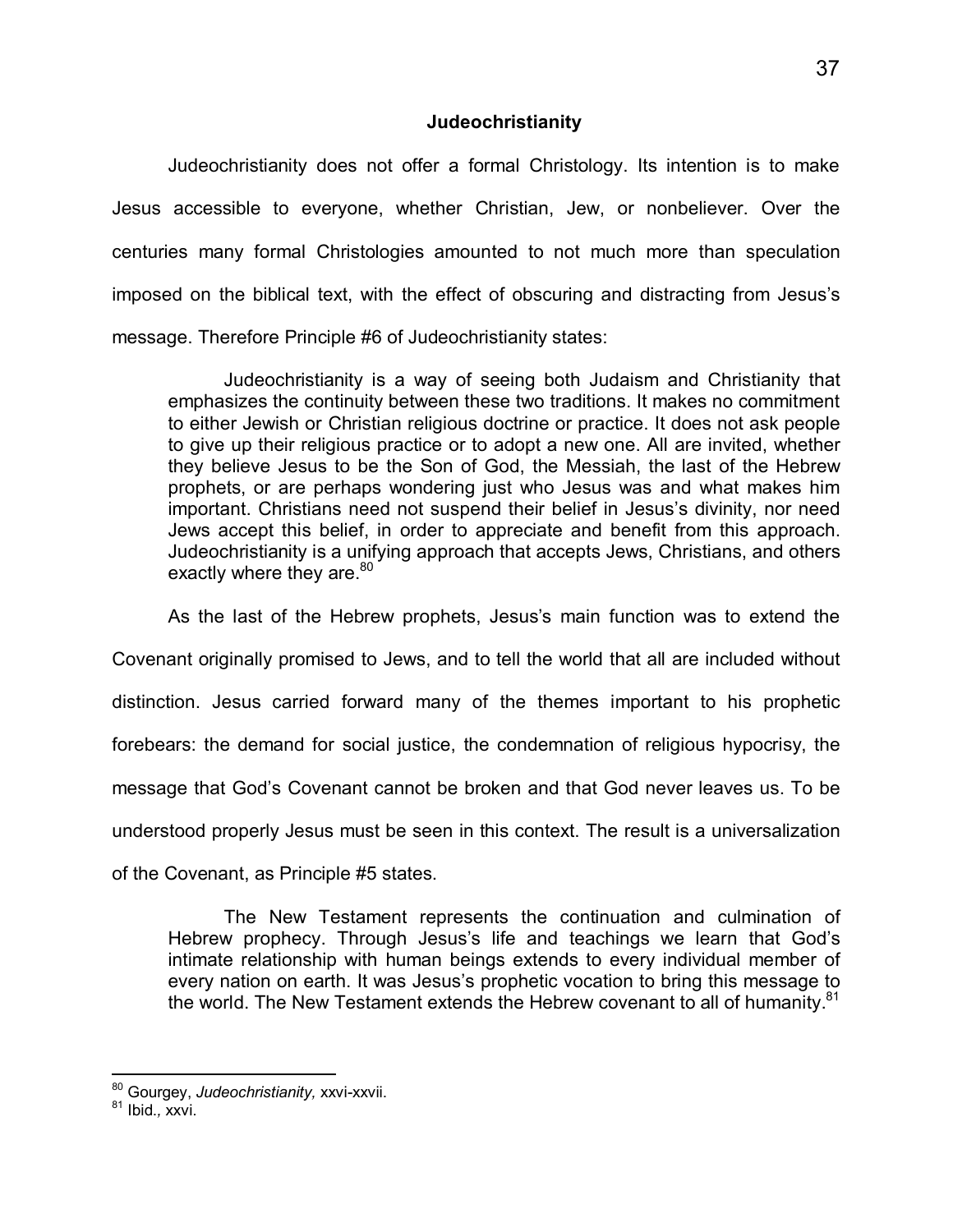Unfortunately, nearly two millennia of Christian hostility towards Jews have made Jesus all but inaccessible to most of the Jewish community. Judeochristianity endeavors to correct this without threatening the bond between Jews and Judaism. It is a difficult task because the association of Jesus with Christian persecution of Jews is so strong in the minds of many Jews that finding an audience is a formidable challenge. The matter is made much worse by groups like Jews for Jesus or other "Messianic Christians," which package traditional Christian intolerance in pseudo-Jewish form. It is therefore nearly impossible for a Jew to speak sympathetically of Jesus without being associated with these groups. Facing the Christian world today, many Jews (and I count myself as one of them) feel squeezed between evangelical Christians who support Israel but only for their own theological purposes and who practice a Christianity that still does not accept Jews as equals, and liberal Protestants who are more religiously tolerant but often anti-Israel to the extent of refusing to recognize the nuances of the Middle East conflict and the fact that neither side has a corner on morality and justice. The tragedy is the alienation of Jews from their own greatest prophet—and in writing this sentence, I am fully aware that I need to guard against unwanted but inevitable associations with the attitude "If only Jews would come to Christ they would be saved," an abhorrent sentiment that has literally cost millions of lives.

Jesus lived as a Jew and practiced as a Jew, and Jews have a right to claim him as one of their own, and to be proud of a heritage that could produce such a pivotal figure with a saving message for humanity. Jesus was both a Jewish and a universal prophet, was way ahead of our time as well as his own, and possessed a vocation the world cannot afford to ignore. This is what Judeochristianity wishes to emphasize,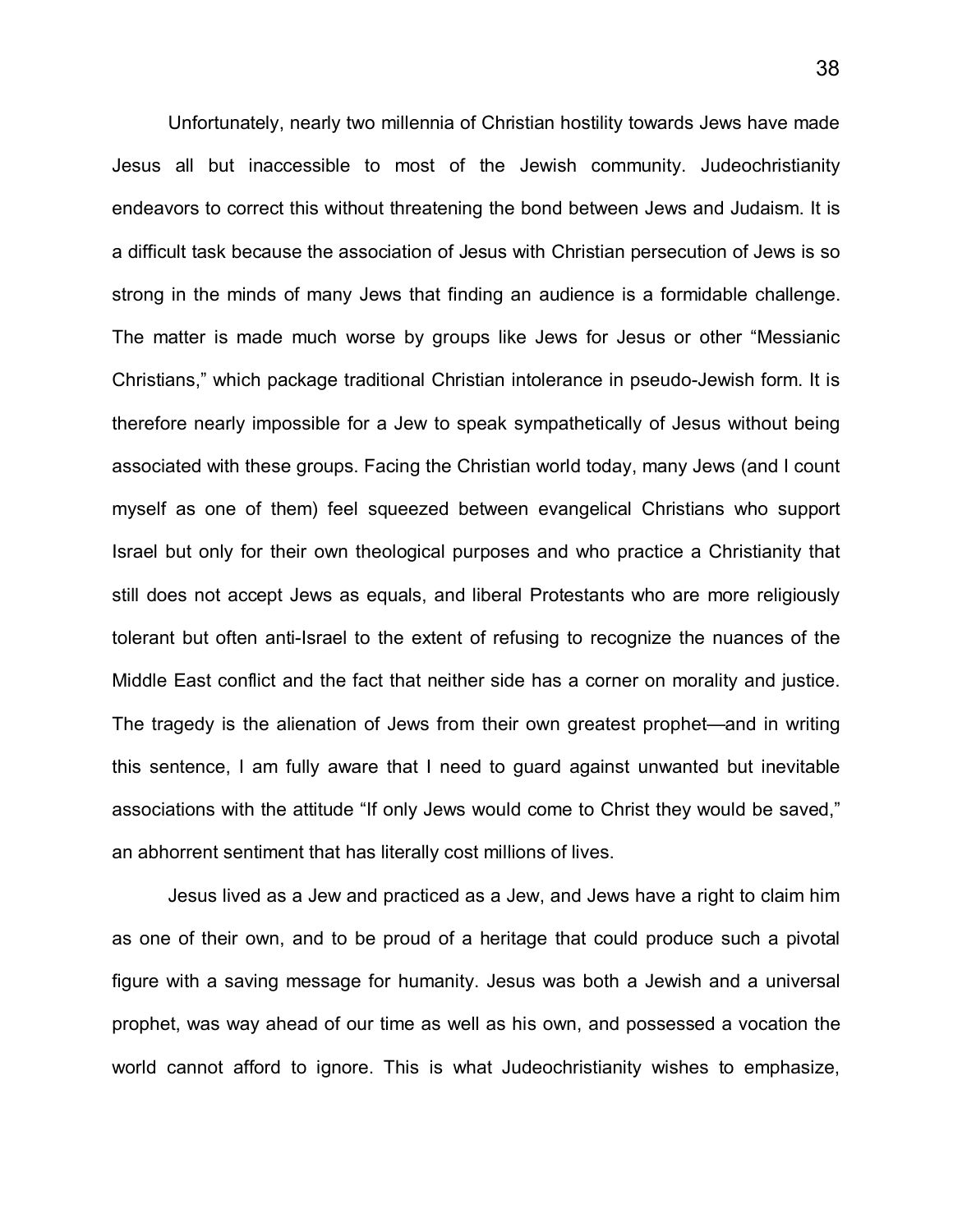cutting through layers of theological obscurantism to arrive at the message and being of Jesus with the power to heal the world.

One day at the hospice where I worked as a music therapist, a young, very anxious Jewish woman approached me. She knew she was dying, and she wanted to know about Jesus. Something about Jesus drew her to him, but when she turned to the churches to find out more about him she found herself condemned because of her Jewish beliefs. She was desperate to find a source of information about Jesus that did not judge her, so she asked me to provide her with one.

I honestly could not think of anything suitable, so that night I wrote an essay about Jesus just for her, which became chapter 2 of *Judeochristianity.* Entitled "Who is Jesus," it tells briefly of Jesus's life and significance without the theological trappings. The story goes like this:

Jesus was first a Jew and cannot be understood apart from the history of the Jewish search for God. Abraham discovered the Covenant, a reciprocal relationship between God and human beings whose message is that God makes a real difference in our lives. A system of laws evolved to ensure adherence to the Covenant. Jesus did not abolish those laws, but he distilled them to their barest essence: if we can fulfill the commandment to love, we have fulfilled the law. But not just any love, because most human love is rooted in self-interest. Jesus was quite explicit: "if you love those who love you, what reward do you have?" (Matthew 5:46). Love not only those who love you back, but those who cannot give you anything back. Love the stranger (Deuteronomy 10:19). Practice *non-self-interested love.* Everything in the law is rightfully intended towards that end, and that is how to do God's will.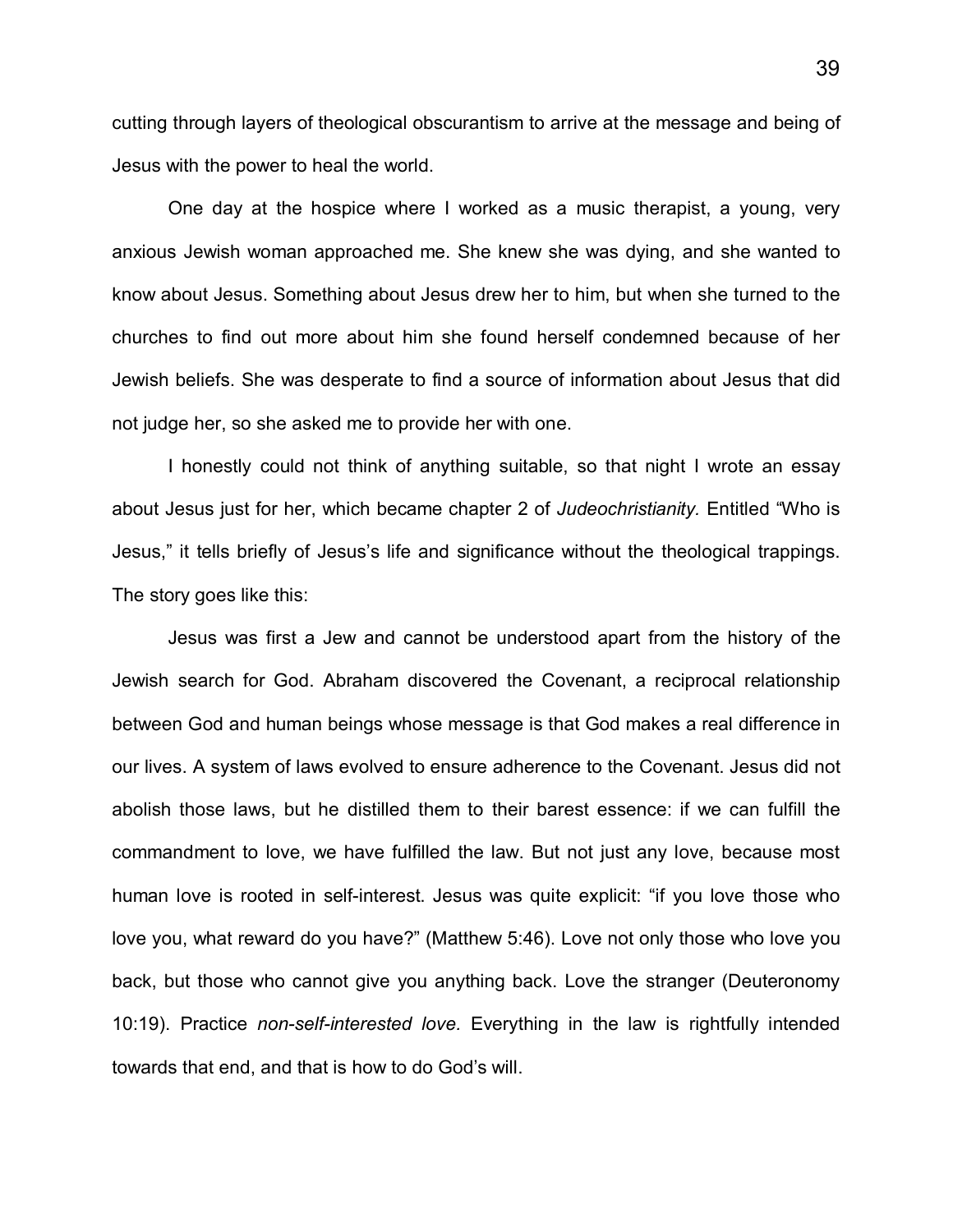Jesus himself had to learn this. He did not understand it at first. Initially he instructed his disciples to reach out only to Jews (Matthew 10:5-6). But it took a Gentile woman to show him how limited his view had been. A Canaanite woman came to Jesus asking him to heal her daughter. Because she was not Jewish Jesus at first treated her with contempt, even comparing her to a dog (Matthew 15:24,26). But she persisted in humility and in faith, and Jesus found himself compelled to view her as a human being. He became *aware* of her, loved her, and granted her request. And ever since then his life and his teaching changed.

In this way Jesus discovered his great vocation, which was to take the Covenant he inherited from Abraham and the prophets who followed and to extend that Covenant to all of humanity. Jesus showed us that God's love is universal, and since we are God's image our love too should not discriminate on the basis of personal ties and selfinterest. This is how Jesus became the fulfillment of Hebrew prophecy.

Continuing our explanation, we might ask whether Judeochristianity provides answers to these commonly asked questions about Jesus: Was Jesus the Messiah? Was he God?

To the first question we can respond that considering Jesus the Messiah is more than reasonable. The most common objection to this idea is that the Messiah was supposed to change the world, and the world has not really changed since Jesus. We still have conflicts and wars, holocausts and atrocities on an unprecedented scale. But even in Jewish tradition we can find a possible response to this anomaly.

The Talmud *(Sanhedrin* 98a) tells the story of Rabbi Joshua ben Levi, who went out in search of the Messiah. He found the Prophet Elijah and asked, "When will the Messiah come?" Elijah told him to find the Messiah and ask him.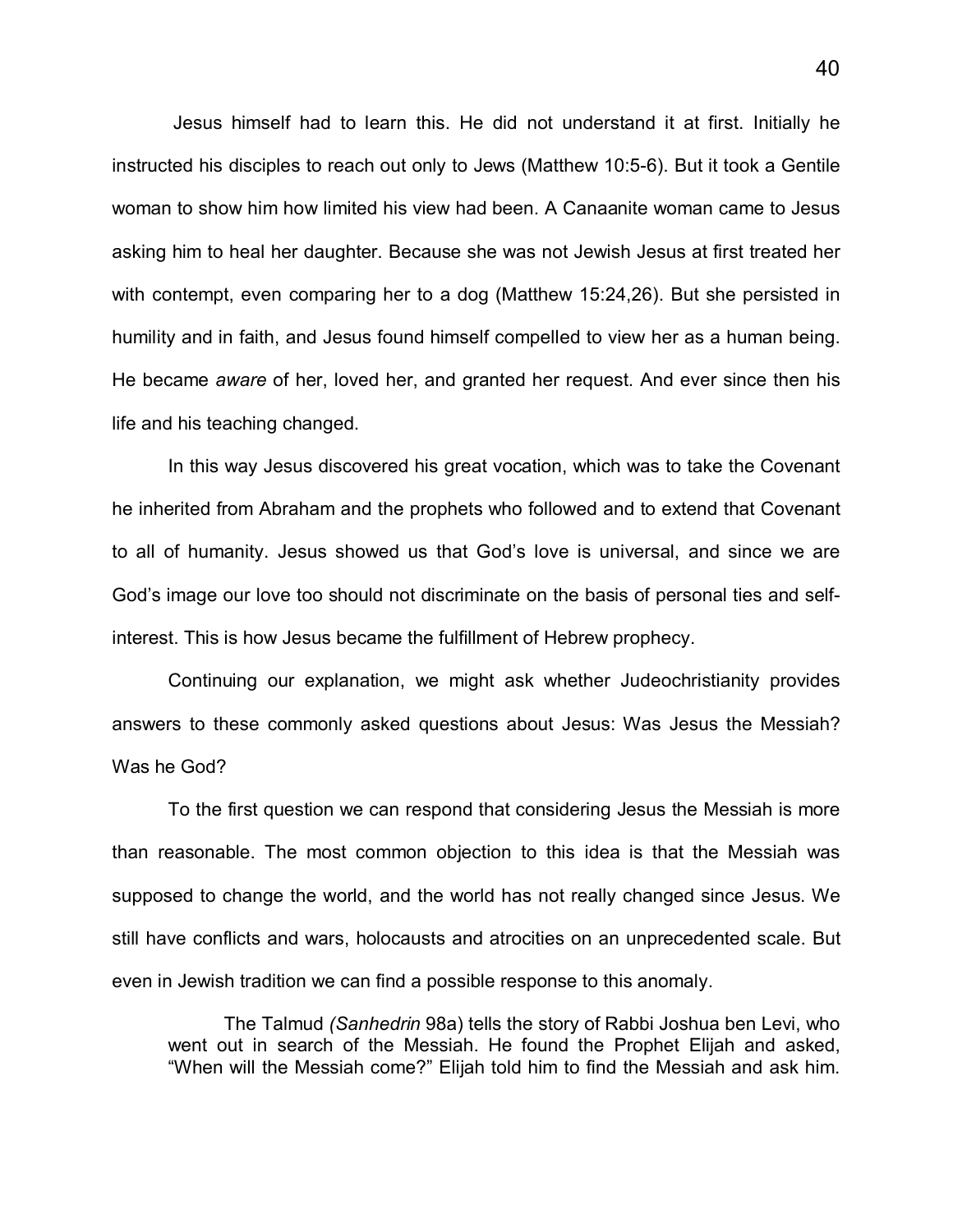So Rabbi Joshua found the Messiah and asked him, "When are you coming?" The Messiah replied, "Today."

Dejected, Rabbi Joshua went back to Elijah and told him, "I found the Messiah and he lied to me. He said he was coming today."

Elijah responded: "You didn't catch the whole thing. He said: 'Today—if you listen to his voice!' (Psalm 95:7)."

There is much wisdom in this rabbinic teaching. Not even the Messiah can change the world without our cooperation. We cannot expect that of him. What we can expect, however, is at least that he will show us how to do it.

And this is what Jesus has done. By teaching and demonstrating non-selfinterested love as the culmination of the prophetic message, he gave us the blueprint for changing the world. Even if like some Jews we are still waiting for the Messiah, or like some Christians we are waiting for Jesus's second coming, there is nothing he could tell us or do for us that he has not already done. It's as if those still waiting for the completion of the Messianic task are, as were their first-century counterparts, expecting precisely the type of Messiah-conqueror that Jesus showed he could not be. If we are waiting for the world to change miraculously while we just sit by and watch, it isn't going to happen. But if all of us, or even sufficient numbers of us, took seriously this teaching of non-selfinterested love and put it into practice, we would see the world change towards a truly Messianic era.<sup>[82](#page-46-0)</sup>

What more could we possibly expect of the Messiah than this?

The question of Jesus's divinity is of course controversial. As stated earlier, the

intention of Judeochristianity is to speak to people without distinction of particular religious belief. I do have my own views on the matter, resulting from a personal religious experience. It is not a formal part of Judeochristianity and not described in my book but in a website article, "Jesus and the Christ Angel."<sup>[83](#page-46-1)</sup> Since it does bear on Christology I will summarize it briefly.

Jesus's existence represents a paradox. At least in the Synoptic Gospels it appears clear that Jesus is not equated with God (and even in John the question is ambiguous; see the article for specific references). But if Jesus was just an ordinary

l

<span id="page-46-0"></span> $82$  Charles Gourgey, "Jesus vs. Jews for Jesus: A Statement on Religious Tolerance," last modified July 2012, http://www.judeochristianity.org/jews\_for\_jesus.htm.

<span id="page-46-1"></span><sup>&</sup>lt;sup>83</sup> Charles Gourgey, "Jesus and the Christ Angel," last modified June 2009, http://www.judeochristianity.org/jesus\_and\_the\_christ\_angel.htm.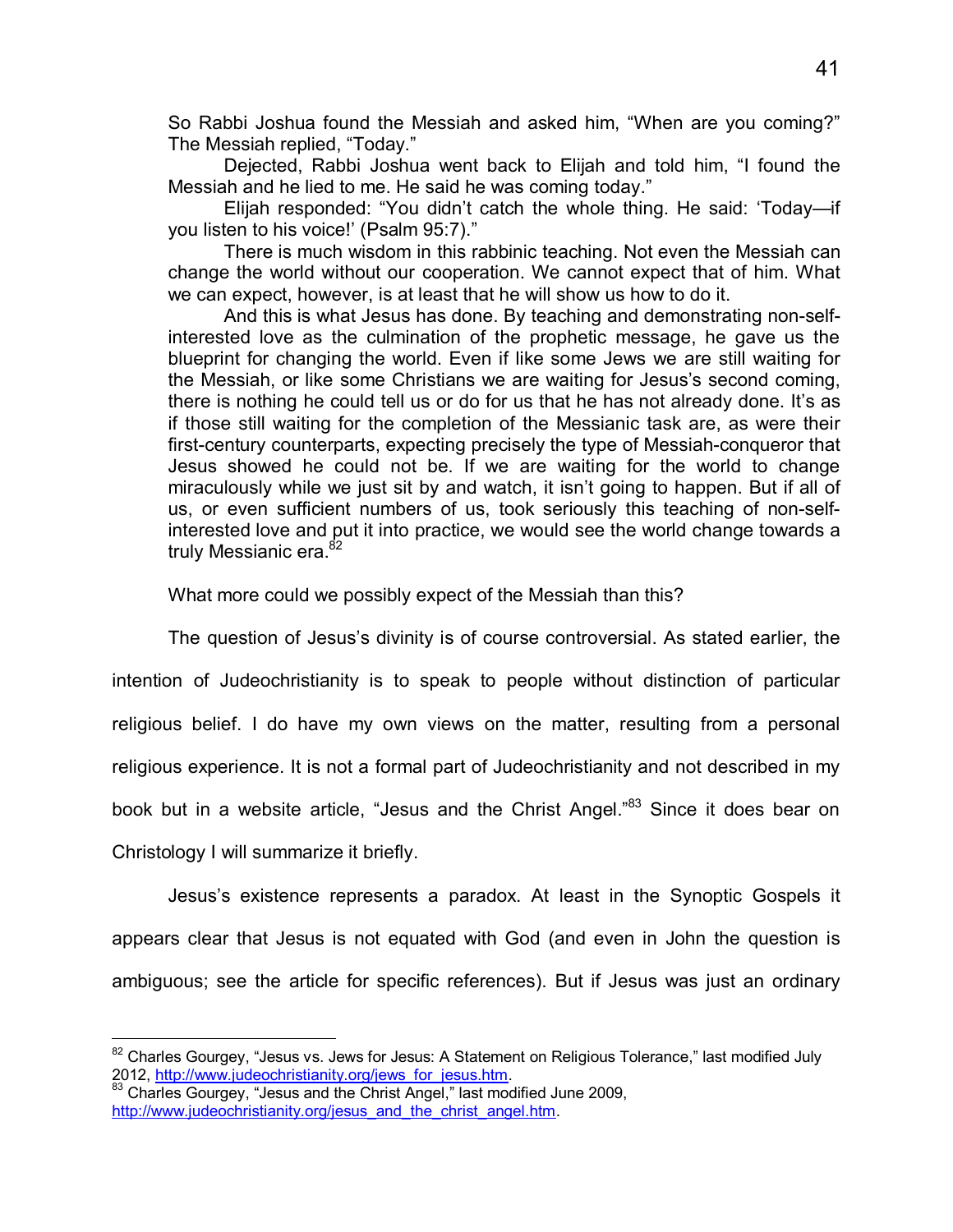human being, how to explain the tremendous wisdom and spiritual maturity he showed at such a young age? It is true that some consider Jesus just another great teacher of morals, but he was far more than that. He added significantly to the prophetic legacy by bringing out the meaning of *non-self-interested love,* a revolutionary idea even in our own time, and by calling on us to practice it. So what can we say about Jesus's nature that explains his profound difference from other human beings?

I would agree with the statement of Tillich quoted above (p. 34) to the effect that God is not a person, and so the phrase "God became man" is incoherent. To understand Jesus we must take a different route.

Both the Hebrew Bible and the New Testament talk about angels. Descriptions of angels vary, and what they are is not very clear. The word itself means "messenger." Angels are messengers of God. Whether or not they are actual beings is a matter of personal belief or experience, since it cannot be demonstrated, But at the very least, "angel" is a symbol pointing towards a spiritual presence. (Tillich talks a lot about "spiritual presence" in the third volume of his *Systematic Theology,* which we will consider in a later section.)

Angels are not an exclusively biblical phenomenon. The reality towards which angels point applies now as much as to any other time. We just use different language to describe it.

And so throughout the Bible we encounter appearances of God's messengers, bearing news or a word about the destiny of the people or of specific individuals. Why don't we see them today? Perhaps we do sense them, but not in ways we might expect. Looking back on the course our lives have taken, we might experience that what seemed to be random events now appear to have had a pattern leading us to a certain destiny. Or we might even have an intimation about a future calling, a sense that we are being led towards something even greater than what we have known. We might not see or hear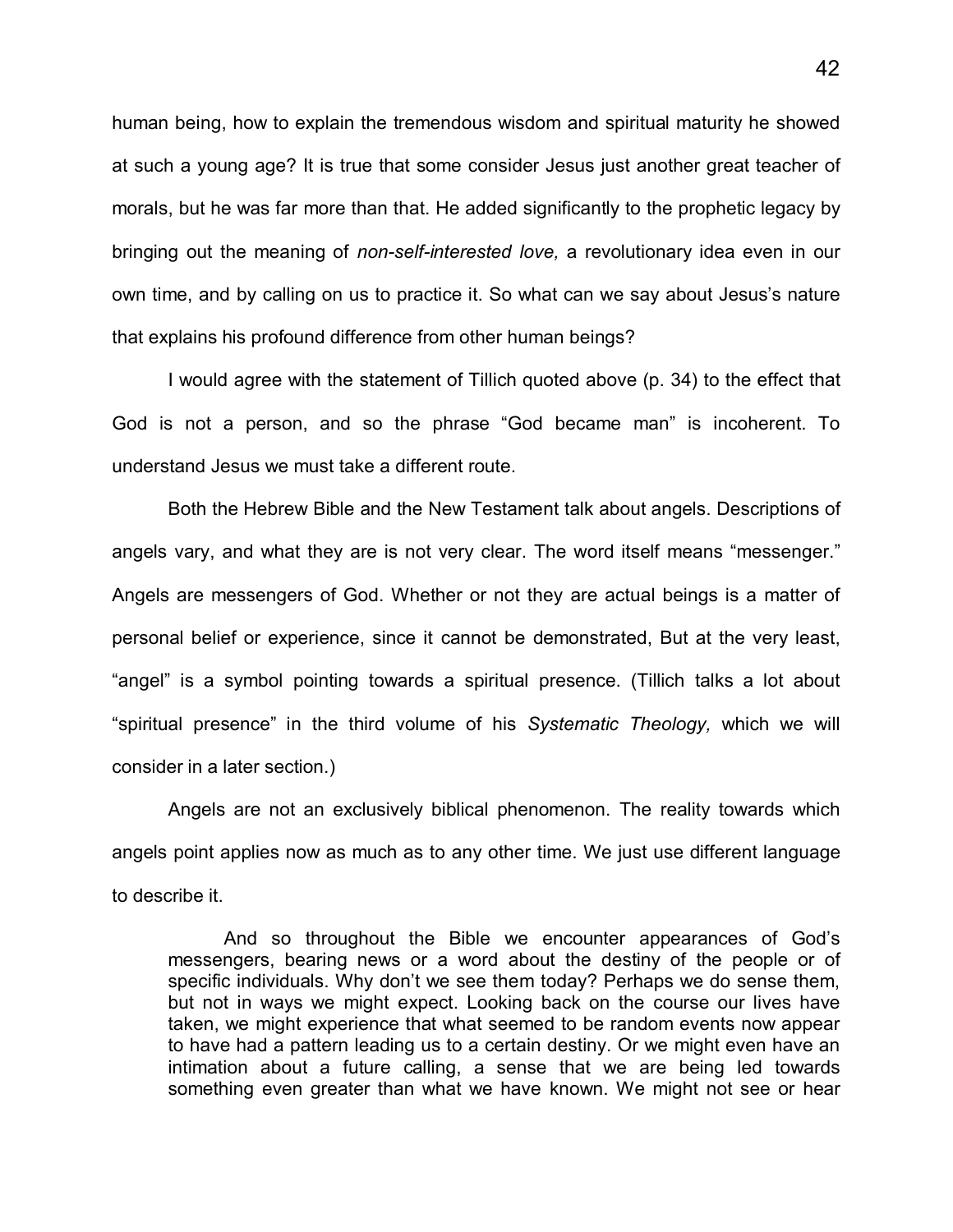anything, yet have a sense of presence, of something beyond ourselves guiding and giving our lives meaning. If we have had such experiences, we may think of them as indicating an angelic presence, a messenger from the eternal helping us make sense of our temporal existence.<sup>[84](#page-48-0)</sup>

In this understanding, angels can make as much sense to us now as in biblical

times.

Now in moments when we are most blessed we may sense ourselves in the presence of the greatest angel of all.

There is one angel higher and purer than all the others. That is the angelic presence of pure love itself. It is beyond any word about any specific destiny that any particular angel may carry. We may be graced to sense this angel's traces, when we experience ourselves in the presence of a love that knows and accepts us and demands nothing in return.<sup>[85](#page-48-1)</sup>

This is the essence of God, as pure and absolute love, as a spiritual presence

accompanying us here on earth. It was this divine essence working through Jesus that

healed those with whom he came in contact. Feeling, really *knowing* themselves in the

presence of this totally accepting love, the broken were made whole again.

This angel can be given a special name. It can be called the "Christ Angel." "The Christ Angel is God's essence of love and goodness, and God's messenger bringing that essence to us in a way that can reach us through our human frailty and become real to us."[86](#page-48-2)

A prophet is one who is grasped by a spiritual presence carrying a message from the eternal. Another way of saying this is that a prophet is one who hears the voice of an angel. It is not a literal auditory "hearing" but rather an inner sense that the source is beyond and greater than the speaker, proven by the message's healing character.

<sup>-</sup><sup>84</sup> Gourgey, "Jesus and the Christ Angel."

<span id="page-48-1"></span><span id="page-48-0"></span> $85$  Ibid.

<span id="page-48-2"></span> $86$  Ibid.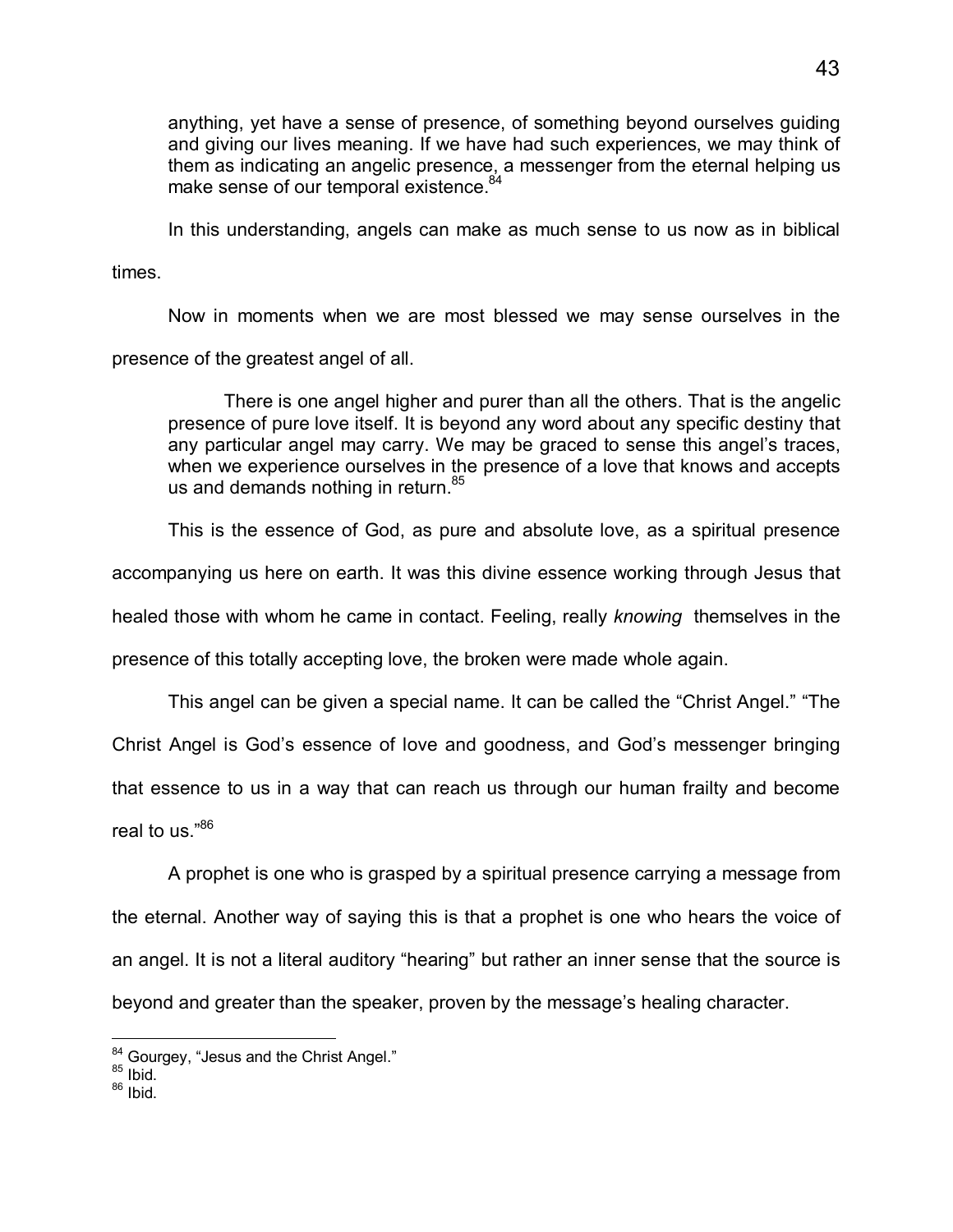Prophets receive their vocation from birth. "Before I formed you in the womb I knew you, and before you were born I consecrated you; I appointed you a prophet to the nations" (Jeremiah 1:5). A prophet has the choice to refuse the vocation. Jonah tried to do so, before he truly understood what it meant.

Jesus was special among the prophets, because the angel who spoke to Jesus was none other than the Christ Angel. Jesus allowed himself to become its instrument, symbolized as "the Spirit of God descending like a dove and alighting on him" (Matthew 3:16). From this moment Jesus received the Christ Angel into his spirit and allowed it to speak through him. And in this way we can understand the famous "I am" passages in John's Gospel, as the Christ Angel, the presence of pure love, speaking through Jesus: "I am the way, and the truth, and the life. No one comes to the Father except through me. If you know me, you will know my Father also. From now on you do know him and have seen him" (John 14:6-7). What this passage is really saying is that one can only know God by knowing love; there is no other way. And by seeing the Christ Angel working through Jesus, one has in fact seen God.

In all this Jesus never ceases to be human. Sometimes we do hear Jesus's human voice, as when in Gethsemane he says he is afraid, or when on the cross he asks why God has abandoned him. (I take that cry of abandonment very seriously; if Jesus had meant to quote the last verse of Psalm 22 instead of the first, he would have done so.) But even on the cross the Christ Angel is working, for as Paul tells us, God's love is suffering love, and endures all things (1 Corinthians 13:7).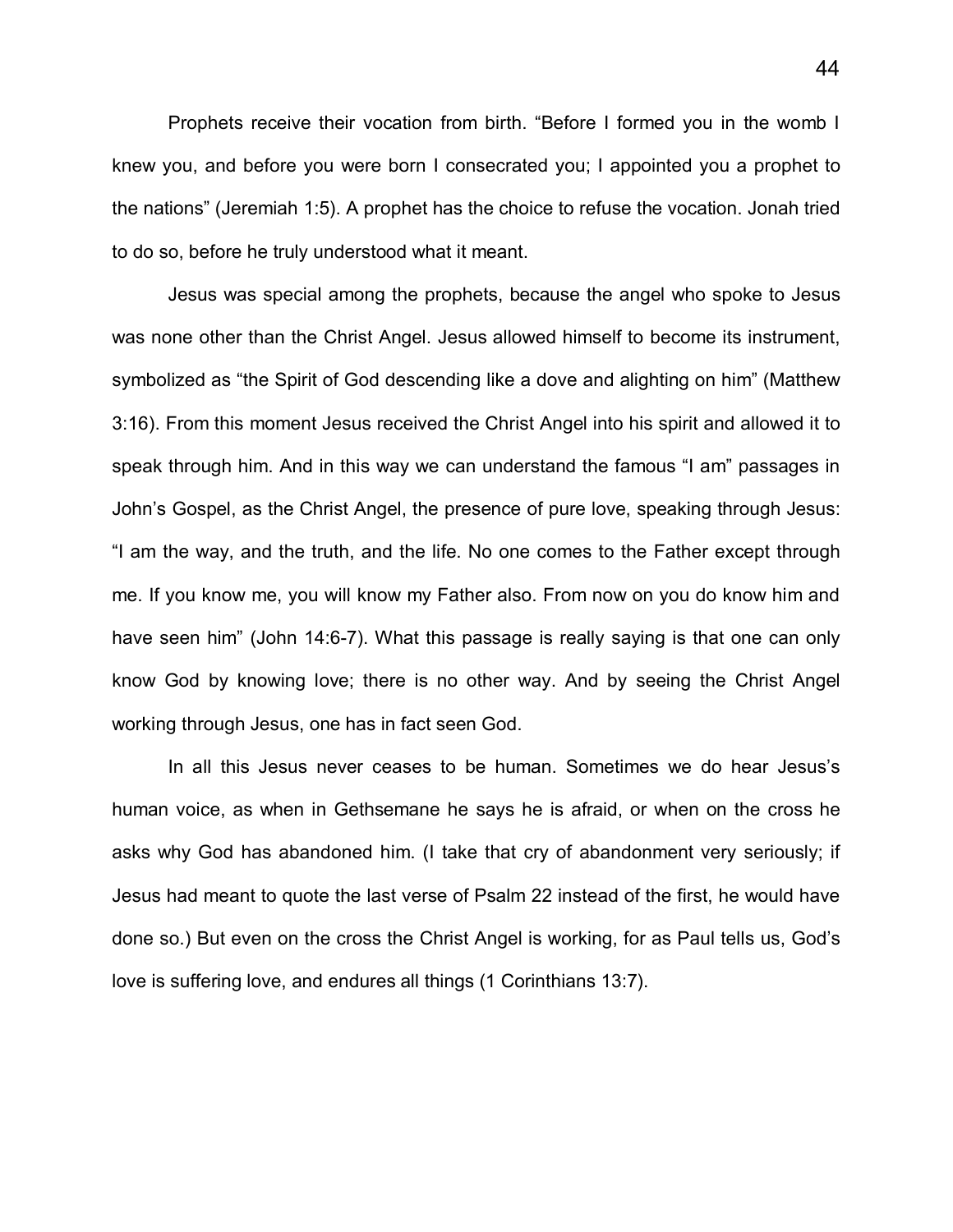Because Jesus demonstrated the presence of unflinching love even in the worst suffering, he proved the power of love and by doing so established the foundation of faith. It is this to which we now turn.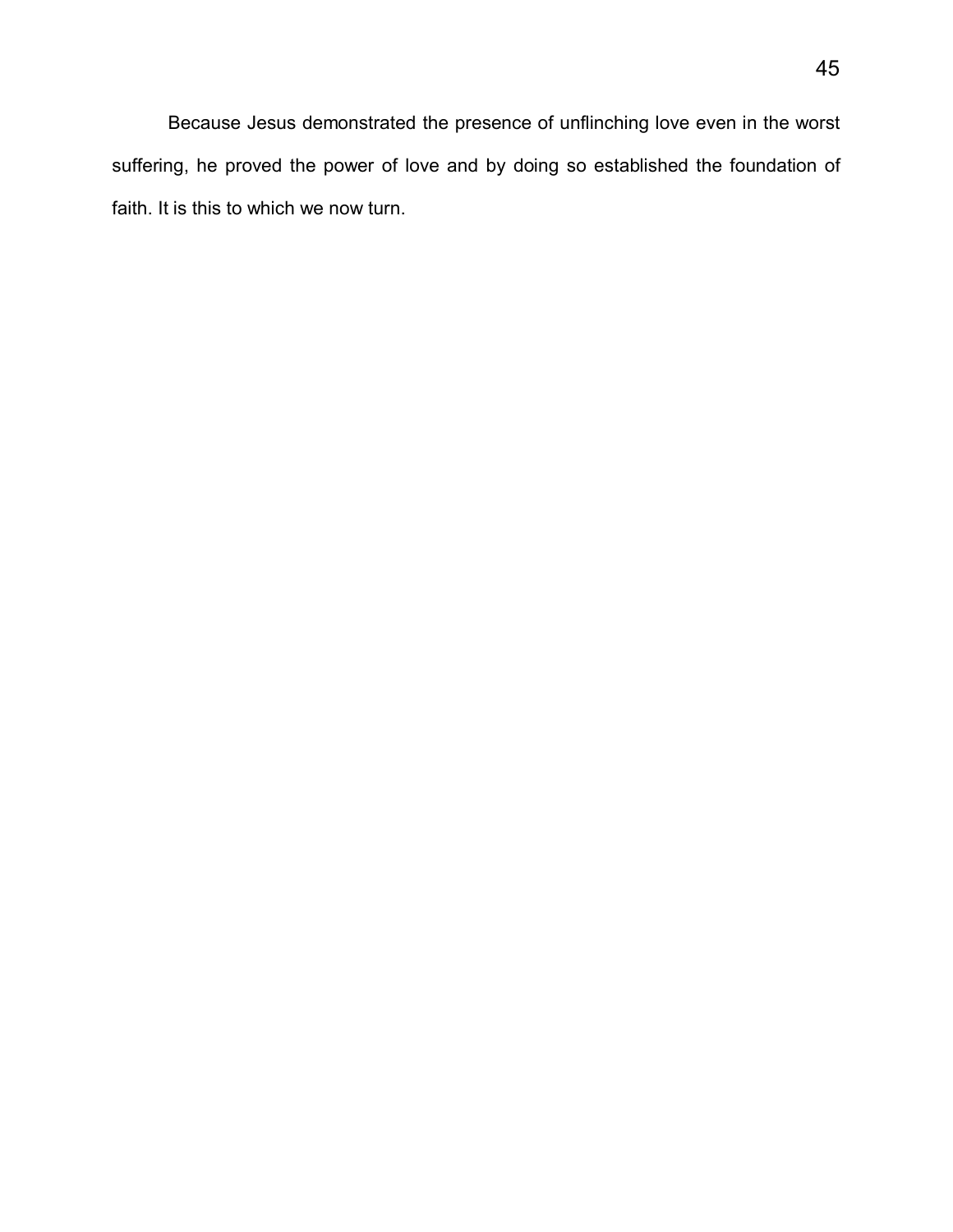### Chapter 4

## **Faith**

#### **Tillich**

In his introduction to *Dynamics of Faith* Tillich states that the word "faith" has beenso abused that it has almost become unusable. $87$  Nevertheless, the word is too important to drop from our vocabulary. Nothing else can describe the relationship between the human being and the reality towards which faith points.

For Tillich, "faith is the state of being ultimately concerned."<sup>[88](#page-51-1)</sup> It is a "centered" act," involving the complete commitment of one's total personality. "Faith is a total and centered act of the personal self, the act of unconditional, infinite and ultimate concern."[89](#page-51-2) The source of faith is an awareness of a reality greater than ourselves. "Man is driven toward faith by his awareness of the infinite to which he belongs, but which he does not own like a possession.["](#page-51-3)<sup>90</sup> It is also important to note that for Tillich faith is a *state* and not a *belief.* Tillich is quite emphatic about this.

There are few words in the language of religion which cry for as much semantic purging as the word "faith." It is continually being confused with belief in something for which there is no evidence, or in something intrinsically unbelievable, or in absurdities and nonsense. It is extremely difficult to remove these distorting connotations from the genuine meaning of faith....

Faith must be defined both formally and materially. The formal definition is valid for every kind of faith in all religions and cultures. Faith, formally or generally defined, is the state of being grasped by that toward which selftranscendence aspires, the ultimate in being and meaning. In a short formula, one can say that faith is the state of being grasped by an ultimate concern.  $91$ 

<span id="page-51-0"></span><sup>87</sup> Tillich, *Dynamics of Faith,* ix.

<span id="page-51-1"></span> $88$  ibid., 1.

<span id="page-51-2"></span> $89$  Ibid., 8.

<span id="page-51-3"></span> $90$  Ibid., 9.

<sup>91</sup> Tillish, *Systematic Theology, Volume Three,* 130.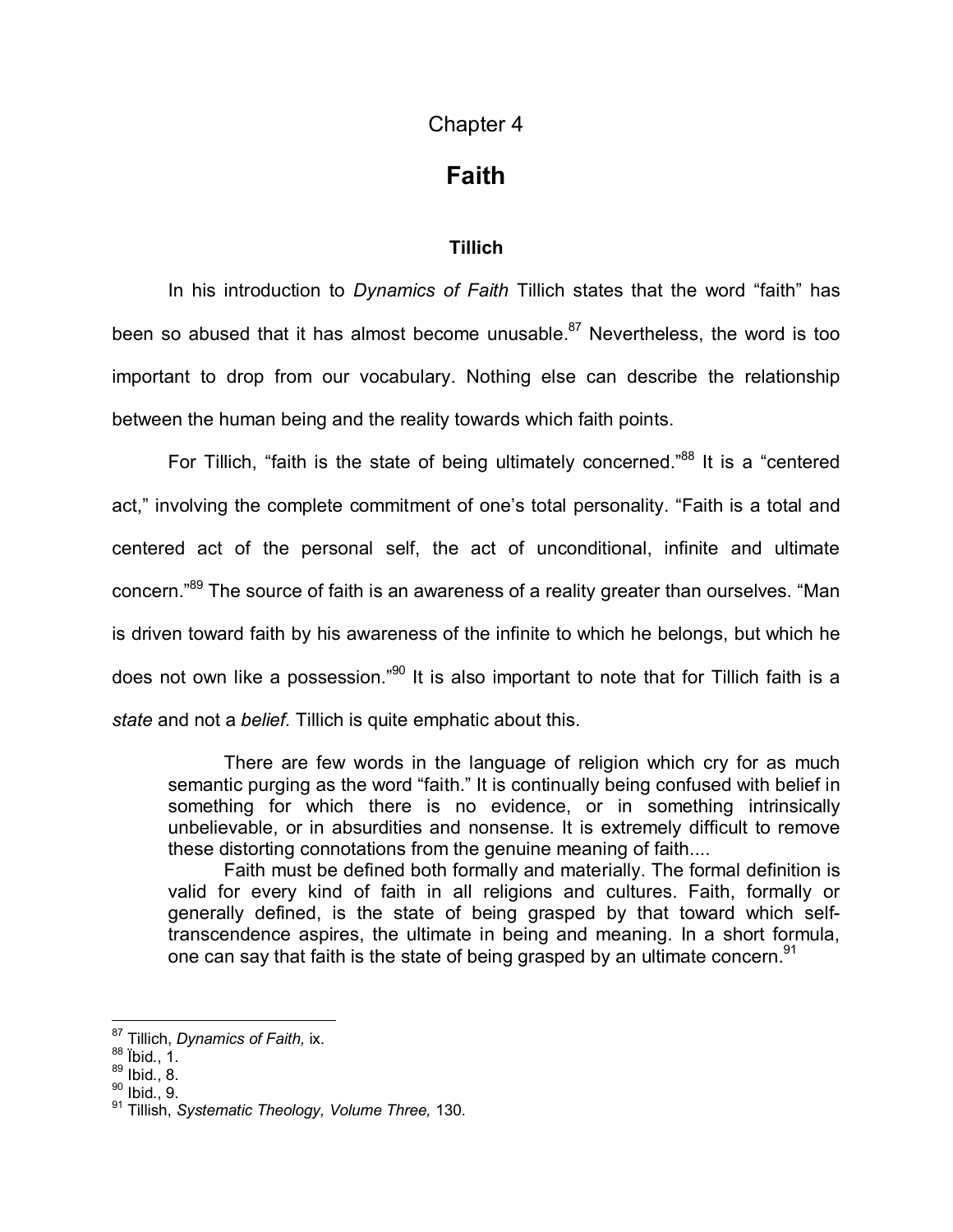While faith is concern about what is ultimate, it can be misdirected. Ultimate concern can be directed toward what is not truly ultimate but merely "preliminary." Tillich gives as examples one's nation or one's personal success, two things that very commonly draw a person's totally centered commitment. Faith that is ultimately concerned about what is not truly ultimate, that raises the preliminary to the status of ultimacy, is *idolatrous* faith. The elevation of that which is not truly ultimate to the status of ultimacy is the definition of idolatry. Idolatrous faith has a tendency to become *demonic,* a destructive empowerment of the unholy mistaken for true holiness.

Being grasped by an ultimate concern can become a basis for *courage,* which is a part of faith. "Courage as an element of faith is the daring self-affirmation of one's own being in spite of the powers of 'nonbeing' which are the heritage of everything finite."<sup>[92](#page-52-0)</sup> Tillich develops this idea in more detail elsewhere,<sup>[93](#page-52-1)</sup> where he provides a full analysis of the types of nonbeing and how faith can meet them. But faith is a commitment, and every commitment entails risk. The risk that faith takes upon itself is the danger that what it turns to as ultimate may in fact prove not to be so. False gods tend to disappear, possibly leaving one's entire world in tatters. Because this risk is always present, doubt is inevitable. Doubt belongs to faith and is not its opposite.

All this is sharply expressed in the relation between faith and doubt. If faith is understood as belief that something is true, doubt is incompatible with the act of faith. If faith is understood as being ultimately concerned, doubt is a necessary element in it. It is a consequence of the risk of faith.<sup>[94](#page-52-2)</sup>

<span id="page-52-0"></span><sup>92</sup> Tillich, *Dynamics of Faith,* 17.

<span id="page-52-1"></span><sup>93</sup> Tillich, *Courage to Be*.

<span id="page-52-2"></span><sup>94</sup> Tillich, *Dynamics of Faith,* 18.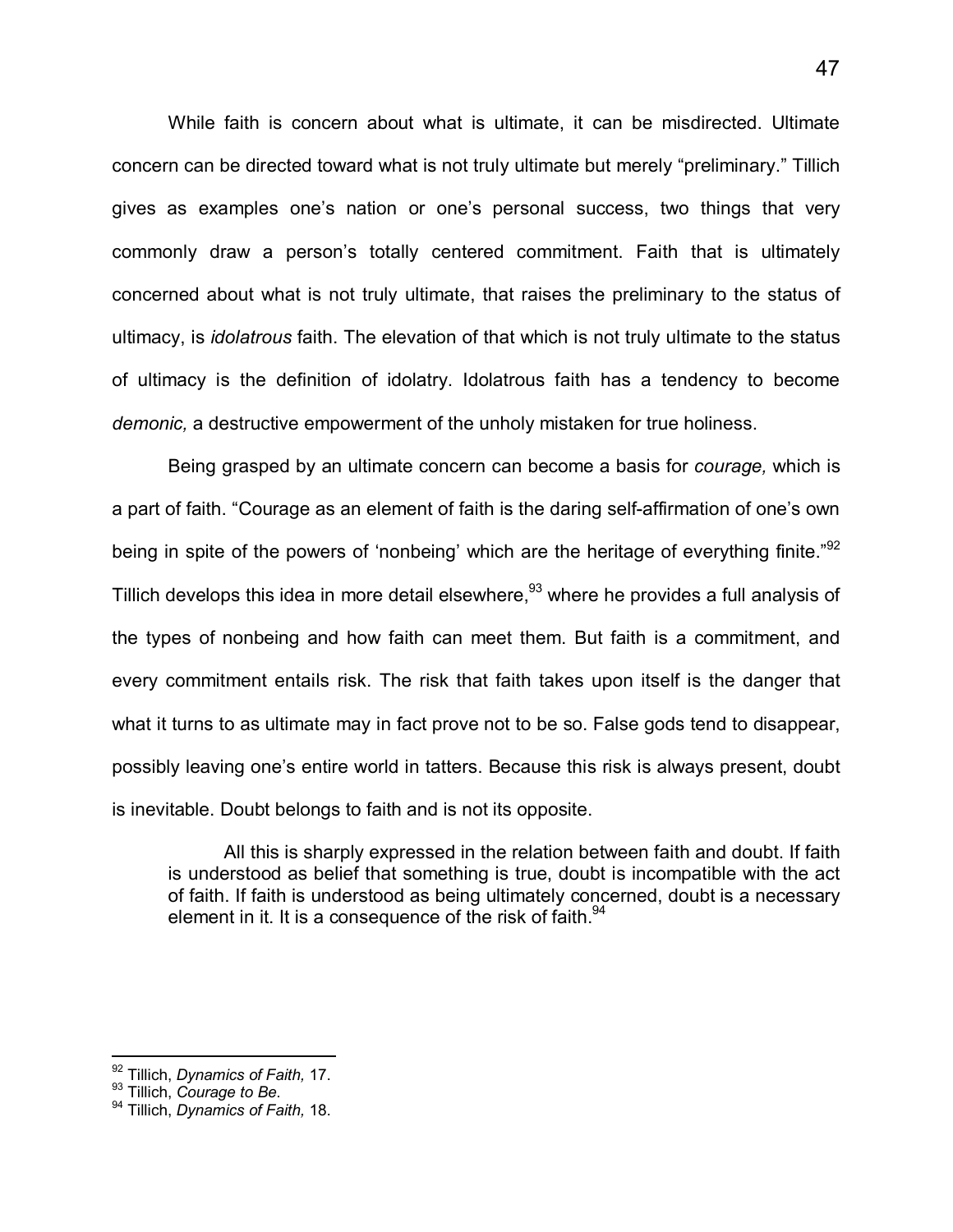Doubt is not a sign that faith is lacking. "Serious doubt is confirmation of faith,"[95](#page-53-0) because it indicates the absolute nature of the individual's concern.

Tillich's perspective on faith should make us reconsider the phenomenon of atheism. The protest against religion by some atheists is motivated by a deep moral sense, which in certain individuals is clearly an ultimate concern. Such people may be considered to have a much deeper faith than a religious fundamentalist who judges people by what they believe.

We have already spoken of the importance of symbols to religion. Symbols are especially important in the life of faith because no human language can capture ultimate reality. We have already mentioned how, according to Tillich, no statement can be made about God that is not symbolic except for the assertion that God is being-itself. Beyond that, our only recourse is to symbols.

That which is the true ultimate transcends the realm of finite reality infinitely. Therefore, no finite reality can express it directly and properly.... The language of faith is the language of symbols. $96$ 

Therefore one should not say that a given religious expression is "only a symbol," but rather "not less than a symbol," since symbolic language possesses a power not given to mere concepts.

Symbolic language applies to anything we raise to the level of ultimacy, because only symbols can express what is ultimate, even if a particular ultimate is false and the symbols are idolatrous.

<span id="page-53-0"></span><sup>95</sup> Tillich, *Dynamics of Faith*, 22.

<span id="page-53-1"></span> $96$  Ibid., 44,45.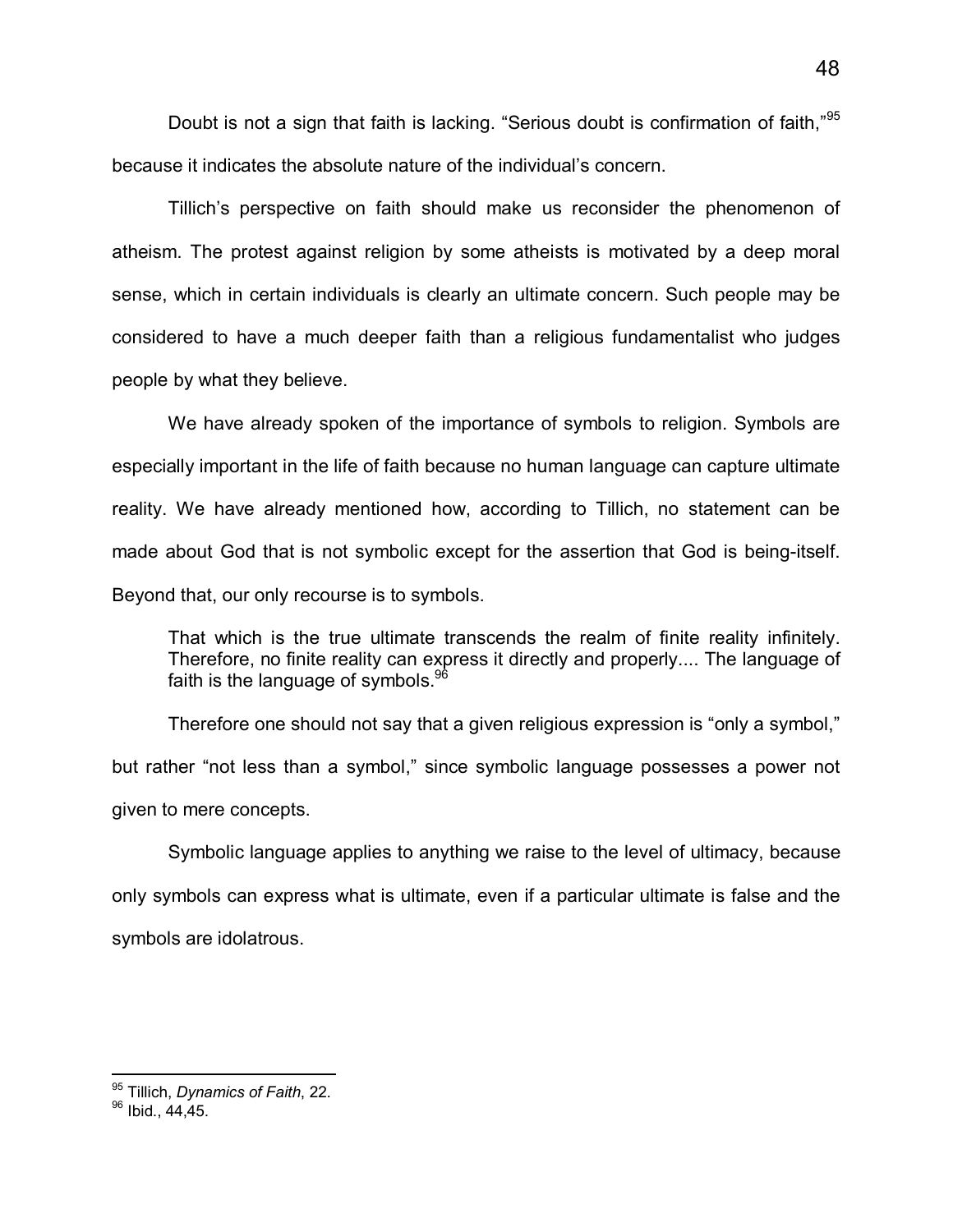Now we come to the most fundamental religious symbol of all, which is God itself. "God" is a symbol for what to us is ultimate; our gods (or even God) are in fact our ultimate concerns.

God is the fundamental symbol for what concerns us ultimately. Again it would be completely wrong to ask: So God is nothing but a symbol? Because the next question has to be: A symbol for what? And then the answer would be: for God! God is a symbol for  $God.<sup>97</sup>$  $God.<sup>97</sup>$  $God.<sup>97</sup>$ 

This statement contains two layers of meaning. The first, superficial one is that the word "God" is a symbol for what has ultimate importance to us. The second, deeper level is that the word "God" is necessarily a symbol for the real God ungraspable in words, so that even when we talk about the true, ultimate God we are still not speaking literally but symbolically. The word "God" is rich in connotations that help us understand the true ultimate but cannot be taken literally (e.g., God is a "Father," God is a "King," God is a "good shepherd," God has eyes with which to see and ears with which to hear). These connotations are not false, because as Tillich says, a symbol (in contrast to a sign or a concept) participates in the reality to which it points. But symbols are still symbols, which is to say not that they are mere words lacking power but precisely the opposite, that they possess power denied to ordinary words.

A key question now arises, which every theology needs to answer: What is the criterion of truth? Of all possible and conceivable symbols, which ones point to ultimate reality and which ones lead us astray? How do we know when the object of something that concerns us ultimately is truly ultimate? Or in other words, which kind of faith is true faith? Religion's failure to answer this question properly has been the cause of untold human suffering and violence.

<span id="page-54-0"></span> $\overline{a}$ <sup>97</sup> Tillich, *Dynamics of Faith,* 46.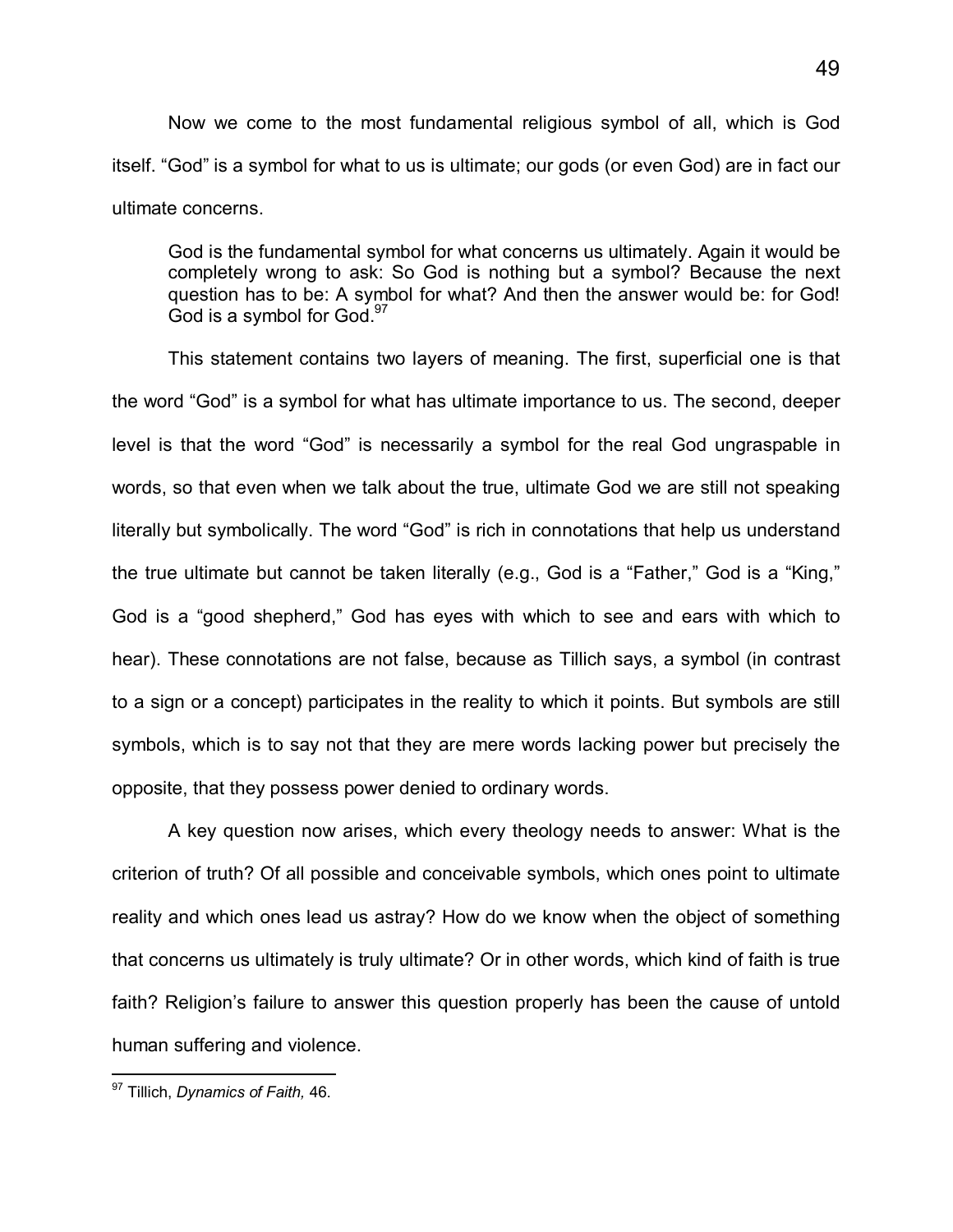Tillich looks for the answer in "revelation," but this word must be properly understood. The popular understanding of revelation as information supposedly dictated by God to man, and faith as the acceptance of such information no matter how irrational it may seem, is a distortion. No: "Revelation is first of all the experience in which an ultimate concern grasps the human mind and creates a community in which this concern expresses itself in symbols of action, imagination, and thought."[98](#page-55-0) But this does not answer the question, and Tillich knows it. Ideally revelation is the manifestation of the ultimate in an ultimate concern. But because we exist in a state of estrangement and corruption, this conviction is not secure. Successive revelations fight to correct preceding ones and assert their claims to ultimacy, but corruption enters into the new revelations just as in the old. The corruption of revelation and faith can be conquered only by "a final revelation in which the distortion of faith and reason is definitely overcome. Christianity claims to be based on this revelation. Its claim is exposed to the continuouspragmatic test of history."<sup>99</sup>

Unfortunately Tillich ends the section with this sentence. Tillich does develop the concept of "final revelation" in Jesus as the Christ in much detail in his *Systematic Theology,* which we have already discussed. But what of the "pragmatic test of history"? Tillich does return to this theme:

The history of faith as a whole stands under judgment. The weakness of all faith is the ease with which it becomes idolatrous. The human mind, Calvin has said, is a continuously working factory of idols. This is true of all types of faith, and even if Protestant Christianity is considered as the point in which the different types converge, it is open to idolatrous distortions. It must also apply against itself the criterion which it uses against other forms of faith. Every type of faith has the tendency to elevate its concrete symbols to absolute validity. The

<span id="page-55-0"></span><sup>98</sup> Tillich, *Dynamics of Faith,* 78.

<span id="page-55-1"></span><sup>99</sup> Ibid.*,* 79-80.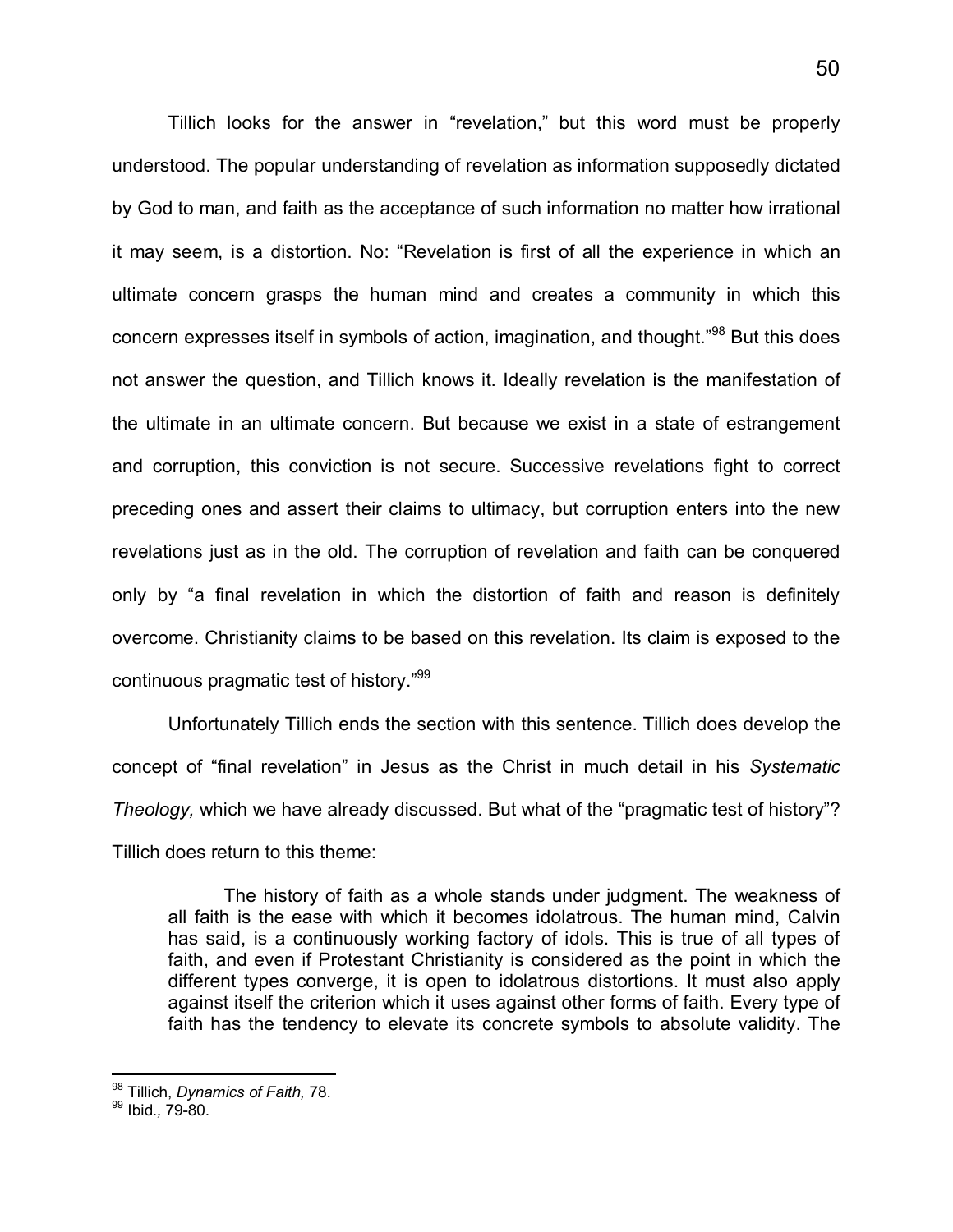criterion of the truth of faith, therefore, is that it implies an element of self-negation.<sup>[10](#page-56-0)0</sup>

Tillich finds this self-negating element in the cross of Christ. "Jesus could not have been the Christ without sacrificing himself as Jesus to himself as the Christ."<sup>[101](#page-56-1)</sup> The cross itself embodies what Tillich has called the "Protestant principle," the assertion that God alone is ultimate and no church and no doctrine or finite expression of truth has the right to claim for itself the status of ultimacy.

But is Christian revelation really "self-negating," or historically has it more often been triumphalistic? It is hard to see how Tillich can overcome the limitations imposed by his own analysis, because even if we turn to a "final revelation" to solve the dilemma created by the clash of imperfect revelations, once we begin trying to describe the content of this final revelation the human frailty that corrupts every revelation cannot be avoided. This would seem to follow from Tillich's own Protestant principle:

The criterion [of the truth of a symbol of faith] contains a Yes—it does not reject any truth of faith in whatever form it may appear in the history of faith—and it contains a No—it does not accept any truth of faith as ultimate except the one that no man possesses it. The fact that this criterion is identical with the Protestant principle and has become a reality in the Cross of the Christ constitutes the superiority of Protestant Christianity.[102](#page-56-2)

Ironically, the superiority of Protestant Christianity should then consist in a humble admission that no religion, including itself, can claim to express final revelation. As Tillich himself says, "the symbol of the Cross stands against the self-elevation of a concrete religion to ultimacy, including Christianity."<sup>103</sup> If we take these words seriously,

 $\overline{1}$ <sup>100</sup> Tillich, *Dynamics of Faith*, 97.

<span id="page-56-1"></span><span id="page-56-0"></span><sup>101</sup> Ibid.*,* 97-98.

<span id="page-56-2"></span><sup>102</sup> Ibid.*,* 98.

<sup>103</sup> Iibid., 122-23.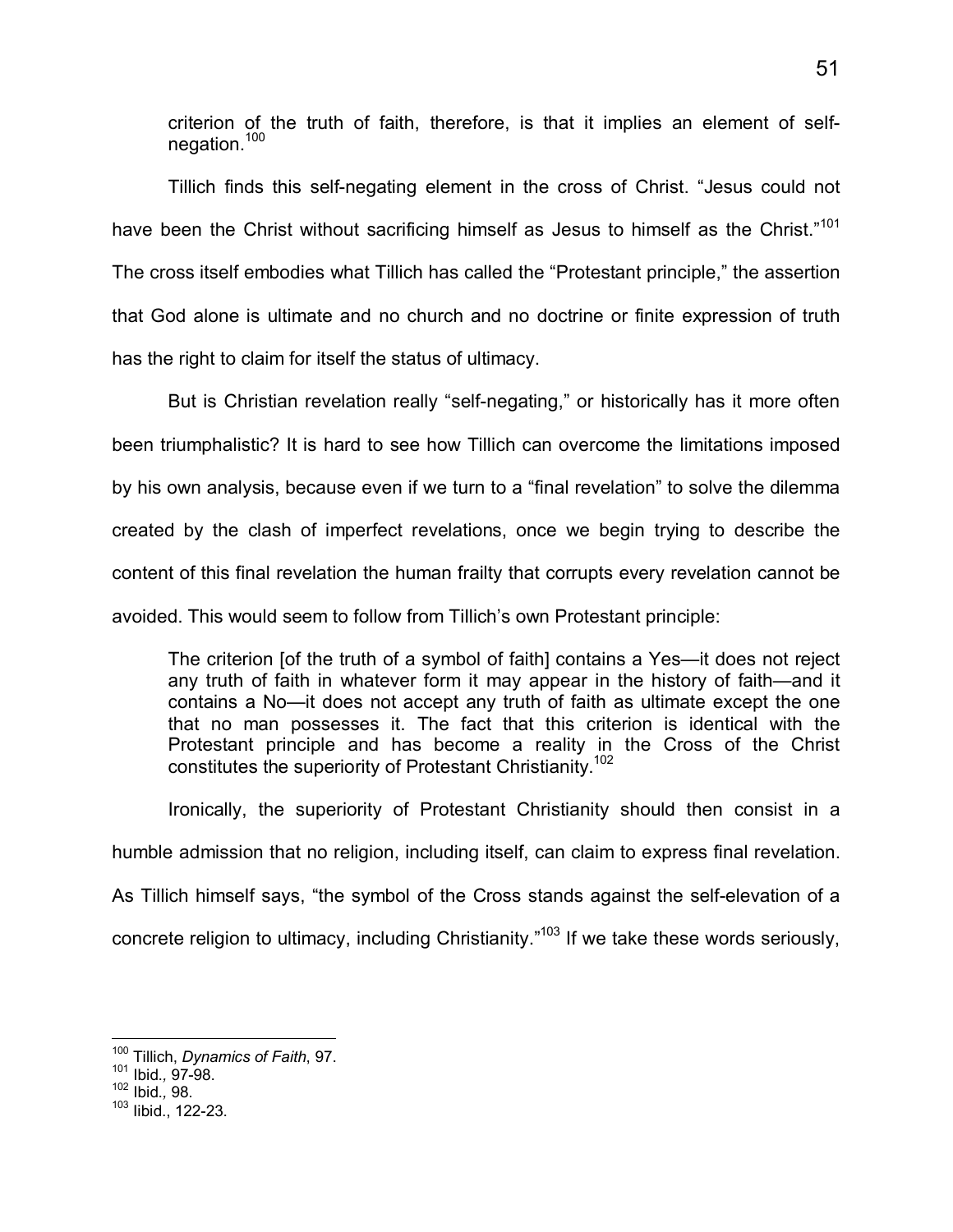they seem to imply that a "final revelation" is actually a self-contradictory and unattainable goal.

 In his concluding discussion Tillich makes two important connections: between faith and courage, and between faith and love.

Faith represents a bridging of separation. For if one were completely united with the object of one's faith one would possess it as a certainty, and it would not be faith. Therefore doubt cannot be avoided in the life of faith. Mysticism fails to recognize the inevitability of this separation, striving for a complete union that is either elusive or illusory. Courage faces it, accepts doubt as part of faith, and persists in faith in spite of doubt. That which gives courage the power to do this is the state of being grasped by what one experiences as ultimate. $104$  $104$  And that in fact is the essence of faith. Thus courage and faith are inseparable.

Finally, Tillich recognizes an essential bond between faith, love, and action. As just noted, there is no faith without a sense of separation. Love is the drive to unite what has been separated. Thus faith naturally finds expression in love. That this has historically often not been the case is due to a distortion of the meaning of faith, to refer to doctrines rather than ultimate concerns. This distortion has caused Christianity to fall into what Tillich calls "doctrinal legalism."<sup>[105](#page-57-1)</sup> A certain reading of Paul that has become popular ever since Luther and Calvin has greatly contributed to this. It posits "justification by faith" to mean that we are saved only by adherence to certain creeds, and that human action counts for nothing. Tillich rightly points out that such theologies separate faith from love and lead to the deterioration of religion.

<span id="page-57-0"></span><sup>104</sup> Again, see *The Courage to Be* for a fuller treatment.

<span id="page-57-1"></span><sup>105</sup> Tillich, *Dynamics of Faith,* 113.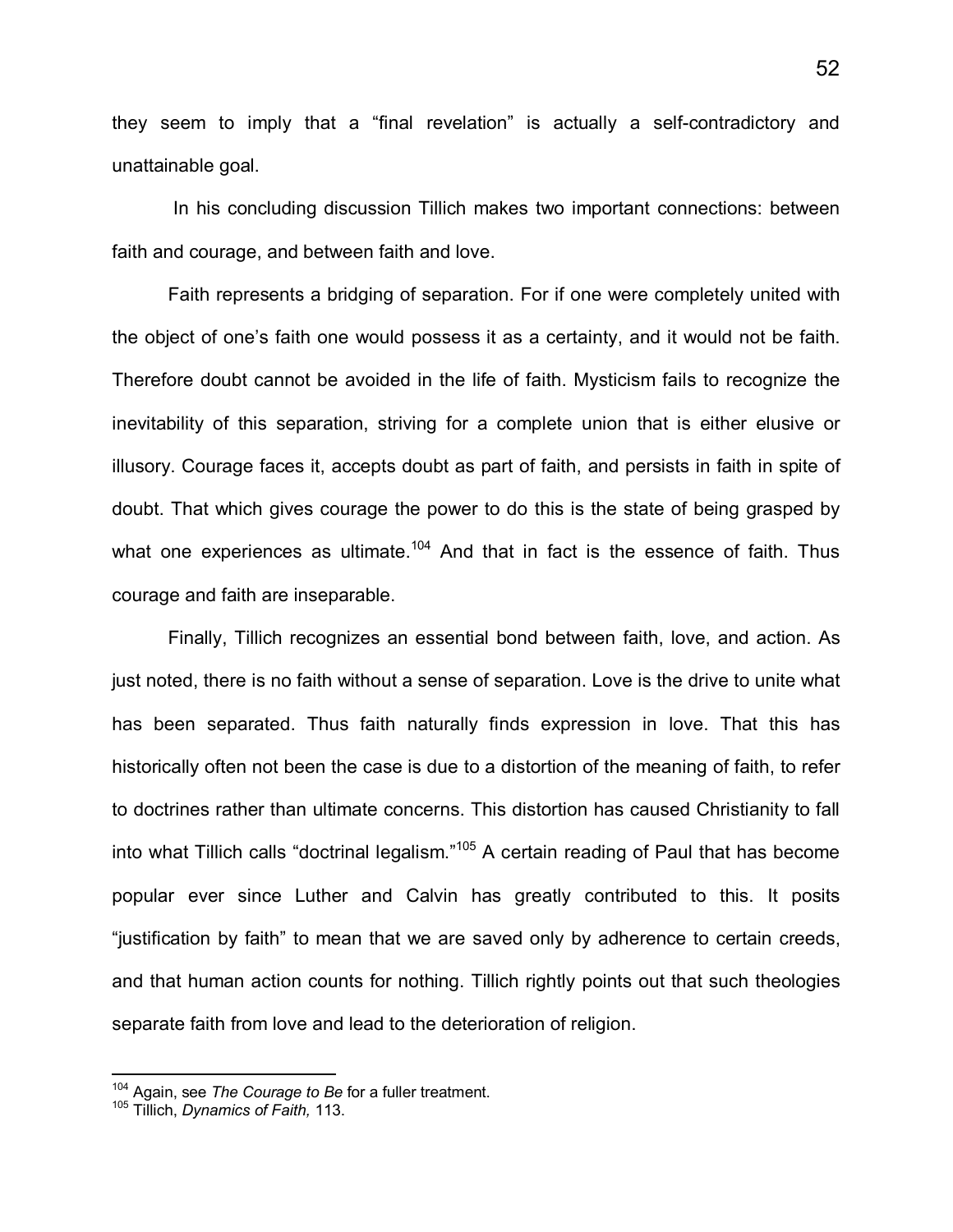Faith implies love, and love expresses itself in action. Without works faith can become a meaningless abstraction. When the Protestant Reformers criticized the Catholic doctrine that works are necessary for salvation they asserted rightly that it is God and not humanity who unites that which is separated. However, the Reformers went too far by discounting the role of action as the expression of faith in love. Echoing James, Tillich states: "Faith implies love; love lives in works: in this sense faith is actual in works."<sup>[106](#page-58-0)</sup> Tillich's perspective on faith helps us realize that the old controversy of James versus Paul, do we or do we not need works to establish a right relationship with God, is a manufactured one. Faith, love, and works constitute a triune reality that must not be broken.

<span id="page-58-0"></span>l <sup>106</sup> Tillich, *Dynamics of Faith,* 115-16.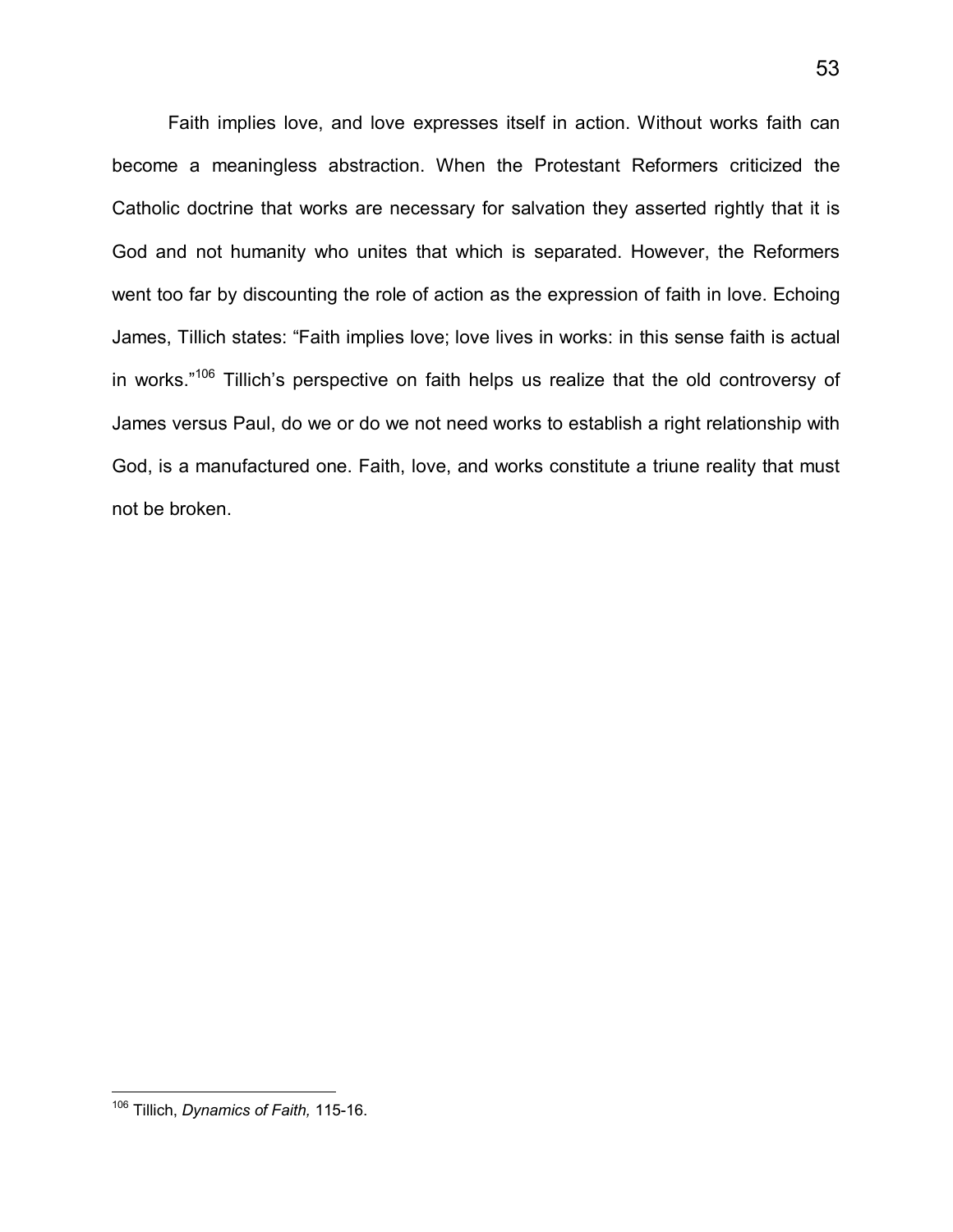#### **Judeochristianity**

I began investigating faith to solve a contradiction. On the one hand, it did not seem to me that faith as usually presented, as a set of specific beliefs, should alone be transformative. Most of us adhere to the beliefs with which we were raised; yet often we make exclusive claims for those beliefs, which we might just as easily have made had we been raised in a different system. Therefore, it seemed to me, what one happens to believe does not express the deepest levels of one's personhood or connection to God. Yet throughout my years working in hospice I was struck repeatedly by something remarkable: those who had the most "faith" were very often the ones who met their illnesses and even death with the greatest serenity and courage.

I wanted to know what this faith is all about, and what makes it possible. While it is often expressed *in* belief, it must be something beyond belief, since belief alone, as I also observed, is not enough to carry one through to that profound inner peace. Beliefs are the clothes that faith may wear, but underneath must be something far more profound.

As I got to know my patients better, especially those who had the most faith, I noticed that very many of them led lives characterized by that special kind of love that Judeochristianity calls non-self-interested love. The book gives several examples:

There was Joanna, just 30 years old and dying of kidney failure. Joanna used to donate blood frequently, until a diabetes diagnosis forced her to stop. She volunteered in nursing homes. She made sandwiches and distributed them to homeless people in neighborhoods considered unsafe.<sup>107</sup>

l

<sup>107</sup> Gourgey, *Judeochristianity,* 61-62.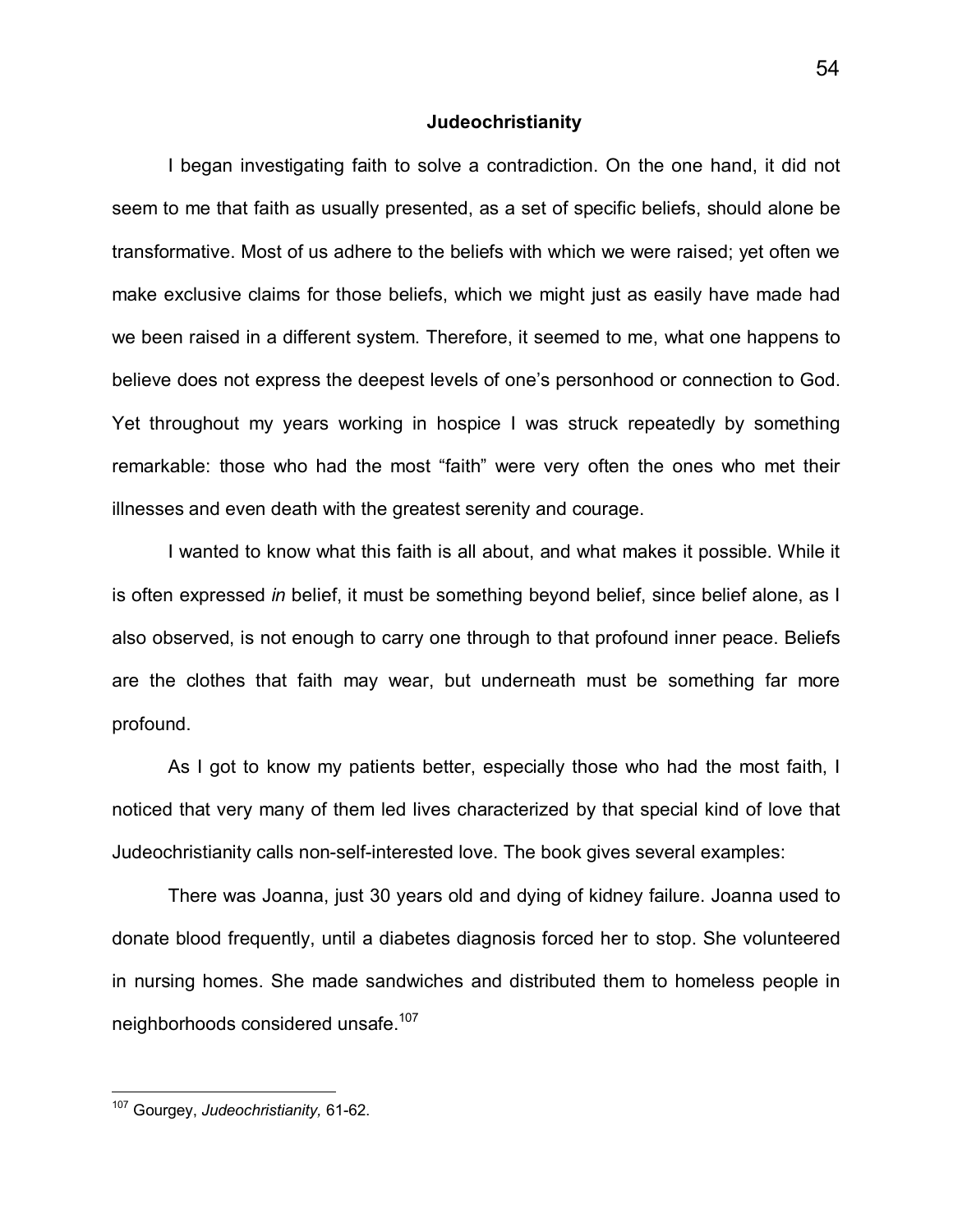There was Muriel, 83, nauseous and vomiting from cancer but unshaken, saying she had no fear. "What's a little vomiting?" she asked, as if it were nothing. As a child Muriel fed a frail neighbor who could not feed herself. As an active member of her church she cooked Thanksgiving turkeys for homeless people and delivered them herself, to some of the city's worst neighborhoods. She often took in people from her native Trinidad who came to this country with no place to stay.<sup>[108](#page-60-0)</sup>

There was Lillian, who had been a nurse when healthy and who never lost her dedication to service, even while terminally ill. I saw her in the hospice unit, not wearing a nurse's uniform but a bathrobe, looking in on another patient, a tiny and frail woman of 104 years, and asking her if her feet were cold and if she needed an extra blanket. Lillian met her own final moments expressing deep joy and gratitude. Just before she died she said she could see an angel[.](#page-60-1)<sup>109</sup>

And finally there was Julie, my former spiritual director. She was poor, lived in a trailer, discriminated against for being Native American. She was never paid what she was worth, but donated many hours of free chaplaincy to the neighborhood hospital. Even when sick with cancer she was always optimistic and in good spirits. She knew that her life was divinely directed, and she gave me that sense about my own life as well[.](#page-60-2) $110$ 

All of these women died in a state of profound peace. And while they did not all share the same belief system, I would say they all had faith. They were all connected to something higher than themselves, and that something had everything to do with love.

<span id="page-60-0"></span><sup>108</sup> Gourgey, *Judeochristianity,* 339-40.

<span id="page-60-1"></span><sup>109</sup> Ibid.*,* 132-33.

<span id="page-60-2"></span><sup>110</sup> Ibid.*,* 248-49.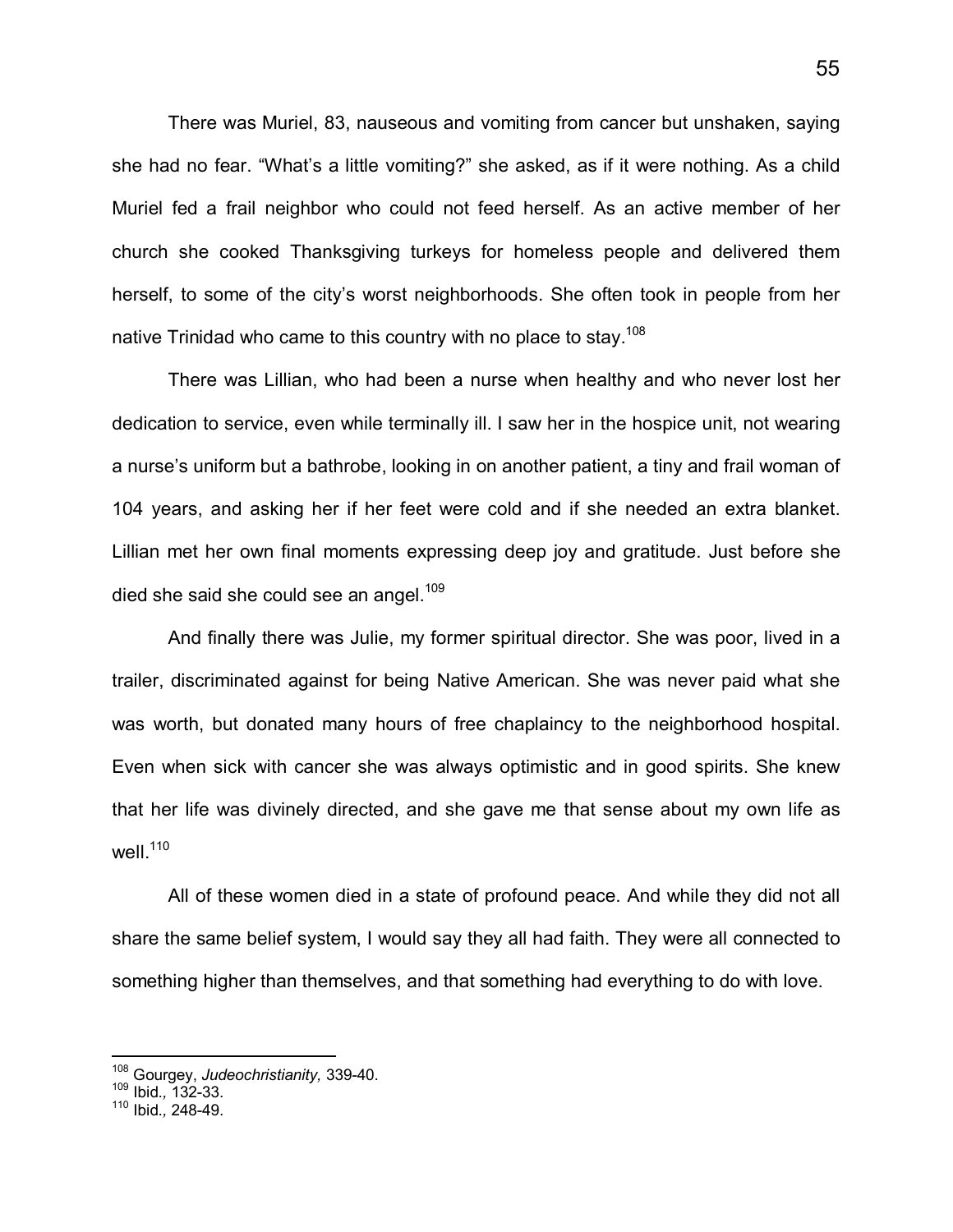The groundwork we have already laid, establishing the reality of both time and eternity, helps us understand this. We are not exclusively creatures of physical existence. We belong to God and to eternity as well. And the more our nature conforms to the eternal image in which we were created, the more conscious our connection to eternity and the stronger our faith. "To the extent that we commit ourselves and conform to non-self-interested love, the highest good that we can know, then God's image becomes visible in us. And the more we are *like* God, the more we will *see* God."[111](#page-61-0)

In most general terms we can think of faith as a way of understanding the world that brings order out of chaos. Seen this way, the need for faith is universal. We need to make sense out of things; we need to know what makes our lives and our sufferings worthwhile. This is what Tillich would call an "ultimate concern," something with the power to justify the tremendous effort life requires. This could be many different things for different people: one's job, one's family, one's group of origin, one's politics, and very often, one's religion.

Religion most often comes in the form of teachings one receives as part of one's upbringing. Religious faith in this sense may be called *received faith.* Received faith can be very powerful, but it also has a dark side.

There are many kinds of faith. There is religious faith: a sense of the world's coherence based on received religious teachings. This is the most obvious kind of faith. It has great advantages and great disadvantages. Its advantage is that it really can inspire confidence and assurance in the face of adversity. Its disadvantage is that, since it has been received rather than discovered, questioning or doubting it can elicit deep fear. It therefore has a tendency to become rigid and intolerant. Most world religions claim exclusivity and discourage questioning, and countless wars have been fought in the name of one exclusive religion asserting its dominance over others.<sup>[112](#page-61-1)</sup>

<span id="page-61-0"></span><sup>&</sup>lt;sup>111</sup> Gourgey, "Real Presence of God."

<span id="page-61-1"></span><sup>112</sup> Gourgey, *Judeochristianity,* 317.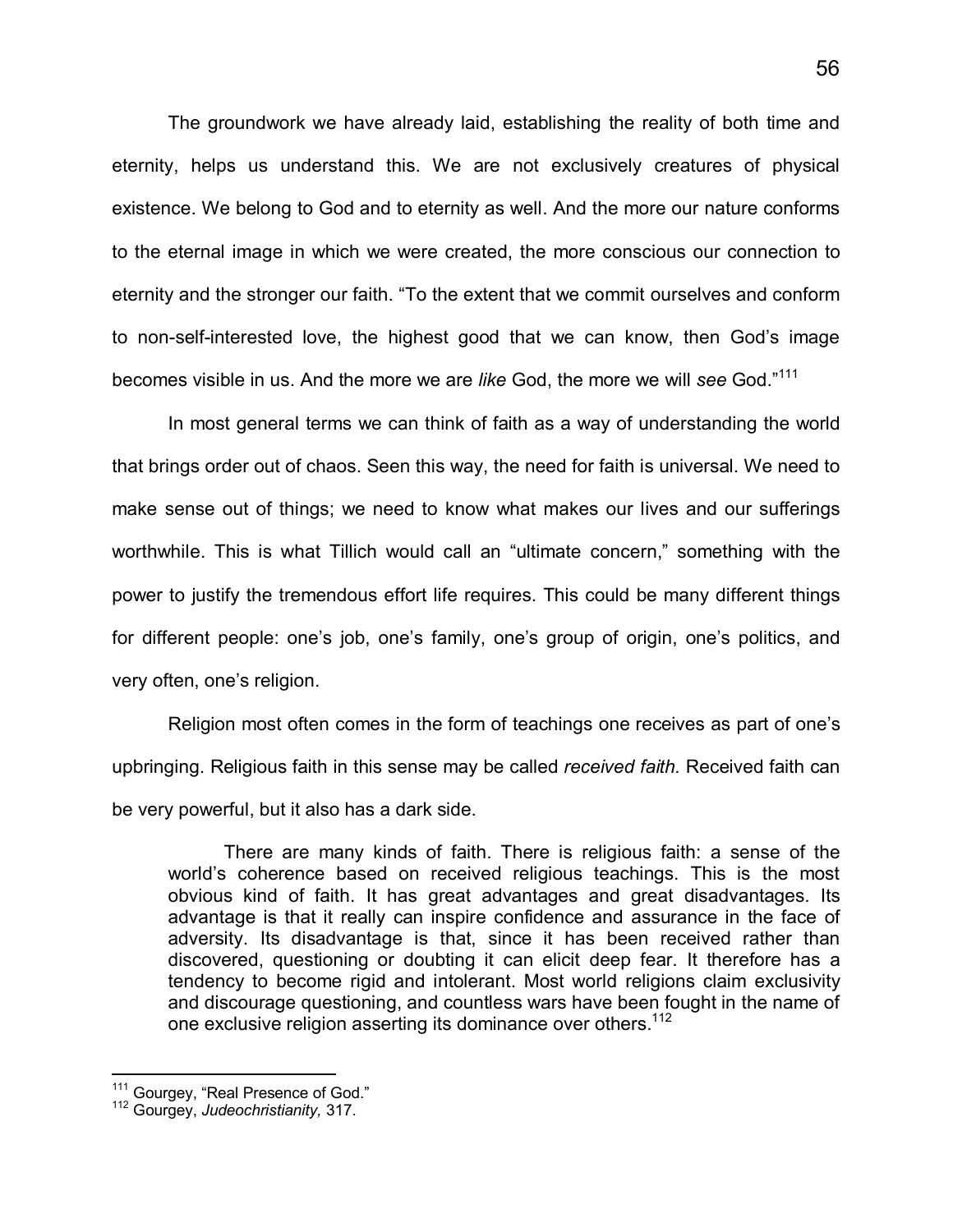The faith those women exemplified was not received faith. It was a sense of the presence of God that grew from devotion to non-self-interested love. This kind of faith has no dark side. It can only seem to be dark if contaminated by the ego, in which case it is no longer based on non-self-interested love. Faith that is based on such love is genuine, and not threatened by the insecurities that can render received faith demonic.

We are led to non-self-interested love by our sense of goodness, which is our God-given capacity to discern that which conforms to God's nature. "He has told you, O mortal, what is good" (Micah 6:8): our sense of goodness has been implanted within us by none other than God. Nevertheless, we are still human and finite, and our sense of goodness is not absolute. On this level of existence different goods are relative; they may compete with each other, and choosing between them is often not an obvious task. Deciding on the best allocation of limited resources, solving moral dilemmas, detecting the greatest need, all pose difficulties that at times may seem insurmountable.

Expressions of goodness are intrinsically valuable, but they are not absolute. Truth is not good if telling the truth exposes an innocent person to danger. Justice when not tempered with mercy is not always good. Compassion is not good if applied in a way that encourages an attitude that anything goes, that having hurt others is inconsequential, and that forgiveness erases all responsibility. Beauty too is not absolute: art, music, and literature, even when truly beautiful, can still be used contrary to love or even to attack others (an example would be some early passion plays, or much nationalistic music expressing the superiority of one race or nation).<sup>[113](#page-62-0)</sup>

There is, however, one unconditioned, non-relative good, which cannot conflict with other goods, and that is non-self-interested love. If any other good takes precedence over love, it can only be because that love has become self-interested. And most love is self-interested, so not the kind of love that leads to durable faith. The faith

<span id="page-62-0"></span><sup>-</sup><sup>113</sup> Gourgey, *Judeochristianity,* 324-25.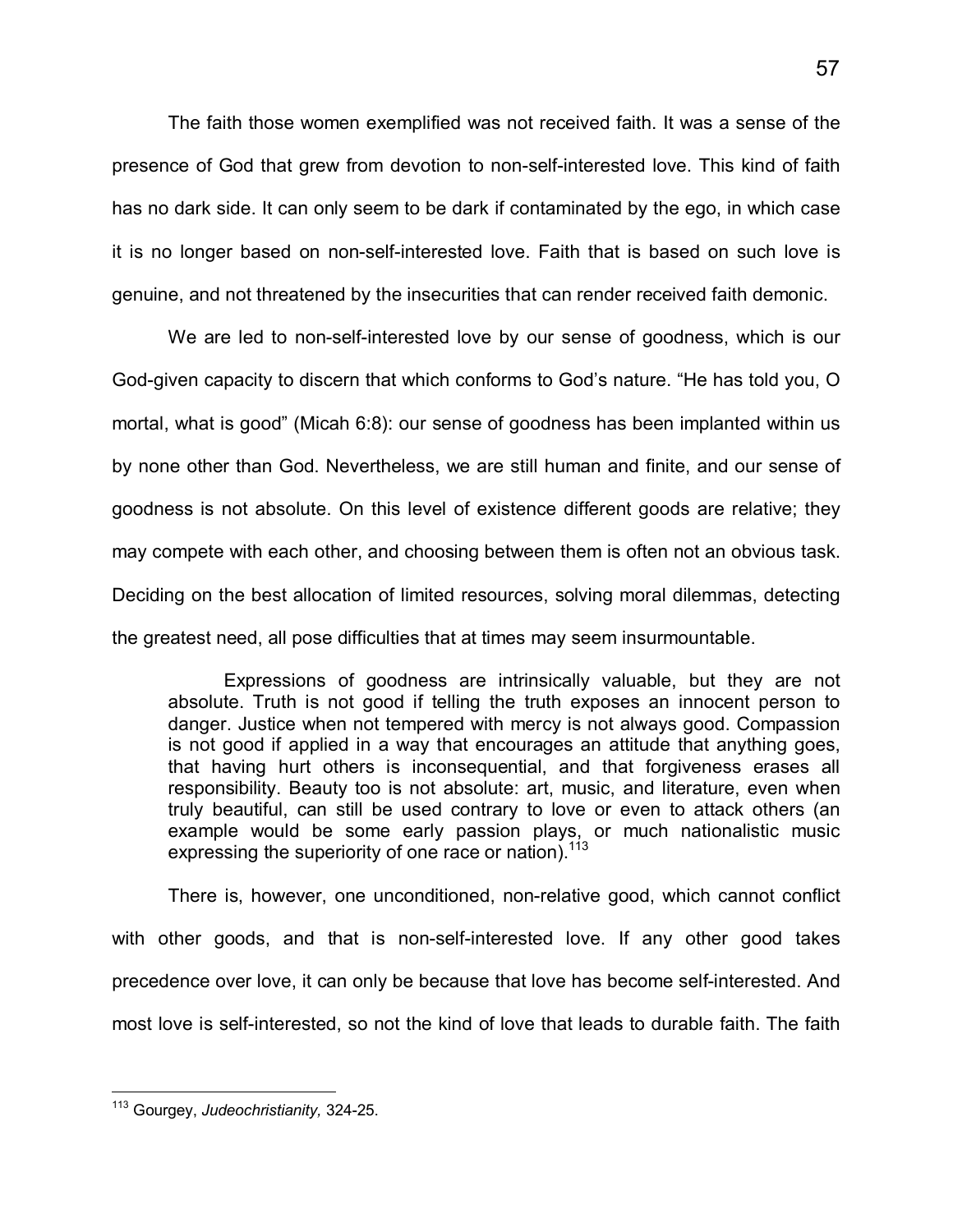that has no dark side, as mentioned just now, can only be based on a love that has no conditions, which is non-self-interested love.

How does non-self-interested love lead to faith? It does so by becoming a presence within us. That presence, which we know to be greater than ourselves precisely because it is beyond the self, is God's presence in a form we can experience. Non-self-interested love gives us the direct awareness of God. This leads us to Judeochristianity's definition of genuine faith, which is *the awareness of the power of eternity.* The kind of love that reflects God's nature gives us an awareness of this higher dimension of reality, which we have called the eternal. When we become aware of the reality of the eternal we are in the state of faith, and that produces healing of the wounds within our souls.

We now return to the key question we asked of Tillich (above, p. 48): What is the criterion of truth? How do we know when what we take to be ultimate is truly ultimate? Which kind of faith is true faith? Tillich did not really offer a clear answer, which is a gap in his theology since his concept of faith is based on the idea of "ultimate" concern. We can offer a more specific, if not perfect, answer here. Since God is Absolute Goodness the criterion of truth is goodness, and specifically the highest and only unconditioned good, which is non-self-interested love. Non-self-interested love is the measure by which all other goods are evaluated and implemented. It prescribes our action in the temporal world and it brings us the awareness of eternal reality.

The reason this answer is not perfect is that human beings are not perfect. We have an amazing capacity for self-deception. Thus many atrocities have been committed in the name of "Christian" love. Application of this criterion of truth requires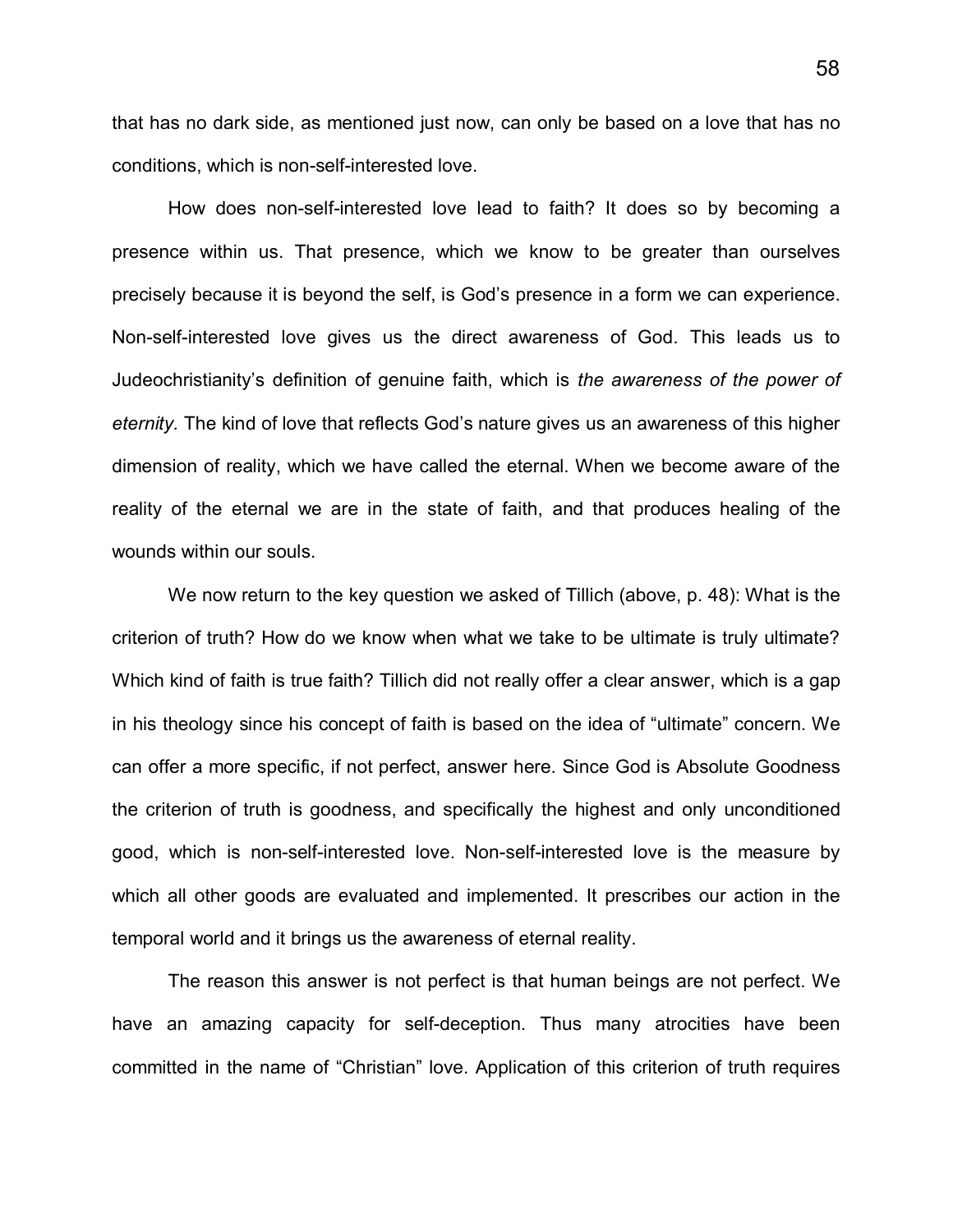uncompromising self-honesty. If our love leads to exclusivity, rejection or even condemnation of others, or even violence, then clearly it is not non-self-interested love and it has nothing to do with God. It should not seem necessary to state this, yet religious history proves otherwise.

Nevertheless, as we grow spiritually we gain an increasing if yet flawed understanding of non-self-interested love and what it means to put it into practice. Finding the faith that results from this love can be the journey of a lifetime, but it is possible whether or not one begins from the position of received faith, or whether one calls oneself religious, agnostic, or atheist. Genuine faith need not even negate received faith but can transform and enrich it, as many exemplify who carry forth their received faith in a spirit of genuine love. What one believes or does not believe, doubts or does not doubt, is not the criterion of faith and is no basis for judgment. It is God who searches the heart (Jeremiah 17:10); the heart of another is a sacred space that no outsider can claim to know. Had that been understood, how different the history of religion would have turned out.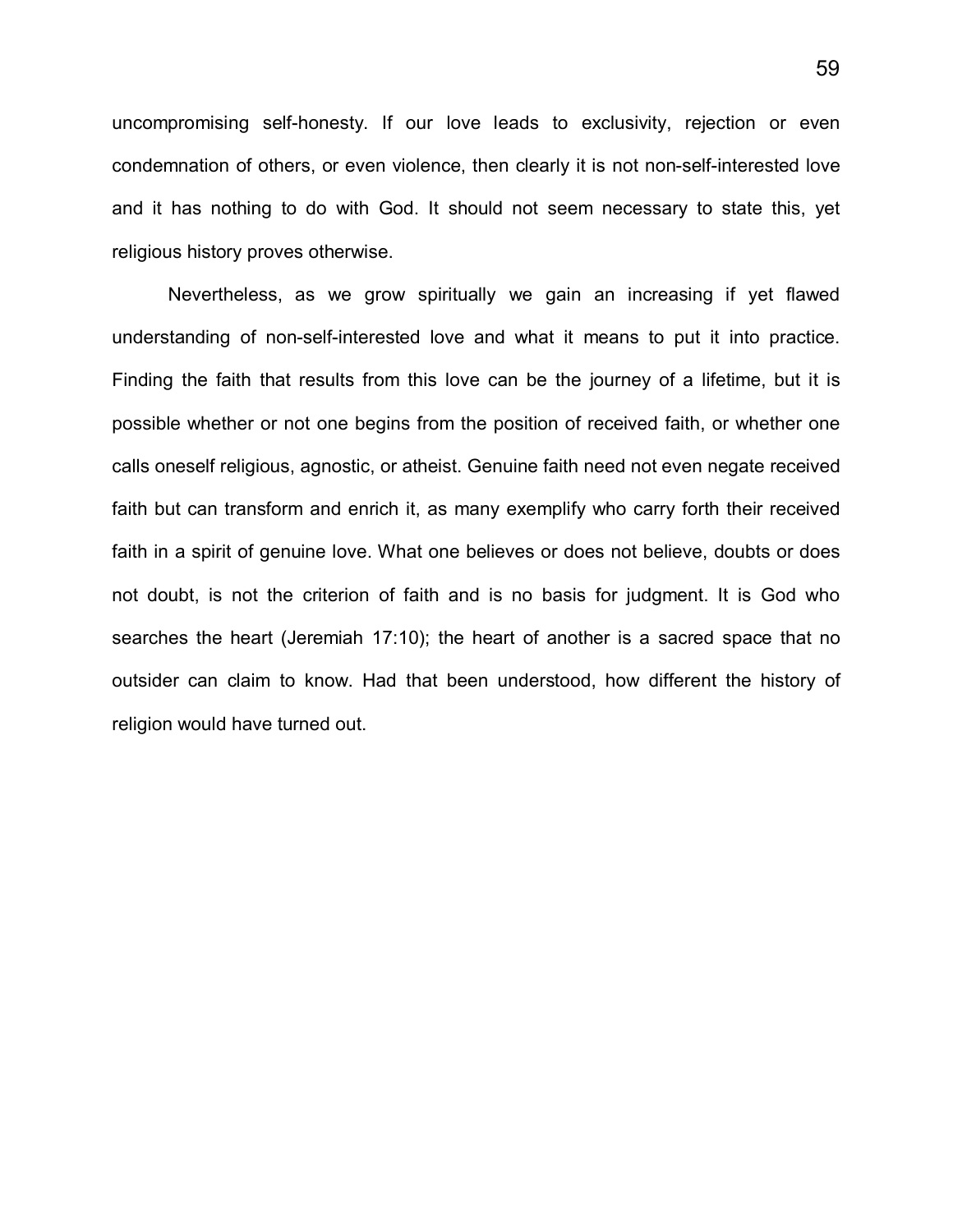### Chapter 5

## **Destiny/Providence**

#### **Tillich**

To what extent does God actually guide us, and to what extent are we left simply to fend for ourselves? Religion has always tried to answer this question, in the process bumping up against the tough obstacle of human suffering (to be tackled in the next chapter). In nonreligious circles the question seems to have been settled: with naturalism the predominant secular philosophy, the consensus seems to be that we are at the mercy of natural forces and random occurrences. Yet Jesus told us "Do not worry" (Matthew 6:26). How does this all come together?

One may put the question like this: Do we have a God-given destiny towards which we are guided, if we resolve to follow God's will? Tillich does use the term "destiny," but in a rather specialized sense. For Tillich, destiny refers to the conditions given to us in this life, which both limit and expand our potentialities. Destiny belongs with freedom, and together they constitute one of the polarities making up the structure of being.

Destiny is not a strange power which determines what shall happen to me. It is myself as given, formed by nature, history, and myself. My destiny is the basis of my freedom; my freedom participates in shaping my destiny.<sup>[114](#page-65-0)</sup>

Tillich rejects traditional notions of divine providence that picture God as an external force interfering with the conditions of existence to produce a certain outcome. Instead, Tillich sees providence as God's directing everything toward fulfillment.

<span id="page-65-0"></span><sup>-</sup><sup>114</sup> Tillich, *Systematic Theology: Volume One,* 185.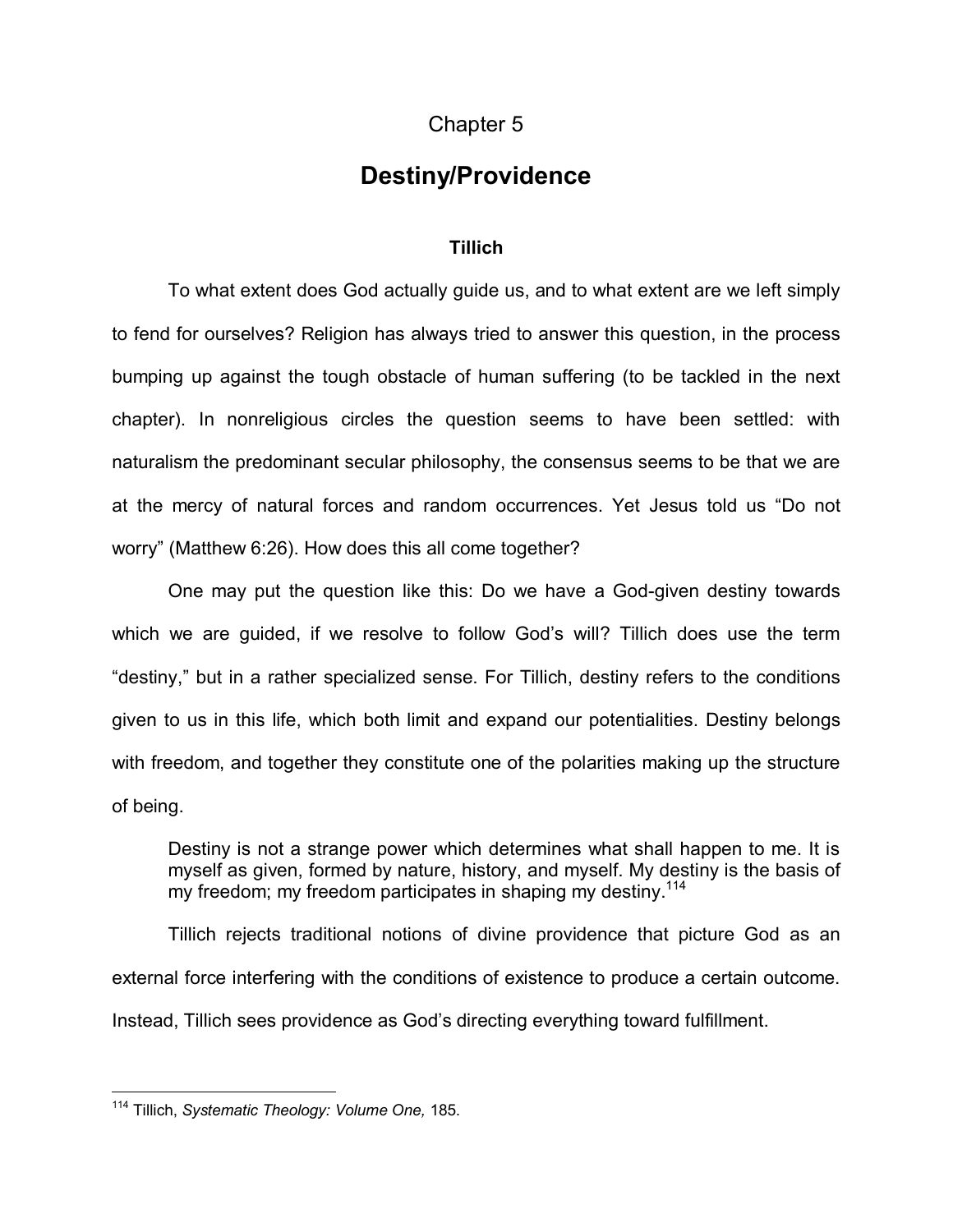Providence is a permanent activity of God. He never is a spectator; he always directs everything toward its fulfillment. Yet God's directing creativity always creates through the freedom of man and through the spontaneity and structural wholeness of all creatures.... [Providence] is the quality of inner directedness present in every situation. The man who believes in providence does not believe that a special divine activity will alter the conditions of finitude and estrangement. He believes, and asserts with the courage of faith, that no situation whatsoever can frustrate the fulfillment of his ultimate destiny, that nothing can separate him from the love of God which is in Christ Jesus (Romans, chap. 8).  $115$ 

Therefore prayers of supplication and intercession should not ask God to change

or cancel an external condition, but rather "to direct the given situation toward

fulfillment."[11](#page-66-1)6 A key passage follows immediately:

As an element in the situation a prayer is a condition of God's directing creativity, but the form of this creativity may be the complete rejection of the manifest content of the prayer. Nevertheless, the prayer may have been heard according to its hidden content, which is the surrender of a fragment of existence to God. This hidden content is always decisive. It is the element in the situation which is used by God's directing creativity. Every serious prayer contains power, not because of the intensity of desire expressed in it, but because of the faith the person has in God's directing activity—a faith which transforms the existential situation.

In other words, a prayer can be answered even when its specific request is

denied! And the answer is more than just a "No." It is faith that God will, in God's own way, direct the present situation toward fulfillment—which may take a form we cannot anticipate. This is what it means to pray that "Not my will but yours be done" (Luke 22:42). It is the "Yes" hiding underneath the "No" of an unfulfilled petitionary prayer, if we can surrender the situation in faith that a higher wisdom is present to take it over and use it in ways we could never have foreseen.

The idea that God guides us by transforming situations in unforeseen ways is encapsulated in Tillich's concept of "Spiritual Presence." We noted earlier Tillich's idea

 $\overline{1}$ <sup>115</sup> Tillich, *Systematic Theology: Volume One,* 266,267.

<span id="page-66-1"></span><span id="page-66-0"></span><sup>116</sup> Ibid., 267.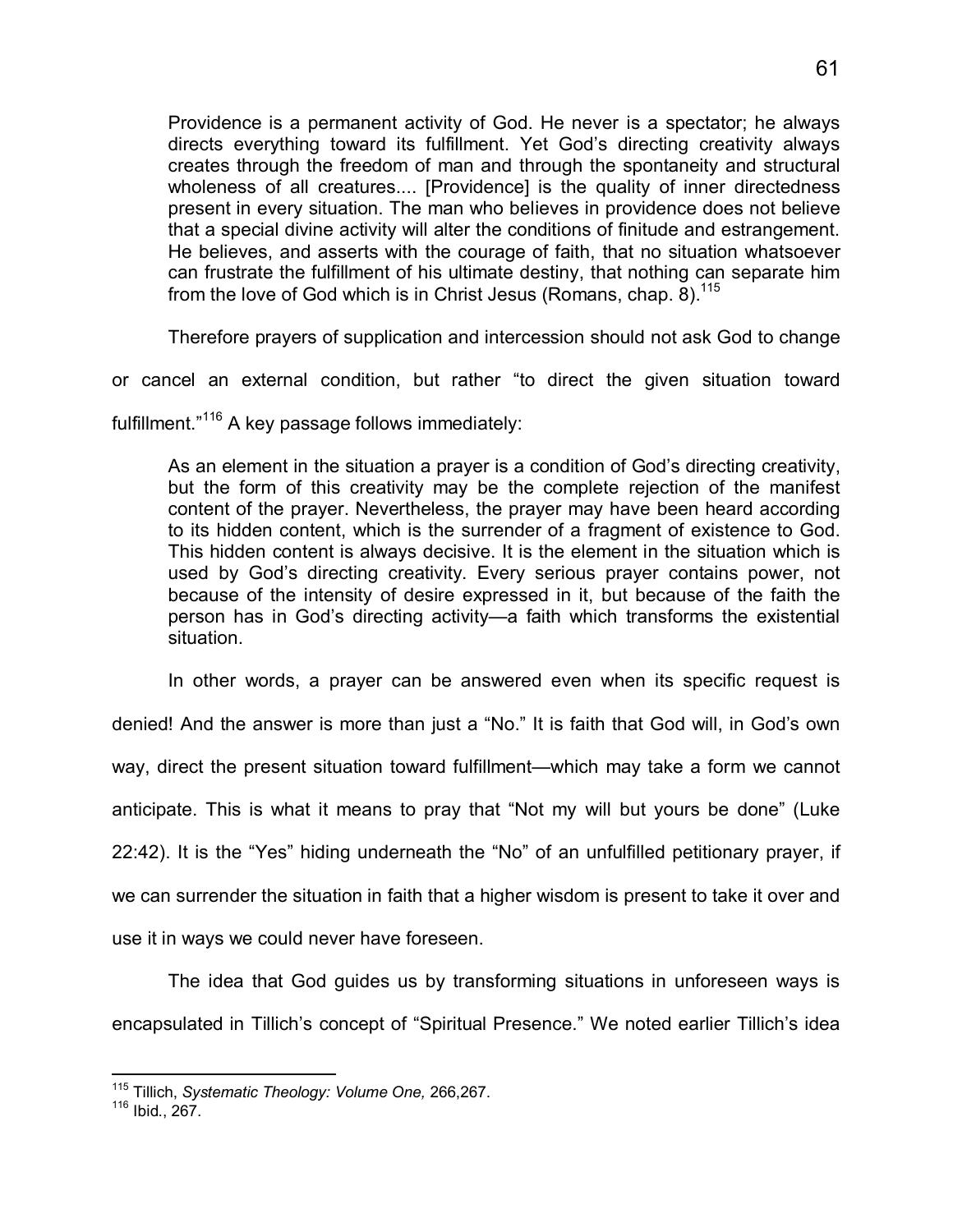that "we live in two orders." These two orders, essence and existence, inseparably interpenetrate one another like the wheat and the weeds of Jesus's parable. And so our lives as we experience them are a mixture of union and estrangement, fulfillment and fallenness. This makes life what Tillich calls "ambiguous." "Life always includes essential and existential elements; this is the root of its ambiguity."<sup>[11](#page-67-0)7</sup> Most of the time we are trapped by life's ambiguities. But there are moments when eternity breaks into our existence and we know those ambiguities are ultimately transcended. Then we are in a state of true faith. "Faith is the state of being grasped by the Spiritual Presence and opened to the transcendent unity of unambiguous life."<sup>[118](#page-67-1)</sup> At this point Tillich's concept of faith and that of Judeochristianity as faith being "the awareness of the power of eternity" are very similar, the difference being that in Judeochristianity we are led to this awareness through following the signs our sense of goodness gives us.

The Spiritual Presence not only brings us to true faith, it brings us genuine love *(agape)* as well. *"Agape* is unambiguous love and therefore impossible for the human spirit by itself."<sup>[119](#page-67-2)</sup> But the Spiritual Presence creates this love and draws the human being into it.

Here we encounter a key difference between Tillich's theology and Judeochristianity, for Tillich states:

We have already indicated that faith logically precedes love, because faith is, so to speak, the human reaction to the Spiritual Presence's breaking into the human spirit; it is the ecstatic acceptance of the divine Spirit's breaking-up of the finite mind's tendency to rest in its own self-sufficiency.<sup>[12](#page-67-3)0</sup>

<span id="page-67-3"></span> $120$  Ibid.

<span id="page-67-0"></span><sup>117</sup> Tillich, *Systematic Theology: Volume Three,* 107.

<span id="page-67-1"></span><sup>118</sup> Ibid., 131.

<span id="page-67-2"></span><sup>119</sup> Ibid.*,* 135.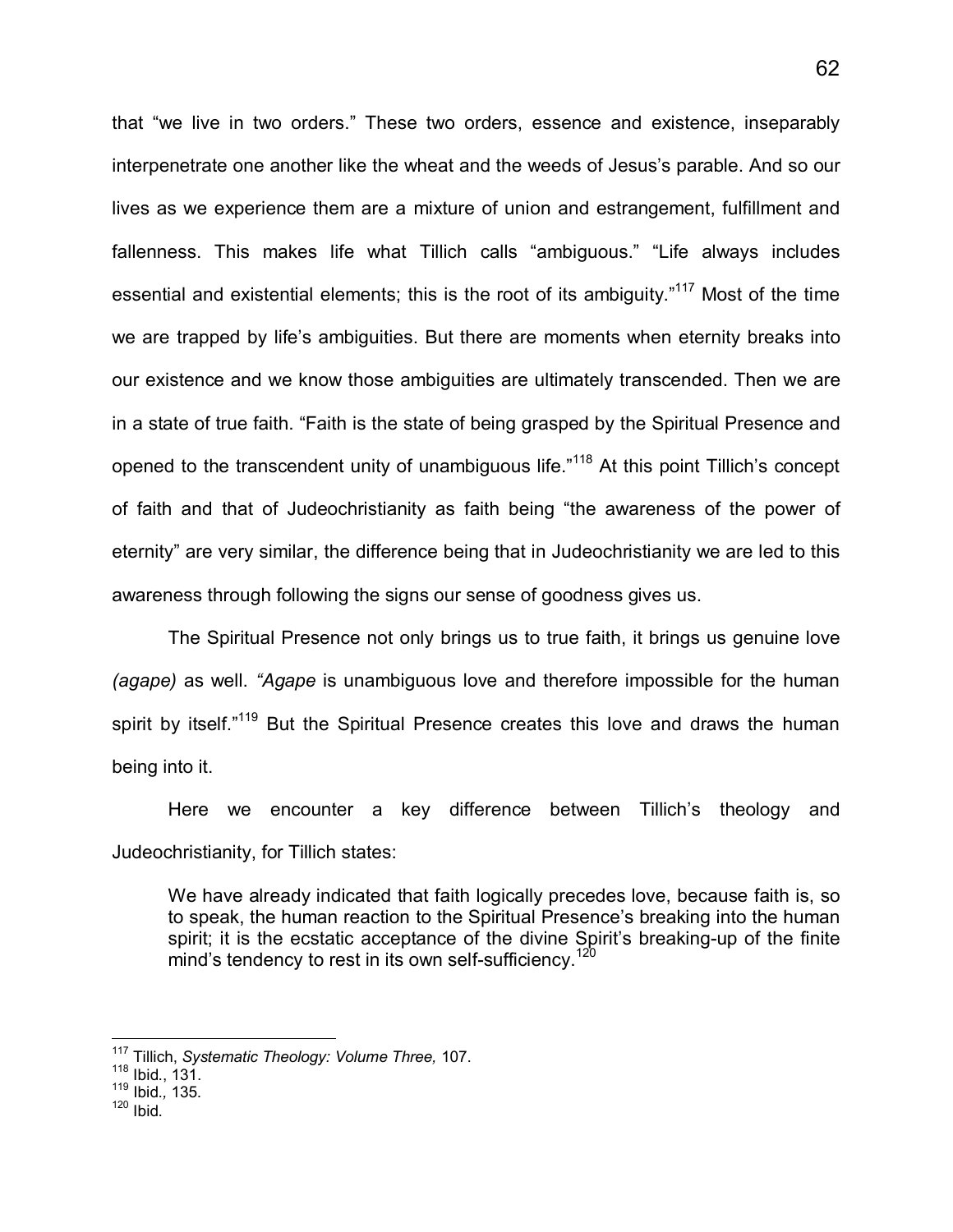In Judeochristianity faith is not the prerequisite for love; it is the other way around. We discover genuine faith through valuing and seeking goodness, and especially non-self-interested love—for then love becomes a presence within us that brings us to the presence of God. Tillich is absolutely correct that the complete realization of this love is "impossible for the human spirit," but even before we have true faith, which is a conscious connection to eternal life, we can approximate this love and begin conforming ourselves to it simply by cherishing it. And that gives us an entrance to the eternal. Thus while we cannot create faith through our own efforts alone, there are steps we can take to approach it. Tillich's more traditional approach to faith leaves us helpless before the whim of God as to who is or is not granted the blessing of this faith.

We may conclude this part of the discussion with a consideration of Tillich's understanding of the ultimate destiny of the individual. Once we approach the boundary conditions of life and the thin line separating life and death, there is very little we are able to say. But there is something. By its very nature the temporal order of being is finite; it comes to an end. History therefore has an "end" in both senses of the word (termination and purpose); its end is eternal life. Through this end essence conquers existence.

We are now entering the realm of eschatology, or "last things." At this point our sense of time becomes shaky, because once we consider eternal life we are no longer dealing with events in time. "The eternal is not a future state of things. It is always present, not only in man (who is aware of it), but also in everything that has being within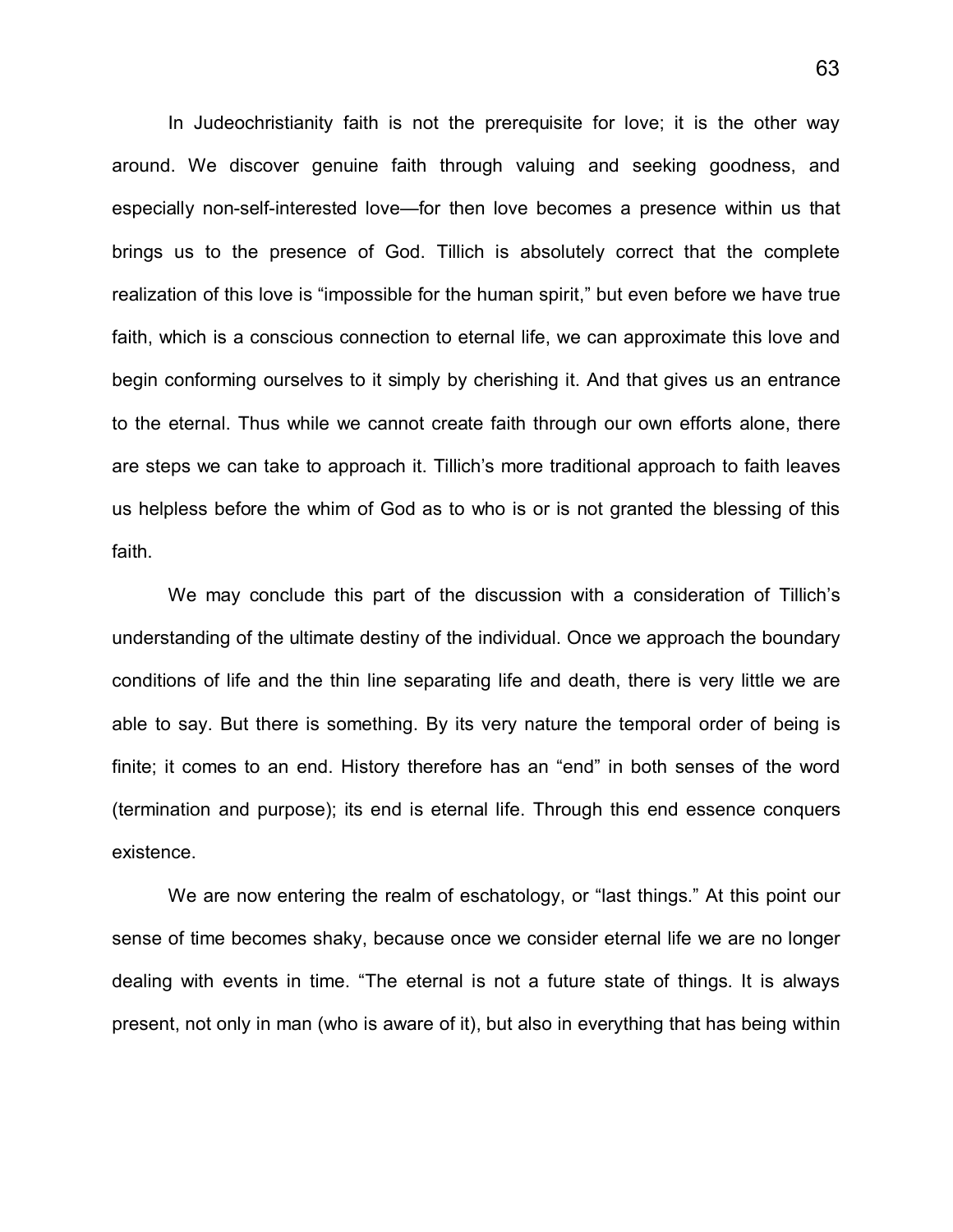the whole of being."<sup>[121](#page-69-0)</sup> Popular notions of eternity as a state of future bliss after death risk discarding the eternal moments that belong inextricably to temporal life. There is never a moment in which eternal life is not present; there are only times when we are not conscious of it. The temporal order is finite; it comes to an end. Eternal life is a process taking into itself the nonbeing that the temporal order introduces, working with it to transform our character, and ultimately conquering it. "In the transition from the temporal to the eternal the negative is negated.["](#page-69-1)<sup>122</sup>

 This is Tillich's fundamental eschatological statement. It is the basic principle regarding our individual destiny: "Being, elevated into eternity, involves a return to what a thing essentially is; this is what Schelling has called 'essentialization.["](#page-69-2)<sup>123</sup> Essentialization is the determining eschatological principle. It encompasses a being's return to its essence from the state of existential estrangement, and in the case of the human being, a purification of the darkness that obscured the image of God. But essentialization means even more: the "positive" or "new" that we actualize in time and space also contributes to our essentialization. Our temporal existence and the decisions we make within it are therefore of critical importance.

Participation in the eternal life depends on a creative synthesis of a being's essential nature with what it has made of it in its temporal existence. In so far as the negative has maintained possession of it, it is exposed in its negativity and excluded from eternal memory. Whereas, in so far as the essential has conquered existential distortion its standing is higher in eternal life.<sup>[124](#page-69-3)</sup>

Eternal life in its fulfillment is called the Kingdom of God. In the Kingdom of God

the ambiguities of temporal existence are finally overcome. The Kingdom of God is "the

<span id="page-69-2"></span> $123$  Ibid.

 $\overline{1}$ <sup>121</sup> Tillich, *Systematic Theology: Volume Three,* 400.

<span id="page-69-1"></span><span id="page-69-0"></span> $122$  Ibid.

<span id="page-69-3"></span><sup>124</sup> Ibid.*,* 401.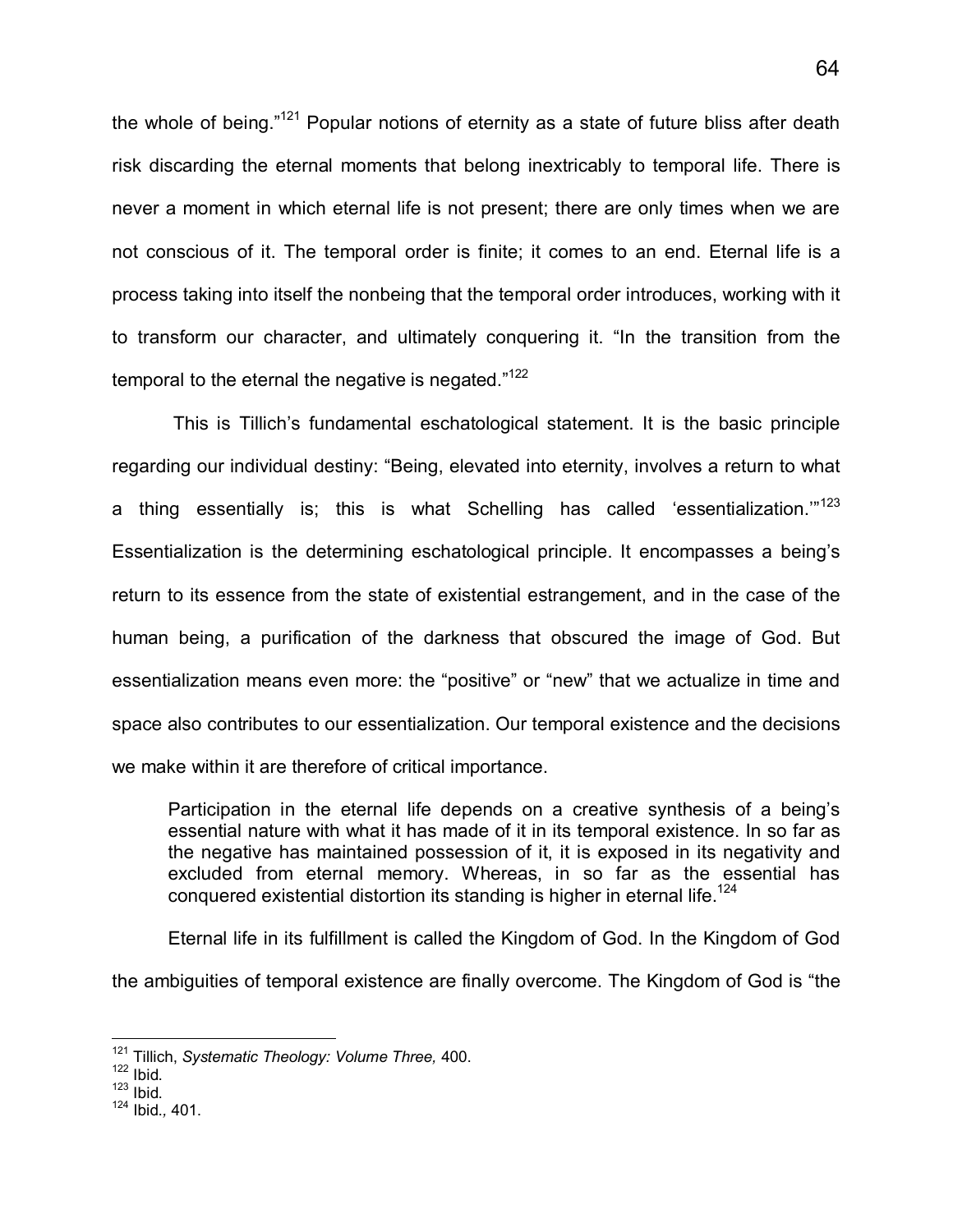unambiguous and non-fragmentary life of love."<sup>[12](#page-70-0)5</sup> "Eternal Life is still life [and not the 'dead identity' to which some mystical religions lead], and the universal centeredness does not dissolve the individual centers."<sup>[126](#page-70-1)</sup> Moreover, in eternal life "every finite being drives beyond itself toward fulfillment of its destiny," $127$  implying a more teleological understanding of "destiny" than was apparent in Tillich's earlier discussions. In eternal life morality is fulfilled and therefore no longer necessary.

Eternal life is the end of morality. For there is no ought-to-be in it which, at the same time, is not. There is no law where there is essentialization, because what the law demands is nothing but the essence, creatively enriched in existence. We assert the same when we call Eternal Life the life of universal and perfect love. For love does what law demands before it is demanded. To use another terminology, we can say that in Eternal Life the center of the individual person rests in the all-uniting divine center and through it is in communion with all other personal centers. Therefore the demand to acknowledge them as persons and to reunite with them as estranged parts of the universal unity is not needed. Eternal Life is the end of morality because what morality demanded is fulfilled in it.<sup>[128](#page-70-3)</sup>

Understanding essentialization leads to the conclusion that there is no sharp dichotomy between "heaven" and "hell." No one fulfills all of one's potentialities, but neither is anyone left with nothing positive however small. The process is unique to each individual, and there are many gradations. There is a divine judgment, consisting of the exposure and eventual discarding of one's negativities, and that exposure may become an occasion for despair. But there is no absolute or irrevocable condemnation, for no one is fully a saint or fully a sinner, and no one is beyond the reach of divine forgiveness. Essentialization "emphasizes the despair of having wasted one's potentialities yet also assures the elevation of the positive within existence (even in the

<span id="page-70-3"></span> $128$  Ibid.

 $\overline{a}$ <sup>125</sup> Tillich, *Systematic Theology: Volume Three*, 402.

<span id="page-70-1"></span><span id="page-70-0"></span><sup>126</sup> Ibid., 401.

<span id="page-70-2"></span><sup>127</sup> Ibid., 402.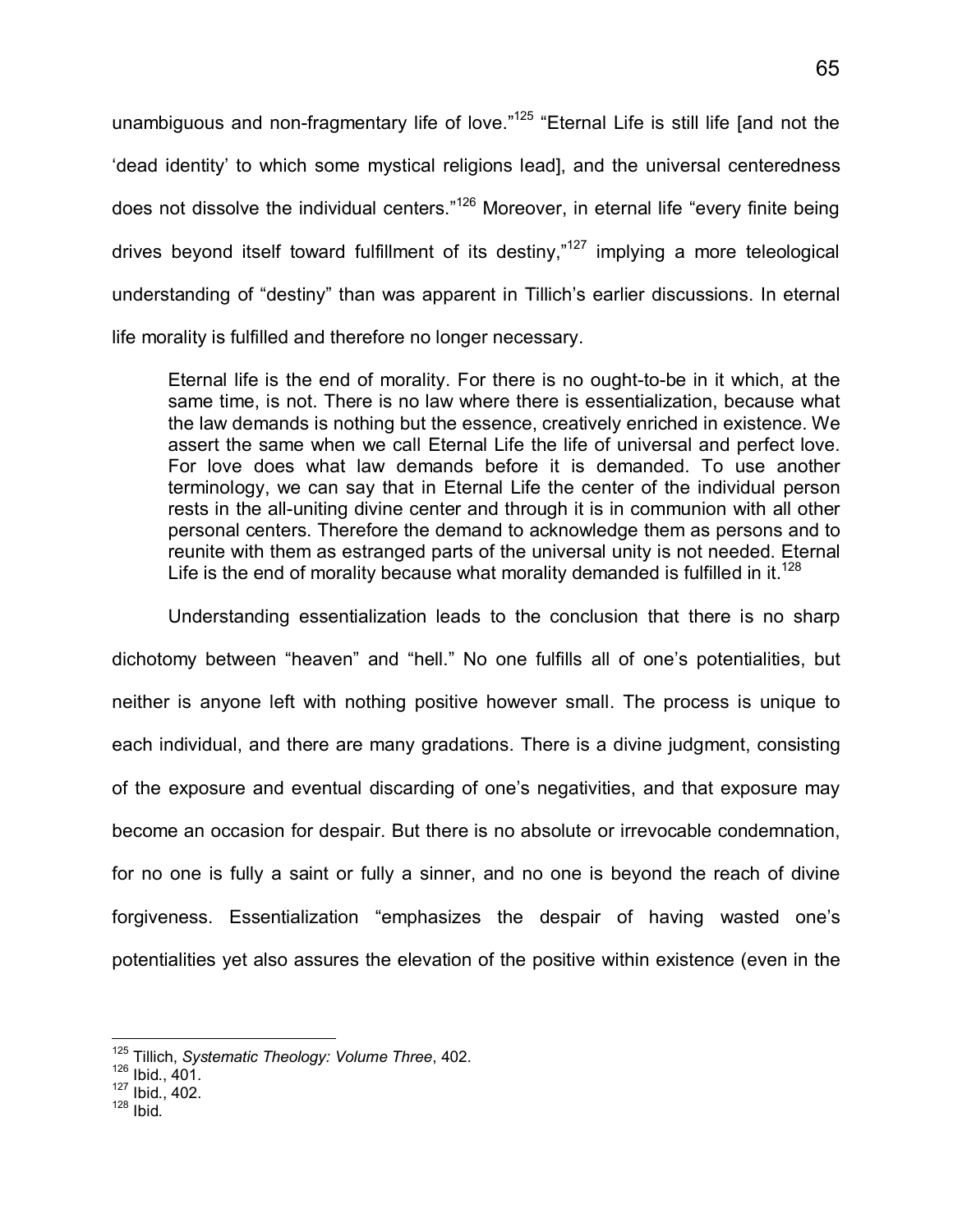most unfulfilled life) into eternity."<sup>[129](#page-71-0)</sup> Not even the worst sinner is beyond God's reach, for if saints and sinners were destined for two separate and irreconcilable worlds, then even God would be eternally split.

Even while describing all this, Tillich is keenly aware of the limitations of what we can know or say about the human being's ultimate destiny. The question that always arises in these discussions, whether the self-conscious self persists in Eternal Life (sometimes Tillich capitalizes it; sometimes he does not), can be answered by only two statements, both of them negative:

1. "The self-conscious self cannot be excluded from eternal life."[130](#page-71-1)

2. ["](#page-71-2)The self-conscious self in Eternal Life is not what it is in temporal life."<sup>131</sup>

This is completely logical. Since eternal life is truly life and not a static and dead identity, and since the Kingdom of God is the complete and unambiguous actualization of love, there must exist centers of consciousness who can participate in that love, for love is meaningless without participation. At the same time, eternal life is not just the continuation of temporal existence without a body; it is not "the endless continuation of a particular stream of consciousness in memory and anticipation,"[132](#page-71-3) even though that may be how we usually think of it. The temporal existence of separate autonomous wills is inconceivable without conflict and ambiguity, but in the Kingdom of God all ambiguities are overcome. Beyond these two negative statements about the destiny of the individual in eternal life we can say nothing; we can only write poetry.

<span id="page-71-3"></span><span id="page-71-2"></span> $132$  Ibid.

<span id="page-71-0"></span><sup>129</sup> Tillich, *Systematic Theology: Volume Three*, 407.

<span id="page-71-1"></span><sup>130</sup> Ibid.*,* 413.

<sup>131</sup> Ibid.*,* 414.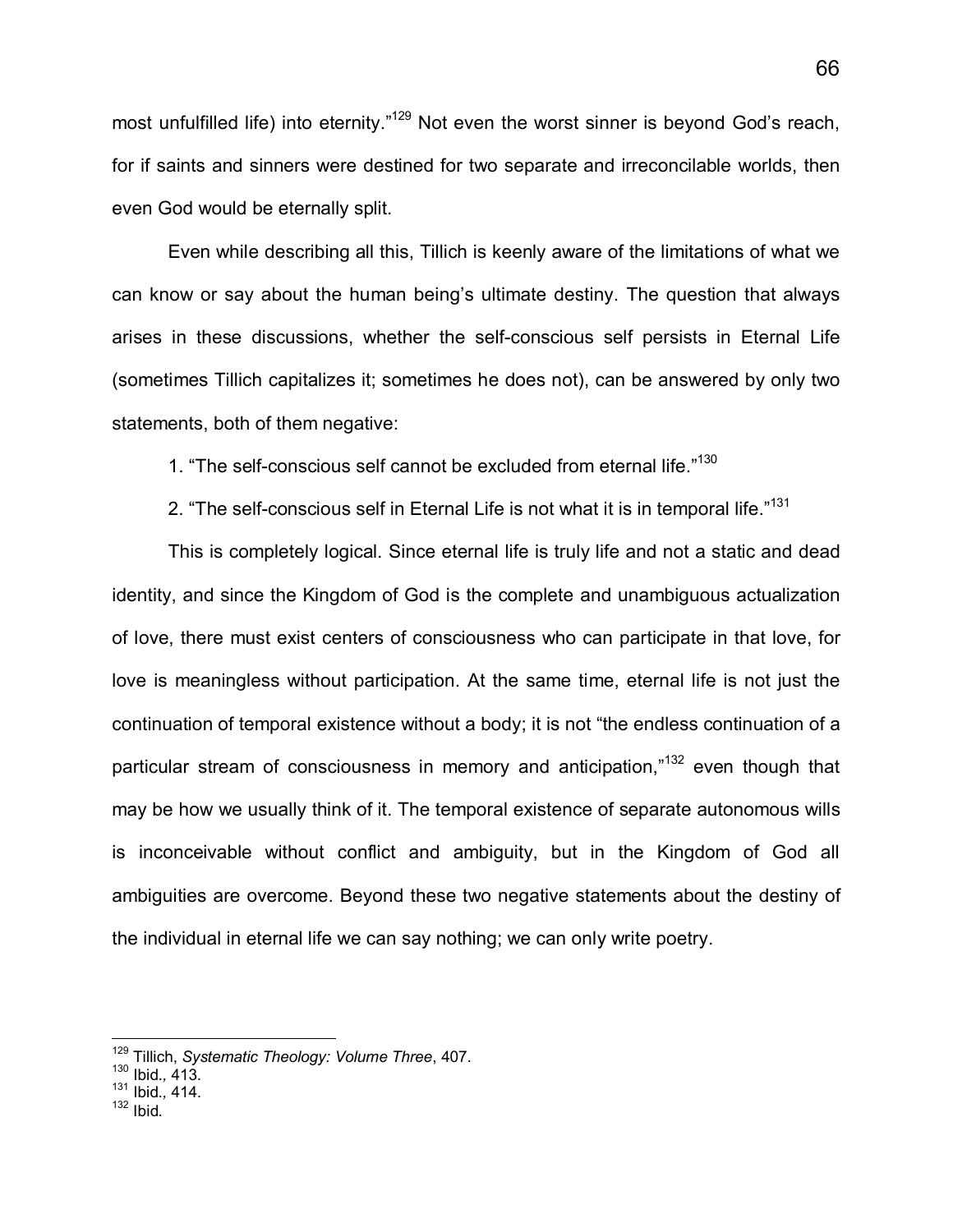We still have a problem. What if someone dies unreconciled to God, to love, and to eternity? What if the metaphorical scales balance in the direction of evil and a rejection of eternal values? Is not "eternal death" possible; that is, death away from eternity? But that would contradict the nature of all things coming from eternity, belonging to it, and returning to it. Justice may require the existence of hell, but then eternity itself would be fragmented. Both sides of this paradox have informed church teaching throughout the ages since Augustine, Thomas, and Calvin on one side and Origen and Unitarian Universalism on the other. It is a core problem that every religion tries to solve: if we die unperfected (and who really does not?) then how can we be ready for pure Eternal Life? Eastern religions attempt to solve this with reincarnation: what we don't learn in one life we have a chance to learn in the next. However, this solution is unsatisfactory. There is no way for the individual to remember all the different identities, so it is hard to imagine how one can possibly learn from them. And since one has no memory of previous existences ("past life regression" claims notwithstanding), it is as if each successive existence happens to a different person. Tillich makes this point elsewhere:

May we go outside the boundaries of Christian tradition to listen to those who would tell us that this life does not determine our eternal destiny? There will be other lives, they would say, predicated, like our present life, on previous ones and what we wasted or achieved in them. This is a serious doctrine and not completely strange to Christianity. But since we don't know and never shall know what each of us was in a previous existence, or will be in a future one it is not really *our* destiny developing from life to life, but in each life, the destiny of someone else.<sup>[13](#page-72-0)3</sup>

<span id="page-72-0"></span><sup>-</sup><sup>133</sup> Tillich, *Eternal Now,* 45.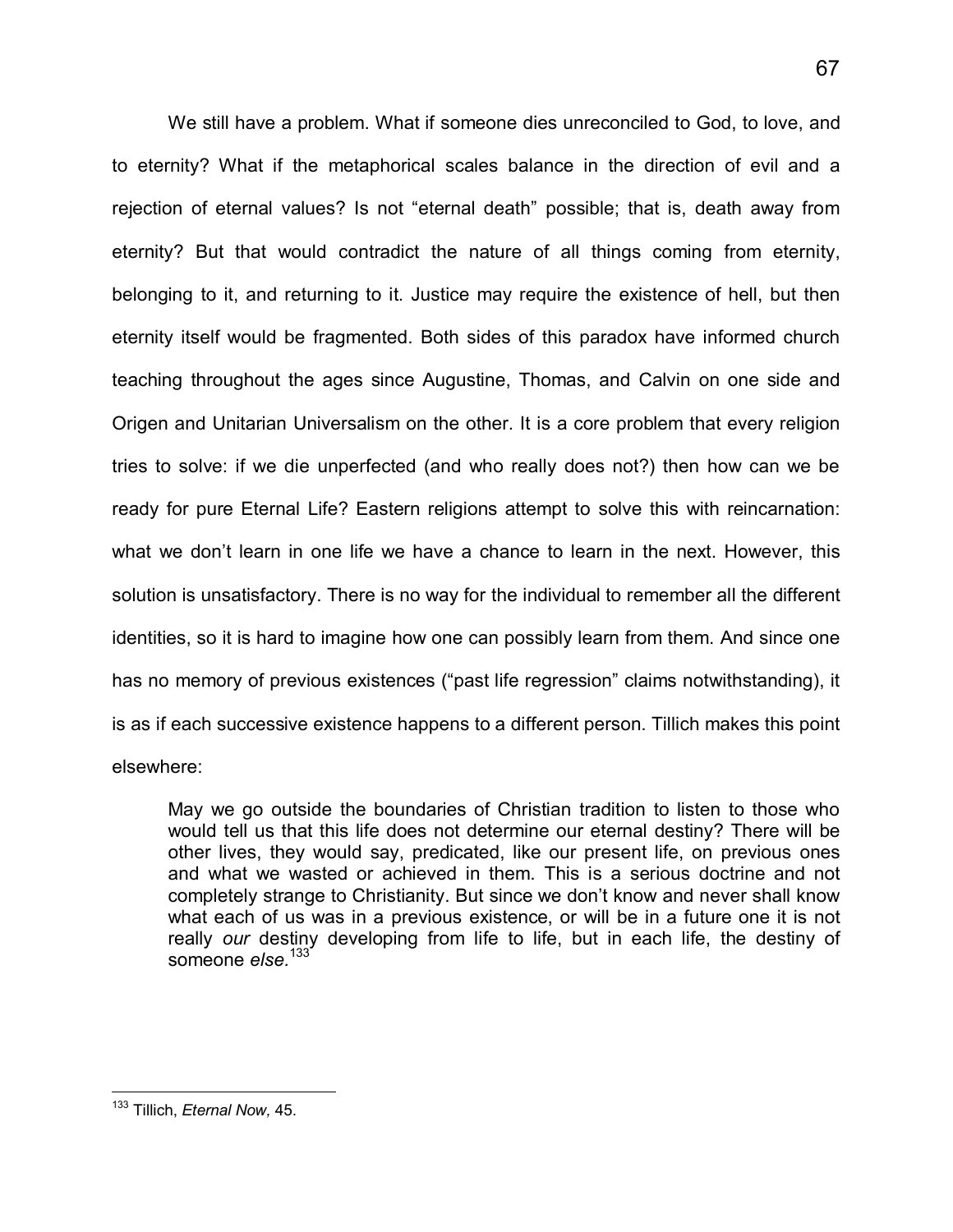Finally, since no human being reaches perfection in this life, it would take an infinity of incarnations to complete the learning process, which would require the extension of temporal existence beyond temporality.

The Catholic solution to the problem is the doctrine of purgatory, a temporary state of punishment and suffering meant to purify the soul for heaven. But this too has problems: "it is a theological mistake to derive transformation from pain alone instead of from grace which gives blessedness without pain."[134](#page-73-0)

Protestantism rejected the Catholic doctrine of purgatory and tried to resolve the paradox by taking the doctrine of resurrection literally and positing an intermediate state of slumber until the final awakening. The problems with this solution are obvious. How does one learn anything if one is asleep? Also, as Tillich points out, this notion extends measurable time to life beyond death. One could go even further and point out that the literal bodily resurrection preached by N.T. Wright and many other theologians (some Jewish as well as Christian) really does make eternity a continuation of temporal existence. The doctrine of a literal, universal resurrection is an anachronistic carry-over of first-century eschatology.

So there appears to be truth on both sides: we can stray from God for periods as long as our choosing, but ultimately we belong to God. How do we resolve this paradox? All these things we have discussed, including heaven, hell, karma, and even reincarnation, cannot be taken literally but have value as symbols pointing toward a higher truth. How one lives one's life is critical and affects the degree of one's essentialization. There is cause for both the despair of falling short of expectations and

l

<span id="page-73-0"></span><sup>134</sup> Tillich, *Systematic Theology: Volume Three,* 417.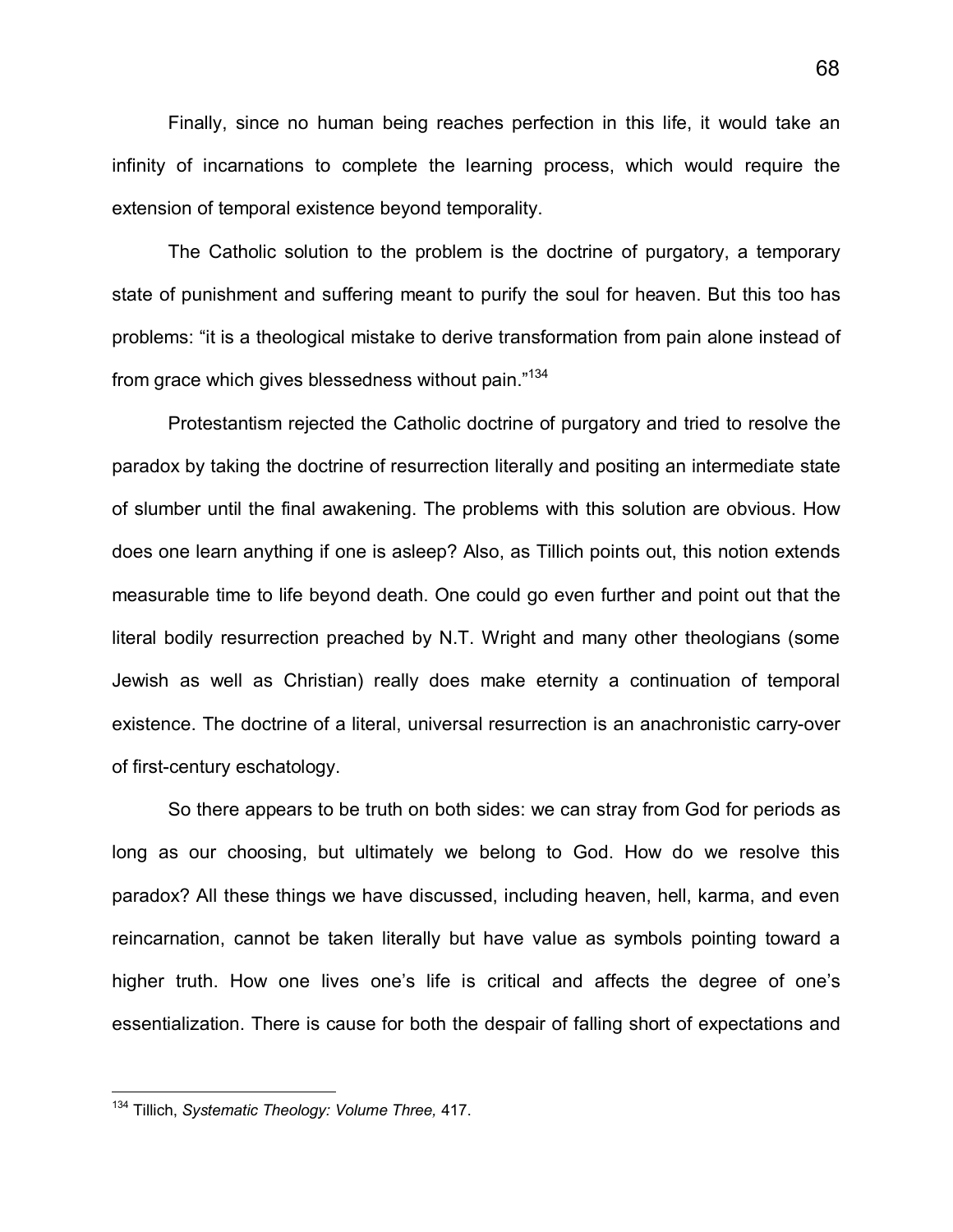the joy of reconciliation. Again, the only solution available to us now would seem to take the form of negative statements: we are neither permanently separated from God, nor included in eternity in our present condition. This would have to leave room for some form of development after temporal existence, but more about this we cannot say.

And so everything that happens to us, the good, the bad, the evil and the suffering, can be understood as falling under the activity of the divine life.

In this view the world process means something for God. He is not a separated self-sufficient entity who, driven by a whim, creates what he wants and saves whom he wants. Rather, the eternal act of creation is driven by a love which finds fulfillment only through the other one who has the freedom to reject and to accept love. God, so to speak, drives toward the actualization and essentialization of everything that has being. For the eternal dimension of what happens in the universe is the Divine Life itself. It is the content of the divine blessedness.<sup>[13](#page-74-0)5</sup>

We can grasp the nature of eternity, including the eternal destiny of the individual

soul, only symbolically. Nevertheless, we know enough to realize the seriousness of our

temporal existence and the significance of every decision we make. For all of this, our

life and our death and our sufferings and our joys, are part of the Divine Life, which

consists of the eternal ground separating and returning to itself to actualize the reality of

love.

<span id="page-74-0"></span><sup>-</sup><sup>135</sup> Tillich, *Systematic Theology: Volume Three,* 422.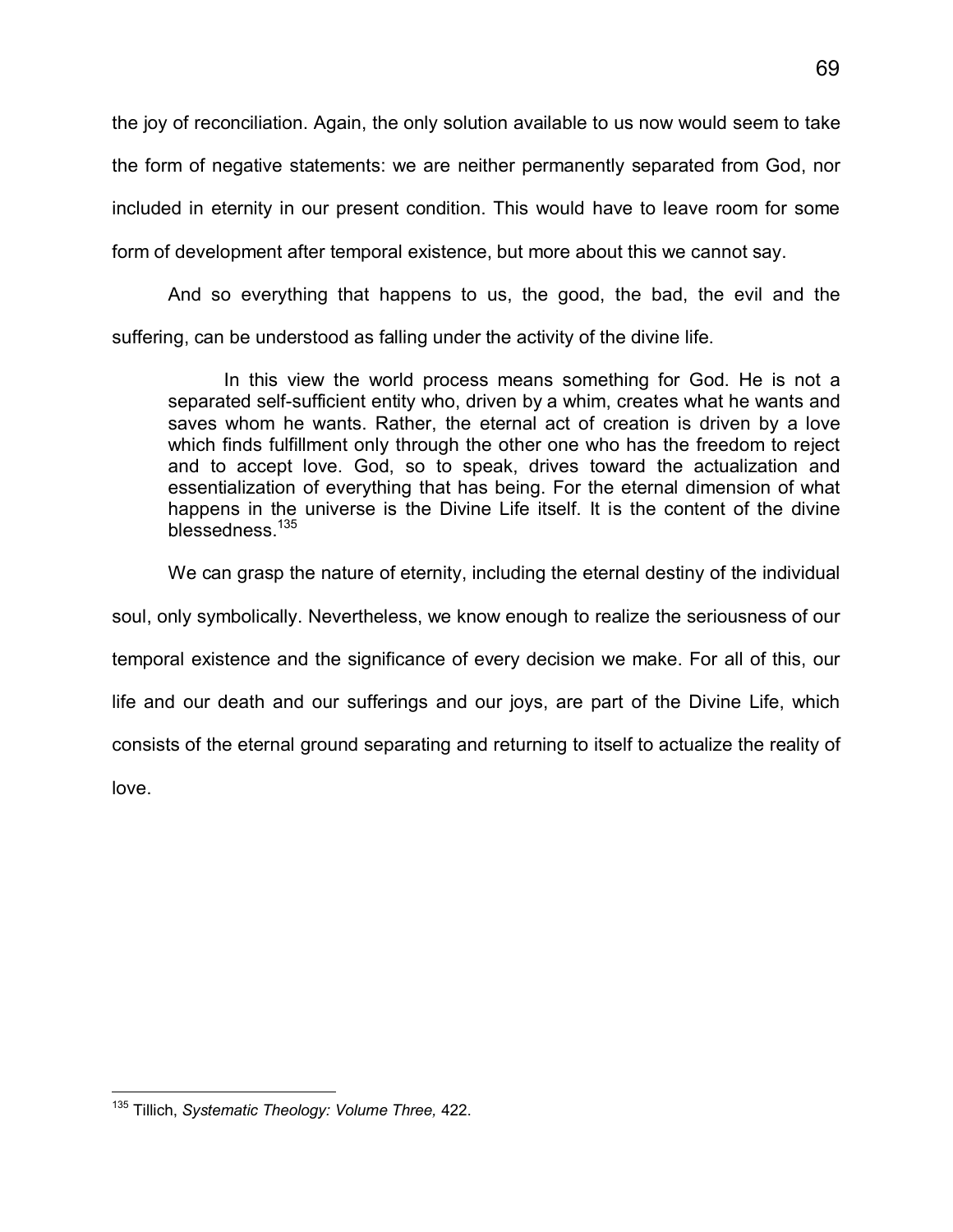#### **Judeochristianity**

The concluding section of Tillich's *Systematic Theology,* which we have just discussed, is the most sublime theological writing that I know. One can hardly add anything to it. Nevertheless, there are some differences with Judeochristianity's treatment of destiny, to which we now turn.

A consideration of destiny may begin with the question, Does God affect our daily lives or not? The Bible is very clear about this: "God is our refuge and strength, a very present help in trouble" (Psalm 46:1). Over and over again the Bible describes God's involvement in human life. Yet today we seem to have abandoned this idea. Popular theologians, typified by Harold Kushner,<sup>[13](#page-75-0)6</sup> say that God really doesn't do anything to affect our lives directly but at least feels our pain as a sympathetic but helpless spectator. Such a God may be more palatable to today's rationalistic culture, but such a God is not biblical.

Destiny is often confused with fate, but the two are very different. One is biblical,

the other is not.

 $\overline{a}$ 

"Destiny" is not the same as "fate." "Fate," from the Latin *fatum,* "utterance" or "decree," generally means an event which one cannot escape. This idea comes from the Greeks and is foreign to the Bible. "Destiny," however, is a biblical concept. The word comes from the Latin *stare,* "to stand"; it is the place where we are situated in life. It is not a predetermined future, but the purpose for which we were created, the contribution we make to life as a whole. It is the life to which we are called: "Before I formed you in the womb I knew you" (Jeremiah 1:5); "This child is destined for the falling and the rising of many in Israel" (Luke 2:34).[137](#page-75-1)

<span id="page-75-0"></span><sup>136</sup> Harold Kushner, *When Bad Things Happen to Good People* (New York: Schocken, 1981).

<span id="page-75-1"></span><sup>137</sup> Charles Gourgey, "Disability and Destiny," *Journal of Religion in Disability and Rehabilitation* 2, no. 1 (November 1995):77 (also available at http://www.judeochristianity.org/disabled/destiny.htm).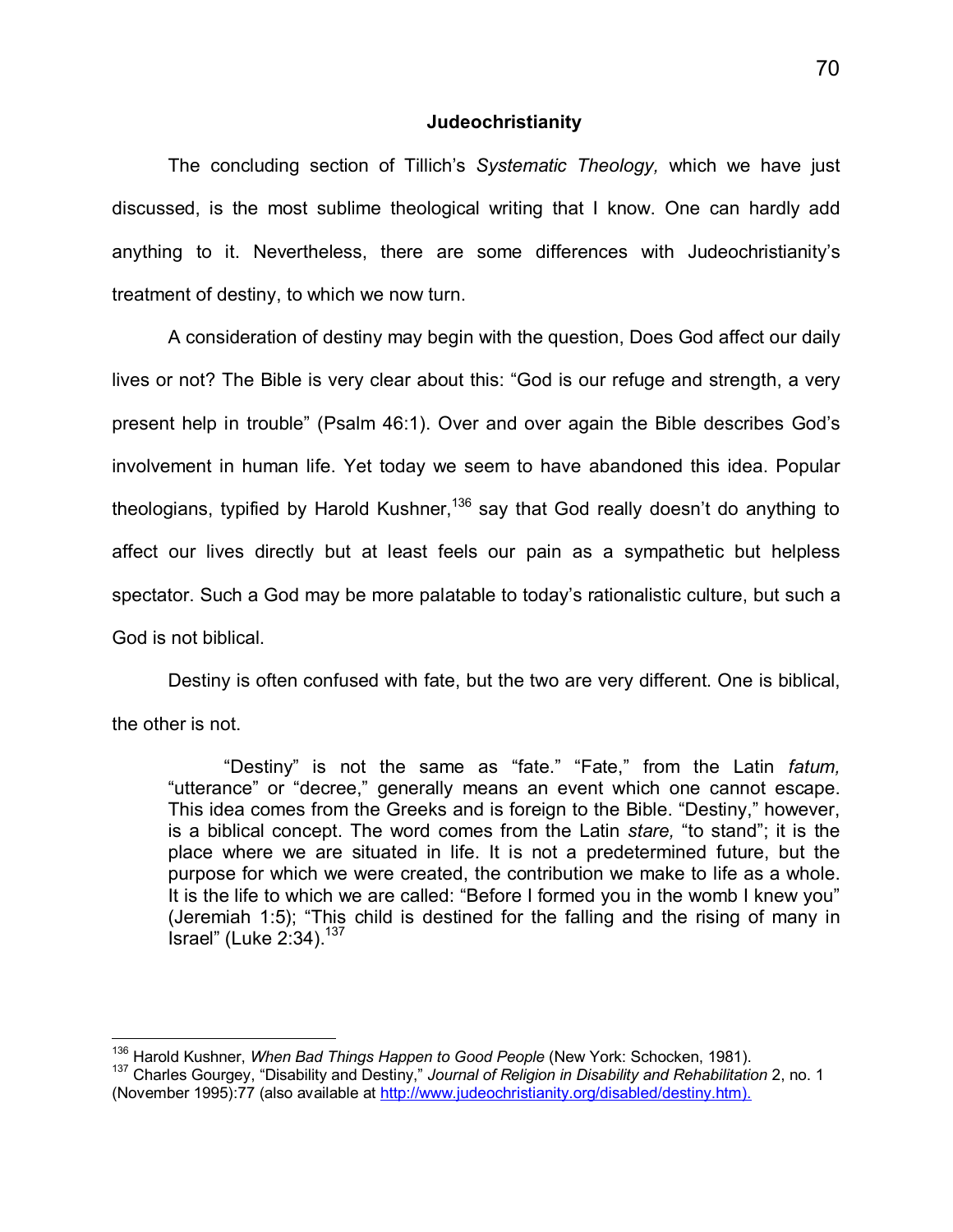Jesus knew he had a destiny, as evidenced by the so-called "passion predictions": "The Son of Man must undergo great suffering, and be rejected by the elders, chief priests, and scribes, and be killed, and on the third day be raised" (Luke 9:22). We each have a destiny as well. Note, this is not a *pre-*destiny, but rather a calling and a set of talents to attain it, which we may or may not fulfill. Jesus calls this the "light" within each of us that we must allow to shine (Matthew 5:14-16). We can detect our destiny by noting both our skills and our interests. We each have different interests, which is important because a functioning society needs all roles and gifts, and when we cultivate those interests we often discover things we are good at. The discovery may take years, but God is not in a hurry. Still, God wants us to use whatever gifts we are given, be they large or even very small, because the world needs them all. Hence the brilliance of the Parable of the Talents (Matthew 25:14-30), which tells us everything we need to know about destiny: even the most humble among us have a destiny, and reaching that destiny is not a given. It is possible for us to miss our destiny. The result is a self-alienation that Jesus describes as "outer darkness."

The principle of destiny is therefore this: "*Even in this world of chaos in which we live, God has given each of us a purpose, a reason for being here, and responds to us when we try to use what we have been given."*[138](#page-76-0) The limited-God theology popular today cannot sustain this idea. God actually is an active shaping force in our lives. Principle #11 of Judeochristianity expresses this:

We can even speak of a specific reason for the creation of each one of us. This individualized reason is called our destiny. It is the unique way in which we each are called to express goodness in our own lives. It may involve the talents we were given, the jobs we must perform, or entirely different things, including

-

<span id="page-76-0"></span><sup>&</sup>lt;sup>138</sup> Gourgey, "Disability and Destiny," 79.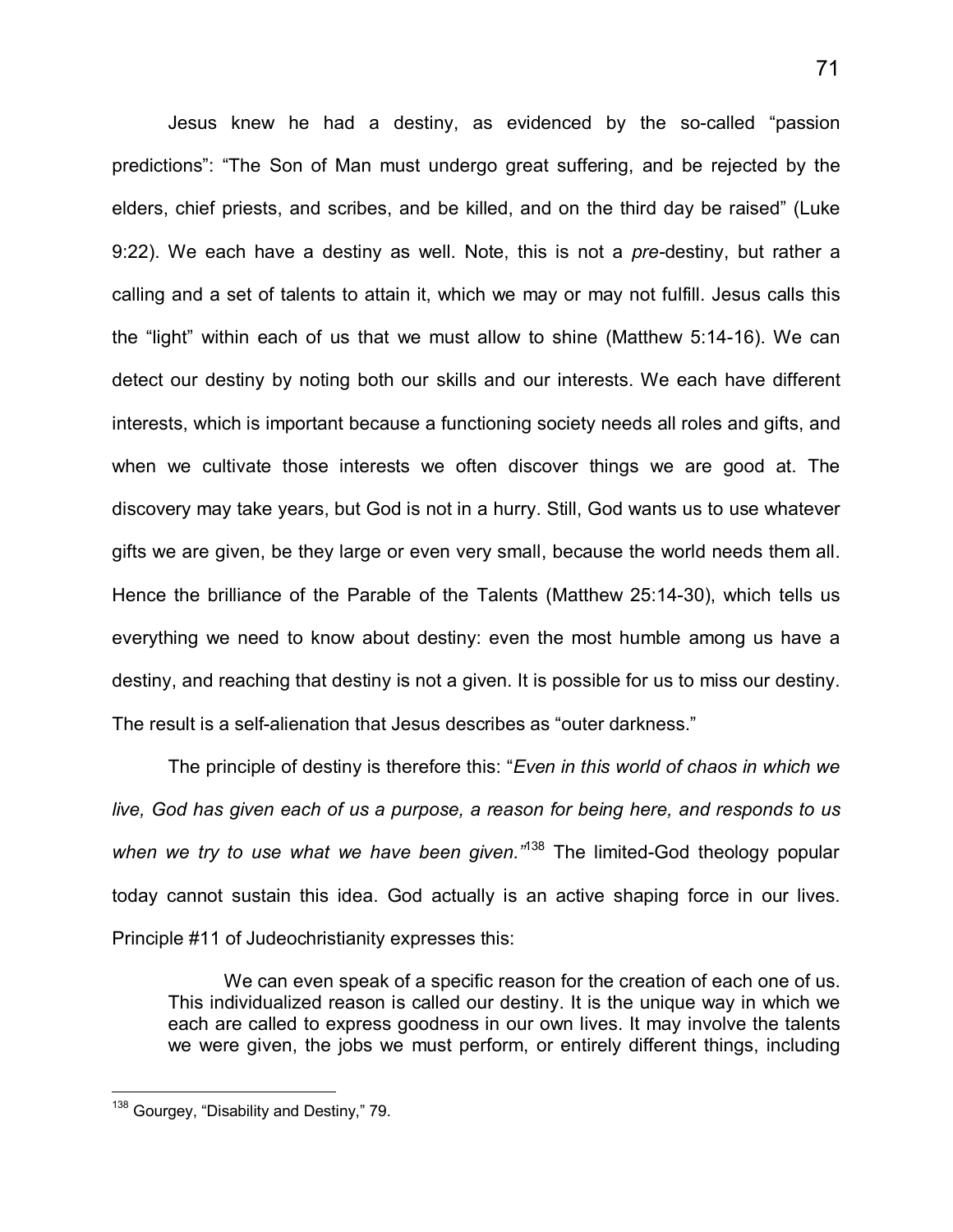our network of relationships and the ways we express love through them. We may think of the spiritual journey that orders our lives as the search to find and fulfill our destiny. We cannot know it in advance. We discover it by devoting ourselves to God's will, which is the expression of goodness. To practice this we search for and follow the cues that point us toward ways of expressing goodness that best fit our individual constitution and life circumstances.<sup>[13](#page-77-0)</sup>

The funny thing about our destiny is that we're usually not aware of it as it's unfolding. Often it is only through hindsight that we can detect a pattern to our life's events. The great biblical example of this is the story of Joseph. So many terrible things happened to him, so many apparent wrong turns, but eventually a greater good emerged. As Joseph told his brothers, "Even though you intended to do harm to me, God intended it for good" (Genesis 50:20). Or as Paul said, "We know that all things work together for good for those who love God" (Romans 8:28); that is, for those who cherish goodness. There is no way to prove this; we can only test it out in our own lives, seeing how a true commitment to non-self-interested love leads to positive changes and can even transform one's life, as in the examples of the women mentioned in the previous chapter. This transformation may not come easily, and there may even be much suffering along the way, but if one is on this path one has a sense of inevitability, that God uses everything in one's life for fulfillment, and that one attains a realization of goodness due to a power greater than one's own. We noted this earlier in the chapter on God: God responds to that within us which reflects God's nature, most especially non-self-interested love, and this divine response gives us our destiny.

And that is how destiny saves us from fate. When we are "in Covenant," committing ourselves fully to goodness and to non-self-interested love, we honor God's

-

<span id="page-77-0"></span><sup>139</sup> Gourgey, *Judeochristianity,* xxviii-xxix.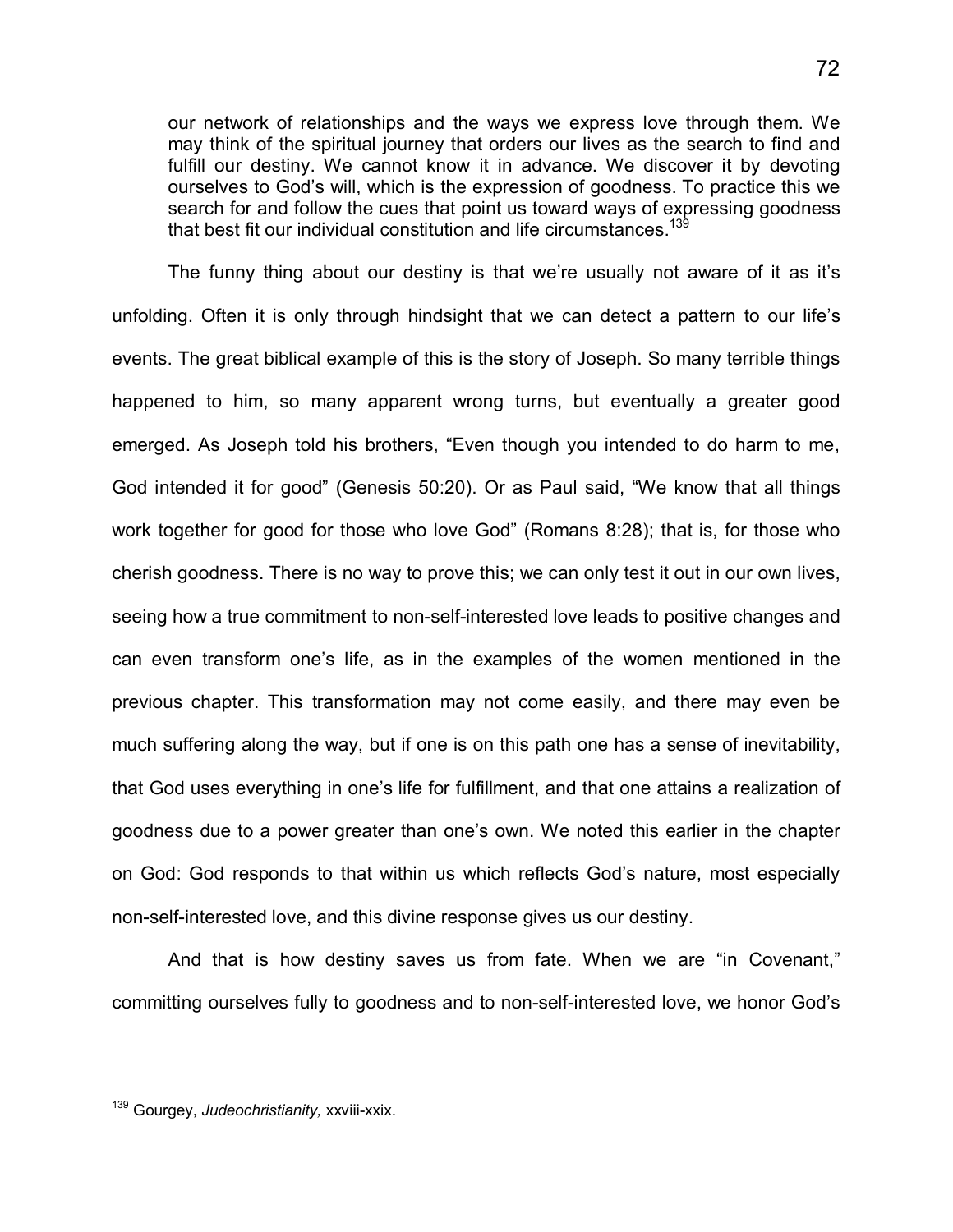image and nature in us, creating an anchor by which God pulls us through our destiny

and saves us from becoming victims of random occurrences.

When we are "in Covenant" there is still suffering, but there are no random accidents, at least not of any significance. When we are "in Covenant," God uses everything in our lives to bring us to our destiny. Every unfortunate incident we experience either contributes to our destiny or is not ultimately significant. Earlier we spoke of "fate." The man and woman "of dust" are subjects of fate. Good things and bad things appear to happen without making any sense to them. Since so much seems governed by chance, fear is difficult to escape and can become very strong. But when we are "in Covenant," *fate* is replaced by *destiny.*

Our destiny is the fulfillment of our individuality during our earthly life. It is like the flowering of a planted seed. The seed is the person; the flower is the destiny. In biblical terms, our destiny encompasses the resources given to each one of us as their steward; for each it is different and unique. Destiny is not a deterministic "plan." It is not something that happens no matter what. It is rather the realization of the specific goodness given to each of us as a potentiality.<sup>[140](#page-78-0)</sup>

In conclusion, by honoring God's image in which we were created, which

specifically means making a sincere and radical commitment to non-self-interested love,

*we can live our lives governed by eternity rather than chance.* And the good news is we

don't have to achieve a perfect realization of this love.

Now do not be discouraged if you cannot realize this love perfectly. Nobody can. And we are not required to. All we are asked is to seek it with all our heart: "Seek first the kingdom of God, and all these things will be given to you as well" (Luke 12: 1).<sup>[141](#page-78-1)</sup>

And now, as we did with Tillich, we turn to the ultimate destiny of the individual.

Tillich's writing on this subject cannot be matched. The presentation in Judeochristianity

is more limited. It is based on my experiences in hospice, being with people who were

close to death. Sharing time and space with people who were actively dying, even (and

especially) when they could no longer respond, I often sensed a very profound peace, a

deeper peace than anything I have ever known anywhere else. One indication, I

 $\overline{1}$ 

<span id="page-78-0"></span><sup>&</sup>lt;sup>140</sup> Gourgey, "Real Presence of God."

<span id="page-78-1"></span><sup>141</sup> Gourgey, *Judeochristianity,* 17.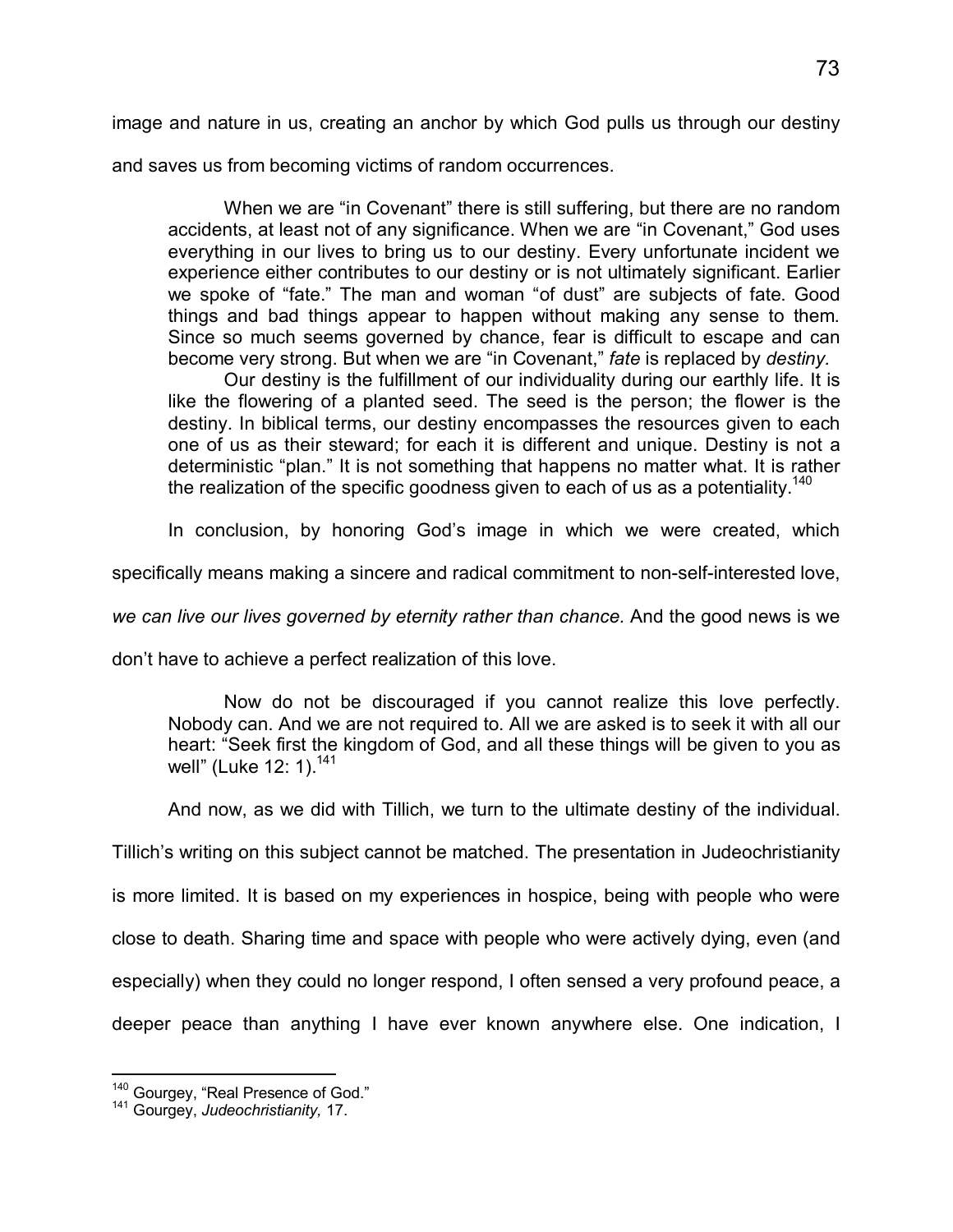believe, that this deep peace had to do with these people more than with me, is that since leaving hospice I have never felt it again. It was truly something from beyond this world.

With many of these hospice patients, it felt as though once the body becomes too weak to sustain the controlling intellect, the soul of the individual has a chance to come closer to the surface. Many of these people may have been overtly fearful or angry, but once they reached that final stage and had to start letting go, the deep peace that I believe awaits us all had a chance to take over. It was definitely not simply the absence of anxiety or agitation due to a weak body. It was an active presence of healing peace, which healed me too when I was blessed to be close to it. I have never known such peace anywhere but in hospice sharing the last moments with people who were dying.

I believe this is a sign, or a clue, to the nature of the eternal. Every anxiety we experience is, in essence, a response to the perceived threat of what Tillich would call "nonbeing." That is, a threat to any aspect of our existence. The ultimate threat to our existence is death. The fear of death is thus built into our structure as human beings. Faith as *the awareness of the power of the eternal* is the one thing strong enough to counter this fear.

Eternity is not some event in time that arrives at a certain moment, after we die. It is a whole other dimension of existence, which is always available to us and to which we always belong. To know this dimension is to know what we need to know to resolve the anxiety of death.

But how can we know it? We never know it with certainty. We cannot know it through our powers of observation. We cannot know it through our powers of reasoning. We know it through our sense of goodness.

To know goodness in any form gives us awareness of a source of meaning and value in which we participate. We can sense this most strongly in the greatest good of all, non-self-interested love[.](#page-79-0)<sup>142</sup>

l

<span id="page-79-0"></span><sup>142</sup> Gourgey, *Judeochristianity,* 129.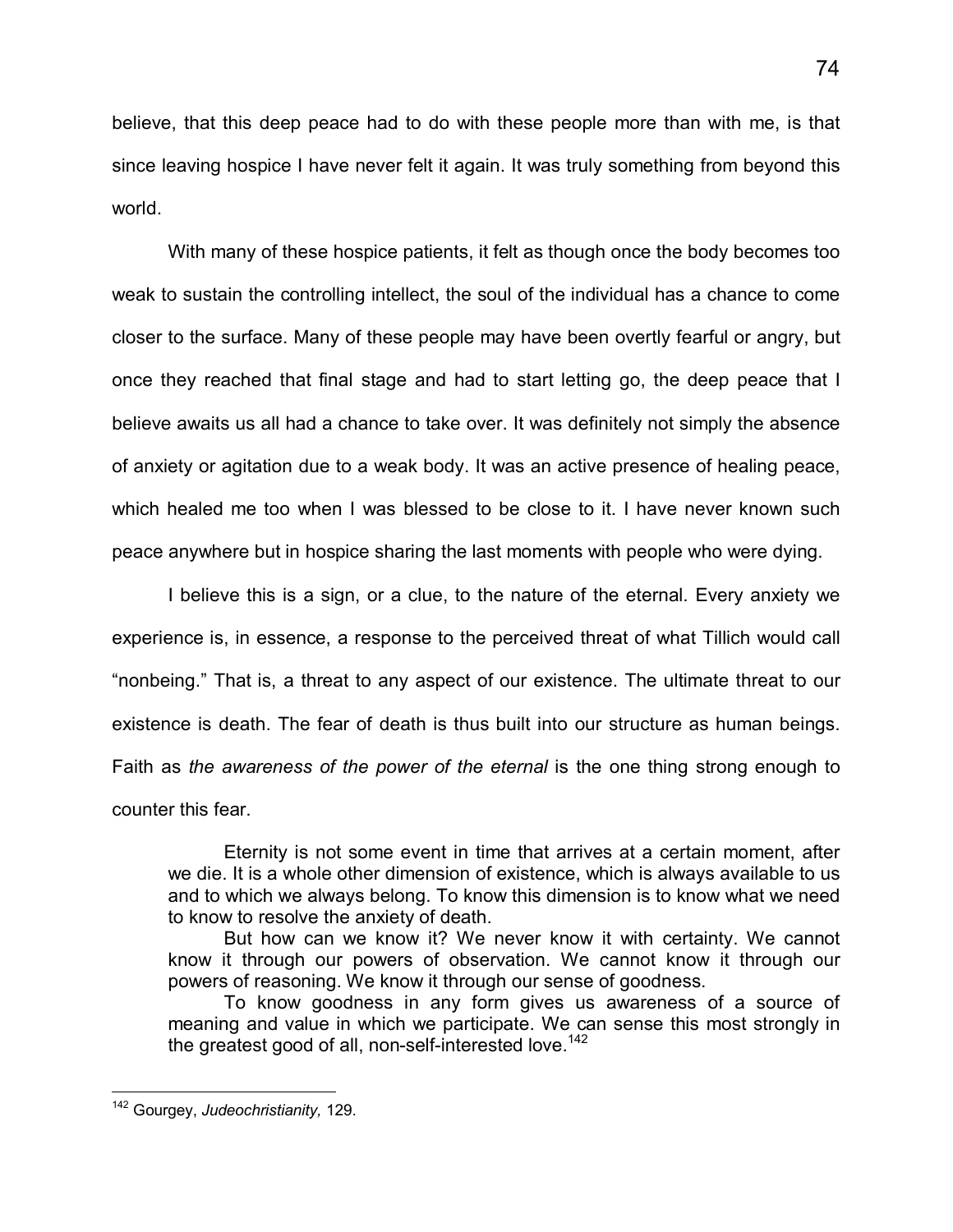As we have seen, this love becomes a presence both within us and beyond us, giving us the awareness of a different dimension of existence that we call eternal. With this awareness comes a tiny inkling of what might lie beyond physical existence.

Loving beyond self-interest is the best way to know of a reality beyond the impermanence and decay of the physical world. We can follow the soul's awareness of this love to the awareness of eternity itself. We can practice this. We can become conscious of this love, we can let it place its mark upon the soul, and eternity will be revealed. Then we will know eternity as a very present aspect of our lives, grasping and guiding us in this life and in whatever is "after"—for to eternity it is all the same, it is all of one piece, it is all one life.<sup>[143](#page-80-0)</sup>

Only in the new dimension of the eternal can we find the answer. Traditional answers—the Western concept of "heaven" and the Eastern idea of reincarnation—fail because they find the solution of existential ambiguity in an extension of human time. Whatever heaven is, and it may indeed be real, it cannot simply be an extension of present life without a body, as many seem to hope. It must be something we cannot humanly imagine, yet still receive intimations that it is ultimately good. So while traditional concepts like "heaven," "hell," and "reincarnation" cannot be taken literally, they do have symbolic significance.

Nobody knows what the afterlife is really like. Every description of it is a symbol. "Heaven" is a symbol of the goodness we perceive undiluted by the impurities of human intention. "Hell" is a symbol of the justice and balance needed to complete the goodness that is only partially realized on earth. "Reincarnation" is a symbol of the need for learning to continue after the conclusion of earthly life. All of these should be taken seriously; none should be taken literally.<sup>[14](#page-80-1)4</sup>

And here there is agreement that what we can actually say about the life to come

is very limited, since beyond a certain point we cannot help projecting onto the life to

come the features of our present existence, which is all we know. Yet we can say

 $\overline{1}$ 

<span id="page-80-0"></span><sup>143</sup> Gourgey, *Judeochristianity,* 130.

<span id="page-80-1"></span><sup>144</sup> Ibid., 130-31.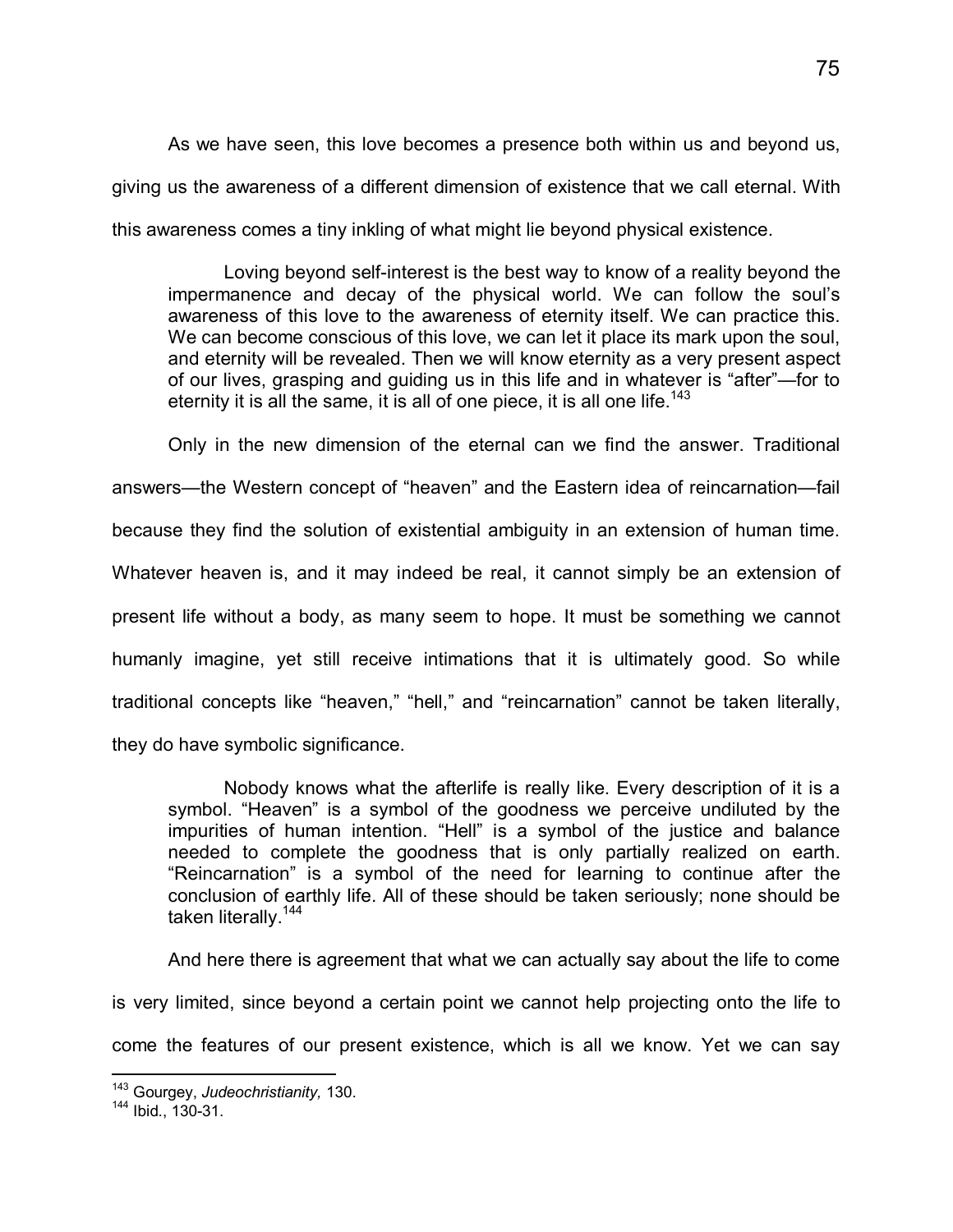something. Faith—the awareness of the presence and the power of the eternal—gives us confidence that whatever in this life participates in the eternal still endures. And this includes, on some level we may hardly be able to grasp, our relations with others.

What, then, of reunion with our loved ones? Do we have any hope of that? We do not know in what form we or our loved ones may survive this life on earth, and those who claim otherwise speak without knowledge. However, our sense of goodness tells us that genuine love shared is eternal, it is limitless, it does not get lost. It will survive, in ways we cannot imagine. "Love is strong as death" (Song of Songs 8:6). Similarly, there is no hell as an actual place of burning or torture for the unrepentant - such tortures have no meaning when the physical body no longer exists. But justice, which is a part of goodness, demands an accounting, and it will be easier for us to judge ourselves and return to goodness through our own free choice than to wait for the judgment that goodness one day will require.<sup>[14](#page-81-0)5</sup>

In contemplating the afterlife we can be guided by two biblical principles:

*The secret things belong to the Lord our God, but the revealed things belong to us and to our children forever.* (Deuteronomy 29:29)

And

*Do not store up for yourselves treasures on earth, where moth and rust consume and where thieves break in and steal; but store up for yourselves treasures in heaven, where neither moth nor rust consumes and where thieves do not break in and steal.* (Matthew 6:19-21)

Searching for specifics will not lead us anywhere—we are meant to cherish

goodness for its own sake, not for any eternal reward, so concerning the latter there will

always be uncertainty. Nevertheless faith can give us what our human investigative

powers cannot, which is a sense that what truly participates in eternity, the genuine love

shared with others, is indestructible and has a place where it cannot be touched.

<span id="page-81-0"></span><sup>-</sup><sup>145</sup> Gourgey, *Judeochristianity,* 131.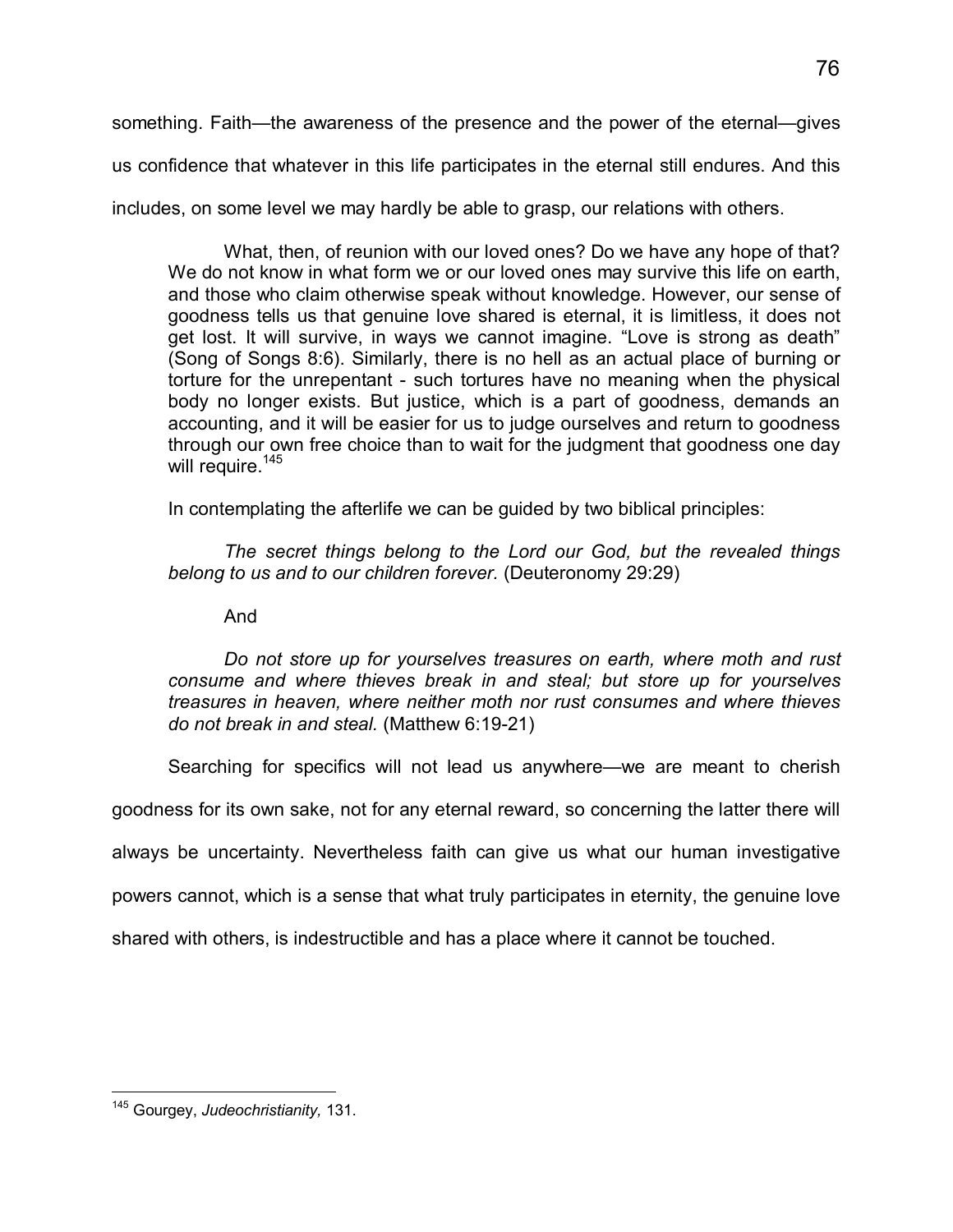I will conclude with a personal experience which, while it cannot prove anything, still gives me some confidence and hope about what might be waiting for us after we complete our earthly destiny.

It was in hospice. I found one of our patients, Fern, reading a book. She put it down while I played some soft flute music for her. She enjoyed it and asked me to come back the following week.

When I did come back I found Fern in a very different state. She was comatose now, but moaning, almost screaming in fear. Her arms flailed in agitated and uncontrollable movements. The nurses told me she had been that way all morning, and that nothing could calm her down.

I played some more of my flute music for her, a low, plaintive folk tune, over and over again. I would play for several moments, then stop to hold her hand or stroke her face, then resume my playing. She became completely quiet. A few moments later she was gone. I sat with her for a while afterwards, then went home.

After a short while I found myself seized by a deep sense of peace and happiness, something I perceived from beyond myself and that I felt was grasping and holding me. I have never felt anything like that either before or since. It really did seem like Fern's presence guiding me, but it was much more than that. It was as if another dimension of existence had opened.

This feeling of deep peace remained with me for three whole days. During those three days, I took a vacation from time. In everything I did, I felt a loving presence beside me. It was with me, watching over me, assuring me. I could almost hear a voice telling me not to fear, that everything will be all right, that in the end not one of us will be forgotten. I cannot remember experiencing greater joy and reassurance[.](#page-82-0)<sup>146</sup>

l

<span id="page-82-0"></span><sup>146</sup> Gourgey. *Judeochristianity,* 355.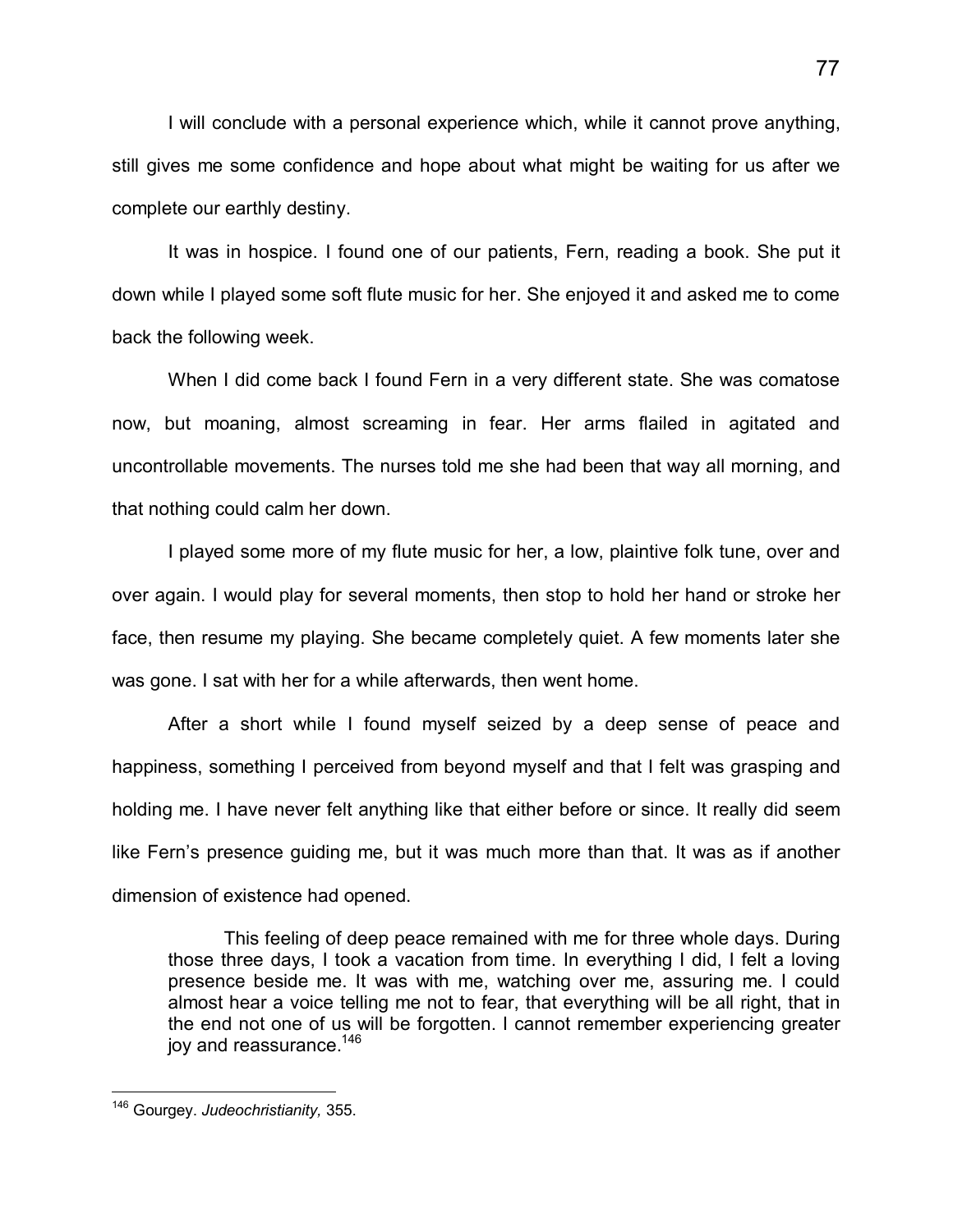There is nothing I would love more than to return to that place. But we are not meant to stay there, not yet. There is too much work to do. The angels barred the way to Eden so that Adam and Eve could not return. They first had to realize their human destiny, and to hand it down to us as well. But beyond this sphere, when time is exhausted, there is a promise of joy for which it is never irrational to hope.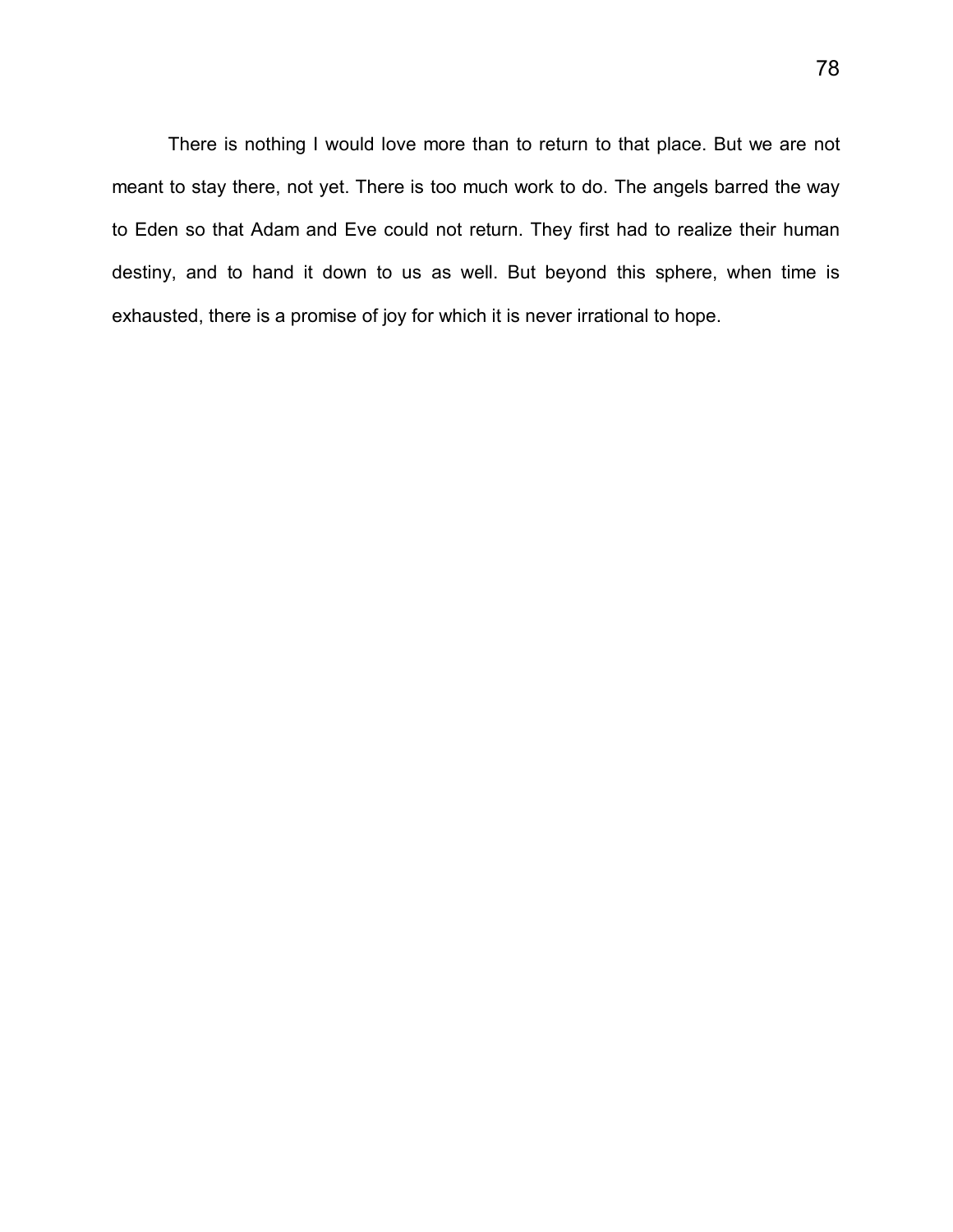## Chapter 6

# **Theodicy**

### **Tillich**

Theodicy is one of the most longstanding and deeply motivating questions with which theologies have grappled. Every comprehensive theology must address it at some point, because it touches the blood and bone of our human experience. As usually stated, the question of *theodicy* ("divine justice"), a term coined by the German philosopher Leibniz, goes like this: If God is both good and all-powerful, how can God permit the existence of evil? Another way of putting it is: How can we possibly have faith when confronted by all of life's deep sufferings, illness, death, the loss of loved ones, unspeakable pain, and it seems there is no escape? Confronting these questions is no mere intellectual exercise. Whether or not we are believers, we all need the inner resources to enable us to function when life strikes us hard, and it is to this basic human need that theodicy speaks.

Tillich's treatment of theodicy is rather traditional and, it must be said, somewhat vague. He definitely asks the right question:

Faith in God's directing creativity always is challenged by man's experience of a world in which the conditions of the human situation seem to exclude many human beings from even an anticipatory and fragmentary fulfillment. Early death, destructive social conditions, feeble-mindedness and insanity, the undiminished horrors of historical existence—all these seem to verify belief in fate rather than faith in providence. How can an almighty God be justified *(theos-dike)* in view of realities in which no meaning whatsoever can be discovered?<sup>[14](#page-84-0)7</sup>

Tillich's immediate response seems frustratingly facile:

<span id="page-84-0"></span><sup>-</sup><sup>147</sup> Tillich, *Systematic Theology: Volume One,* 269.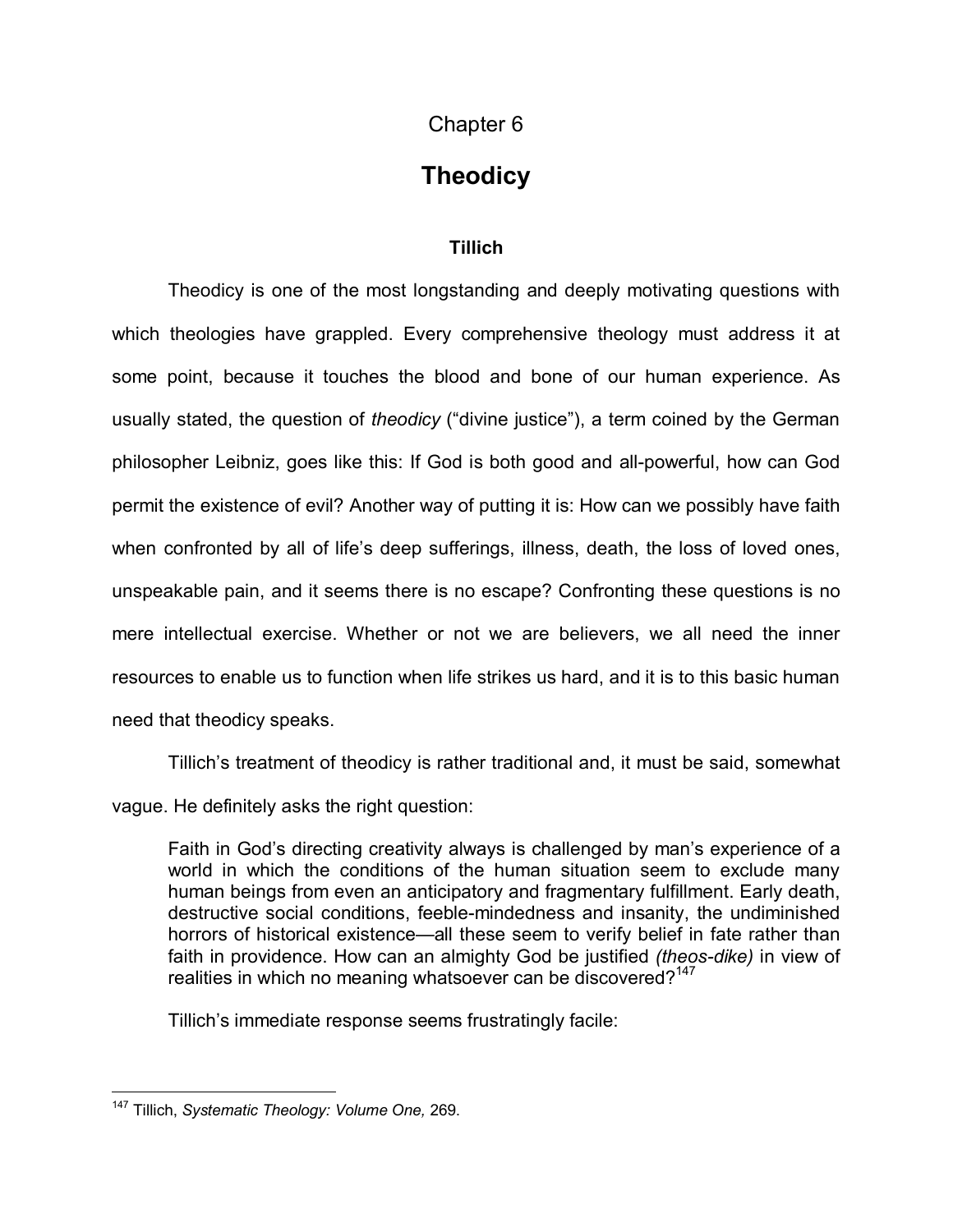Theodicy is not a question of physical evil, pain, death, etc., nor is it a question of moral evil, sin, self-destruction, etc. Physical evil is the natural implication of creaturely finitude. Moral evil is the tragic implication of creaturely freedom. Creation is the creation of finite freedom; it is the creation of life with its greatness and its danger.<sup>[148](#page-85-0)</sup>

Well, theodicy is precisely the question of those things. Tillich disposes of the issue by saying, in effect, "Well, what do you expect from a creation that by its nature is limited?" This begs the important questions: Why these specific limitations? Why must they come with so much pain? And how can we have confidence in the face of such limitations that God is really good? No wonder the Gnostics held that the world was not created by a truly good God but by an incompetent "demiurge" experimenting and bungling badly. Can we possibly do better than that?

Tillich's response identifies the two traditional categories of evil: *natural evil,* which includes serious illness and natural disasters, and *moral evil,* which includes the awful things people do to each other. Tillich's response does not address the *necessity* of physical or natural evil: is it not conceivable that the world could be otherwise, that a good God could have designed a world in which natural calamities are not so extreme? The traditional justification of moral evil, that human freedom makes it inevitable, has no relevance to the existence of natural evil. Tillich's treatment of natural evil is therefore circular: it exists because that's how the world was created.

Tillich's treatment of moral evil is not new; it is in fact the response one almost always hears when theologians discuss the issue: the existence of moral evil in all its forms is justified or at least necessary because any limitation on moral evil would curtail human freedom. (Actually "justified" is not too strong a term, since the usual

-

<span id="page-85-0"></span><sup>148</sup> Tillich, *Systematic Theology: Volume One,* 269.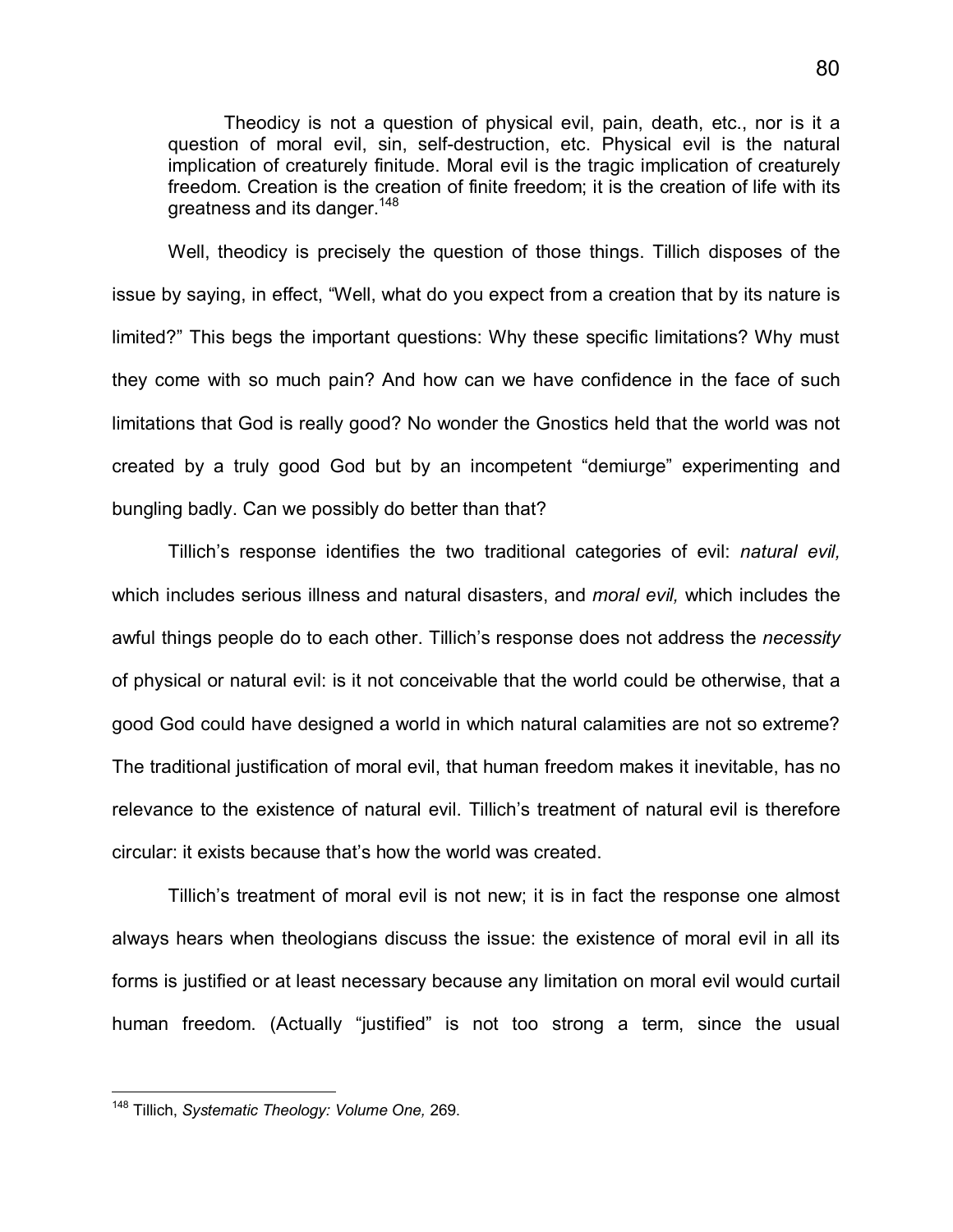explanations maintain that God must allow unlimited moral evil for the sake of unlimited freedom.) This elevates human freedom to the status of an absolute good, to which all others must be subordinate. Tillich's theology offers no justification for such a move. Repeatedly Tillich characterizes human freedom as "finite freedom"; it is therefore difficult to comprehend why this freedom, if indeed finite, must carry no restrictions whatsoever.

Upon reflection we cannot consider human freedom an absolute good. As a good, human freedom conflicts with other goods; therefore restricting it is sometimes necessary. We restrict freedom through the laws we pass that are necessary for society to function. We place limitations on our children when we raise them; we do not allow them to maim and hurt each other as their whims may direct. Clearly there is some good that we consider superior to freedom. Why then do we assume God must make human freedom an absolute good? Nevertheless, Tillich is satisfied with this response: "The creation of finite freedom is the risk which the divine creativity accepts. This is the first step in arriving at an answer to the question of theodicy.["](#page-86-0)<sup>149</sup>

Unlike some popular theologians, Tillich realizes that this first step is not a final step: "However, this does not answer the question why it seems that some beings are excluded from any kind of fulfillment, even from free resistance against their fulfillment."<sup>[15](#page-86-1)0</sup> Tillich then makes in interesting observation. We cannot ask the question of theodicy except for ourselves. We can inquire about the meaning of our own suffering, but we cannot discern the meaning of another's. Our destinies are individual

 $\overline{a}$ 

<span id="page-86-0"></span><sup>149</sup> Tillich, *Systematic Theology: Volume One,* 269.

<span id="page-86-1"></span> $150$  Ibid.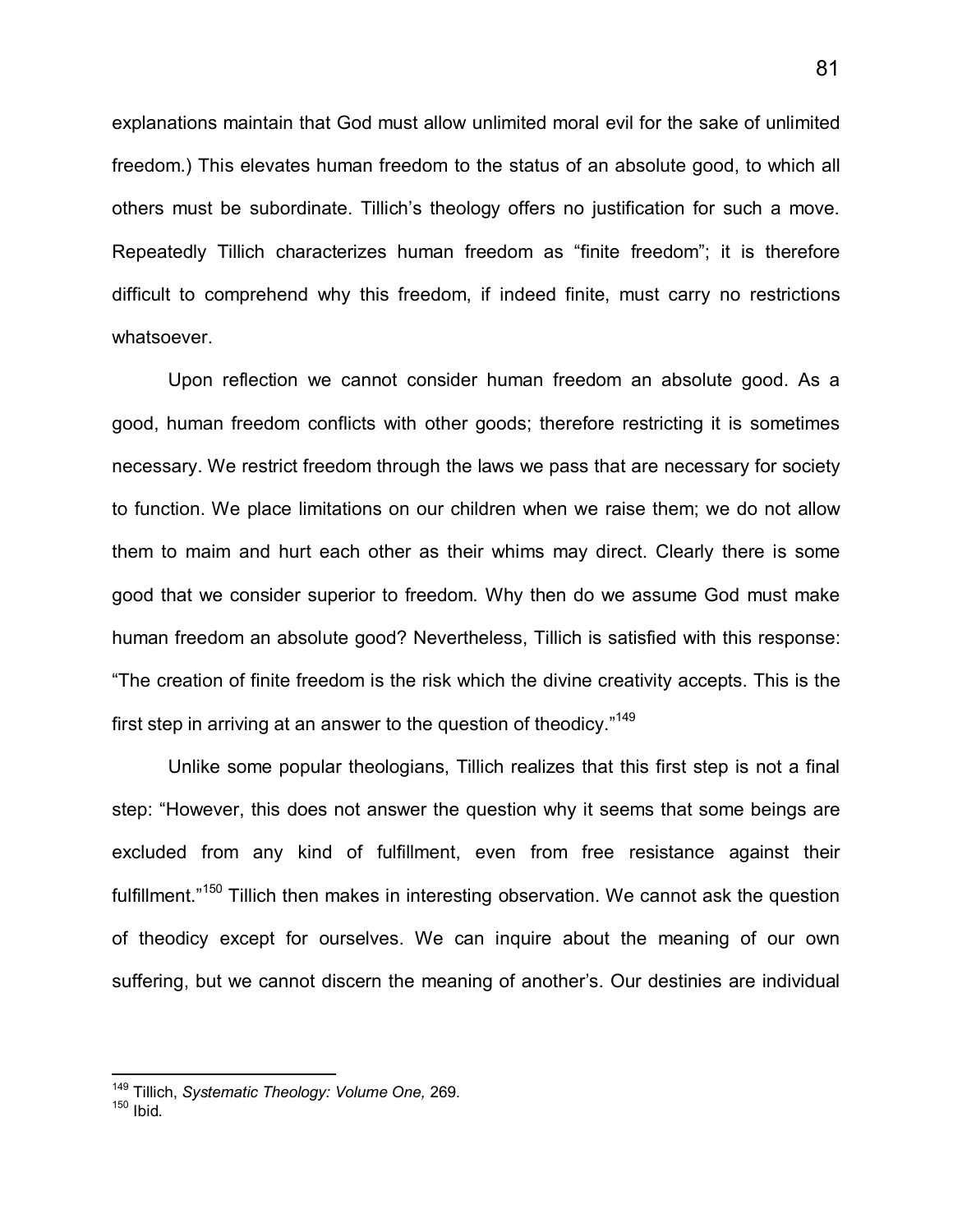and unique, and we cannot know what another person's suffering means for his or her relationship with God.

Nevertheless, we are driven by the suffering of others to keep asking the question of theodicy; just knowing our own inseparability from the love of God is not enough. The answer lies in the realization that our individual destinies are connected. "The destiny of the individual cannot be separated from the destiny of the whole in which it participates."<sup>[15](#page-87-0)1</sup> As Tillich states elsewhere, perhaps more persuasively:

There is an ultimate unity of all beings, rooted in the divine life from which they emerge and to which they return. All beings, non-human as well as human, participate in it. And therefore they all participate in each other.<sup>[152](#page-87-1)</sup>

We each participate in a common destiny, belonging to "the creative unity of individualization and participation in the depth of the divine life. $153$  This is where the question of theodicy finds its solution. We cannot separate people into fulfilled and unfulfilled, saved and damned, for such divisions contradict "the ultimate unity of individualization and participation in the creative ground of the divine life."<sup>[154](#page-87-3)</sup>

We can go one step further. Even nonbeing, which includes our sufferings, is part of God's creative life, since it includes the finite as well as the infinite. The divine life, as it were, works through a separation and return to itself. Nonbeing is necessarily part of that process, but is eternally conquered by being. "Therefore, it is meaningful to speak of a participation of the divine life in the negativities of creaturely life. This is the ultimate answer to the question of theodicy."<sup>155</sup> God is present in everything, directing everything

<span id="page-87-3"></span> $154$  Ibid.

 $\overline{a}$ 

<span id="page-87-0"></span><sup>151</sup> Tillich, *Systematic Theology: Volume One,* 270.

<span id="page-87-1"></span><sup>152</sup> Tillich, *Eternal Now,* 45.

<span id="page-87-2"></span><sup>153</sup> Tillich, *Systematic Theology: Volume One,* 270.

 $155$  Ibid.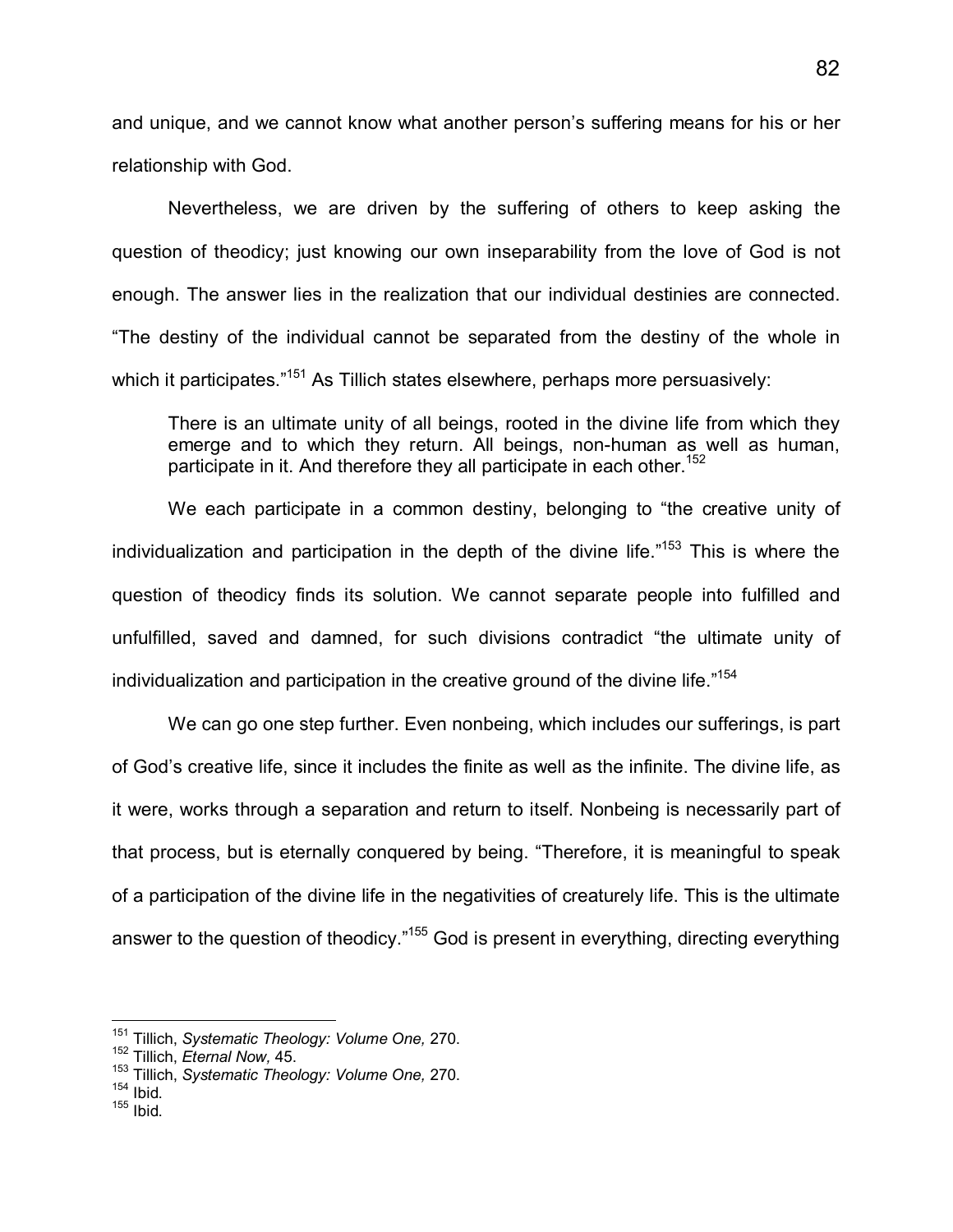towards fulfillment. Thus Tillich's ultimate answer to the question of theodicy rests on his treatment of providence, which we discussed in the previous section.

I have difficulty comprehending this response to the problem. In what meaningful way do we experience the connection of our destinies? What does it mean to say that the victims of war's devastation share a destiny with others who lead comfortable lives? How does a victim of the Holocaust, or of the ISIS genocide, participate in my destiny? When we confront the real suffering of people, how is this assumed unity of destinies more than a philosophical abstraction? It is difficult to understand what participation in each other's being means for people whose fates are so drastically different from one another.

Tillich's treatment of the question of theodicy is thus very limited. He has no response to natural evil, which he dismisses as simply part of creation. His response to moral evil is that of the vast majority of contemporary theologians: its existence is necessary to preserve human freedom of will. But can we really take free will as a value so absolute that it warrants the lack of protection of its victims from unrestricted violation? For the one who is violated, the necessity of another's free will is cold comfort.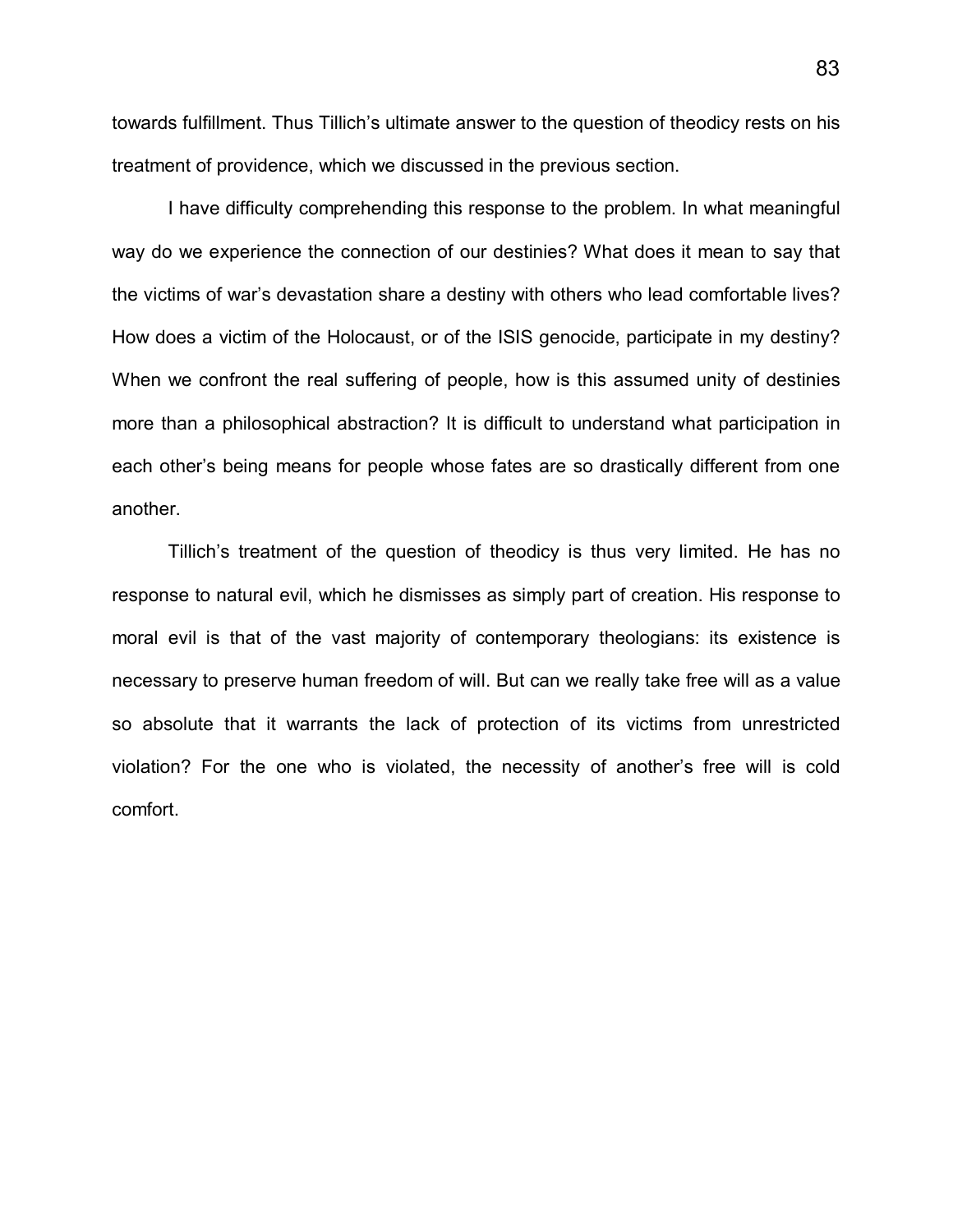#### **Judeochristianity**

While Tillich speaks of an "ultimate answer" to the problem of theodicy, we must say at the outset that there can be no ultimate answer. There is a reason people keep asking the question even though theologians have been answering it for centuries. No complete answer is possible as long as we still "see in a mirror, dimly" (1 Corinthians 13:12), for on this human plane we are meant to "walk by faith, not by sight" (2 Corinthians 5:7). Why? As we mentioned earlier, we are meant to cherish goodness for its own sake, even with no knowledge that the love of goodness confers any advantage whatsoever. Still, our faith can be fragile; it can break under the weight of the pain and grief we inevitably face as finite beings.

Therefore the question of theodicy does not require a thorough explanation, as if even that could provide us comfort. What we need is just a clue, something to go on, some hint of an ultimate order, so that even in the presence of suffering our faith can be preserved. What can we know about suffering that enables faith to survive?

The problem of theodicy has found its classical expression as follows. There are three assertions we would like to make about God and reality:

- 1. God is good.
- 2. God is all-powerful.
- 3. Evil exists.

Any two of these statements are consistent, but once we add the third, the problem arises: a good God who has the power to prevent extreme evil could not possibly permit it to exist (or so it seems).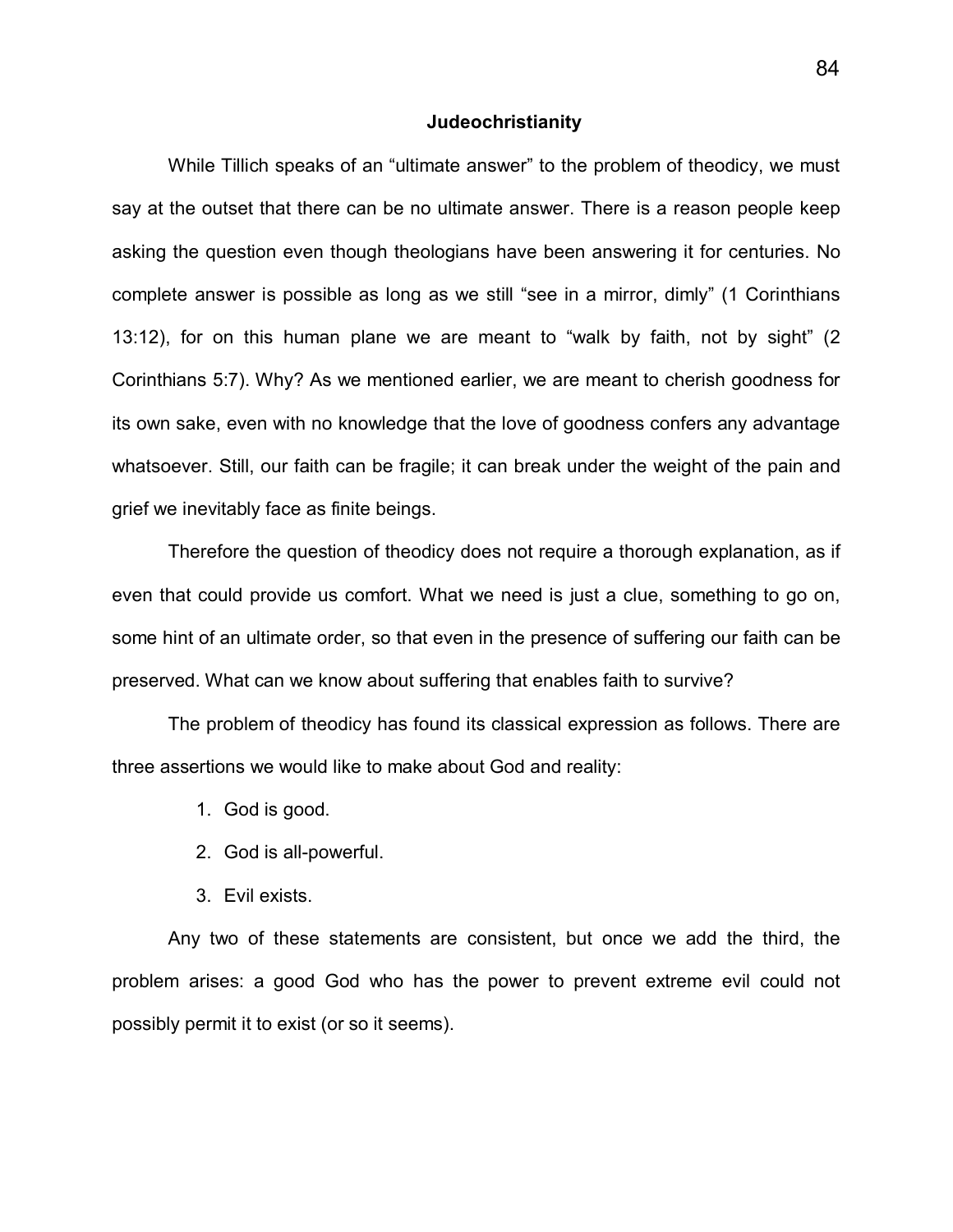Most attempts to solve the problem of theodicy do so by denying one of these three assertions, and thus restoring consistency. Let's look at each of the three possibilities.

1. Denying God's goodness. In the past, the absence of a good God found expression in polytheistic or dualistic religious systems. The question of theodicy would not have arisen in ancient Greece, where the gods were essentially human except for immortality. Ultimate goodness was not expected. Dualistic systems such as Zoroastrianism or Manichaeism gave us a battle between good and evil gods, the good one not always assured of victory.

Later on, particularly during the Enlightenment, the theology known as deism became popular. In deism God is like a watchmaker who just makes the watch and then is no longer involved with it. God is neither good nor evil; God just sets the world in motion and then lets it run by itself. We cannot have many expectations of a deistic God, so once again theodicy is not an issue.

Today in our scientifically sophisticated age, with naturalism the dominant philosophy especially in academia, if God appears at all it is often as a morally neutral life force. Nature just does what it does; it doesn't care about you or me. There is no morality in the animal kingdom, so why attribute morality to God? it is a human invention, as is any God whom we expect to care about us the way we try to care about each other.

These theologies are all internally consistent, but they are outside the traditions of Judaism and Christianity. According to those traditions God is actively involved in our lives. We do say that God cares about us, that God loves us, and whether we take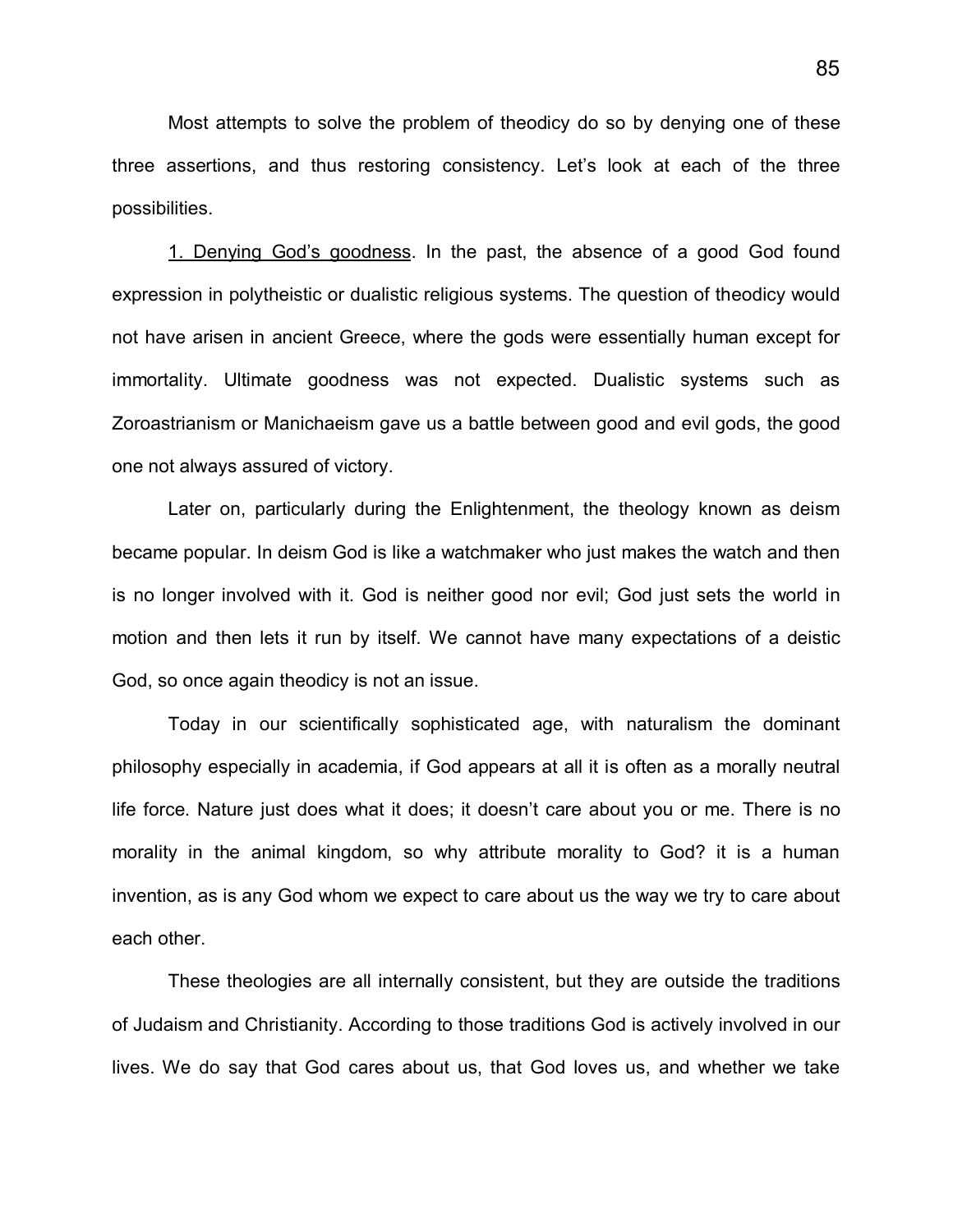these statements literally or symbolically, they mean that there must exist in reality an ultimate goodness that has an effect on our daily lives. Denying God's goodness solves the contradictions within theism but at the expense of undermining any basis for faith.

2. Denying God's omnipotence. This approach has become very popular in our time. It takes essentially two forms: God's power is limited either because God lacks the ability to influence events, or because God chooses not to. Harold Kushner, whom we mentioned earlier, is a popular exemplar of both approaches (even though they are inconsistent). But by far the most common assertion is that God chooses not to act in order to protect human free will.

There are several problems with this response. As we noted earlier, it does nothing to explain natural evil, which has nothing to do with human free will. And as we also noted, there is a deeper problem:

The issue is whether preserving this freedom at any cost can serve as a justification for divine inactivity in the face of radical evil.

If God's allowing our free will to reign absolutely is an act of love towards us, what about love for the victims? Are they not God's children, too? God may be understood as a good parent, but would any sane parents allow their children to maim, rape, torture, and kill each other just for the sake of respecting their free will? The "free will" solution sets up a false dichotomy: that either we allow human free will or we don't. The obvious answer is to allow free will to operate but within limits. Is that not why we have laws?<sup>[15](#page-91-0)6</sup>

Free will absolutists don't like this suggestion. They believe that free will is sacrosanct, and that any limitation God may place upon it compromises it irretrievably. Nevertheless, human society places limitations on free will all the time. Should we instead be more like God and refrain from doing so? And couldn't God at least figure out a way to protect people from the more sadistic consequences of human free will? From

<span id="page-91-0"></span>l <sup>156</sup> Gourgey, *Judeochristianity,* 202.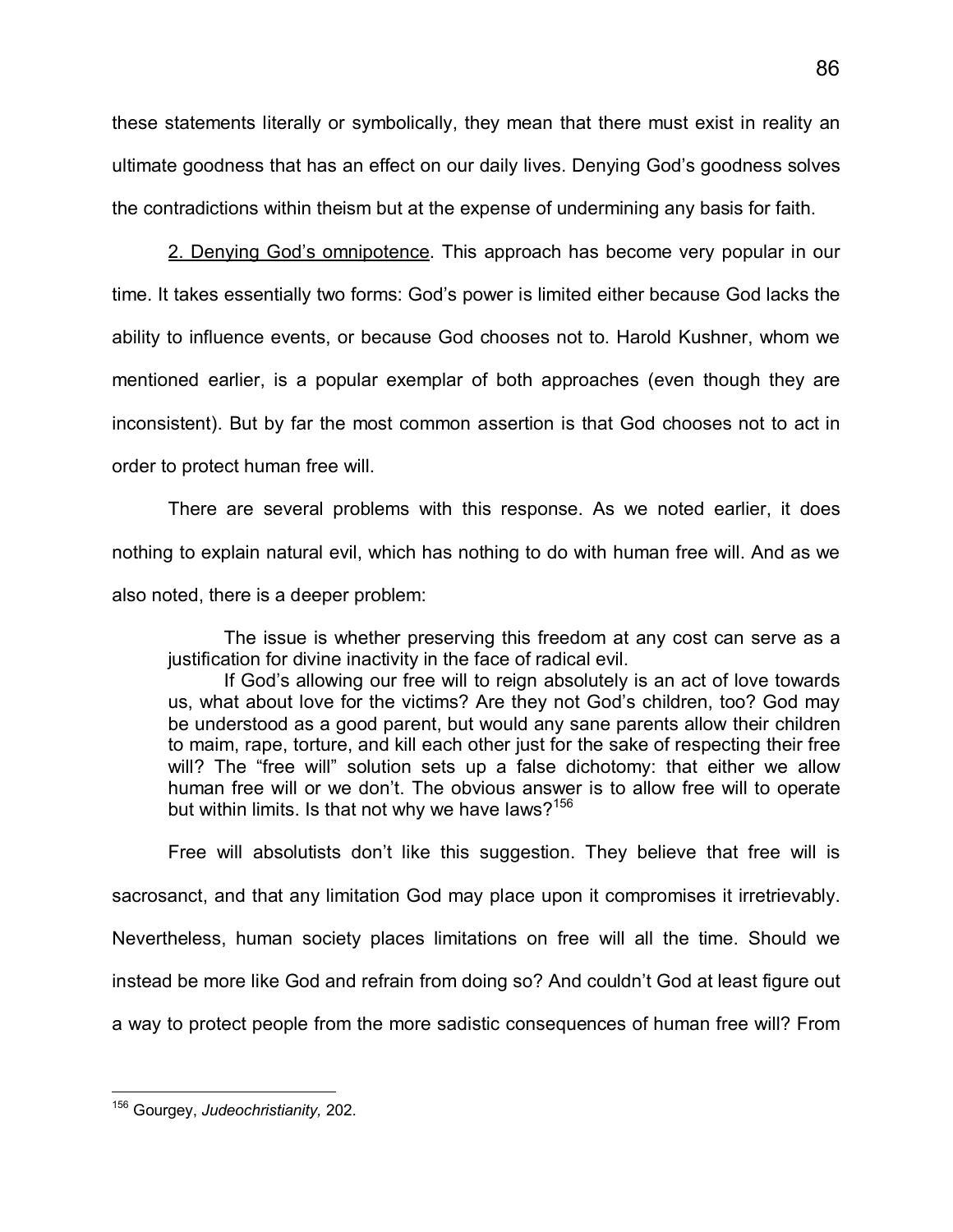the point of view of Judeochristianity, the free will explanation fails as a solution to the problem of theodicy.

3. Denying the existence of evil. While at first the suggestion that there is no evil might seem outlandish, its applications are actually not hard to find. A number of "metaphysical" theologies take the approach that what we experience as evil is not real; it is but an "appearance" or a product of our misdirected thinking. Such systems include Science of Mind, Unity, A Course in Miracles, Christian Science, and many others. There is no need to worry about evil because it doesn't really exist, and it is possible to come to know this through the proper training (there are shades of Gnosticism here). God is the only Mind, and once we know that, thoughts creating the illusion of evil disappear.

There are problems with this approach as well.

If God is the only Mind, as metaphysics likes to claim, then how could erroneous thoughts even exist? "But they don't exist," is the usual answer, "they aren't real"—a disingenuous response, to say the least. Someone or something is conscious of these erroneous thoughts, or else we could not even talk about them. God certainly couldn't entertain them: God is Perfect Mind, and also the only creator. So there seems to be no possible way the illusions that create so much strife could even have arisen.<sup>[15](#page-92-0)7</sup>

Buddhism takes a similar approach, particularly in the doctrine of the "emptiness" or lack of intrinsic reality of all things. But Buddhism also denies evil in another way, in its doctrine of reincarnation. Since according to this doctrine all suffering is earned by misdeeds committed in a past life, there is really no evil, since we deserve everything bad that happens to us. Aside from the difficulties mentioned earlier, reincarnation leads

<span id="page-92-0"></span>l <sup>157</sup> Gourgey, *Judeochristianity,* 203.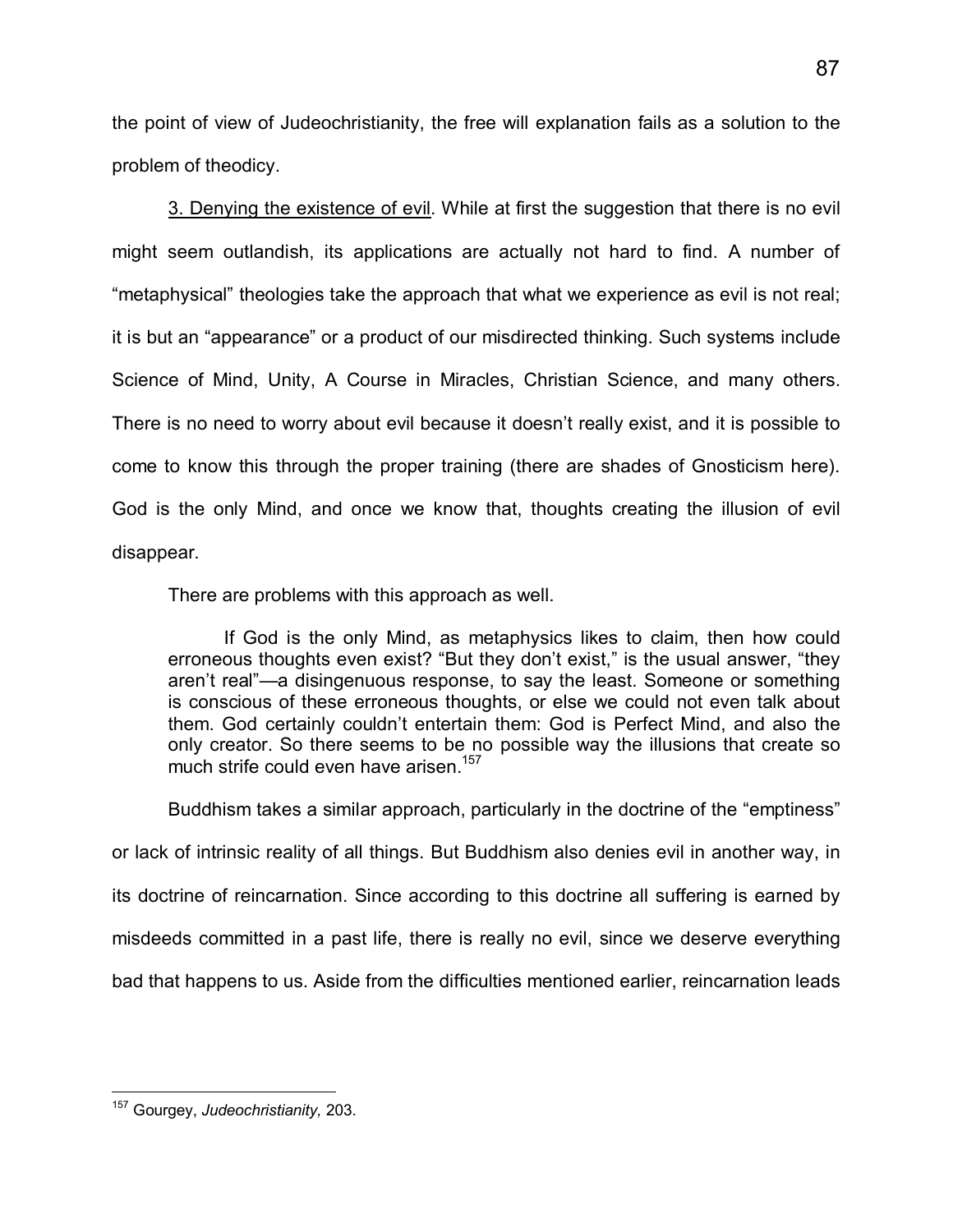to blaming suffering on the sufferer. There really is no such thing as the suffering of the innocent. In that sense, evil is denied.

These examples should be sufficient to show that the problem of theodicy in its classical formulation cannot be solved. But perhaps the problem lies within the question itself. We cannot ask the question "How can a good and all-powerful God permit the existence of evil?" without thinking of God as a self-conscious being with an autonomous will, which is another way of saying that God is a person. That assumption needs to be questioned. Even beyond this, when we ask the question of theodicy we are not looking for an intellectual explanation of the intricacies of God. It is not theological curiosity that drives us to ask the question of innocent suffering, but rather *compassion* and *fear:* compassion for the suffering of others, and fear of the uncertainties and ambiguities in our own lives.

We therefore need to address the real question behind the usual philosophical formulation, the question to which we really want and need an answer.

And so the real question becomes: How can we make sense out of a dangerous world? How can we live our lives with confidence when terrible things happen with little predictability? And if we phrase our beliefs in terms of God, the question becomes: What can be the source of our faith? How can we maintain trust in God in spite of fear?<sup>[158](#page-93-0)</sup>

This brings us back full circle to our main theme, faith. The problem of theodicy is not solved by a rational explanation of why God does what God does. It is resolved by finding a basis for preserving our faith in spite of suffering. And faith as we have defined it implies awareness of the power of Ultimate Goodness, an awareness which must coexist with the reality of suffering.

<span id="page-93-0"></span><sup>-</sup><sup>158</sup> Gourgey, *Judeochristianity,* 205.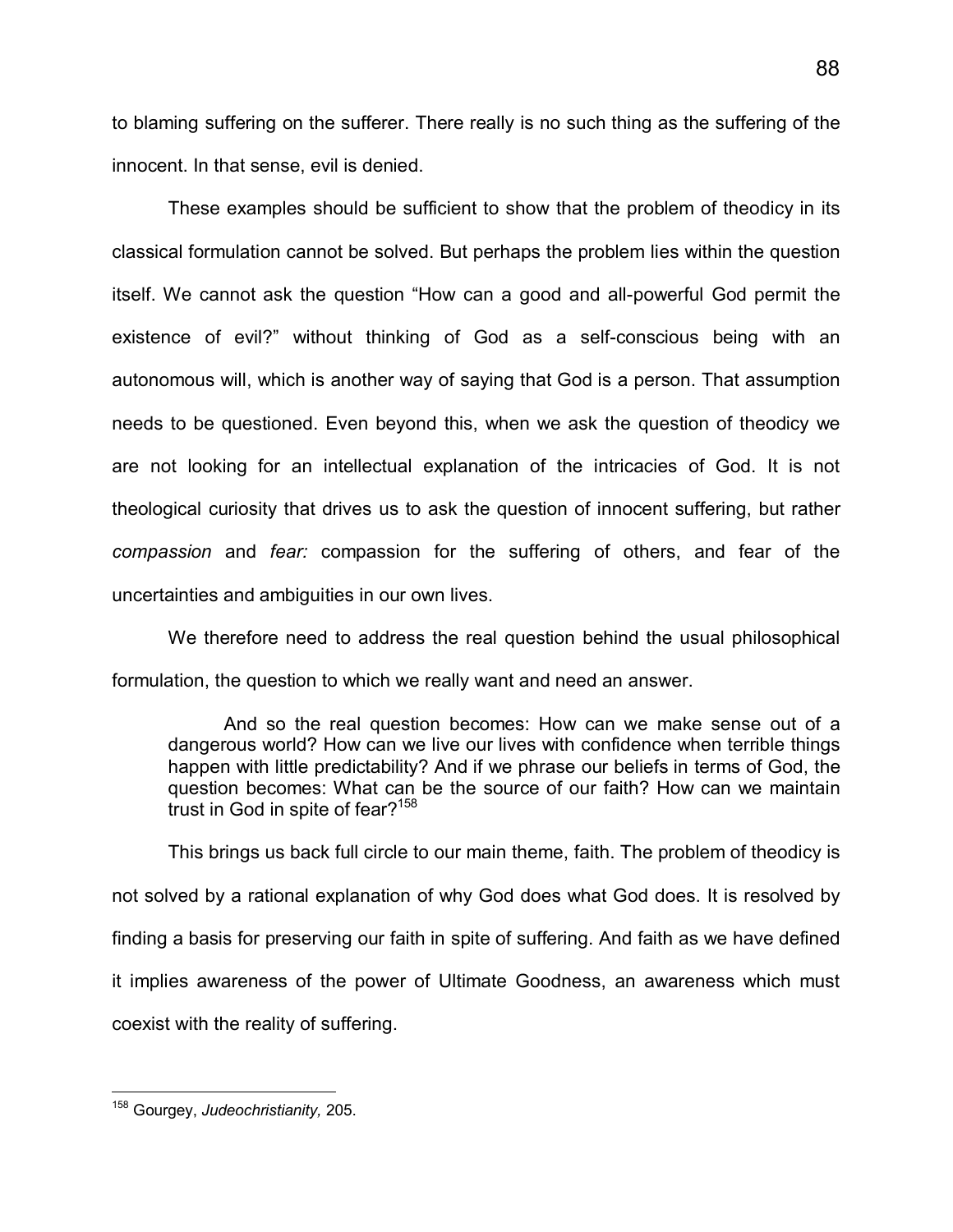To understand how faith can be preserved in spite of suffering, we need to look more closely at three characteristics of faith: *awareness, self-honesty,* and *compassion.*

*Awareness,* specifically the awareness of the power of the eternal, is the essence of faith, as we have already established. This is a very high level of awareness, and does not come right away. Spiritual life actually begins with more basic levels of awareness, starting with the differentiation between self and not-self. Knowing one's boundaries, where one leaves off and others begin, is a normal stage of childhood development and also the most basic prerequisite for love. By its very nature love requires the awareness of the other. Awareness is essential for developing both faith and love.

And here the role of suffering is critical. Without suffering there can be no awareness. Even basic child psychology tells us this: if mother could fulfill perfectly every one of our needs, we would never become aware of her as anything but an extension of ourselves. The fact that she must inevitably fail, becoming in Winnicott's phrase the "good enough" rather than the perfect mother, brings us the pain of unfulfilled needs together with the awareness that the source of our expected need fulfillment is outside us and other than us, a separate person with needs of her own. Ideally the mother fails just enough to bring the child into awareness of the outside world without destroying the child's faith (trust) in its orderliness. And ideally this transforms the nature of the child's love, from loving one's mother because she fulfills one's needs to loving her as a person in her own right, as another individual.

This first experience of frustration, discomfort, or pain breaks us out our "dreaming innocence," to borrow Tillich's phrase. It is the beginning of the awareness of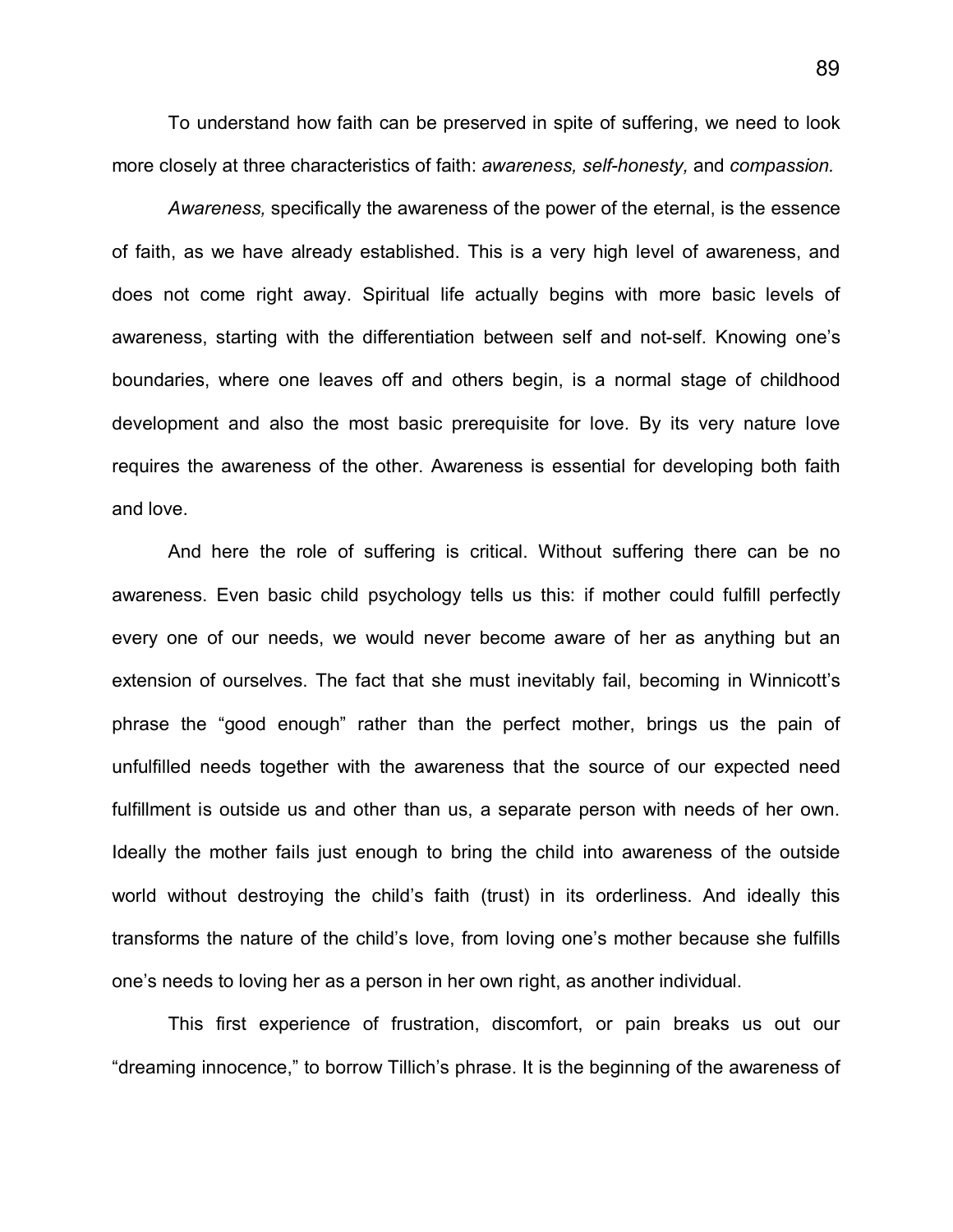self and other. And since love is the awareness of the individuality of the other, *there is no love without pain.* This is key to understanding the riddle of theodicy.

*Self-honesty* is awareness directed toward the self. It is the ability to question oneself, to stand outside oneself and observe, to view oneself critically. With this comes the ability not to project one's own reality onto others. This is another requirement for a love that can go beyond the self.

Awareness and self-honesty prepare us for the third key to faith, which is *compassion.* Compassion literally means "suffering with"; it is the ability to feel for others, to *be with* the pain of others. Compassion is not possible if we have not suffered ourselves, for then we would have no reference point. But there is no human life without suffering, thus no human life without the possibility of compassion.

Compassion is the link between suffering and love:

Compassion is a form of love, and love is a form of awareness. If we are not aware of others as separate individuals with their own histories, interests, concerns, perceptions, needs, and fears—if we see them only in relation to ourselves—then we cannot love them. If we think that we love, most likely what we really love is a reflection or extension of our own self.<sup>[159](#page-95-0)</sup>

*Awareness* brings us knowledge of and respect for the experiences of others. *Self-honesty* enables us to keep seeing others under their own individual light, not under ours. *Compassion* is awareness that has touched the heart. It is the beginning of non-self-interested love. Our own pain brings us out of ourselves and enables us to identify with the pain of others. Our heartfelt response is evidence of self-transcendence and a clue to the eternal presence.

l

<span id="page-95-0"></span><sup>159</sup> Gourgey, *Judeochristianity,* 222.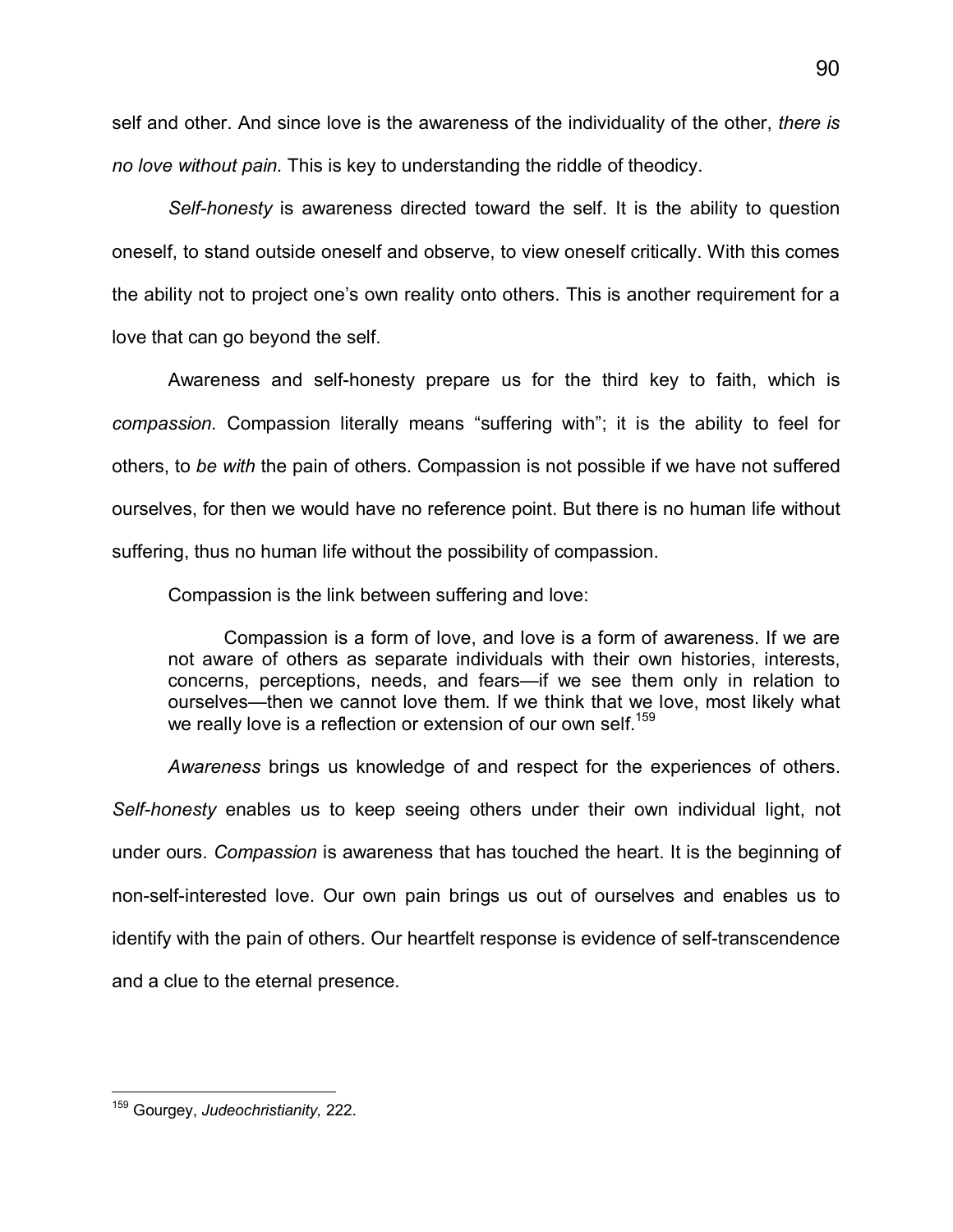We can now come close to appreciating what is perhaps the best way to view the

riddle of theodicy: what redemptive meaning could even the worst suffering possibly

#### have?

Without suffering we would never develop the capacity for love. We have already observed that through suffering we become aware of others as separate from ourselves. More than that, if we did not experience suffering ourselves, we would not know what it might mean for someone else. We would be unable to understand or even see whole aspects of others' lives....

Real love begins with compassion, and compassion begins with suffering: this is our greatest clue to unraveling suffering's mystery. Without suffering we would have no reason to seek outside ourselves, or even to become conscious of anything besides our own pleasure. Suffering forces us out of our shelters and makes us question. We question God, we question life, we question others, we question ourselves. And if we are fortunate, we find a connection between our own pain and the pain of others. We could not even see others if we didn't suffer. Suffering, used wisely, sheds its disguise to reveal itself not as the face of death but as the teacher of love.<sup>[160](#page-96-0)</sup>

*Without suffering, love would be impossible.* The existence of suffering is not a

reflection of the will of a deity who does not sufficiently care about us. Rather, reality itself is so structured that love, which rests upon awareness, can only come into existence through the experience of suffering. And as we have seen earlier, it is only non-self-interested love, and not even human freedom, that is the one unconditioned good. This is because non-self-interested love is the only pure good, with no dark side. It is the only good that needs no restrictions or conditions in order to remain good (for whenever love becomes destructive, it is no longer non-self-interested). This is the problem with the free-will response to theodicy: it elevates a relative good to the status of an absolute good. The only absolute good that we can know is non-self-interested love, which unlike human free will does not carry inevitable destructive consequences.

<span id="page-96-0"></span>l <sup>160</sup> Gourgey, *Judeochristianity,* 222, 223.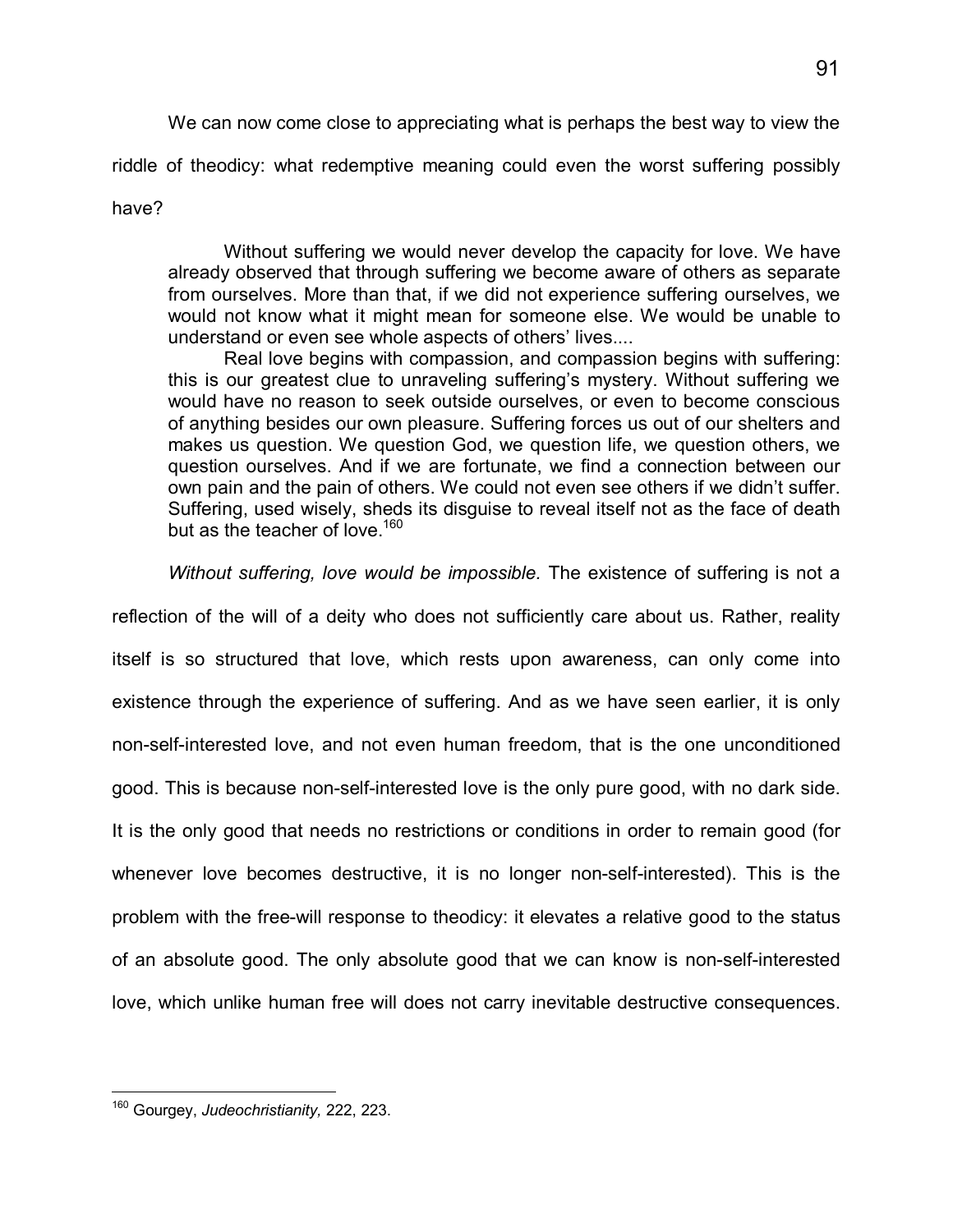Therefore non-self-interested love, and not human free will, is the only good that can provide us with even an incomplete and preliminary answer to the riddle of theodicy.

At this point we approach the paradoxical connection between suffering and faith. Earlier in the chapter on faith we established that non-self-interested love leads us to faith by giving us God's presence. It is now clear that without suffering non-selfinterested love could not exist. And that becomes *an entrance to faith.*

Faith is the awareness of God's presence in spite of overwhelming testimony to God's absence. If we can respond to suffering with love, we can come to an awareness of God's presence—because God is the source of that love and God is what we find when we know the kind of love that takes us beyond the self.<sup>[161](#page-97-0)</sup>

The necessary connection between suffering and love helps us preserve our faith

in God. Nevertheless, there are still and always will be difficulties. If we can respond to

suffering by deepening our capacity for love, then we can actually gain a hint of

redemption. But a question still arises, one that Tillich asked and that still cries out for

an answer. It is the question of those whose life circumstances seem to put them

beyond hope of any self-actualization.

Nevertheless, even if it is possible to respond to suffering with compassion and faith, what about those who cannot so respond, who are so crushed by their circumstances that they seem to have no chance of moving beyond it? The tired cliché that "God never gives us more than we can handle" seems empty when we consider people whose lives have been destroyed by the worst atrocities imaginable. No conceivable explanation can be of much comfort under such circumstances.

The issue, however, is not comfort but faith. We cannot always expect to be comforted in this life. God has not promised always to be comforting but always to be faithful.<sup>[162](#page-97-1)</sup>

There are a number of things to consider. Tillich makes an excellent point: we

cannot really ask the question of theodicy from outside our own experience. We have

 $\overline{a}$ 

<span id="page-97-0"></span><sup>161</sup> Gourgey, *Judeochristianity,* 234.

<span id="page-97-1"></span><sup>162</sup> Ibid., 238.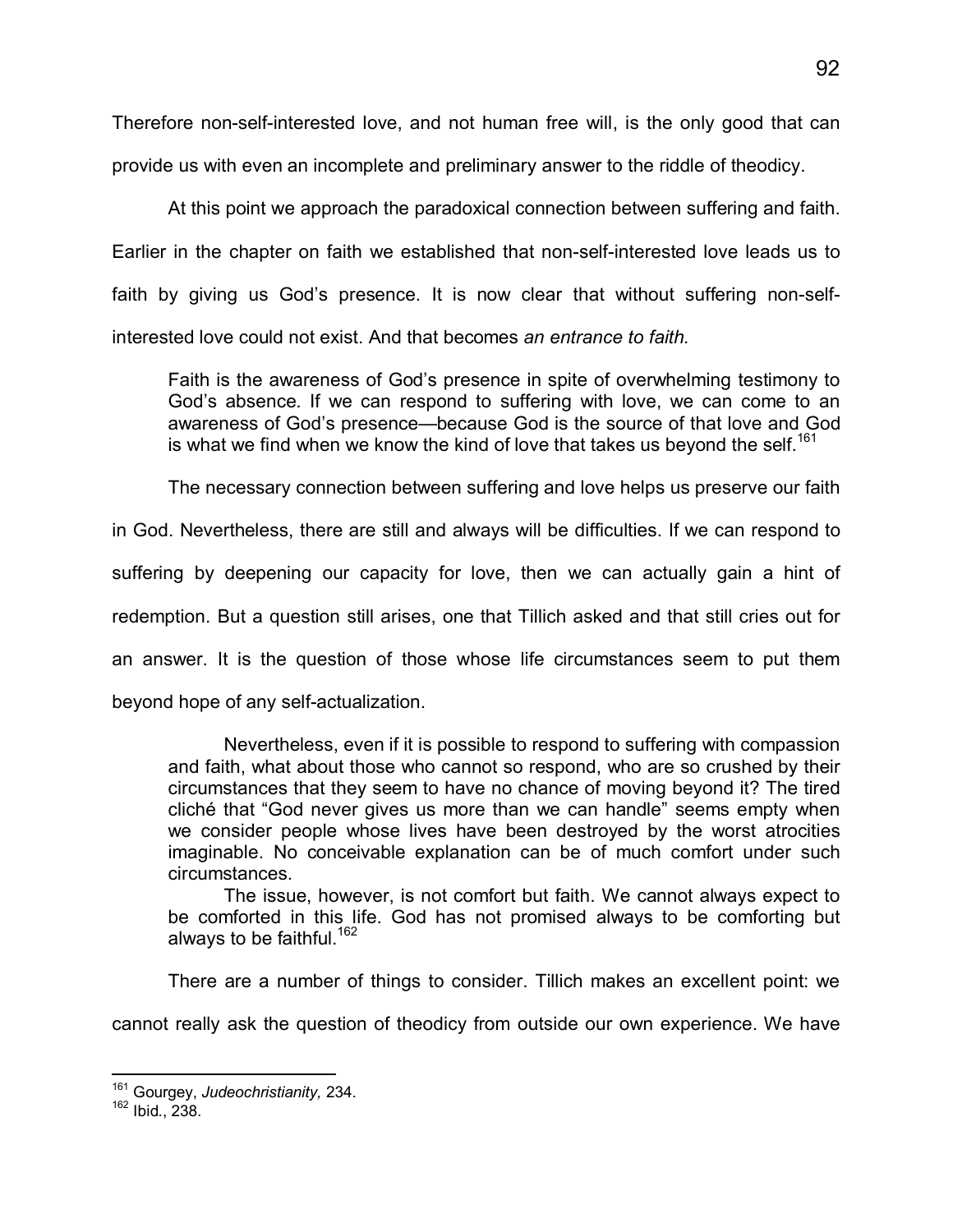no way of judging the meaning or lack of meaning of another person's suffering. In my hospice experience I have seen people meet with faith many circumstances that outsiders might be convinced would shatter their own faith. We cannot carry another's cross. "When we view suffering from the outside, we can only see its pain, not its meaning.["](#page-98-0)<sup>163</sup>

Another clue to consider is that every suffering, no matter how severe, is timelimited. I have seen people endure unimaginable pain and suffering, both physical and emotional, from cancer, and yet towards the very end they enter a profound state of peace that seems to make that former pain almost as if it never existed. If we could all know that is what lies ahead of us, facing pain and death would be just a little easier.

Tillich mentions the following conditions as excluding people from fulfillment in this life: "early death, destructive social conditions, feeble-mindedness and insanity"<sup>[16](#page-98-1)4</sup>; yet I have witnessed meaning in the lives of people suffering from all of these. The suffering and early death of children is something that especially distresses us, yet even there we can possibly find goodness and love. Lillian Ojeda was a seven-year-old girl in a hospital where I worked in the recreational therapy department when I was still in college. She was tiny and frail. She suffered from congestive heart disease and spent her life in and out of oxygen tents. Every day I would include her in my recreation therapy group.

One day she came in with her shoe laces untied, and told me she needed help. I bent down to tie them, and for a moment, tiny as she was, she hovered over me. Then I heard her say to me from above,

 $\overline{1}$ 

<span id="page-98-0"></span><sup>163</sup> Gourgey, *Judeochristianity*, 239.

<span id="page-98-1"></span><sup>164</sup> Tillich, *Systematic Theology: Volume One,* 269.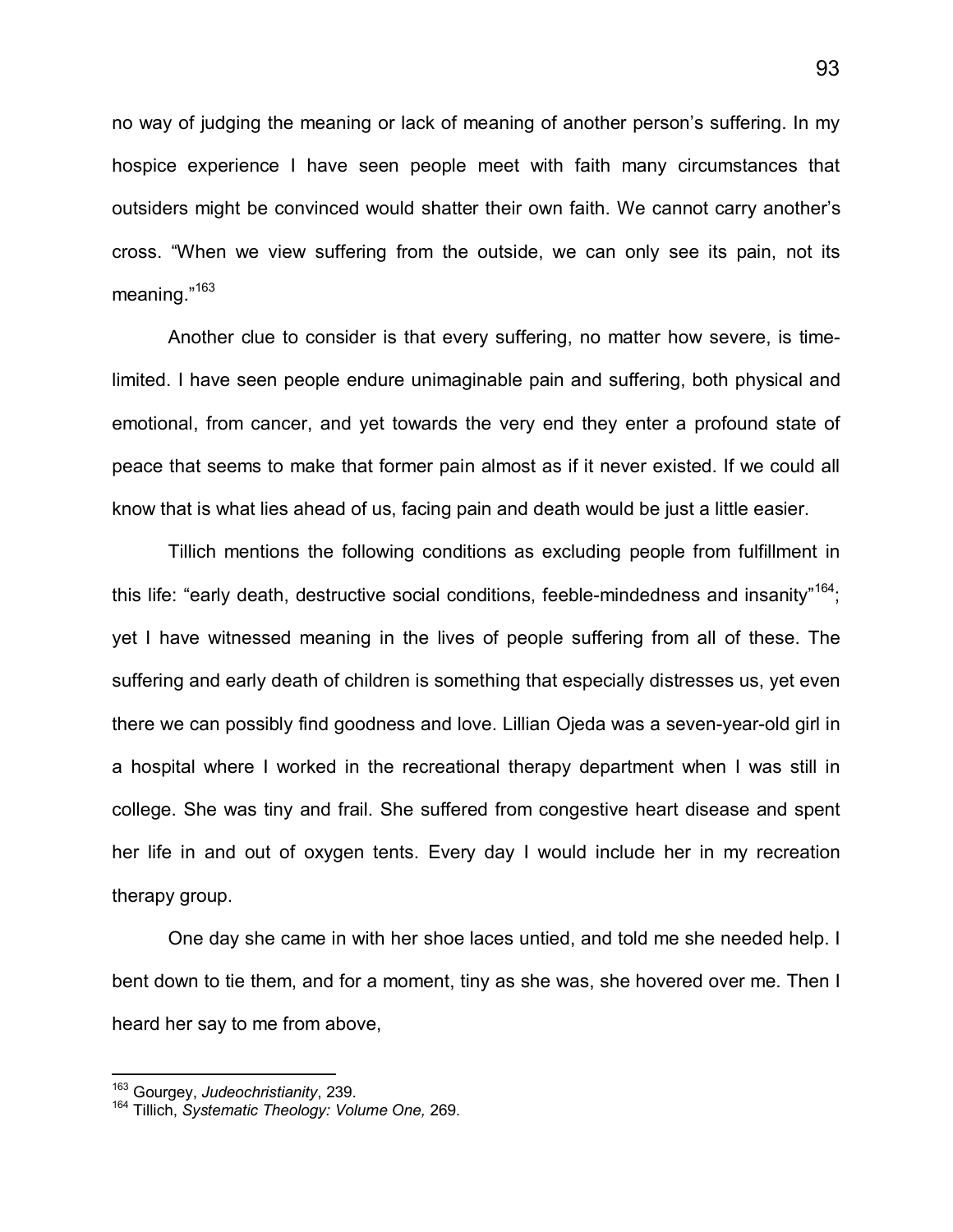"Charles, I know that you love me."

I was struck speechless. This little girl had read my heart. I opened my mouth and nothing came out. She didn't need a response. She just said,

"I love you too."

Just a few days later, Lillian died.

For decades I have cherished that moment, and it still has a profound impact on my life. That child knew more about love than many learn who reach ten times her age. I knew then that the length of one's life has nothing to do with its fulfillment. We all have different destinies, some requiring many years to fulfill, some requiring only a few; the important thing is to be open to our individual destiny. "Trust your journey," as my spiritual director Julie Swanson used to tell me repeatedly.

Of course the challenge of theodicy does not stop there. We can easily point to very extreme human conditions, perhaps the worst being the genocides of modern times, and wonder how any presence of God could be possible. And yet there have been expressions of goodness, even in the concentration camps; people helping each other, sharing whatever meager resources they had. We have testimonies to this. Of course this does not justify anything, or erase the tragedy. But it does show that there is no condition or place that goodness, and therefore God, cannot be. And there may well be a reason why we cannot and perhaps never will be able to make sense of much of our suffering—that too is part of our training in love.

We would love to have the assurance that everything we suffer will be compensated, that nothing we might have to suffer will exceed the limits of our tolerance, and that ultimately everything will make sense to us. But if we were able to suffer only on the terms of our own choosing, then suffering would lose its meaning; it would not offer us the same possibilities of awareness, strength, and love. A better question was asked by the Hasidic Rabbi Levi Yitzhak of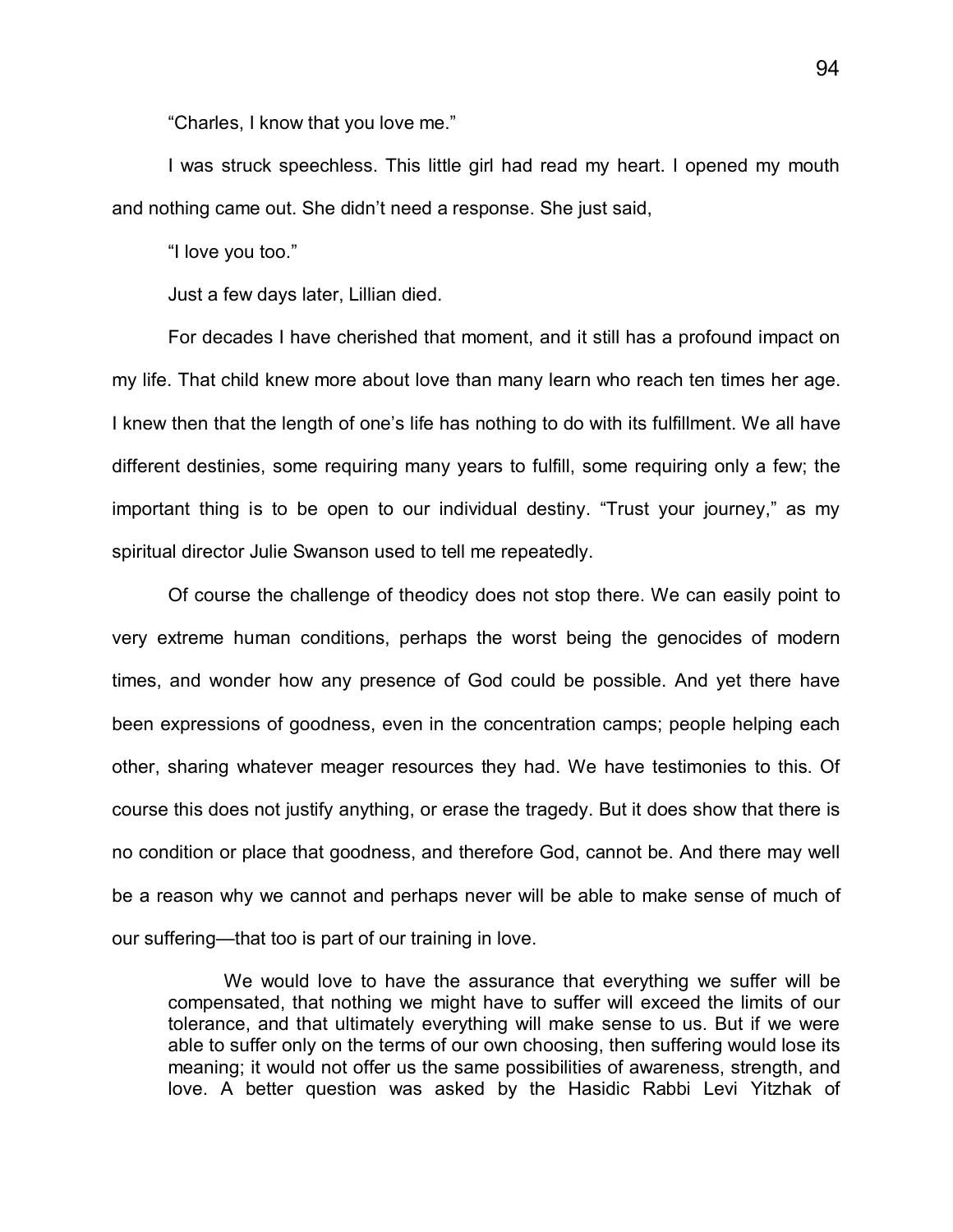Berdichev, who would cry out to God: "I do not wish to know why I suffer, but only that I suffer for your sake." Suffering cannot destroy goodness, and this can give us hope even during the worst.<sup>[165](#page-100-0)</sup>

We cannot know the meaning of every suffering while still on this side of the boundary of life. But we do not need to know. We do not need the whole answer, but only the beginning of one.

The problem of suffering cannot really be solved. If we view it theologically, it is a dead end; there is no way to blend God harmoniously with intractable, unmerited suffering. But if we view it existentially, then there is a way to preserve a sense of God's presence in spite of suffering. We don't need a solution, we just need a clue, something to keep us going, just enough to keep our faith from dying.<sup>[16](#page-100-1)6</sup>

While we are suffering it seems that our pain defines the whole of our reality, that

it is all that was and ever will be. Yet it is a universal experience that the older we get, the faster time seems to run. At the very end of our lives, our entire lifetime may seem like a passing split second. And so it may well be in the context of eternity. This may be scant consolation to us now, but is still the hope of a realization to come: that like the many cancer patients I followed in hospice, the times of intense anxiety and pain will be inevitably succeeded by a period of profound peace. In *Sayings of the Fathers* (4:21) Rabbi Jacob says that this world is only a corridor leading to the truth that awaits us. The pain of this life is not the final word. And perhaps we can bear it a little more easily knowing that we do not suffer in order to preserve someone else's free will, but because without our pain there could never be love in this world.

 $\overline{a}$ 

<span id="page-100-0"></span><sup>165</sup> Gourgey, *Judeochristianity,* 242.

<span id="page-100-1"></span><sup>166</sup> Ibid.*,* 237.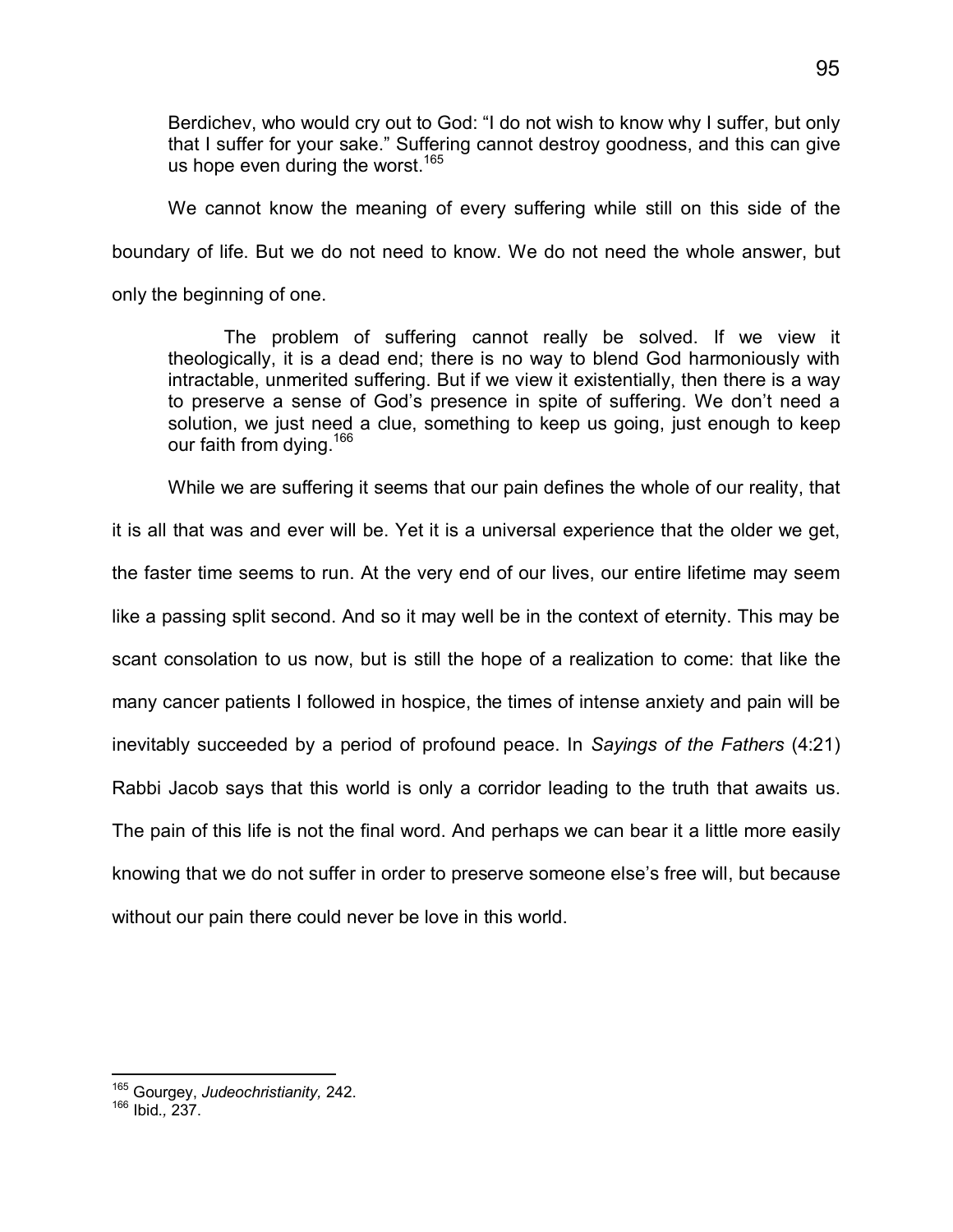## **Conclusion**

I am grateful for the opportunity to clarify my own ideas in the light of the great theologian who has been my primary influence. Without Tillich's work there would be no Judeochristianity. Indeed, without Tillich's insights I would never have found Christianity attractive enough to want to make it part of my own theology.

In doing so I face a special challenge, which is not difficult to identify.

I have called the approach I am taking here "Judeochristianity," and that name may be a liability. Christians may feel their Christianity is fine the way it is, and Jews may not want to hear anything about Jesus. Others may wonder if any of it is relevant to them. That would seem to leave me with a very small audience.<sup>[16](#page-101-0)7</sup>

It is not an easy sell presenting a theology stating that Jesus's teachings complete Hebrew prophecy and expecting it to have universal appeal. For centuries Jews have been told in a very insulting manner that Jesus completes them. I therefore feel great hesitation asking Jews to reconsider what Jesus stood for and how his relationship to Hebrew prophecy might add to their experience.

Entrance into the Christian community is an equal challenge. I am not nominally a Christian (even though I try to be a follower of Christ), and perhaps more to the point I am neither a Christian pastor nor a college or seminary professor. By profession I am a music therapist and now a nursing home resident advocate. So members of the Christian community might understandably wonder why they should read my book or listen to anything I have to say.

<span id="page-101-0"></span><sup>-</sup> $167$  Charles Gourgey, "Why Judeochristianity?" last modified September 2011, http://www.judeochristianity.org/why\_judeochristianity.htm.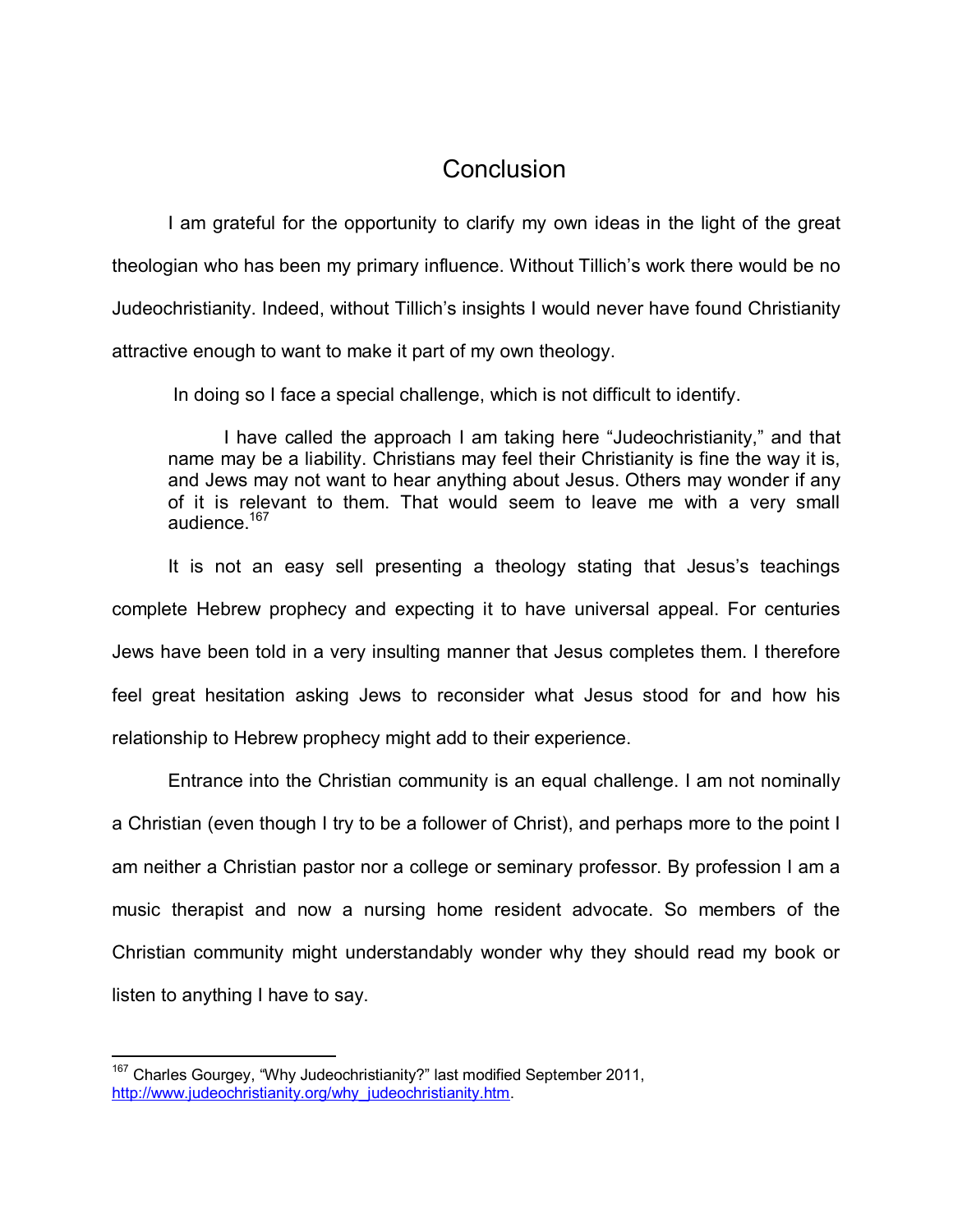Nevertheless, my marginal position might actually give me a different and useful perspective. Since I come to Christianity from the outside, I hope my view of Christian teaching will speak to other non-Christians and perhaps help heal the longstanding rift between Jews and Christians that has created so much Jewish antipathy towards Jesus.

In making this exploration I have tried to get to the heart of Jesus's teaching. I cannot escape the impression that the vast majority of theologizing about Jesus has served to obscure his message. And that must be why, in spite of Jesus's life and teaching, the history of Christianity has been so violent. Those who have so distorted Christ's message have, sorry to say, been aided and abetted by theologians. This especially applies to theologians who present a triumphalistic Christianity that is superior to all other traditions and therefore has no need of them. Indeed, Tillich has been strongly criticized by those (Barthians and others) who find his theology too apologetic. But fortunately, many Christians today are reconsidering the value of reconnecting Christianity to its Jewish roots.

It even seems to me, outsider that I am, that many of the staunchest defenders of Christianity do not really understand what they are defending. I have heard many say that if Jesus were not divine, or were it not for his death and resurrection, he would have been nothing special, no different from any other good man or teacher. Such statements leave me incredulous, wondering how these Christians can so badly fail to comprehend this man whom they revere.

Many Christian apologists have stated that without his death and resurrection, indeed without his divine status, Jesus would have been nothing special, just another moral teacher. Such assertions represent a very superficial understanding of what Jesus taught. Jesus was not just an ordinary teacher. His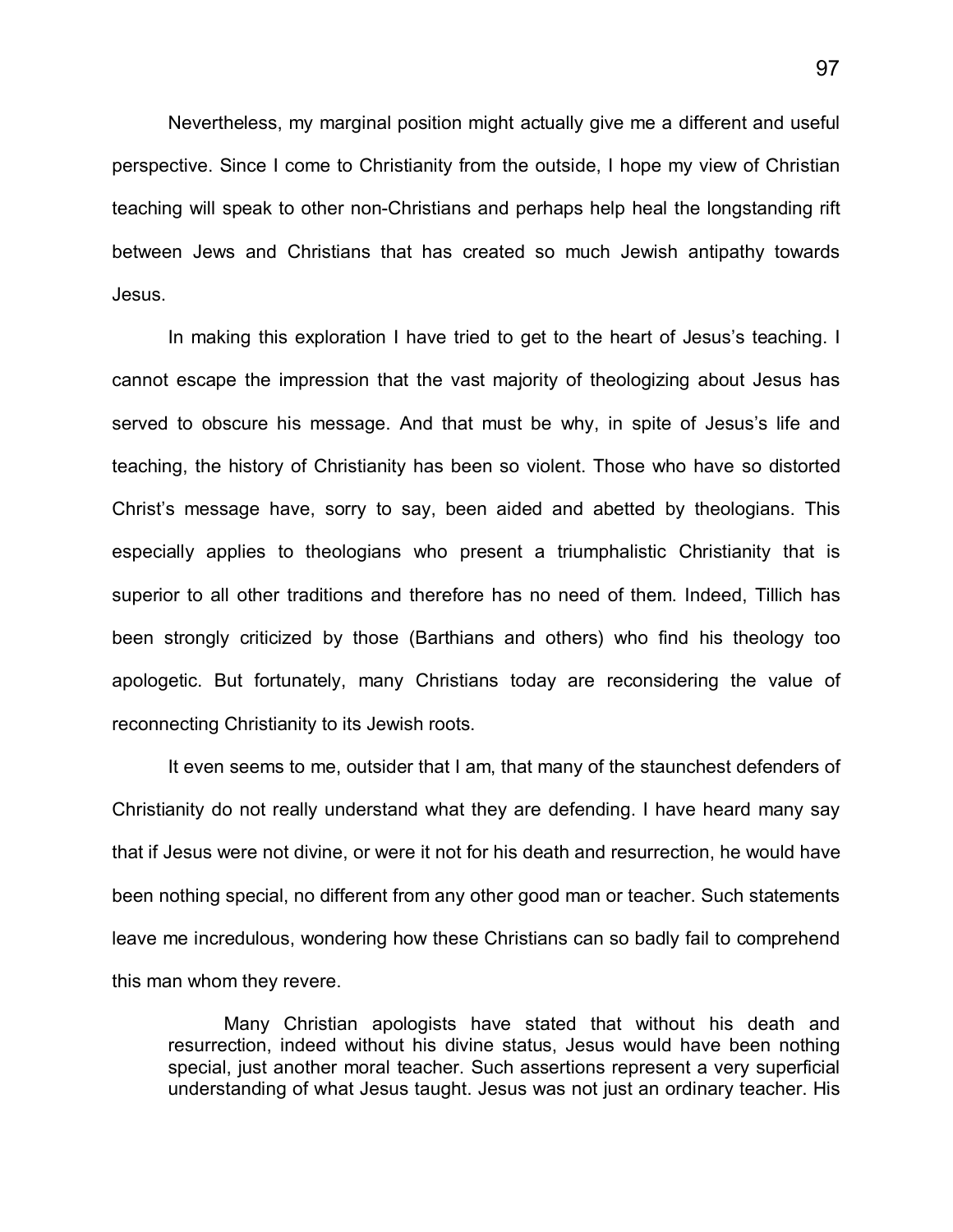roots are in Jewish prophecy; still, he was not like anyone else either before or since. His teachings were not only radical for his own time but for ours as well. It is so easy to hear them recited in churches without really considering what they mean, let alone putting them into practice. Jesus taught a different kind of love that challenges and stretches us even today: love of the stranger as if that stranger were family, love of the outcast, love beyond the limitations of selfinterest, even to the point of committing everything we have to fulfilling it. We don't want to hear that message and we resist it, or we neutralize it by saying that it's no different from any other moral teaching.<sup>[168](#page-103-0)</sup>

This is emphatically not to deny the importance of the death and resurrection of Jesus to Christians. Personally I believe there was a resurrection experience, though not a raising of a physical body. But that is not the point. The point is that regardless of what you may or may not believe about Jesus himself, it is his teaching that has redemptive power, and it is his teaching, not his death on the cross, that will save us, both here and in eternity, if we truly commit ourselves to it. Jesus said so himself when asked what one must do to inherit eternal life: Love God with all your might, and your neighbor as yourself.

It is clear that Jesus was no ordinary man. He must have had a special vocation from God to have brought us such a powerful and transformative teaching. When we reduce Jesus's message to that of any other great teacher we either ignore it or distort it. That is certainly much easier than trying to follow it! Evangelical Christianity has found a particularly ingenious way of neutralizing Jesus's message. It has turned the New Testament from a call to radical love into a manual for personal salvation. This creates a self-centered religion in which one's own eternal fate is the uppermost (or "ultimate") concern. To the contrary, it seems to me that true followers of Christ, practicing non-self-interested love, would show little interest even in their personal

l

<span id="page-103-0"></span><sup>&</sup>lt;sup>168</sup> Gourgey, "Why Judeochristianity?"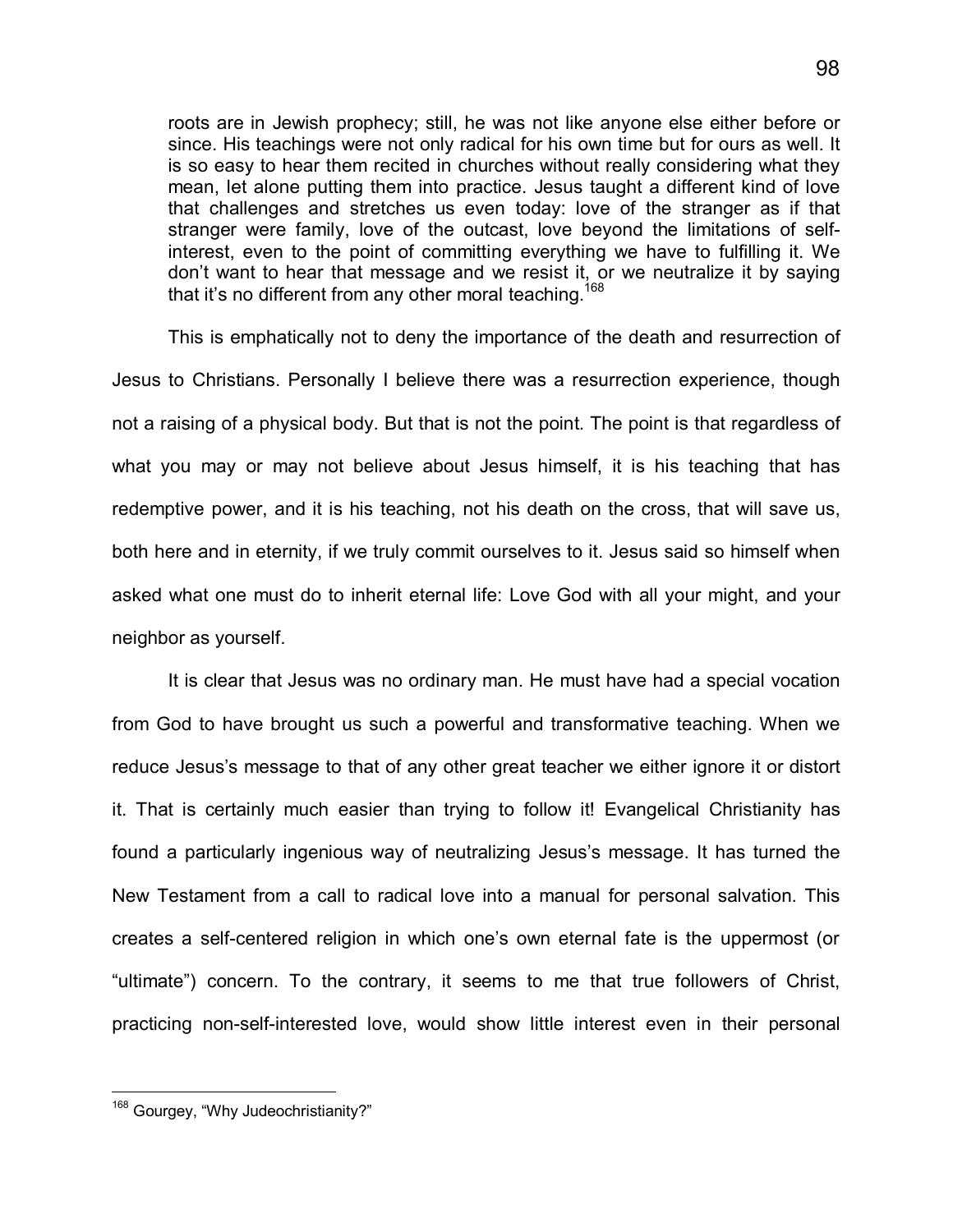salvation in comparison to the call to show love to others. That is the difference between a religion based on fear and one based on love. We should be called to love regardless of whether or not we think that love will save us in the end.

And this is where the exploration of a lifetime has brought me. I will leave the question of the divinity of Jesus for the individual to decide. But for me, because Jesus gave us a unique teaching with the power to save the world, he truly was the Messiah. As we have seen, even in Jewish tradition there is room for a Messiah who does not do all the work himself, but who leaves much of it up to us. And if we really took Jesus's teaching seriously, we could have a Messianic era. For that we need both to understand his message and to accept its call. And that is every bit as challenging today as it was in Jesus's time.

Jesus fulfilled Messianic expectations by giving us all we need to bring about the change for which we hope. Love itself is not new, and as Jesus said, it is easy to love those who love us back, or who can pay us back. Non-selfinterested love is something else entirely, and it took Jesus's ministry to bring us an awareness of it. And non-self-interested love, being the love that reflects God's own nature, is the only thing powerful enough to effect Messianic change.<sup>[16](#page-104-0)9</sup>

That is the core of Jesus's message, simple to state, but requiring a lifetime of devotion even to come close. The Vicarious Atonement Gospel will not get us there. The Faith-Not-Works Gospel will not get us there. The Prosperity Gospel will not get us there. Speculating about the Trinity will not get us there. The history of theology is full of distractions pulling us away from Jesus's call. As my Muslim friend Amina said, "It's so simple, but people make it all so complicated."<sup>170</sup>

 $\overline{1}$ <sup>169</sup> Gourgey, "Jesus vs. Jews for Jesus."

<span id="page-104-0"></span><sup>170</sup> Gourgey, "Why Judeochristianity?"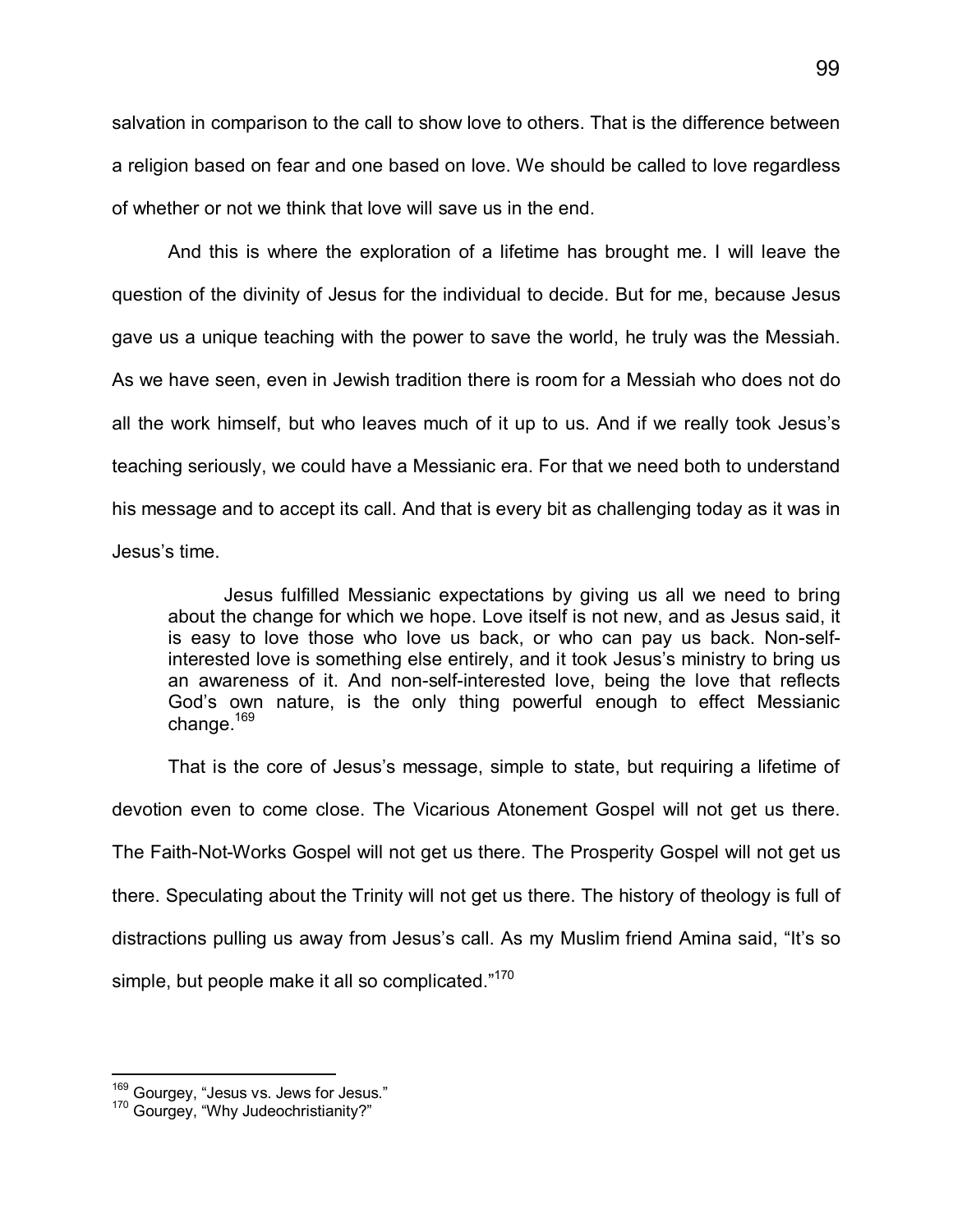And with good reason. The call to non-self-interested love turns society's values upside down. So today we see some people who profess their faith in Christ trying as hard as they can to deny health care to the poor, and to increase the income disparity that threatens our society—even finding religious rationalizations for it!<sup>[171](#page-105-0)</sup> Clearly we need a reading of the Gospels that brings us back to Jesus and what he truly stood for—as uncomfortable as that may (and should) make us.

The Messiah will not do all the work for us. The Messiah's only necessary task is to provide us with the tools to change the world ourselves. Because of Jesus we now have those tools. Jesus taught us, as no one else could, how to save the world. The rest is up to us. And for that, the world owes a debt not to Christianity only, but to Judaism as well.

Jesus's prophecy is continuous with that of Isaiah. It is not opposed to Jewish tradition; it encapsulates it and extends it. The call to radical love as the aim of the law and fulfillment of the Covenant is a universal message, intended for everyone. To appreciate this fully one needs to respect both Jewish and Christian tradition—and to preserve them both, since each is needed for the light it sheds on Jesus's origins, life, teachings, and ultimate redemptive purpose.<sup>[17](#page-105-1)2</sup>

It is my hope that the perspective Judeochristianity offers will contribute to mutual understanding, reconciliation, and healing. There was never a greater need than we have right now.

<span id="page-105-0"></span><sup>-</sup><sup>171</sup> Charles Gourgey, "Faith as Politics: The Religious Justification of Neglect," last modified April 2012, http://www.judeochristianity.org/faith\_politics.htm.

<span id="page-105-1"></span><sup>&</sup>lt;sup>172</sup> Gourgey, "Why Judeochristianity?"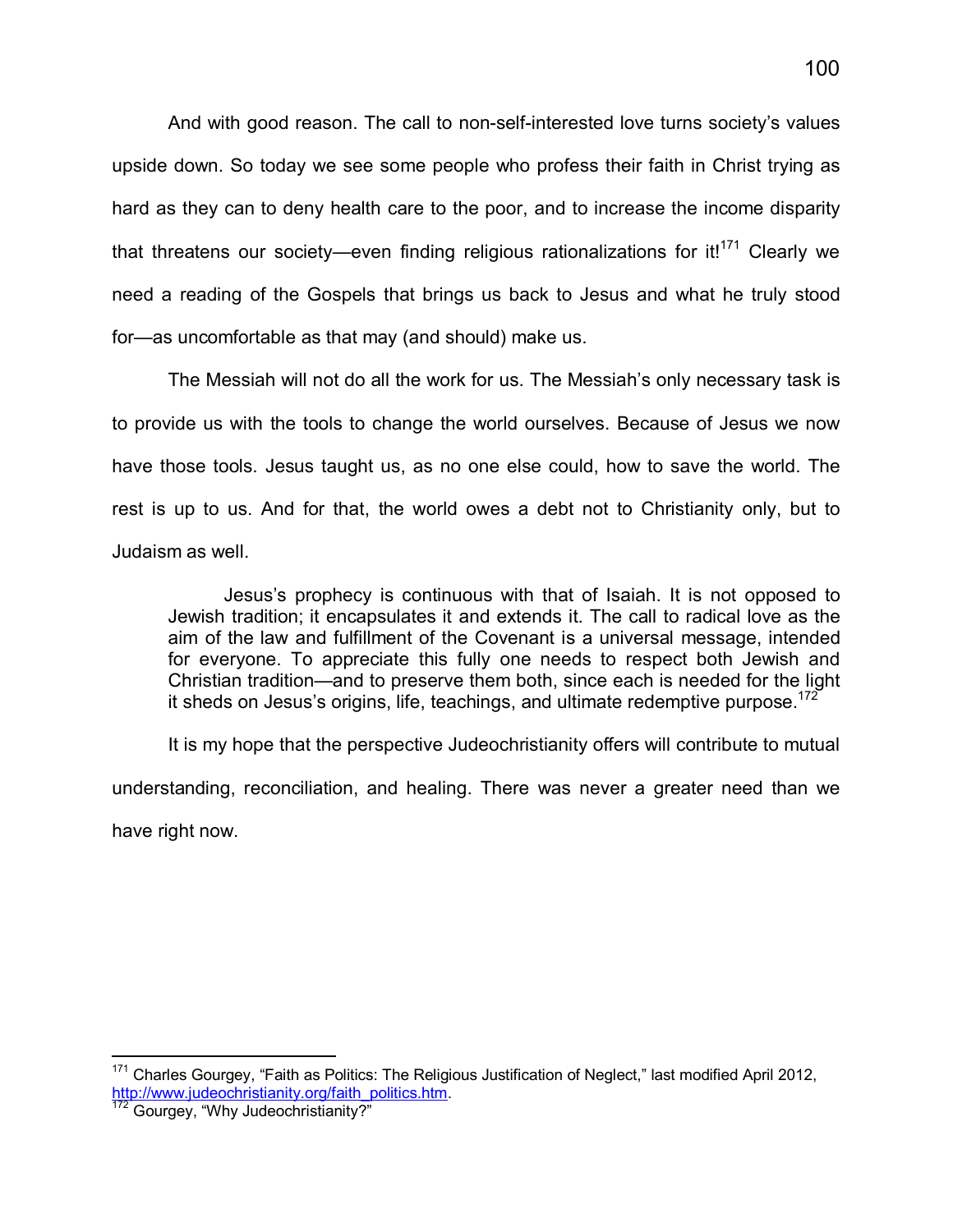# Selected Bibliography

Gourgey, Charles. "Disability and Destiny." *Journal of Religion in Disability and Rehabilitation* 2, no. 1 (1995): 73-81.

———. "Do Nonbelievers Go To Hell?" Last modified December 2005. <http://www.judeochristianity.org/hell.htm>.

———. "Faith as Politics: The Religious Justification of Neglect." Last modified April 2012. [http://www.judeochristianity.org/faith\\_politics.htm](http://www.judeochristianity.org/faith_politics.htm).

———. "Jesus and the Christ Angel." Last modified June 2009. [http://www.judeochristianity.org/jesus\\_and\\_the\\_christ\\_angel.htm](http://www.judeochristianity.org/jesus_and_the_christ_angel.htm).

———. "Jesus vs. Jews for Jesus: A Statement on Religious Tolerance." Last modified July 2012. [http://www.judeochristianity.org/jews\\_for\\_jesus.htm](http://www.judeochristianity.org/jews_for_jesus.htm).

———. *Judeochristianity: The Meaning and Discovery of Faith.* Cleveland, Tennessee: Parson's Porch Books, 2011.

-. "The Mystery of Forgiveness." Last modified April 2009. [http://www.judeochristianity.org/gods\\_presence.htm](http://www.judeochristianity.org/gods_presence.htm)

———. "The Real Presence of God: The Basic Theology of *Judeochristianity*." Last modified September 2011. [http://www.judeochristianity.org/gods\\_presence.htm](http://www.judeochristianity.org/gods_presence.htm).

———. "Why Judeochristianity?" last modified September 2011. [http://www.judeochristianity.org/why\\_judeochristianity.htm](http://www.judeochristianity.org/why_judeochristianity.htm).

Kegley, Charles Willam and Robert Walter Bretall, eds. *Theology of Paul Tillich.* New York: Macmillan, 1959.

Mahan, Wayne W. *Tillich's System.* San Antonio, Texas: Trinity University Press, 1974.

- McKelway, Alexander J. *The Systematic Theology of Paul Tillich: A Review and Analysis.* Richmond, Virginia: John Knox Press, 1964.
- Rowe, William L. "The Meaning of 'God' in Tillich's Theology." *The Journal of Religion* 42, no. 4 (October 1962): 274-286.
- Taylor, Mark Kline, ed. *Paul Tillich: Theologian of the Boundaries.* Minneapolis: Fortress Press, 1991.

Tillich, Paul. *The Courage to Be.* New Haven: Yale University Press, 1952.

———. *Dynamics of Faith.* New York: Harper & Row, 1957.